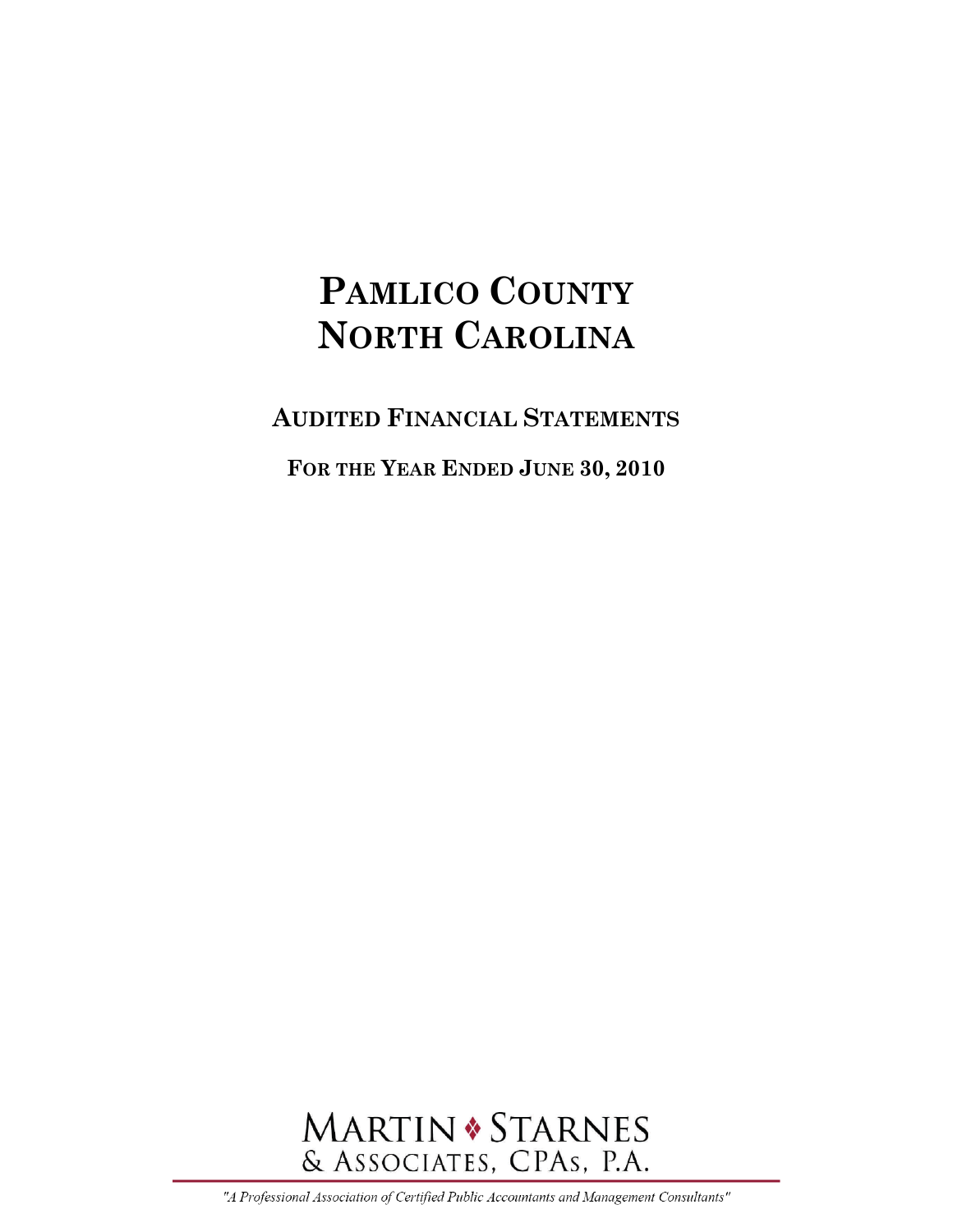**AUDITED FINANCIAL STATEMENTS JUNE 30, 2010** 

### **BOARD OF COMMISSIONERS**

**Paul Delamar, III -Chairman** 

**Ann Holton -Vice-Chairwoman** 

**Kenny Heath** 

**Carl J. Ollison** 

**Roy Brinson Sr.** 

**Christine Mele** 

**Jimmy Spain** 

**County Manager Timothy A. Buck** 

**Finance Officer Mary Jane Westphal**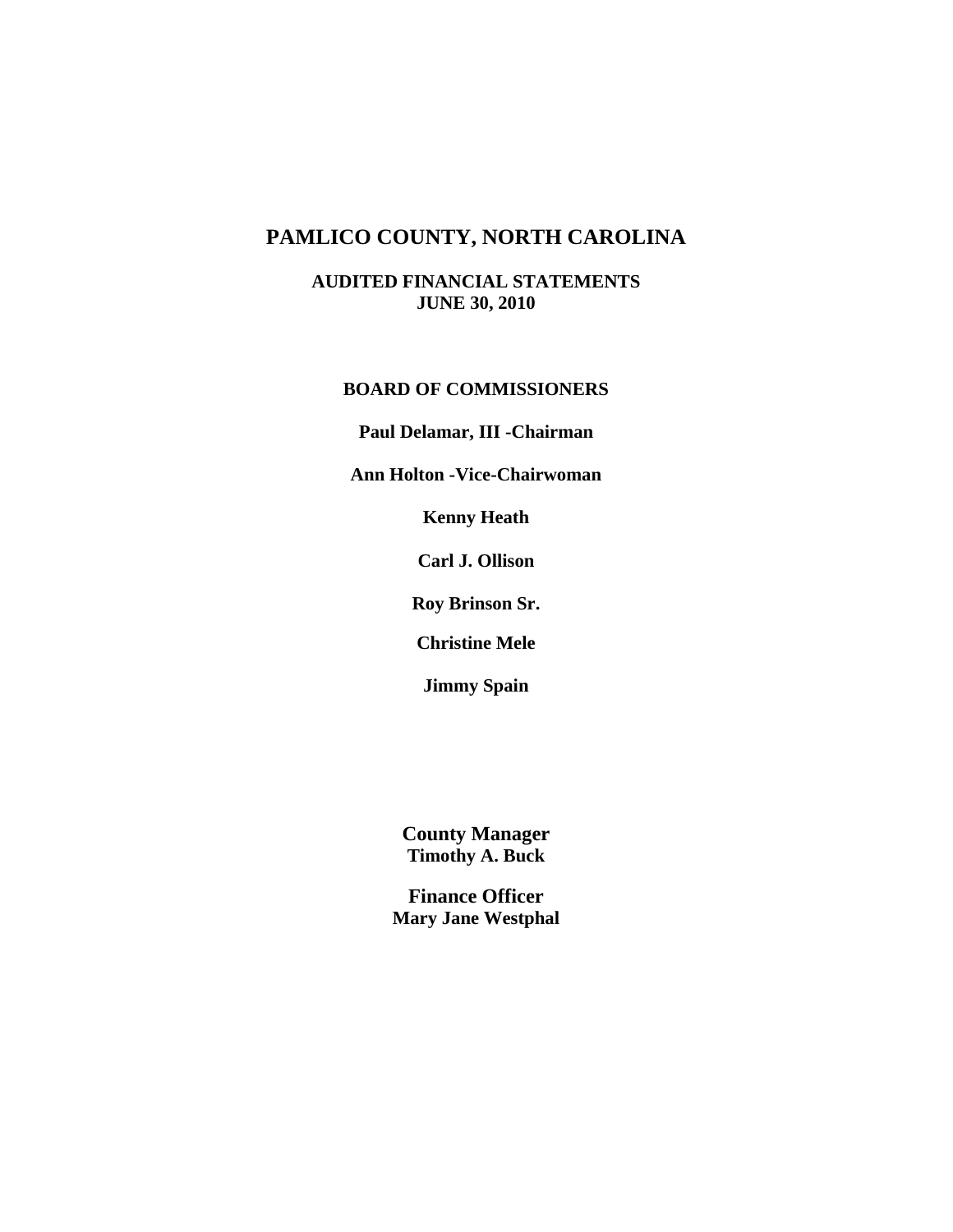### **AUDITED FINANCIAL STATEMENTS FOR THE YEAR ENDED JUNE 30, 2010**

| <b>Exhibit</b> |                                                            | <b>Page</b> |
|----------------|------------------------------------------------------------|-------------|
|                | <b>Independent Auditors' Report</b>                        | $1 - 2$     |
|                | <b>Management's Discussion and Analysis</b>                | $3 - 11$    |
|                | <b>Basic Financial Statements:</b>                         |             |
|                | <b>Government-Wide Financial Statements:</b>               |             |
| A              | <b>Statement of Net Assets</b>                             | 12          |
| B              | <b>Statement of Activities</b>                             | $13 - 14$   |
|                | <b>Fund Financial Statements:</b>                          |             |
| C              | <b>Balance Sheet - Governmental Funds</b>                  | 15          |
| D              | Statement of Revenues, Expenditures, and Changes           |             |
|                | in Fund Balances - Governmental Funds                      | 16          |
| E              | Reconciliation of the Statement of Revenues,               |             |
|                | Expenditures, and Changes in Fund Balances -               |             |
|                | Governmental Funds to the Statement of Activities          | 17          |
| ${\bf F}$      | Statement of Revenues, Expenditures, and Changes           |             |
|                | in Fund Balance - Budget and Actual - General Fund         | 18          |
| G              | Statement of Net Assets - Proprietary Fund                 | 19          |
| H              | Statement of Revenues, Expenses, and Changes in            |             |
|                | Fund Net Assets - Proprietary Fund                         | 20          |
| I              | Statement of Cash Flows - Proprietary Fund                 | 21          |
| $\bf J$        | <b>Statement of Fiduciary Net Assets - Fiduciary Funds</b> | 22          |
|                | Notes to the Financial Statements                          | 23-56       |
|                |                                                            |             |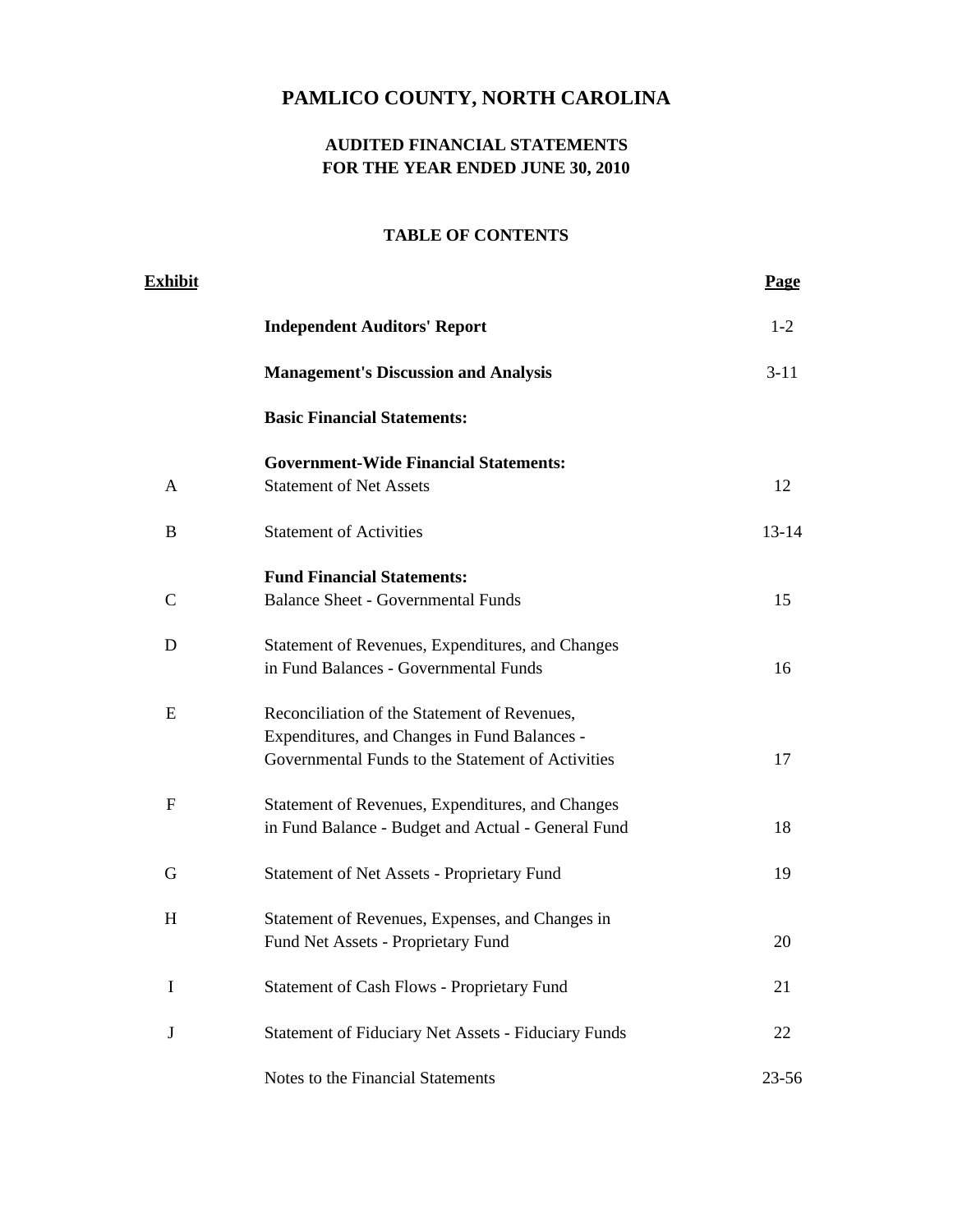# **AUDITED FINANCIAL STATEMENTS FOR THE YEAR ENDED JUNE 30, 2010**

| <u>Schedule</u> | <b>Required Supplementary Information:</b>                                                                          | <b>Page</b> |
|-----------------|---------------------------------------------------------------------------------------------------------------------|-------------|
| $A-1$           | Law Enforcement Officers' Special Separation<br>Allowance - Required Supplementary Information                      | 57          |
| $A-2$           | Other Post-Employment Benefits - Retiree Health Plan<br>Required Supplementary Information                          | 58          |
|                 | <b>Supplementary Information:</b>                                                                                   |             |
| 1               | <b>General Fund:</b><br>Schedule of Revenues, Expenditures, and Changes<br>in Fund Balance - Budget and Actual      | 59-65       |
| $\overline{2}$  | <b>Nonmajor Governmental Funds:</b><br><b>Combining Balance Sheet</b>                                               | 66          |
| 3               | Combining Statement of Revenues, Expenditures,<br>and Changes in Fund Balances                                      | 67          |
| 4               | <b>Nonmajor Special Revenue Funds:</b><br><b>Combining Balance Sheet</b>                                            | 68-69       |
| 5               | Combining Statement of Revenues, Expenditures,<br>and Changes in Fund Balances                                      | 70-71       |
| 6               | All Fire Districts Fund -<br>Schedule of Revenues, Expenditures, and Changes<br>in Fund Balance - Budget and Actual | 72          |
| 7               | Reappraisal Fund -<br>Schedule of Revenues, Expenditures, and Changes<br>in Fund Balance - Budget and Actual        | 73          |
| 8               | Enhanced 911 Fund -<br>Schedule of Revenues, Expenditures, and Changes<br>in Fund Balance - Budget and Actual       | 74          |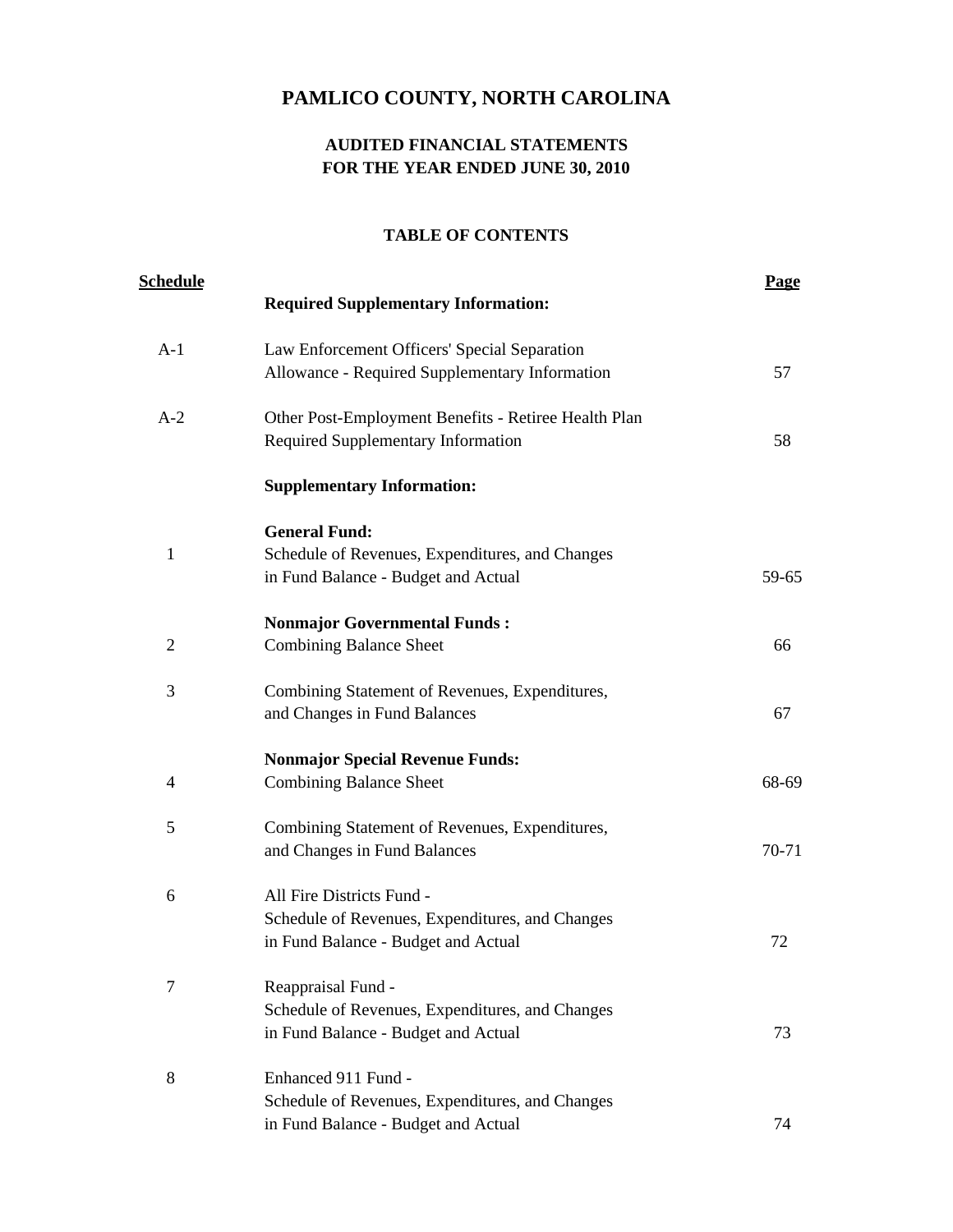# **AUDITED FINANCIAL STATEMENTS FOR THE YEAR ENDED JUNE 30, 2010**

| <u>Schedule</u> |                                                    | Page  |
|-----------------|----------------------------------------------------|-------|
|                 | <b>Nonmajor Special Revenue Funds (continued):</b> |       |
| 9               | Baird Shores Special Assessment Fund -             |       |
|                 | Schedule of Revenues, Expenditures, and Changes    |       |
|                 | in Fund Balance - Budget and Actual                | 75    |
| 10              | CDBG Scattered Sites Fund -                        |       |
|                 | Schedule of Revenues, Expenditures, and Changes    |       |
|                 | in Fund Balance - Budget and Actual                | 76    |
| 11              | Enhanced/Preservation Fund -                       |       |
|                 | Schedule of Revenues, Expenditures, and Changes    |       |
|                 | in Fund Balance - Budget and Actual                | 77    |
| 12              | Combining Statement of Revenues, Expenditures,     |       |
|                 | and Changes in Fund Balances                       | 78    |
| 13              | Human Services Building Fund -                     |       |
|                 | Schedule of Revenues, Expenditures, and Changes    |       |
|                 | in Fund Balance - Budget and Actual                | 79    |
| 14              | Law Enforcement Center Fund -                      |       |
|                 | Schedule of Revenues, Expenditures, and Changes    |       |
|                 | in Fund Balance - Budget and Actual                | 80    |
|                 | <b>Enterprise Funds:</b>                           |       |
| 15              | Water Fund -                                       |       |
|                 | Schedule of Revenues and, Expenditures -           |       |
|                 | Budget and Actual (Non-GAAP)                       | 81-82 |
| 16              | Water Fund - Capital Reserve Fund -                |       |
|                 | Schedule of Revenues and, Expenditures -           |       |
|                 | Budget and Actual (Non-GAAP)                       | 83    |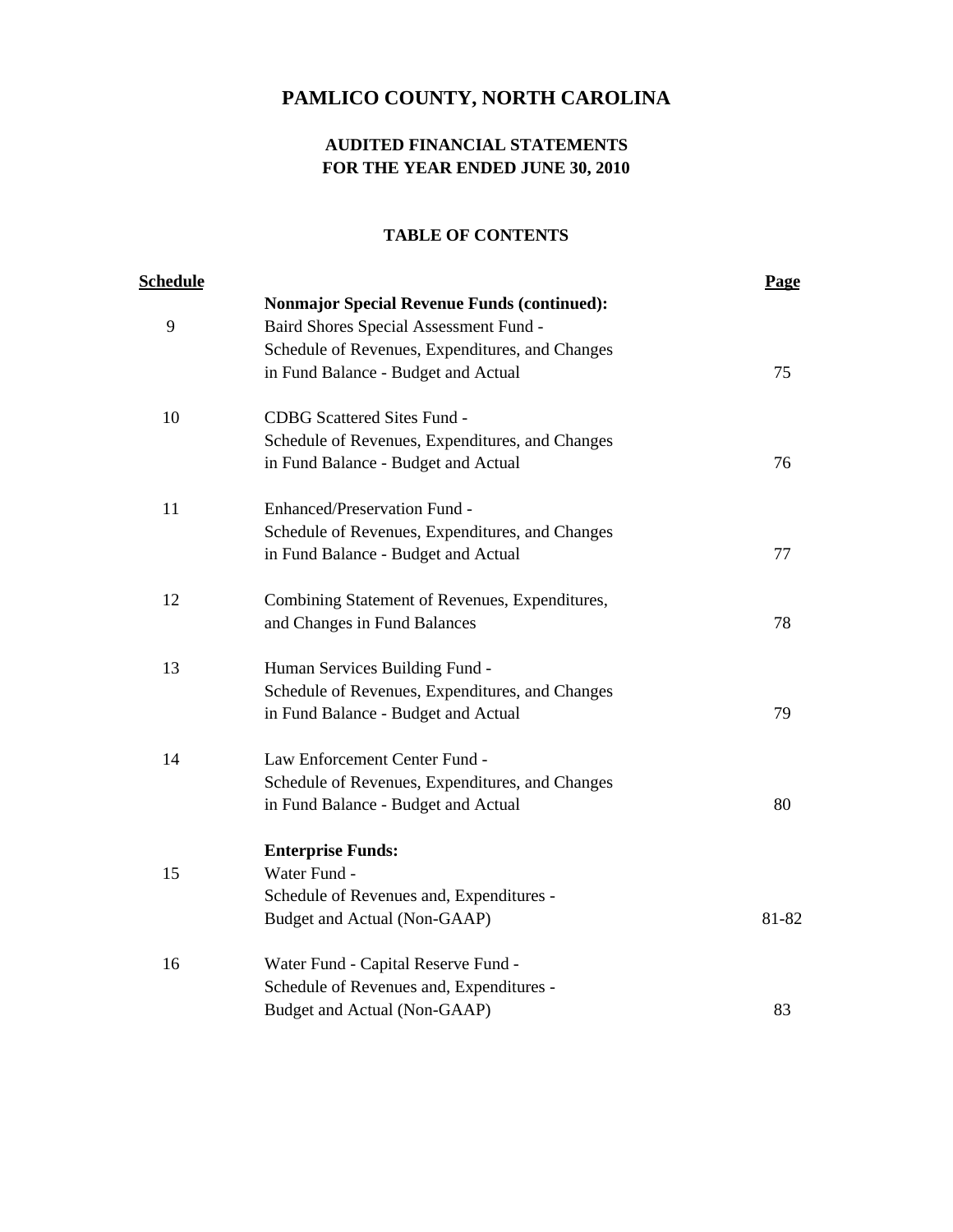# **AUDITED FINANCIAL STATEMENTS FOR THE YEAR ENDED JUNE 30, 2010**

| Schedule |                                                          | Page |
|----------|----------------------------------------------------------|------|
|          | <b>Agency Funds:</b>                                     |      |
| 17       | Combining Statement of Changes in Assets and Liabilities | 84   |
|          | <b>Additional Financial Data:</b>                        |      |
| 18       | Schedule of Ad Valorem Taxes Receivable - General Fund   | 85   |
| 19       | Analysis of Current Tax Levy                             | 86   |
| 20       | Analysis of Current Tax Levy - County-Wide Levy          | 87   |
| 21       | Ten Largest Taxpayers                                    | 88   |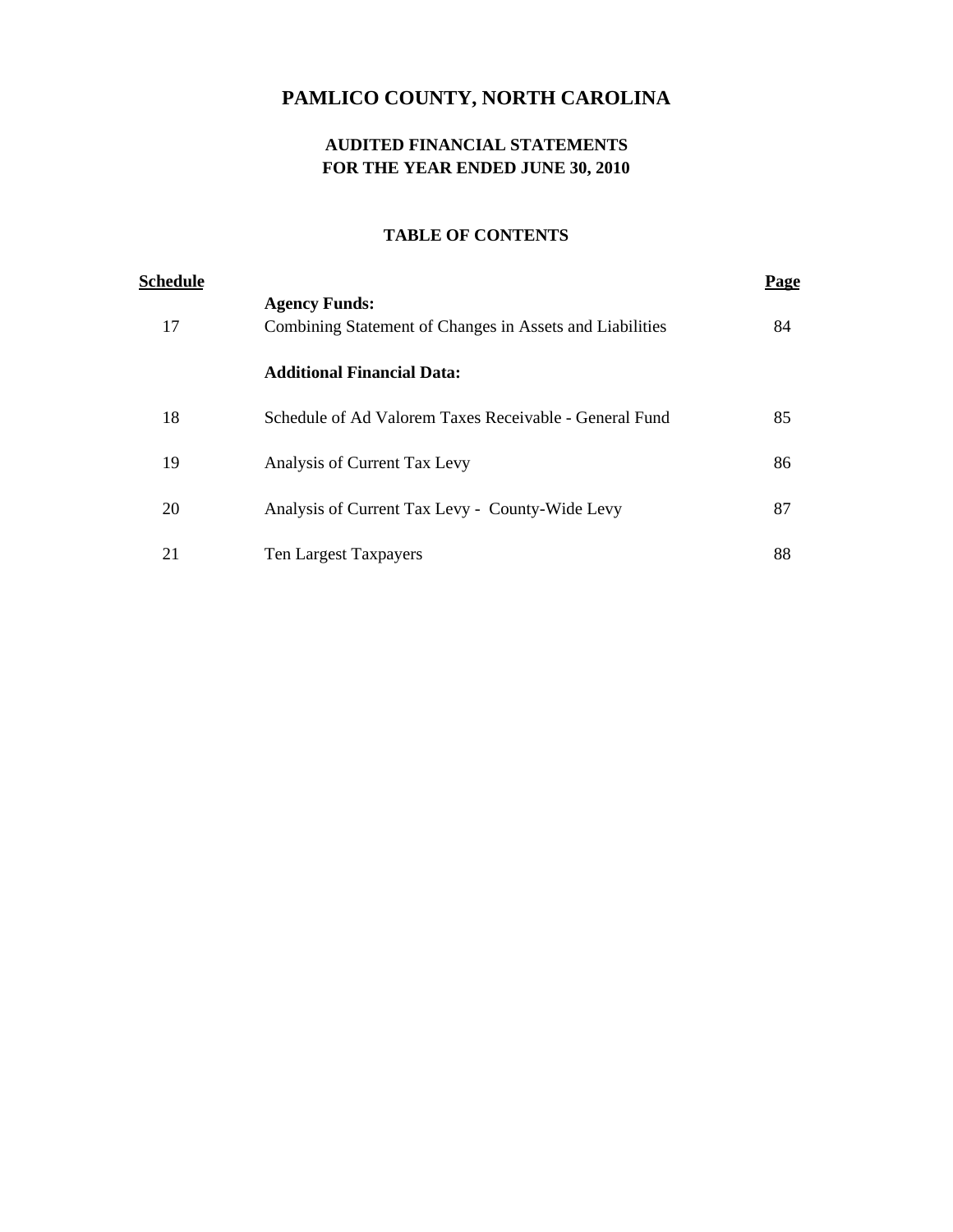# **MARTIN • STARNES** & ASSOCIATES, CPAs, P.A.

"A Professional Association of Certified Public Accountants and Management Consultants"

### **INDEPENDENT AUDITORS' REPORT**

To the Board of Commissioners Pamlico County, North Carolina

We have audited the accompanying financial statements of the governmental activities, the business-type activities, the discretely presented component unit, each major fund, and the aggregate remaining fund information of Pamlico County, North Carolina, as of and for the year ended June 30, 2010, which collectively comprise the County's basic financial statements as listed in the table of contents. These financial statements are the responsibility of Pamlico County's management. Our responsibility is to express opinions on these basic financial statements based on our audit. We did not audit the financial statements of the Pamlico County ABC Board which represents 100 percent of the assets, net assets, and revenues of the component unit column. Those financial statements were audited by other auditors whose report thereon has been furnished to us, and our opinion, insofar as it relates to the amounts included for the Pamlico County ABC Board, is based solely on the report of the other auditors.

We conducted our audit in accordance with auditing standards generally accepted in the United States of America and the standards applicable to financial audits contained in *Government Auditing Standards*, issued by the Comptroller General of the United States. Those standards require that we plan and perform the audit to obtain reasonable assurance about whether the basic financial statements are free of material misstatement. The financial statements of the Pamlico County ABC Board were not audited in accordance with *Government Auditing Standards*. An audit includes examining, on a test basis, evidence supporting the amounts and disclosures in the financial statements. An audit also includes assessing the accounting principles used and significant estimates made by management, as well as evaluating the overall financial statement presentation. We believe that our audit and the report of the other auditor provide a reasonable basis for our opinions.

In our opinion, based on our audit and the report of other auditors, the financial statements referred to above present fairly, in all material respects, the respective financial position of the governmental activities, the business-type activities, the discretely presented component unit, each major fund, and the aggregate remaining fund information of Pamlico County, North Carolina, as of June 30, 2010, and the respective changes in financial position and cash flows, where applicable thereof, and the respective budgetary comparison for the General Fund for the year then ended in conformity with accounting principles generally accepted in the United States of America.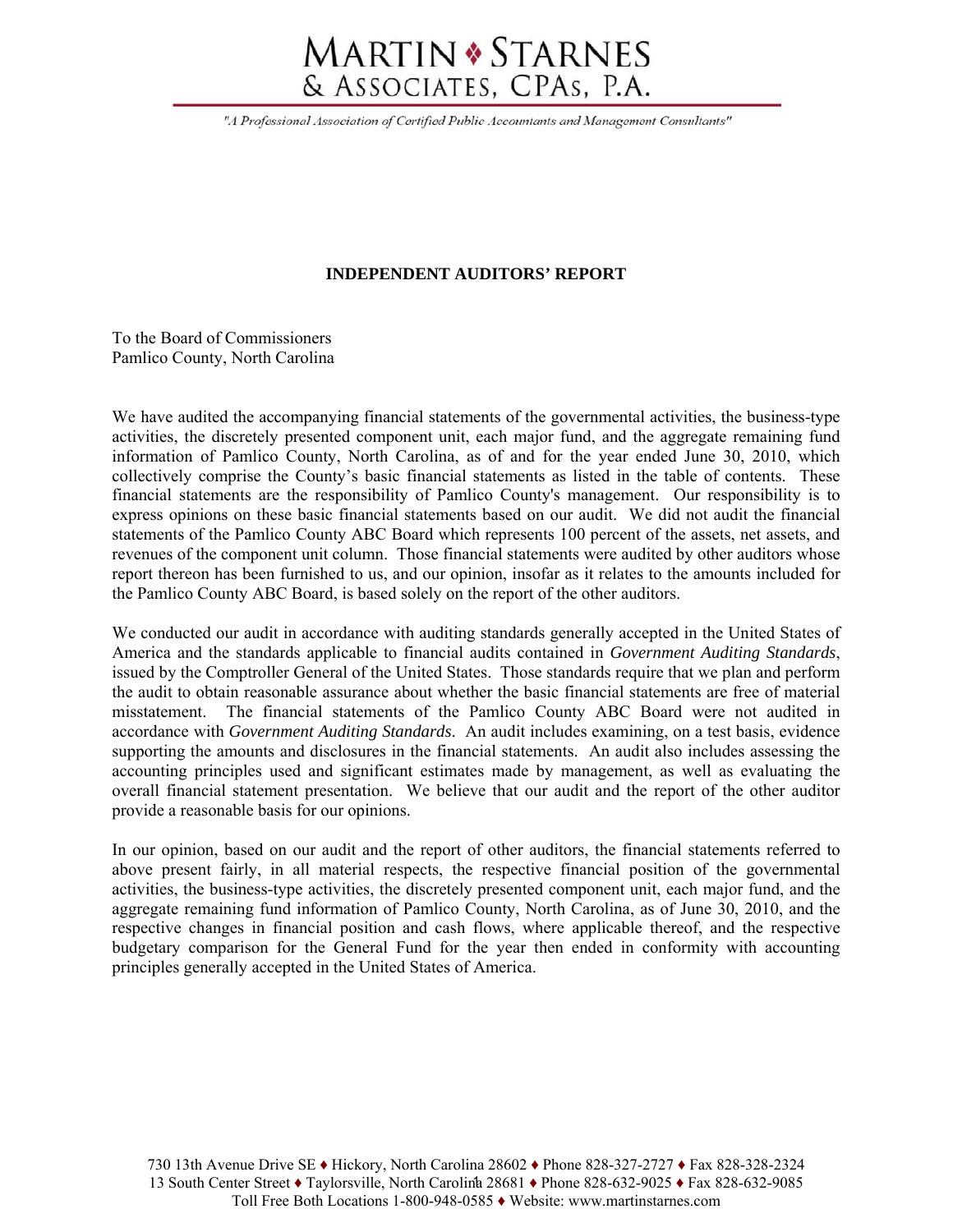In accordance with Government Auditing Standards, we have also issued a report dated September 29, 2010 on our consideration of Pamlico County's internal control over financial reporting and our tests of its compliance with certain provisions of laws, regulations, contracts, grant agreements, and other matters. The purpose of that report is to describe the scope of our testing of internal control over financial reporting and compliance and the results of that testing, and not to provide an opinion on the internal control over financial reporting or on compliance. That report is an integral part of an audit performed in accordance with Government Auditing Standards and should be considered in assessing the results of our audit.

Management's Discussion and Analysis, Law Enforcement Officers' Special Separation Allowance Schedule of Funding Progress and Schedule of Employer Contributions and related notes, and Other Post-Employment Benefit Schedule of Funding Progress and Schedule of Employer Contributions and related notes are not required parts of the basic financial statements, but are supplementary information required by the Governmental Accounting Standards Board. We have applied certain limited procedures, which consisted principally of inquiries of management regarding the methods of measurement and presentation of the required supplementary information. However, we did not audit the information and express no opinion thereon.

Our audit was performed for the purpose of forming an opinion on the basic financial statements that collectively comprise the basic financial statements of Pamlico County, North Carolina. The combining and individual fund financial statements, budget and actual schedules, and supplementary ad valorem tax schedules are presented for purposes of additional analysis and are not a required part of the basic financial statements. The combining and individual fund financial statements, budget and actual schedules, and supplementary ad valorem tax schedules have been subjected to the auditing procedures applied in the audit of the basic financial statements and, in our opinion, are fairly stated, in all material respects, in relation to the basic financial statements taken as a whole.

Martin Starner & associates, CPas, P.a.

Martin Starnes & Associates, CPAs, P.A. September 29, 2010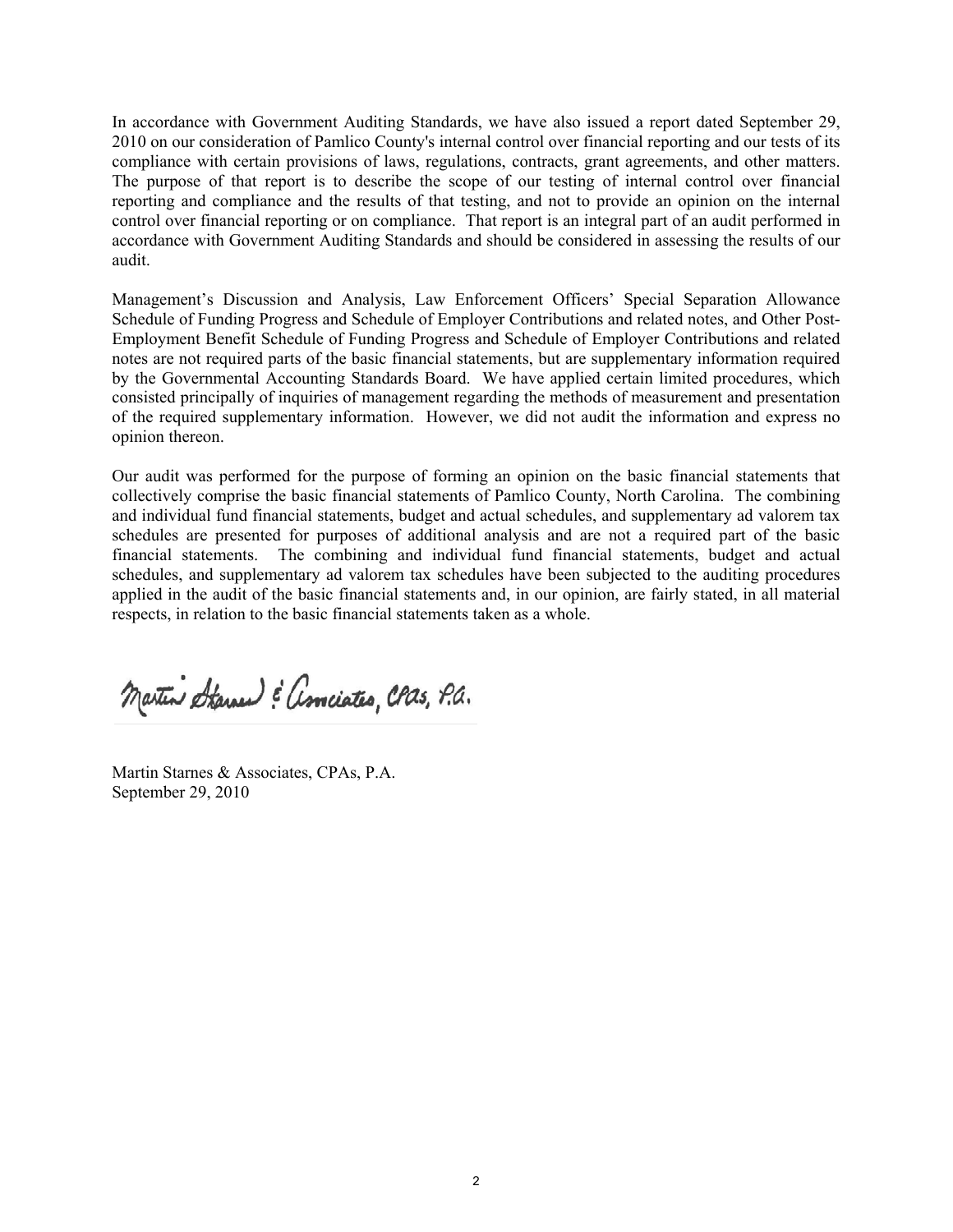### **Management's Discussion and Analysis**

As management of Pamlico County, we offer readers of Pamlico County's financial statements this narrative overview and analysis of the financial activities of Pamlico County for the fiscal year ended June 30, 2010. We encourage readers to consider the information presented here in conjunction with additional information that we have furnished in the County's financial statements, which follow this narrative.

### **Financial Highlights**

- The assets of Pamlico County exceeded its liabilities at the close of the fiscal year by \$18,029,613 (*net assets*).
- The County's total net assets decreased by \$1,151,766. The decrease was due to a \$700,602 decrease in the Water Fund and a \$451,164 decrease in the governmental activities.
- As of the close of the current fiscal year, Pamlico County's total governmental funds reported combined ending fund balances of \$5,124,858, a decrease of \$829,922 from 2009.
- At the end of the current fiscal year, total fund balance for the General Fund was \$4,065,825, a decrease of \$1,140,475 from 2009.
- Pamlico County's total debt decreased by \$1,118,655 during the current fiscal year.
- In 2010, the County inventoried its governmental capital assets and recorded a prior period adjustment to governmental activities beginning net assets in the amount of \$5,266,822.

### **Overview of the Financial Statements**

This discussion and analysis are intended to serve as an introduction to Pamlico County's basic financial statements. Pamlico County's basic financial statements consist of three components: 1) governmentwide financial statements, 2) fund financial statements, and 3) notes to the financial statements (Figure 1). The basic financial statements present two different views of the County through the use of governmentwide statements and fund financial statements. In addition to the basic financial statements, this report contains other supplemental information that will enhance the reader's understanding of the financial condition of Pamlico County.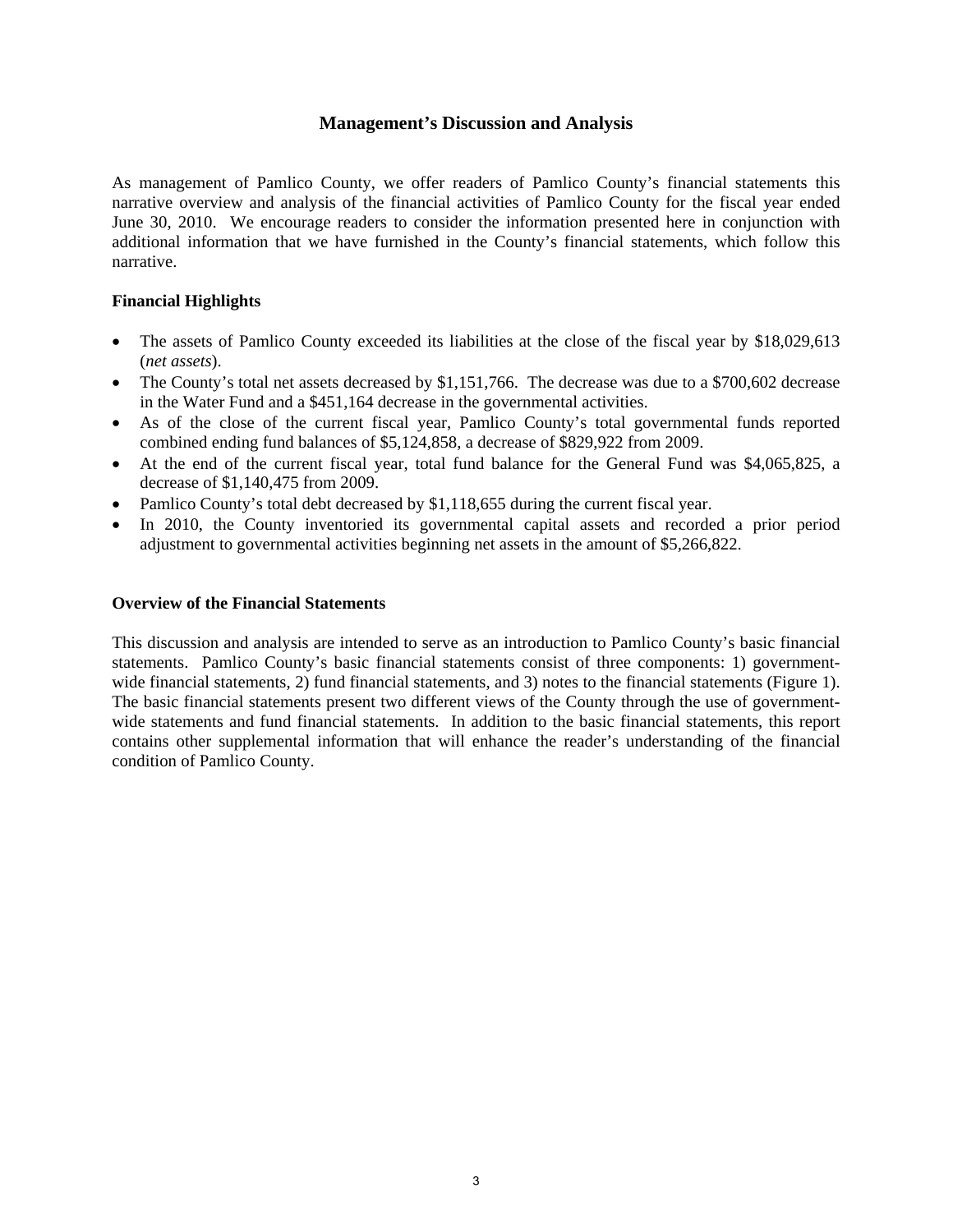### **Required Components of Annual Financial Report**

**Figure 1** 



#### **Basic Financial Statements**

The first two statements, Exhibits A and B, in the basic financial statements are the **Government-Wide Financial Statements**. They provide both short and long-term information concerning the County's financial status.

The next statements, Exhibits C through J, are **Fund Financial Statements**. These statements focus on the activities of the individual parts of the County's government, providing more detail than the government-wide statements. There are four parts to the fund financial statements: 1) the governmental funds statements, 2) the budgetary comparison statements, 3) the proprietary fund statements, and 4) the fiduciary and agency fund statements.

The final section of the basic financial statements is the **Notes to the Financial Statements**. The notes to the financial statements offer a detailed explanation about various information contained in the statements. Following the notes, **supplemental information** provides details of the County's nonmajor governmental funds, all of which are combined in one column on the basic financial statements. Budgetary information required by the North Carolina General Statutes can also be found in this part of the statements.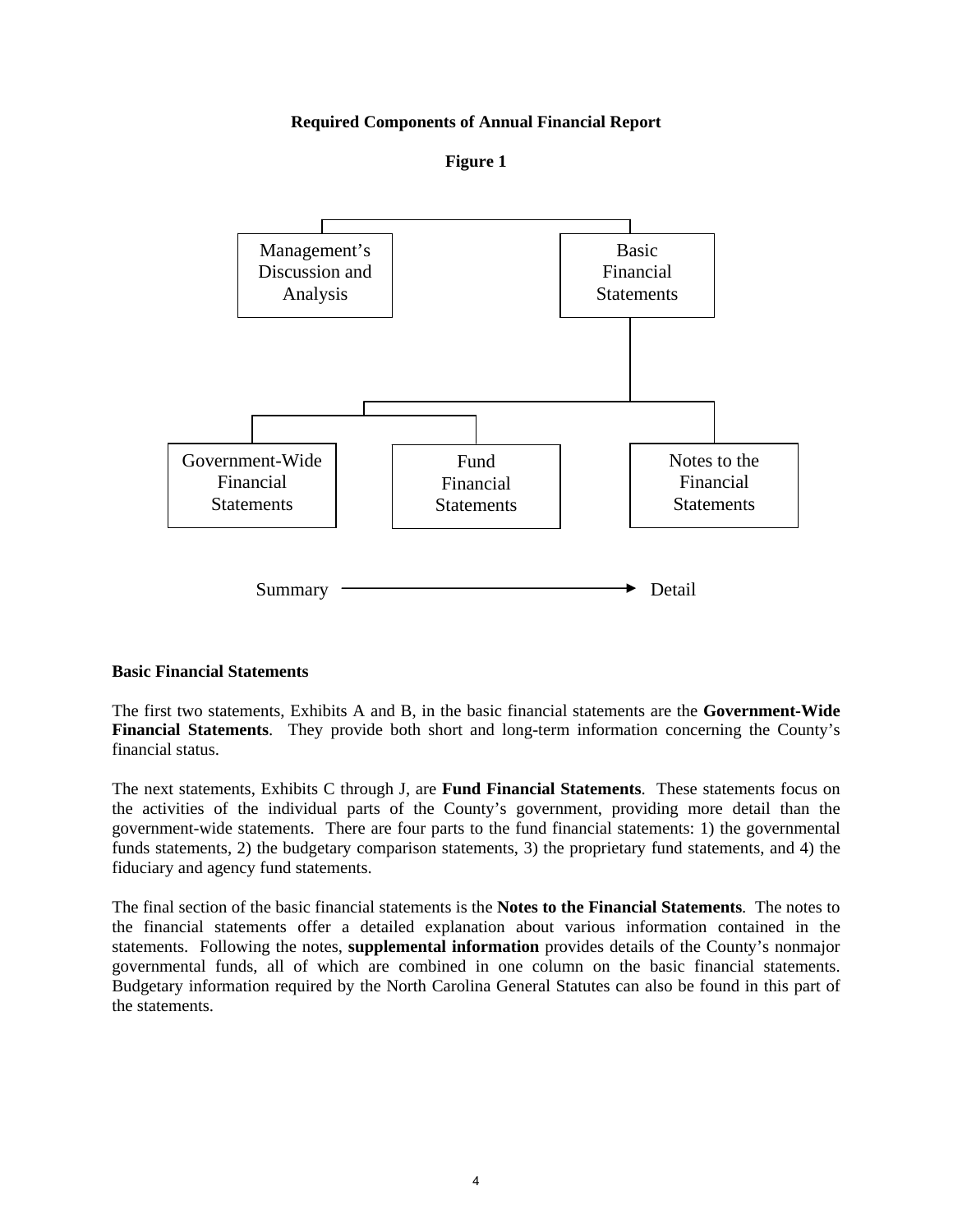### **Government-Wide Financial Statements**

The government-wide financial statements are designed to provide the reader with a broad overview of the County's finances, in a manner similar to a private-sector business.

The Statement of Net Assets presents information on all of Pamlico County's assets and liabilities, with the difference reported as net assets. Over time, increases or decreases in net assets may serve as a useful indicator of whether the financial position of Pamlico County is improving or deteriorating.

The Statement of Activities presents information showing how the County's net assets changed during the most recent fiscal year. All changes in net assets are reported as soon as the underlying event giving rise to the change occurs, regardless of the timing of related cash flows. Thus, revenues and expenses are reported in the statement for some items that will only result in cash flows in future fiscal periods (e.g., uncollected taxes and earned, but unused, vacation leave).

Both of the government-wide financial statements distinguish functions of Pamlico County that are principally supported by taxes and intergovernmental revenues (governmental activities) from other functions that are intended to recover all or a significant portion of their costs through user fees and charges (business-type activities). The governmental activities of Pamlico County include general governmental, public safety, economic and physical development, human services, culture and recreation, and education. The business-type activity of Pamlico County is the Water Fund.

The government-wide financial statements include not only Pamlico County itself (known as the primary government), but also the Pamlico County ABC Board for which Pamlico County is financially accountable. Financial information for this component unit is reported separately from the financial information presented for the primary government itself.

The government-wide financial statements can be found on Exhibits A and B of this report.

### **Fund Financial Statements**

A fund is a grouping of related accounts that is used to maintain control over resources that have been segregated for specific activities or objectives. Pamlico County, like other state and local governments, uses fund accounting to ensure and demonstrate compliance with finance-related legal requirements. All funds of Pamlico County can be divided into two categories: governmental funds and proprietary funds.

**Governmental Funds.** Governmental funds are used to account for those functions reported as governmental activities in the government-wide financial statements. Most of the County's basic services are accounted for in governmental funds. These funds focus on how assets can readily be converted into cash flow in and out, and what monies are left at year-end that will be available for spending in the next year. Governmental funds are reported using an accounting method called modified accrual accounting which provides a current financial resources focus. As a result, the governmental fund financial statements give the reader a detailed short-term view that helps him or her determine if there are more or less financial resources available to finance the County's programs. The relationship between governmental activities (reported in the Statement of Net Assets and the Statement of Activities) and governmental funds is described in a reconciliation that is a part of the fund financial statements.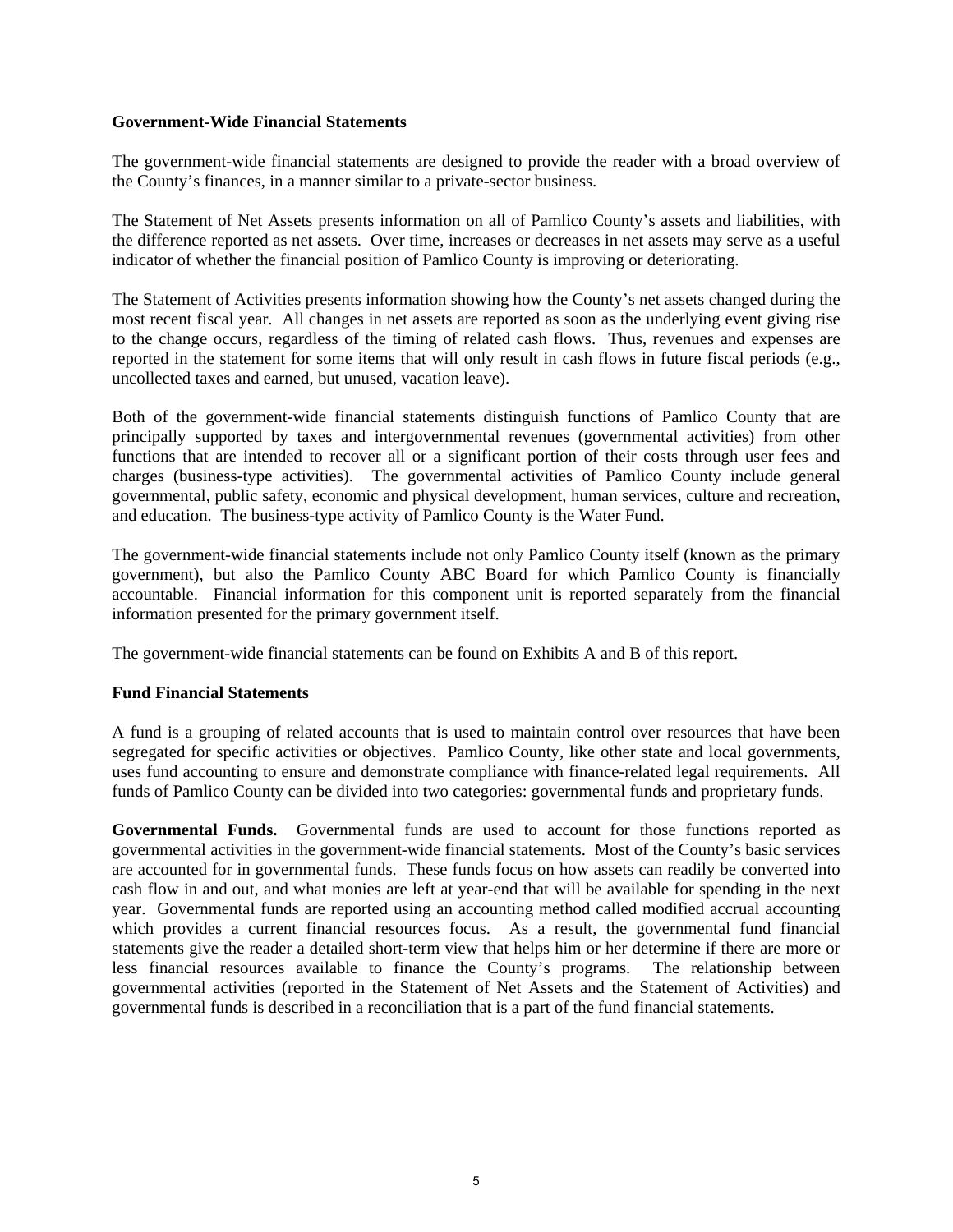Pamlico County adopts an annual budget for its General Fund, as required by the General Statutes. The budget is a legally adopted document that incorporates input from the citizens of the County, the management of the County, and the decisions of the Board of Commissioners about which services to provide and how to pay for them. It also authorizes the County to obtain funds from identified sources to finance these current period activities. The budgetary statement provided for the General Fund demonstrates how well the County complied with the budget ordinance and whether or not the County succeeded in providing the services as planned when the budget was adopted. The budgetary comparison statement uses the budgetary basis of accounting and is presented using the same format, language, and classifications as the legal budget document. The statement shows four columns: 1) the final budget as amended by the Board; 2) the actual resources, charges to appropriations, and ending balances in the General Fund; and 3) the difference or variance between the final budget and the actual resources and charges 4) the comparative prior year actuals. To account for the difference between the budgetary basis of accounting and the modified accrual basis, a reconciliation showing the differences in the reported activities is shown at the end of the budgetary statement.

**Proprietary Funds.** Pamlico County maintains one type of proprietary fund: Enterprise Fund. Enterprise funds report the same functions presented as business-type activities in the government-wide financial statements. Pamlico County uses an enterprise fund to account for its water operations.

Proprietary funds provide the same type of information as the government-wide financial statements, only in more detail. The proprietary fund financial statements provide separate information for water operations.

**Fiduciary Funds.** Fiduciary funds are used to account for resources held for the benefit of parties outside the government. Pamlico County has four agency funds.

**Notes to the Financial Statements**. The notes provide additional information that is essential to a full understanding of the data provided in the government-wide and fund financial statements. The notes to the financial statements follow Exhibit J of this report.

**Other Information**. In addition to the basic financial statements and accompanying notes, this report also presents certain required supplementary information concerning Pamlico County's progress in funding its obligation to provide pension benefits to its employees. Required supplementary information immediately follows the notes to the financial statements.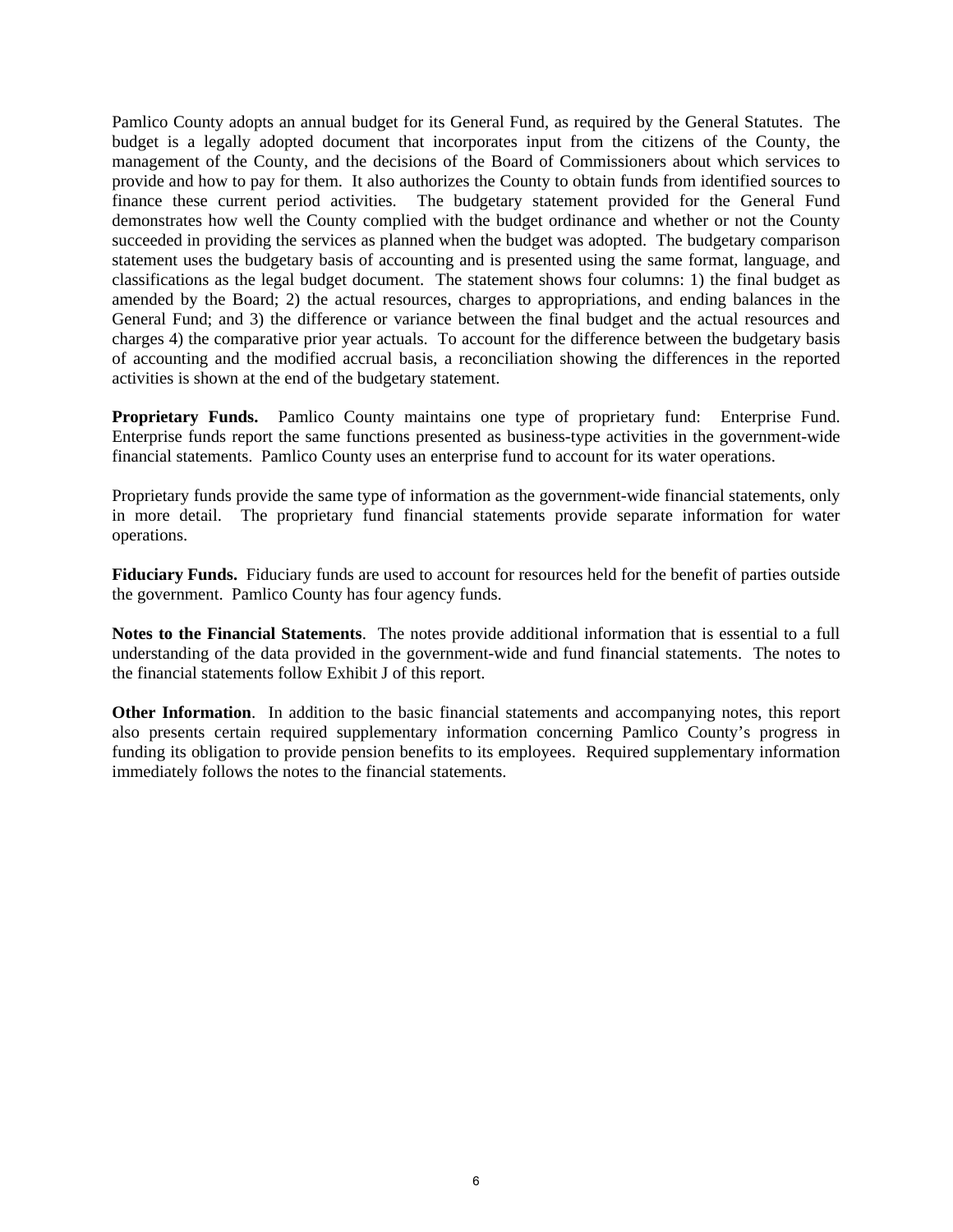### **Government-Wide Financial Analysis**

### **Pamlico County's Net Assets**

**Figure 2** 

|                             | <b>Governmental Activities</b> |               |            | <b>Business-Type Activities</b> |                 |                  | <b>Total</b> |            |
|-----------------------------|--------------------------------|---------------|------------|---------------------------------|-----------------|------------------|--------------|------------|
|                             | 2010                           |               | 2009       | 2010                            | 2009            | 2010             |              | 2009       |
| Assets:                     |                                |               |            |                                 |                 |                  |              |            |
| Current and other assets    | \$<br>7,513,996                | <sup>\$</sup> | 8,614,398  | \$<br>5,514,024                 | \$<br>6,332,325 | \$<br>13,028,020 | \$           | 14,946,723 |
| Capital assets              | 11,923,873                     |               | 12,129,910 | 9,783,774                       | 9,838,176       | 21,707,647       |              | 21,968,086 |
| Total assets                | 19,437,869                     |               | 20,744,308 | 15,297,798                      | 16,170,501      | 34,735,667       |              | 36,914,809 |
| <b>Liabilities:</b>         |                                |               |            |                                 |                 |                  |              |            |
| Current liabilities         | 1,714,445                      |               | 1,541,220  | 316,631                         | 278,454         | 2,031,076        |              | 1,819,674  |
| Other liabilities           | 12,797,336                     |               | 13,825,836 | 1,877,642                       | 2,087,920       | 14,674,978       |              | 15,913,756 |
| <b>Total liabilities</b>    | 14,511,781                     |               | 15,367,056 | 2,194,273                       | 2,366,374       | 16,706,054       |              | 17,733,430 |
| <b>Net Assets:</b>          |                                |               |            |                                 |                 |                  |              |            |
| Invested in capital assets, |                                |               |            |                                 |                 |                  |              |            |
| net of related debt         | 3,765,846                      |               | 2,871,573  | 7,714,722                       | 7,546,644       | 11,480,568       |              | 10,418,217 |
| Unrestricted                | 1,160,242                      |               | 2,505,679  | 5,388,803                       | 6,257,483       | 6,549,045        |              | 8,763,162  |
| Total net assets            | 4,926,088                      |               | 5,377,252  | 13,103,525                      | 13,804,127      | 18,029,613       |              | 19,181,379 |

As noted earlier, net assets over time may serve as a useful indicator of a government's financial position. For Pamlico County, assets exceeded liabilities by \$18,029,613 at the close of the most recent fiscal year.

By far, the largest portion (64%) of Pamlico County's net assets reflects its investment in capital assets (e.g., land, buildings, machinery and equipment) less any related debt used to acquire those assets that is still outstanding. Pamlico County uses these capital assets to provide services to citizens; consequently, these assets are not available for future spending. Although Pamlico County's investment in its capital assets is reported net of related debt, it should be noted that the resources needed to repay this debt must be provided from other sources, since the capital assets themselves cannot be used to repay these liabilities.

At the end of the current fiscal year, Pamlico County is able to report balances in unrestricted net assets in the amount of \$6,549,045 for the government as a whole.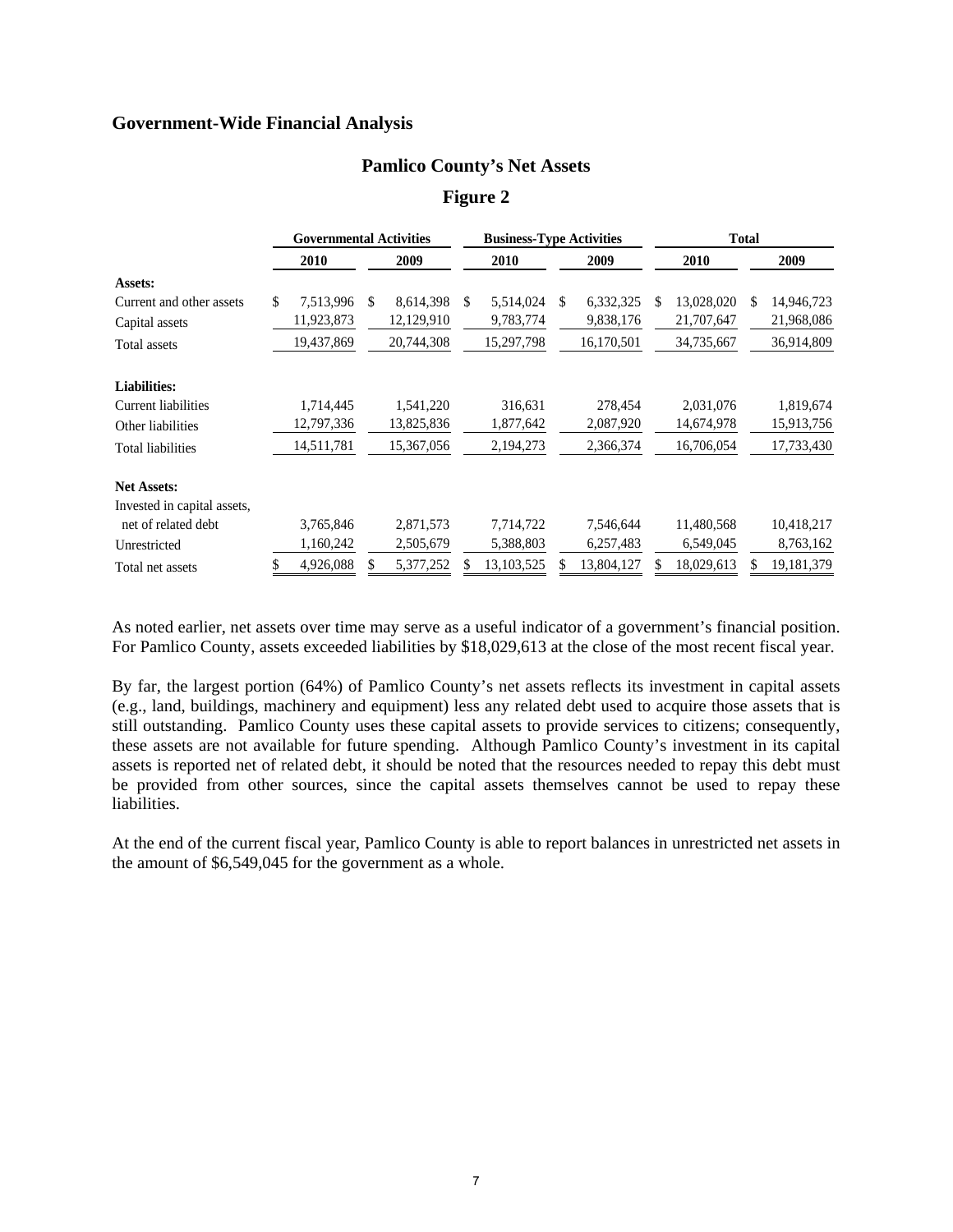# **Pamlico County's Changes in Net Assets**

**Figure 3** 

|                                   | <b>Governmental Activities</b> |    |            |                  | <b>Total</b><br><b>Business-Type Activities</b> |            |    |               |    |            |  |
|-----------------------------------|--------------------------------|----|------------|------------------|-------------------------------------------------|------------|----|---------------|----|------------|--|
|                                   | 2010                           |    | 2009       | 2010             |                                                 | 2009       |    | 2010          |    | 2009       |  |
| <b>Revenues:</b>                  |                                |    |            |                  |                                                 |            |    |               |    |            |  |
| Program revenues:                 |                                |    |            |                  |                                                 |            |    |               |    |            |  |
| Charges for services              | \$<br>1,407,822                | S  | 1,230,987  | \$<br>1,419,002  | \$                                              | 1,614,804  | \$ | 2,826,824     | S  | 2,845,791  |  |
| Operating grants and              |                                |    |            |                  |                                                 |            |    |               |    |            |  |
| contributions                     | 3,154,564                      |    | 3,696,220  |                  |                                                 |            |    | 3,154,564     |    | 3,696,220  |  |
| Capital grants and                |                                |    |            |                  |                                                 |            |    |               |    |            |  |
| contributions                     | 167,000                        |    | 420,172    | 180,814          |                                                 |            |    | 347,814       |    | 420,172    |  |
| General revenues:                 |                                |    |            |                  |                                                 |            |    |               |    |            |  |
| Property taxes                    | 9,324,573                      |    | 9,593,870  |                  |                                                 |            |    | 9,324,573     |    | 9,593,870  |  |
| Local option sales tax            | 1,761,022                      |    | 2,776,973  |                  |                                                 |            |    |               |    |            |  |
| Other taxes                       | 195,867                        |    | 544,362    |                  |                                                 |            |    | 195,867       |    | 544,362    |  |
| Investment earnings               | 20,982                         |    | 201,645    | 3,576            |                                                 | 27,647     |    | 24,558        |    | 229,292    |  |
| Transfer                          |                                |    | 95,707     |                  |                                                 | (95,707)   |    |               |    |            |  |
| Total revenues                    | 16,031,830                     |    | 18,559,936 | 1,603,392        |                                                 | 1,546,744  |    | 15,874,200    |    | 17,329,707 |  |
| <b>Expenses:</b>                  |                                |    |            |                  |                                                 |            |    |               |    |            |  |
| General government                | 2,223,607                      |    | 742,093    |                  |                                                 |            |    | 2,223,607     |    | 742,093    |  |
| Public safety                     | 3,880,568                      |    | 4,329,481  |                  |                                                 |            |    | 3,880,568     |    | 4,329,481  |  |
| Environmental protection          | 268,354                        |    | 332,638    |                  |                                                 |            |    | 268,354       |    | 332,638    |  |
| Economic and                      |                                |    |            |                  |                                                 |            |    |               |    |            |  |
| physical development              | 681,979                        |    | 1,853,378  |                  |                                                 |            |    | 681,979       |    | 1,853,378  |  |
| Human services                    | 5,001,286                      |    | 4,989,039  |                  |                                                 |            |    | 5,001,286     |    | 4,989,039  |  |
| Cultural and recreation           | 470,486                        |    | 537,409    |                  |                                                 |            |    | 470,486       |    | 537,409    |  |
| Education                         | 3,520,946                      |    | 3,975,952  |                  |                                                 |            |    | 3,520,946     |    | 3,975,952  |  |
| Interest on long-term debt        | 435,768                        |    | 619,807    |                  |                                                 |            |    | 435,768       |    | 619,807    |  |
| Water                             |                                |    |            | 2,303,994        |                                                 | 1,948,195  |    | 2,303,994     |    | 1,948,195  |  |
| Total expenses                    | 16,482,994                     |    | 17,379,797 | 2,303,994        |                                                 | 1,948,195  |    | 18,786,988    |    | 19,327,992 |  |
| Increase (decrease) in net assets | (451, 164)                     |    | 1,180,139  | (700, 602)       |                                                 | (401, 451) |    | (1, 151, 766) |    | 778,688    |  |
| Net assets, beginning - July 1    | 10,644,074                     |    | 9,463,935  | 13,804,127       |                                                 | 14,205,578 |    | 24,448,201    |    | 23,669,513 |  |
| Prior period adjustment           | (5,266,822)                    |    |            |                  |                                                 |            |    | (5,266,822)   |    |            |  |
| Beginning net assets, restated    | 5,377,252                      |    | 9,463,935  | 13,804,127       |                                                 | 14,205,578 |    | 19,181,379    |    | 23,669,513 |  |
| Net assets, ending - June 30      | \$<br>4,926,088                | \$ | 10,644,074 | \$<br>13,103,525 | \$                                              | 13,804,127 | \$ | 18,029,613    | \$ | 24,448,201 |  |

**Governmental Activities.** Governmental activities decreased the County's net assets by \$451,164. Key elements of this decrease are as follows:

- Local option sales tax being down 1,061,373 (38%) in the current year
- General Fund expenditures exceeded revenues by \$1,201,494.

**Business-Type Activities.** Business-type activities decreased Pamlico County's net assets by \$700,602.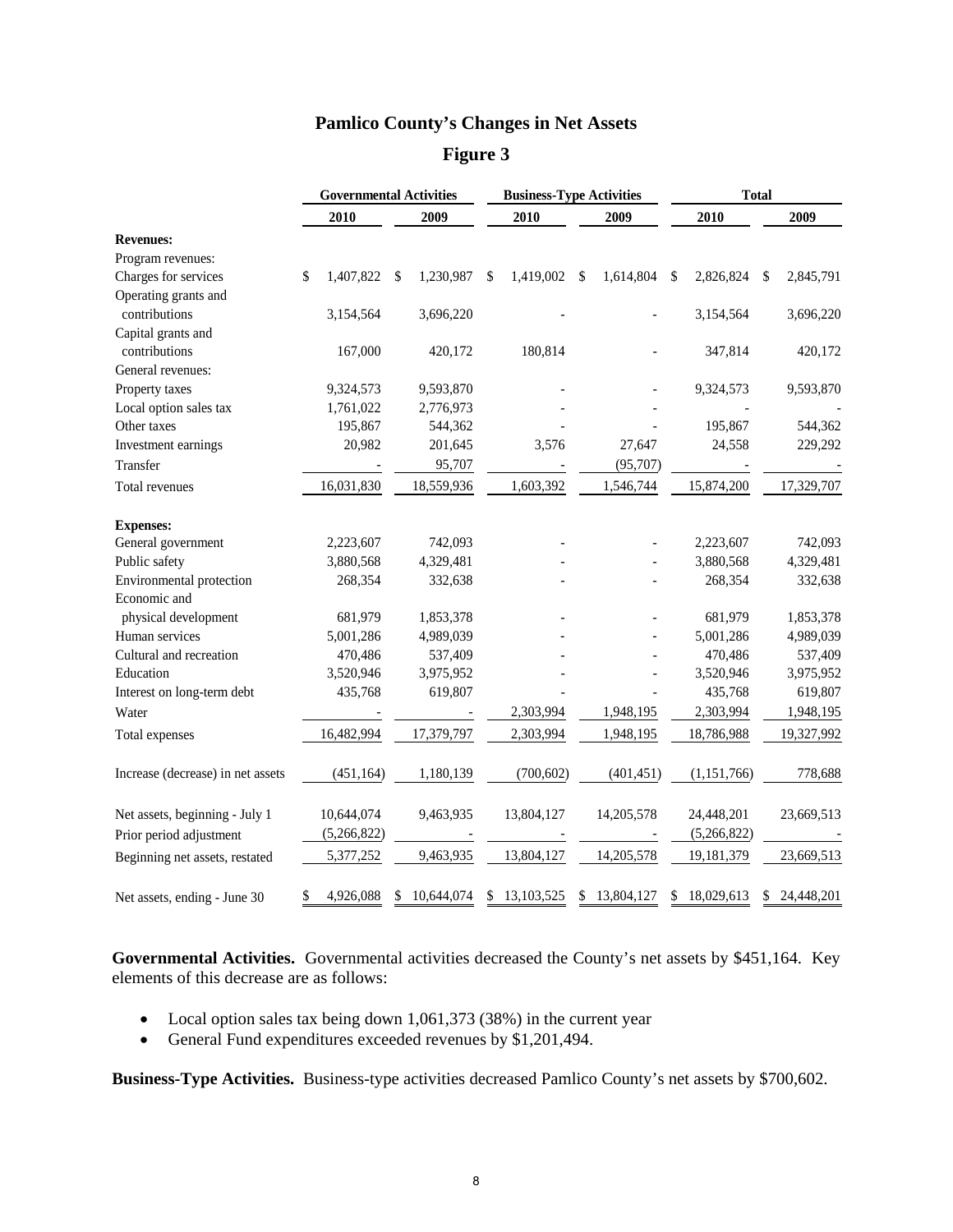### **Financial Analysis of the County's Funds**

As noted earlier, Pamlico County uses fund accounting to ensure and demonstrate compliance with finance-related legal requirements.

**Governmental Funds.** The focus of Pamlico County's governmental funds is to provide information on near-term inflows, outflows, and balances of usable resources. Such information is useful in assessing Pamlico County's financing requirements. Specifically, unreserved fund balance can be a useful measure of a government's net resources available for spending at the end of the fiscal year.

As of the end of the current fiscal year, Pamlico County's governmental funds reported combined ending fund balances of \$5,124,858, a decrease of \$829,922 in comparison with 2009. The decrease is attributed to General Fund expenditures exceeding revenues by \$1,140,475. As noted earlier, the primary reason for this is because local option sales tax was down approximately 40%, and General Fund expenditures remained relatively flat compared to the prior year.

The General Fund is the principal operating fund of Pamlico County. At the end of the current fiscal year, unreserved fund balance of the General Fund was \$3,443,678, while total fund balance for the General Fund reached \$4,065,825. As a measure of the General Fund's liquidity, it may be useful to compare both unreserved fund balance and total fund balance to total fund expenditures. Unreserved fund balance and total fund balance represent 21 and 25 percent of total General Fund expenditures, respectively.

### **General Fund Budgetary Highlights**.

During the fiscal year, the County revised the budget on several occasions. Generally, budget amendments fall into three categories: 1) amendments made to adjust the estimates that are used to prepare the original budget ordinance once exact information is available, 2) amendments made to recognize new funding amounts from external sources, such as federal and State grants, and 3) increases in appropriations that become necessary to maintain services. Total amendments to the General Fund increased expenditures budgeted by \$186,242. The majority of this increase was attributable to economic and physical development and cultural and recreation.

**Proprietary Funds.** Pamlico County's proprietary funds provide the same type of information found in the government-wide financial statements, but in more detail.

Unrestricted net assets at June 30, 2010 were \$5,388,803 for the Water Fund.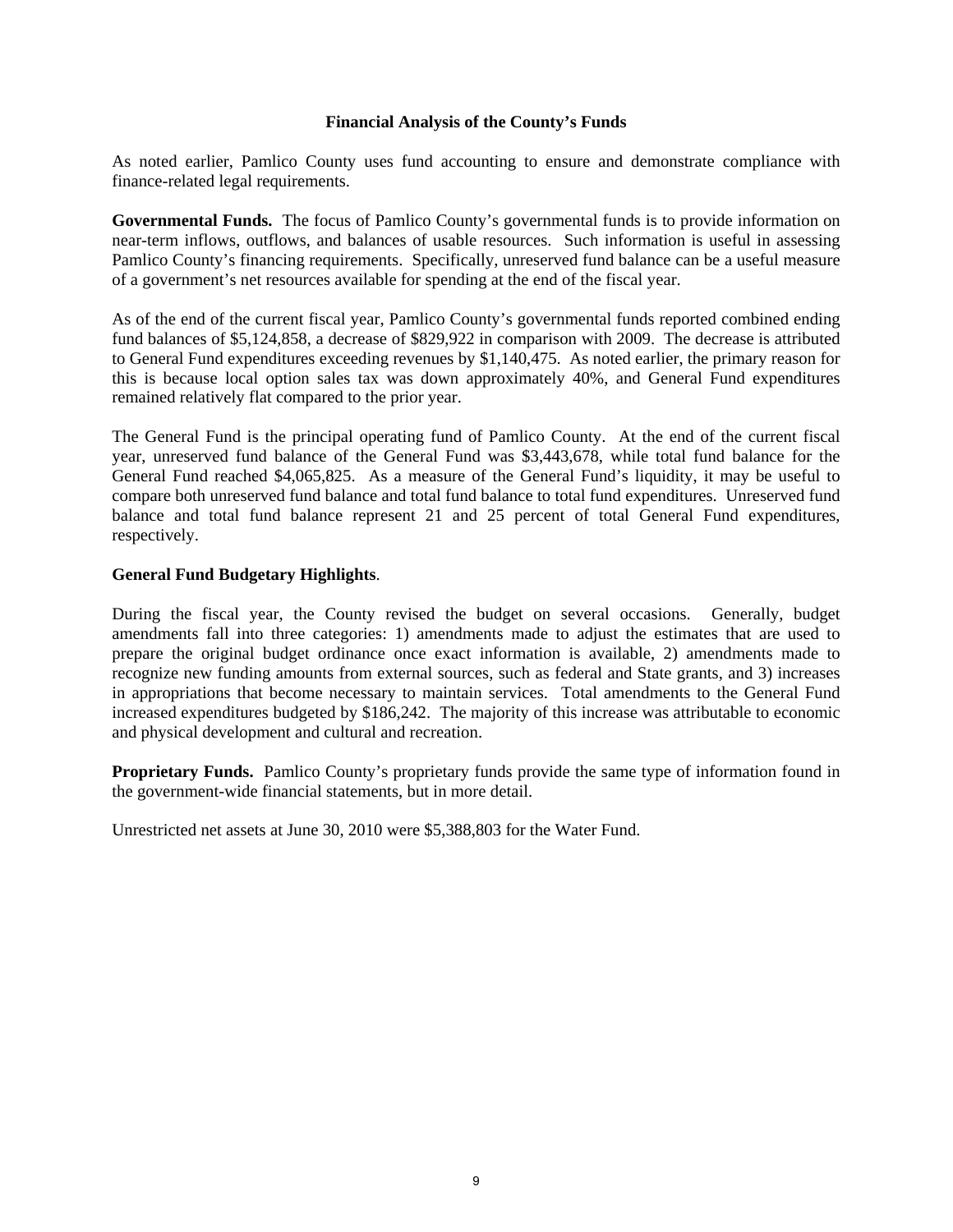#### **Capital Asset and Debt Administration**

**Capital Assets.** Pamlico County reported capital assets for its governmental and business-type activities of \$21,707,647 (net of accumulated depreciation) as of June 30, 2010. These assets include land buildings, other improvements, equipment, vehicles, and plant and systems.

### **Pamlico County's Capital Assets**

#### **Figure 4**

|                            |      | <b>Governmental Activities</b> |      |             |      | <b>Business-Type Activities</b> |      | <b>Total</b> |      |             |   |             |
|----------------------------|------|--------------------------------|------|-------------|------|---------------------------------|------|--------------|------|-------------|---|-------------|
|                            | 2010 |                                | 2009 |             | 2010 |                                 | 2009 |              | 2010 |             |   | 2009        |
| Land                       | \$   | 334,634                        | S    | 334,634     | S    | 70.286 \$                       |      | 45,110       | -S   | 404.920     | S | 379,744     |
| Construction in progress   |      | $\overline{\phantom{a}}$       |      |             |      | 332.262                         |      |              |      | 332.262     |   |             |
| Buildings and improvements |      | 12,370,354                     |      | 12,370,354  |      | 3,490,444                       |      | 4,054,582    |      | 15,860,798  |   | 16,424,936  |
| Plant                      |      |                                |      |             |      | 7.662.290                       |      | 9,463,661    |      | 7.662.290   |   | 9,463,661   |
| Equipment and vehicles     |      | 3.386.911                      |      | 3.431.451   |      | 2,285,039                       |      | 173.984      |      | 5,671,950   |   | 3,605,435   |
| Subtotal                   |      | 16.091.899                     |      | 16.136.439  |      | 13.840.321                      |      | 13.737.337   |      | 29.932.220  |   | 29,873,776  |
| Less accumulated           |      |                                |      |             |      |                                 |      |              |      |             |   |             |
| depreciation               |      | (4,168,026)                    |      | (4,006,529) |      | (4,056,547)                     |      | (3,899,161)  |      | (8,224,573) |   | (7,905,690) |
| Total                      |      | 11,923,873                     |      | 12,129,910  |      | 9,783,774                       |      | 9,838,176    |      | 21,707,647  |   | 21,968,086  |

As noted earlier in 2010, the County inventoried its governmental capital assets and recorded a prior period adjustment to governmental activities beginning net assets in the amount of \$5,266,822.

Additional information on Pamlico County's capital assets can be found in the notes to the financial statements.

**Long-Term Debt.** At the end of the current fiscal year, Pamlico County had no bonded debt outstanding.

### **Pamlico County's Outstanding Debt**

**Figure 5**

|                          |              | <b>Governmental Activities</b> |                | <b>Business-Type Activities</b> |              | <b>Total</b> |  |
|--------------------------|--------------|--------------------------------|----------------|---------------------------------|--------------|--------------|--|
|                          | 2010         | 2009                           | <b>2010</b>    | 2009                            | 2010         | 2009         |  |
| Installment note         | \$13,411,060 | \$14,525,159                   | 1,211,052<br>S | 1,317,532<br>S.                 | \$14,622,112 | \$15,842,691 |  |
| Compensated absences     | 358,350      | 262,539                        | 24,514         | 17,332                          | 382,864      | 279,871      |  |
| OPEB                     | 179,623      | 96,587                         | 12.997         | 6.497                           | 192,620      | 103,084      |  |
| Net pension obligation   | 50.447       | 38,049                         |                |                                 | 50.447       | 38,049       |  |
| General obligation bonds |              |                                | 858,000        | 974,000                         | 858,000      | 974,000      |  |
| Total                    | 13,999,480   | 14.922.334<br>S.               | 2,106,563<br>S | 2,315,361<br>S.                 | \$16,106,043 | 17,237,695   |  |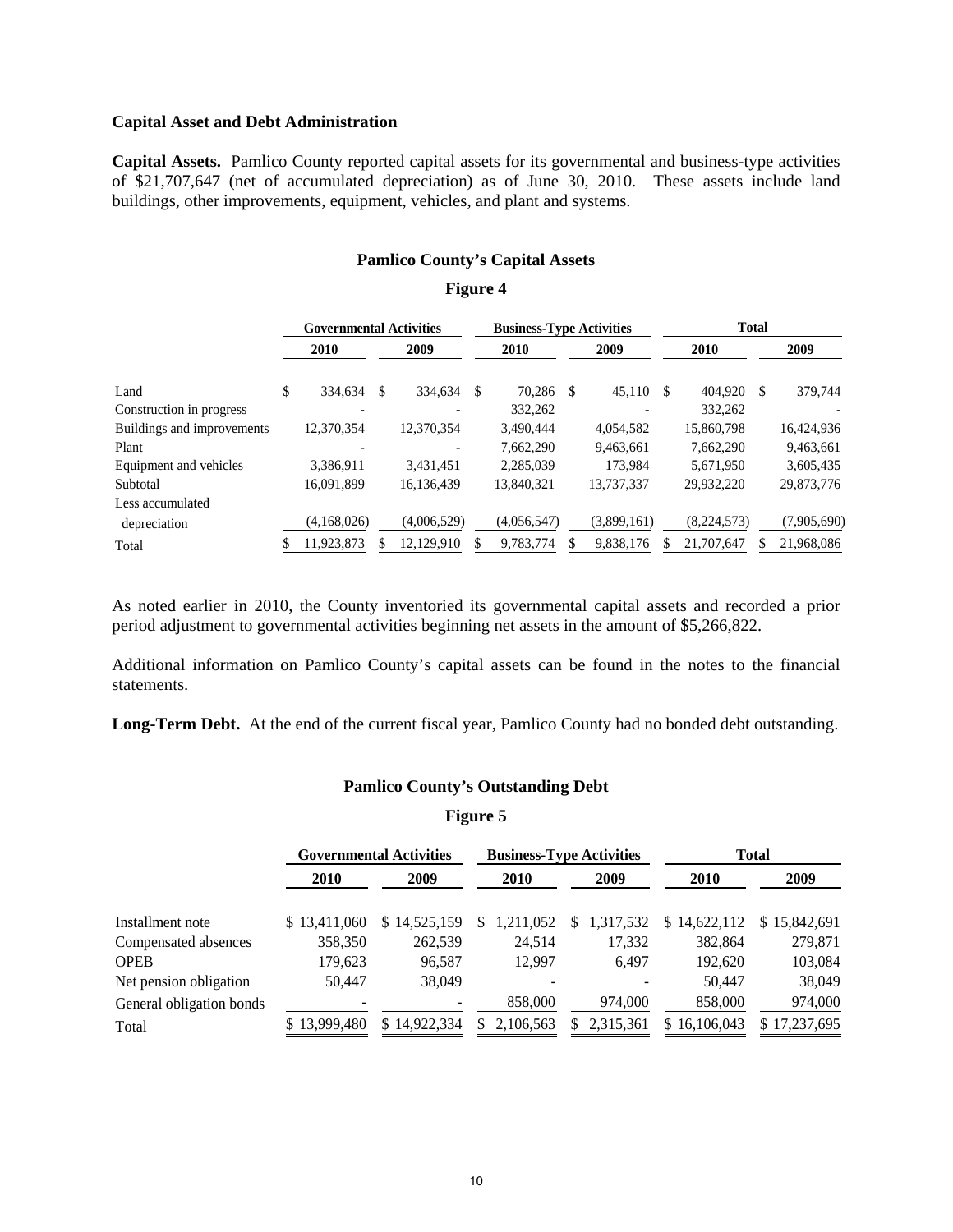The State of North Carolina limits the amount of general obligation debt that a unit of government can issue up to 8 percent of the total assessed value of taxable property located within that government's boundaries. The legal debt margin for the Pamlico County is \$110,546,599.

More detailed information on Pamlico County's long-term debt and capital asset activity can be found in the notes to the financial statements.

### **Economic Factor and Next Year's Budget and Rates**

- Housing starts continue to remain flat.
- Pamlico County's unemployment rate is slightly less than 10% and is near the State average of 10.1%.
- In response to decreases in revenue from sales tax and service fees, the 2010-11 budget decreased by approximately 4% from the prior fiscal year.

These trends are projected to continue in the 2011-12 budget period.

### **Budget Highlights for the Fiscal Year Ending June 30, 2011**

**Governmental Activities.** Pamlico County is in the  $7<sup>th</sup>$  year of an 8-year revaluation cycle and as anticipated, the ad valorem tax base is projected to grow at a minimal rate of 1% or less. Additionally, the collection rate remains below 95% in spite of increased collection efforts, and the tax rate will remain unchanged at .6525 per \$100.

### **Requests for Information**

This financial report is designed to provide a general overview of Pamlico County's finances for all those with an interest in the government's finances. Questions concerning any of the information provided in this report, or requests for additional financial information should be directed to the Finance Officer or County Manager, Pamlico County, 302 Main Street, P.O. Box 776, Bayboro, NC 28515.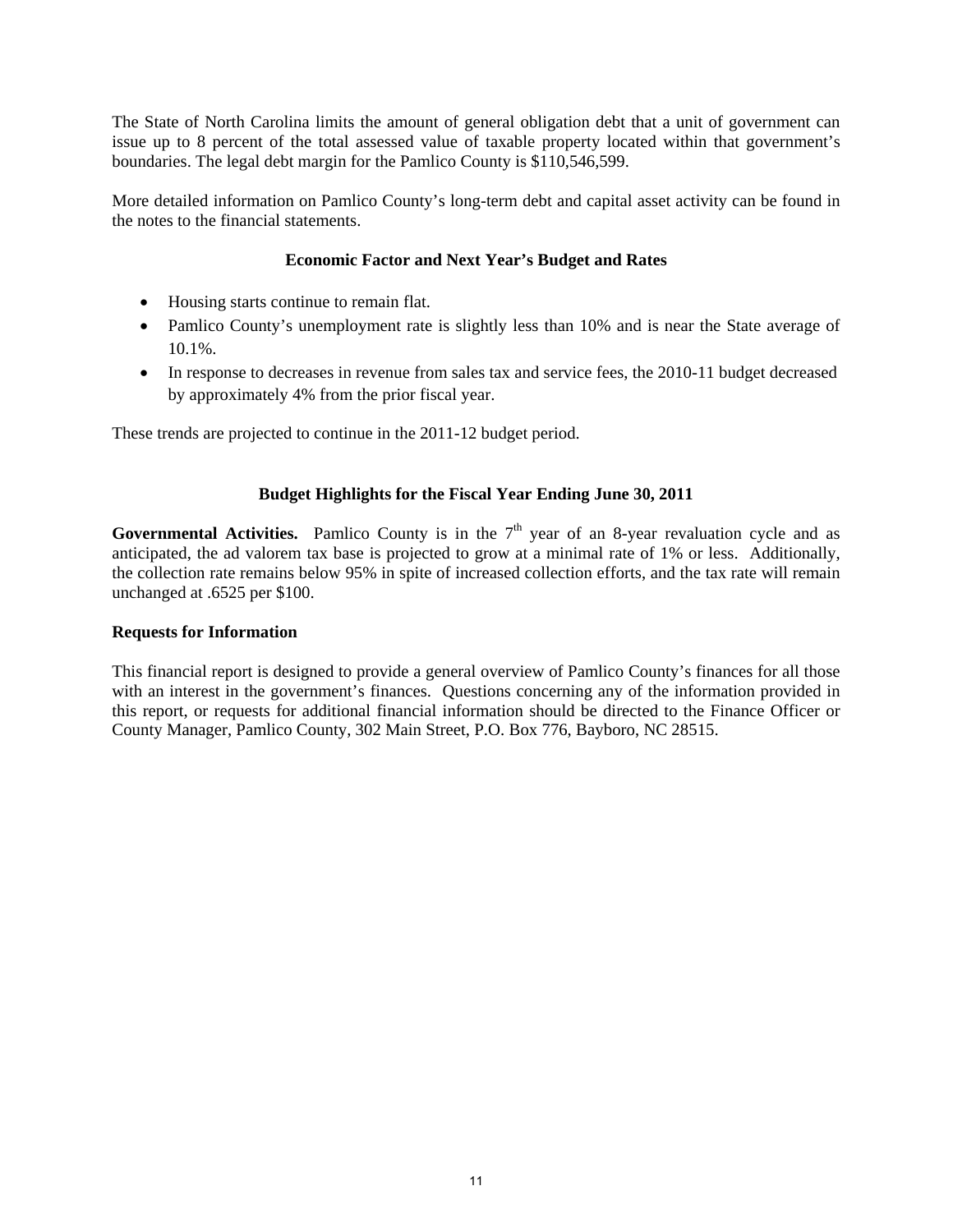### **STATEMENT OF NET ASSETS JUNE 30, 2010**

|                                                 | <b>Primary Government</b>         |                           |                                           |               |            |                                              | Component<br>Unit |
|-------------------------------------------------|-----------------------------------|---------------------------|-------------------------------------------|---------------|------------|----------------------------------------------|-------------------|
|                                                 | Governmental<br><b>Activities</b> |                           | <b>Business-Type</b><br><b>Activities</b> | <b>Total</b>  |            | <b>Pamlico</b><br>County<br><b>ABC</b> Board |                   |
| <b>Assets:</b>                                  |                                   |                           |                                           |               |            |                                              |                   |
| Current assets:                                 |                                   |                           |                                           |               |            |                                              |                   |
| Cash and cash equivalents                       | \$<br>5,015,010                   | $\boldsymbol{\mathsf{S}}$ | 5,140,766                                 | $\mathcal{S}$ | 10,155,776 | $\mathcal{S}$                                | 232,653           |
| Taxes receivable, net                           | 846,986                           |                           |                                           |               | 846,986    |                                              |                   |
| Accounts receivable, net                        | 201,628                           |                           | 349,998                                   |               | 551,626    |                                              |                   |
| Due from other governments                      | 615,084                           |                           |                                           |               | 615,084    |                                              |                   |
| Inventories                                     |                                   |                           | 23,260                                    |               | 23,260     |                                              | 202,194           |
| Prepaid items                                   | 7,063                             |                           |                                           |               | 7,063      |                                              | 2,645             |
| Note receivable                                 | 828,225                           |                           |                                           |               | 828,225    |                                              |                   |
| Capital assets:                                 |                                   |                           |                                           |               |            |                                              |                   |
| Land and construction in progress               | 334,634                           |                           | 402,548                                   |               | 737,182    |                                              | 36,749            |
| Other capital assets, net                       | 11,589,239                        |                           | 9,381,226                                 |               | 20,970,465 |                                              | 91,392            |
| <b>Total</b> assets                             | 19,437,869                        |                           | 15,297,798                                |               | 34,735,667 |                                              | 565,633           |
| <b>Liabilities:</b>                             |                                   |                           |                                           |               |            |                                              |                   |
| Current liabilities:                            |                                   |                           |                                           |               |            |                                              |                   |
| Accounts payable                                | 427,672                           |                           | 61,143                                    |               | 488,815    |                                              | 96,718            |
| Customer deposits                               |                                   |                           | 26,567                                    |               | 26,567     |                                              |                   |
| Unearned revenues                               | 84,629                            |                           |                                           |               | 84,629     |                                              |                   |
| Current portion of compensated absences         | 175,000                           |                           | 12,000                                    |               | 187,000    |                                              |                   |
| Long-term debt, due within one year             | 1,027,144                         |                           | 216,921                                   |               | 1,244,065  |                                              |                   |
| Non-current liabilities:                        |                                   |                           |                                           |               |            |                                              |                   |
| Non-current portion of compensated absences     | 183,350                           |                           | 12,514                                    |               | 195,864    |                                              |                   |
| Due in more than one year                       | 12,613,986                        |                           | 1,865,128                                 |               | 14,479,114 |                                              |                   |
| <b>Total liabilities</b>                        | 14,511,781                        |                           | 2,194,273                                 |               | 16,706,054 |                                              | 96,718            |
| <b>Net Assets:</b>                              |                                   |                           |                                           |               |            |                                              |                   |
| Invested in capital assets, net of related debt | 3,765,846                         |                           | 7,714,722                                 |               | 11,480,568 |                                              | 128,141           |
| Restricted for:                                 |                                   |                           |                                           |               |            |                                              |                   |
| Unrestricted                                    | 1,160,242                         |                           | 5,388,803                                 |               | 6,549,045  |                                              | 340,774           |
| Total net assets                                | \$<br>4,926,088                   | \$                        | 13,103,525                                | \$            | 18,029,613 | \$                                           | 468,915           |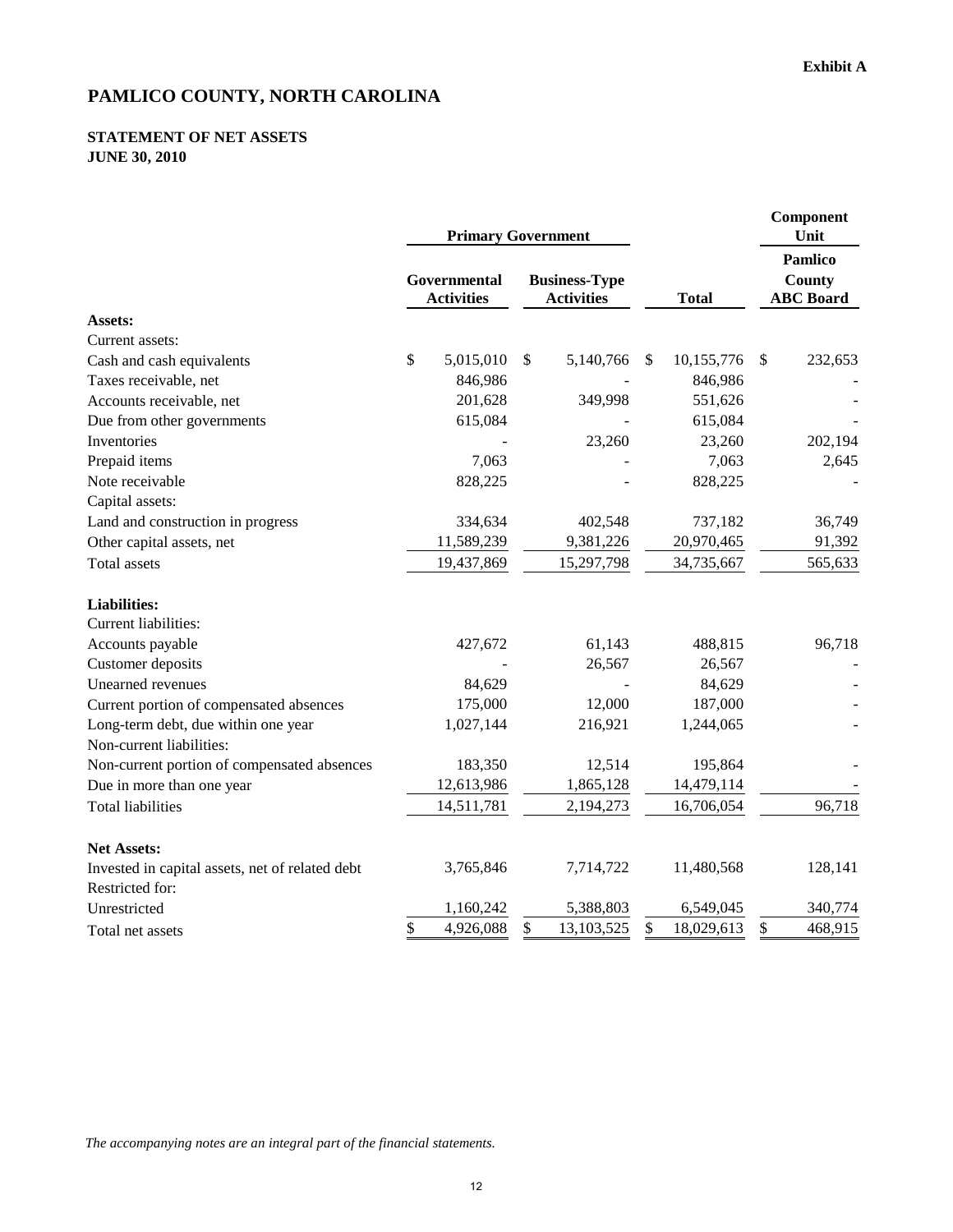#### **STATEMENT OF ACTIVITIES FOR THE YEAR ENDED JUNE 30, 2010**

| <b>Functions/Programs</b><br><b>Primary Government:</b><br><b>Governmental Activities:</b> |              | <b>Expenses</b> |     | <b>Charges for</b><br><b>Services</b> |               | <b>Operating</b><br><b>Grants</b> and<br><b>Contributions</b> |    | Capital<br><b>Grants</b> and<br><b>Contributions</b> |
|--------------------------------------------------------------------------------------------|--------------|-----------------|-----|---------------------------------------|---------------|---------------------------------------------------------------|----|------------------------------------------------------|
| General government                                                                         | $\mathbb{S}$ | 2,223,607       | \$. | 192,798                               | <sup>\$</sup> | 21,156                                                        | -S |                                                      |
| Public safety                                                                              |              | 3,880,568       |     | 827,943                               |               | 142,263                                                       |    |                                                      |
| Environmental protection                                                                   |              | 268,354         |     | 55,707                                |               | 32,467                                                        |    |                                                      |
| Economic and physical development                                                          |              | 681,979         |     | 60,560                                |               | 55,911                                                        |    |                                                      |
| Human services                                                                             |              | 5,001,286       |     | 256,575                               |               | 2,902,767                                                     |    |                                                      |
| Cultural and recreation                                                                    |              | 470,486         |     | 14,239                                |               |                                                               |    |                                                      |
| Education                                                                                  |              | 3,520,946       |     |                                       |               |                                                               |    | 167,000                                              |
| Interest on long-term debt                                                                 |              | 435,768         |     |                                       |               |                                                               |    |                                                      |
| Total governmental activities                                                              |              | 16,482,994      |     | 1,407,822                             |               | 3,154,564                                                     |    | 167,000                                              |
| <b>Business-Type Activities:</b>                                                           |              |                 |     |                                       |               |                                                               |    |                                                      |
| <b>Water Fund</b>                                                                          |              | 2,303,994       |     | 1,419,002                             |               |                                                               |    | 180,814                                              |
| Total primary government                                                                   |              | 18,786,988      | S   | 2,826,824                             | S             | 3,154,564                                                     | \$ | 347,814                                              |
| <b>Component Unit:</b><br><b>ABC</b> Board                                                 |              | 838,527         | \$  | 840,770                               | S             |                                                               |    |                                                      |

**Program Revenues**

### **General Revenues:**

Ad valorem taxes Local option sales tax Other taxes and licenses Interest earned on investments Total general revenues

Change in net assets

#### **Net Assets:**

Beginning of year - July 1 Prior period adjustment Beginning net assets, restated

End of year - June 30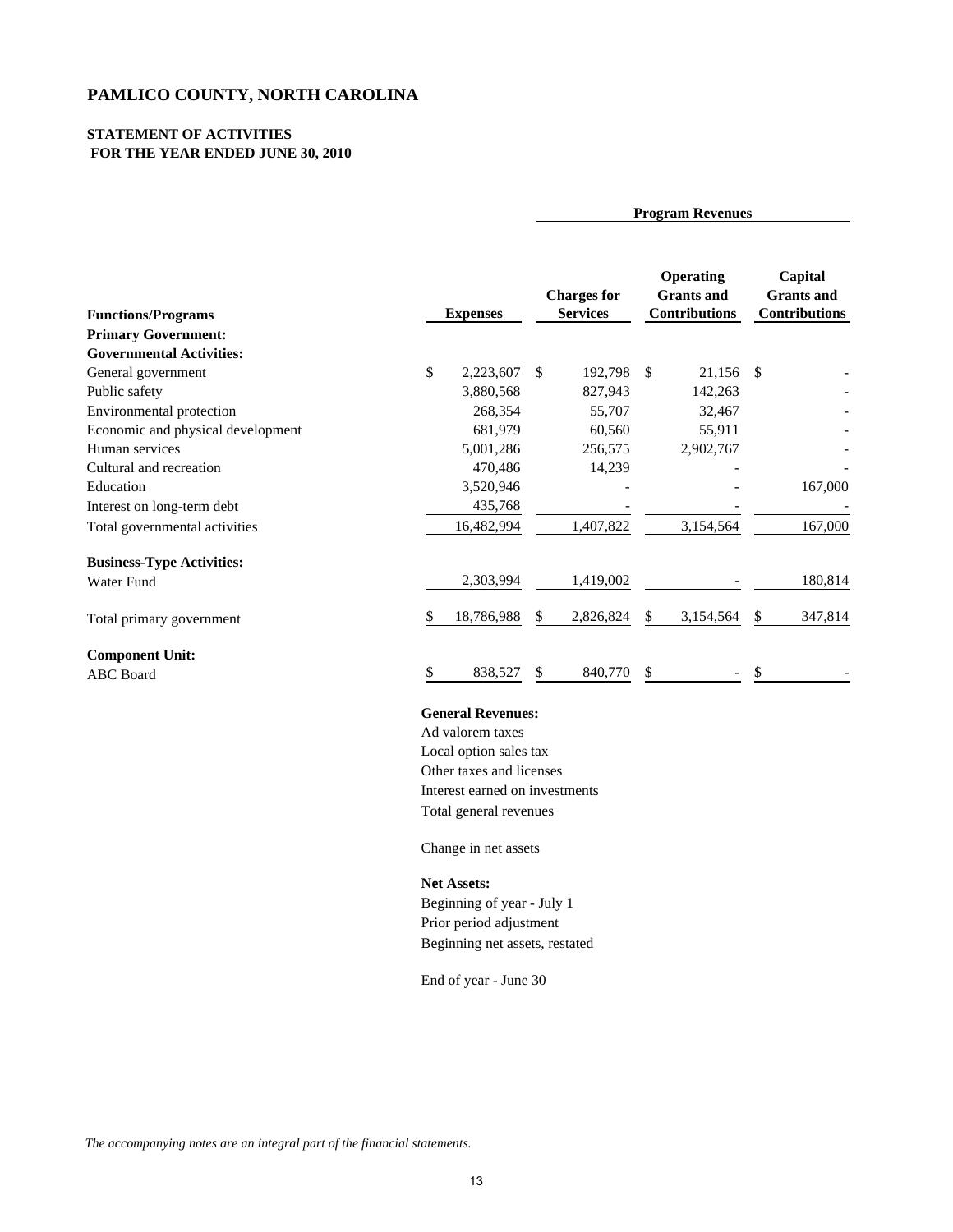### **Exhibit B**

|                                   | <b>Primary Government</b>                 |                           |               | Component<br>Unit                                   |
|-----------------------------------|-------------------------------------------|---------------------------|---------------|-----------------------------------------------------|
| Governmental<br><b>Activities</b> | <b>Business-Type</b><br><b>Activities</b> | <b>Total</b>              |               | <b>Pamlico</b><br><b>County</b><br><b>ABC</b> Board |
|                                   |                                           | \$                        |               |                                                     |
| \$<br>(2,009,653)                 | \$                                        | (2,009,653)               |               |                                                     |
| (2,910,362)<br>(180, 180)         |                                           | (2,910,362)<br>(180, 180) |               |                                                     |
| (565, 508)                        |                                           | (565, 508)                |               |                                                     |
| (1,841,944)                       |                                           | (1,841,944)               |               |                                                     |
| (456, 247)                        |                                           | (456, 247)                |               |                                                     |
| (3,353,946)                       |                                           | (3,353,946)               |               |                                                     |
| (435,768)                         |                                           | (435,768)                 |               |                                                     |
| (11, 753, 608)                    |                                           | (11, 753, 608)            |               |                                                     |
|                                   |                                           |                           |               |                                                     |
|                                   | (704, 178)                                | (704, 178)                |               |                                                     |
| (11, 753, 608)                    | (704, 178)                                | (12, 457, 786)            |               |                                                     |
|                                   |                                           |                           | $\frac{1}{2}$ | 2,243                                               |
|                                   |                                           |                           |               |                                                     |
| 9,324,573                         |                                           | 9,324,573                 |               |                                                     |
| 1,761,022<br>195,867              |                                           | 1,761,022                 |               |                                                     |
| 20,982                            |                                           | 195,867<br>24,558         |               | 184                                                 |
|                                   | 3,576                                     |                           |               |                                                     |
| 11,302,444                        | 3,576                                     | 11,306,020                |               | 184                                                 |
| (451, 164)                        | (700, 602)                                | (1, 151, 766)             |               | 2,427                                               |
| 10,644,074                        | 13,804,127                                | 24,448,201                |               | 466,488                                             |
| (5,266,822)                       |                                           | (5,266,822)               |               |                                                     |
| 5,377,252                         | 13,804,127                                | 19,181,379                |               | 466,488                                             |
| \$<br>4,926,088                   | \$<br>13,103,525                          | \$<br>18,029,613          | \$            | 468,915                                             |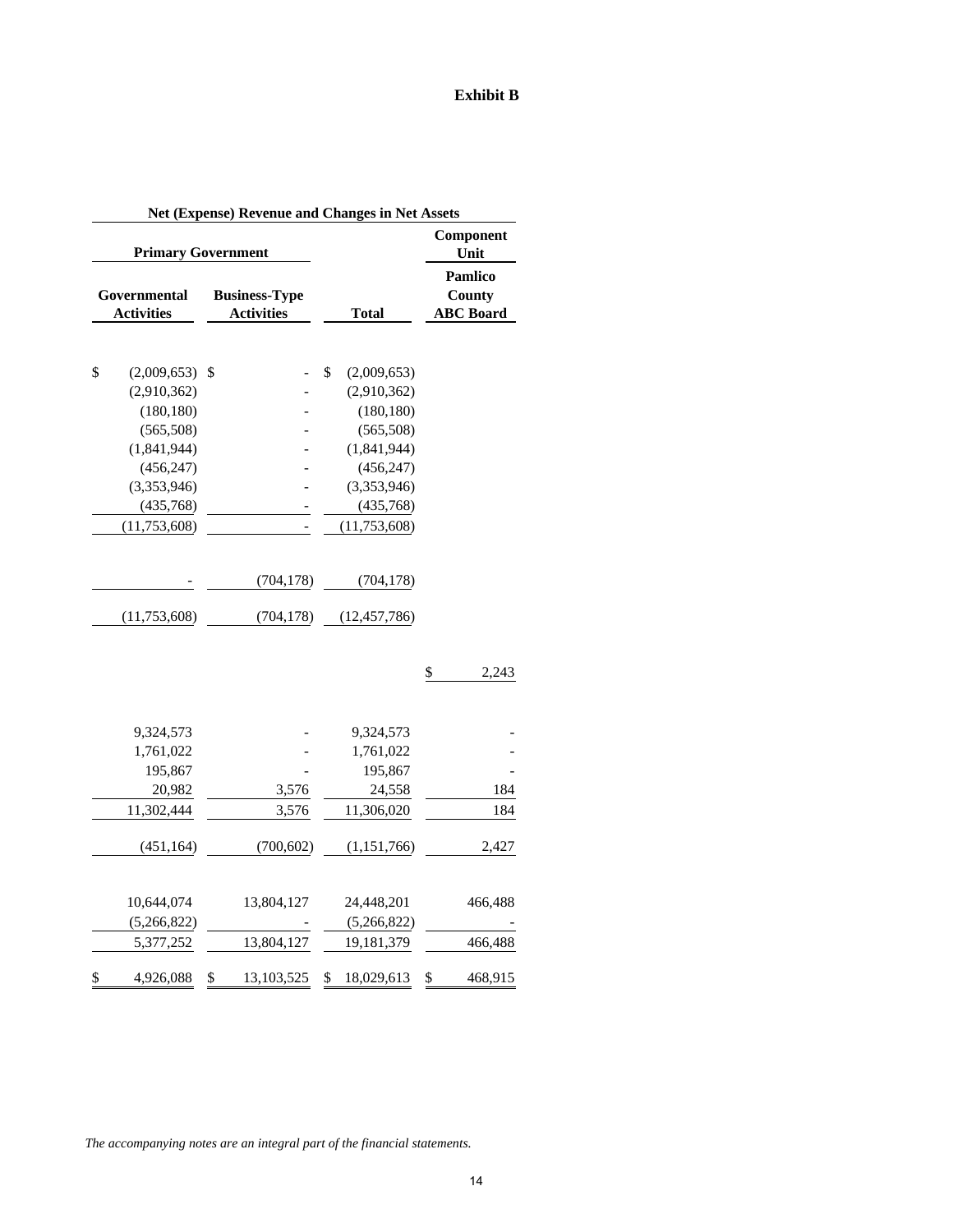#### **BALANCE SHEET - GOVERNMENTAL FUNDS JUNE 30, 2010**

|                                                                                                                                                                                                                           | <b>General</b>  | Other<br>Governmental<br><b>Funds</b> |    | <b>Total</b><br>Governmental<br>Funds |
|---------------------------------------------------------------------------------------------------------------------------------------------------------------------------------------------------------------------------|-----------------|---------------------------------------|----|---------------------------------------|
| Assets:                                                                                                                                                                                                                   |                 |                                       |    |                                       |
| Cash and cash equivalents                                                                                                                                                                                                 | \$<br>3,952,728 | \$<br>1,062,282                       | \$ | 5,015,010                             |
| Taxes receivable, net                                                                                                                                                                                                     | 802,604         | 44,382                                |    | 846,986                               |
| Accounts receivable, net                                                                                                                                                                                                  | 17,936          | 42,692                                |    | 60,628                                |
| Due from other governments                                                                                                                                                                                                | 615,084         |                                       |    | 615,084                               |
| Prepaid items                                                                                                                                                                                                             | 7,063           |                                       |    | 7,063                                 |
| Total assets                                                                                                                                                                                                              | \$<br>5,395,415 | \$<br>1,149,356                       | \$ | 6,544,771                             |
| <b>Liabilities and Fund Balances:</b>                                                                                                                                                                                     |                 |                                       |    |                                       |
| <b>Liabilities:</b>                                                                                                                                                                                                       |                 |                                       |    |                                       |
| Accounts payable and accrued liabilities                                                                                                                                                                                  | \$<br>424,423   | \$<br>3,249                           | \$ | 427,672                               |
| Deferred revenues                                                                                                                                                                                                         | 905,167         | 87,074                                |    | 992,241                               |
| <b>Total liabilities</b>                                                                                                                                                                                                  | 1,329,590       | 90,323                                |    | 1,419,913                             |
| <b>Fund Balances:</b>                                                                                                                                                                                                     |                 |                                       |    |                                       |
| Reserved by State statute                                                                                                                                                                                                 | 615,084         |                                       |    | 615,084                               |
| Reserved for prepaid items                                                                                                                                                                                                | 7,063           |                                       |    | 7,063                                 |
| Unreserved                                                                                                                                                                                                                | 3,443,678       |                                       |    | 3,443,678                             |
| Unreserved, reported in:                                                                                                                                                                                                  |                 |                                       |    |                                       |
| Special revenue funds                                                                                                                                                                                                     |                 | 1,059,033                             |    | 1,059,033                             |
| <b>Total fund balances</b>                                                                                                                                                                                                | 4,065,825       | 1,059,033                             |    | 5,124,858                             |
| Total liabilities and fund balances                                                                                                                                                                                       | \$<br>5,395,415 | \$<br>1,149,356                       |    |                                       |
| Amounts reported for governmental activities in the Statement of Net Assets are different because:                                                                                                                        |                 |                                       |    |                                       |
| Capital assets, net of accumulated depreciation, used in governmental activities are not<br>current financial resources and, therefore, are not reported in the funds.                                                    |                 |                                       |    | 11,923,873                            |
| Accrued interest receivable, net of uncollectibles, are not reported in the fund statements<br>as the receivable will not be available within 90 days of year-end. These receivables are a                                |                 |                                       |    |                                       |
| a component of net assets in the Statement of Net Assets.                                                                                                                                                                 |                 |                                       |    | 141,000                               |
| Long-term debt related to Bay River Sewer Authority is offset by a long-term receivable<br>in the Statement of Net Assets to reflect the Bay River assumption of the County's debt.                                       |                 |                                       |    | 828,225                               |
| Long-term liabilities, compensated absences, unfunded pension obligations, and unfunded other<br>post-retirement benefits are not due and payable in the current period and, therefore, are<br>not reported in the funds. |                 |                                       |    | (13,999,480)                          |
| Deferred revenues in the governmental funds are used to offset accounts receivable not expected to be<br>available within 90 days of year-end. These receivables are a component of net assets in the                     |                 |                                       |    |                                       |
| Statement of Net Assets.                                                                                                                                                                                                  |                 |                                       |    | 907,612                               |
| Net assets of governmental activities (Exhibit A)                                                                                                                                                                         |                 |                                       |    | 4,926,088                             |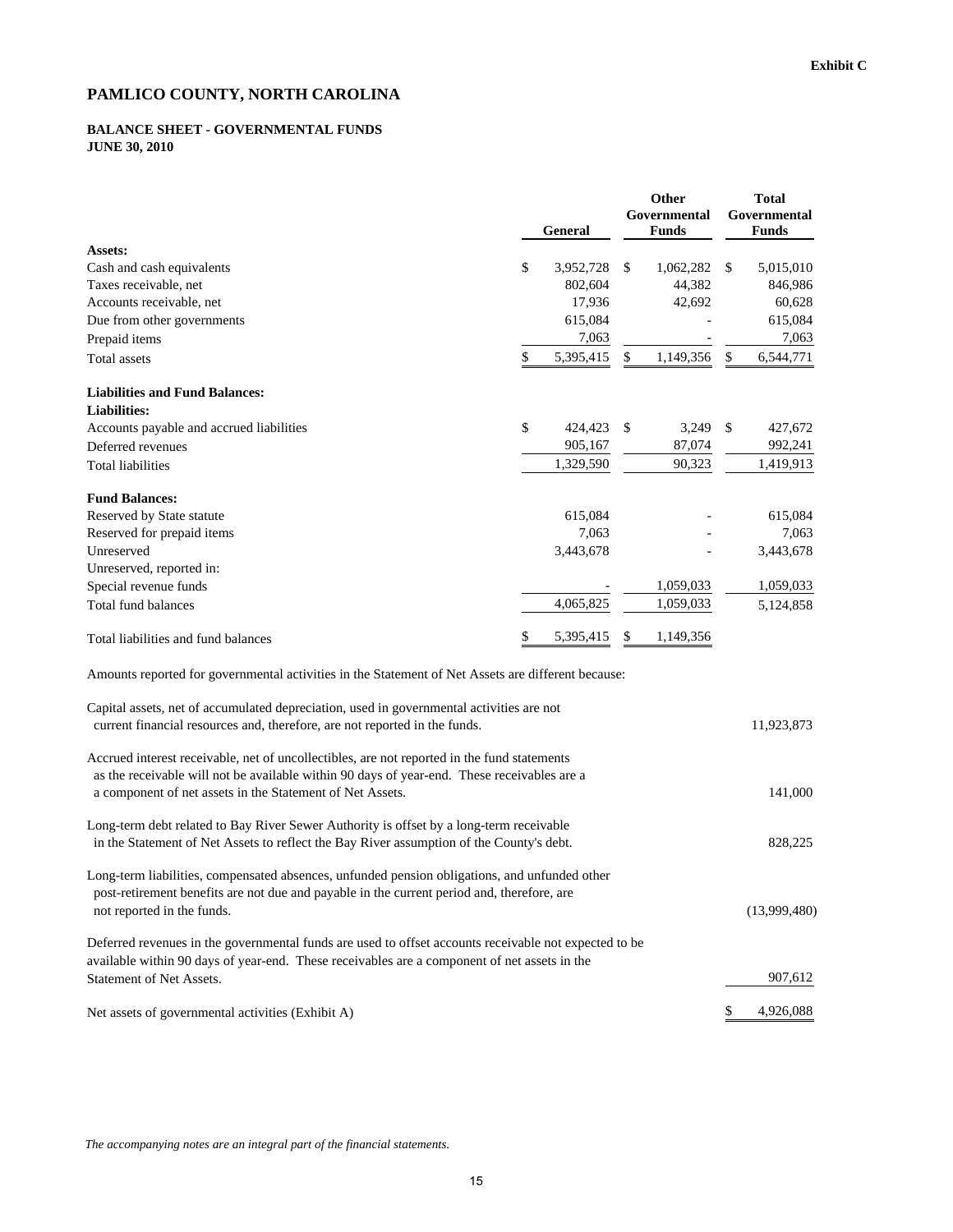### **STATEMENT OF REVENUES, EXPENDITURES, AND CHANGES IN FUND BALANCES - GOVERNMENTAL FUNDS FOR THE YEAR ENDED JUNE 30, 2010**

|                                        | <b>General</b>  | Other<br>Governmental<br><b>Funds</b> | <b>Total</b><br>Governmental<br><b>Funds</b> |
|----------------------------------------|-----------------|---------------------------------------|----------------------------------------------|
| <b>Revenues:</b>                       |                 |                                       |                                              |
| Ad valorem taxes                       | \$<br>9,065,779 | \$<br>470,519                         | $\mathbb{S}$<br>9,536,298                    |
| Local option sales tax                 | 1,775,719       |                                       | 1,775,719                                    |
| Other taxes and licenses               | 87,221          | 108,646                               | 195,867                                      |
| Unrestricted intergovernmental         | 611,524         |                                       | 611,524                                      |
| Restricted intergovernmental           | 3,264,706       | 275,727                               | 3,540,433                                    |
| Permits and fees                       | 280,853         |                                       | 280,853                                      |
| Sales and services                     | 279,063         |                                       | 279,063                                      |
| Investment earnings                    | 20,447          | 535                                   | 20,982                                       |
| Miscellaneous                          | 17,513          |                                       | 17,513                                       |
| Total revenues                         | 15,402,825      | 855,427                               | 16,258,252                                   |
| <b>Expenditures:</b>                   |                 |                                       |                                              |
| Current:                               |                 |                                       |                                              |
| General government                     | 1,858,224       |                                       | 1,858,224                                    |
| Public safety                          | 3,254,608       | 555,849                               | 3,810,457                                    |
| Environmental protection               | 247,841         |                                       | 247,841                                      |
| Economic and physical development      | 606,173         | 71,048                                | 677,221                                      |
| Health and public assistance           | 4,860,152       |                                       | 4,860,152                                    |
| Cultural and recreation                | 639,491         |                                       | 639,491                                      |
| Education                              | 3,520,946       |                                       | 3,520,946                                    |
| Debt service:                          |                 |                                       |                                              |
| Principal repayments                   | 1,159,659       |                                       | 1,159,659                                    |
| Interest                               | 314,183         |                                       | 314,183                                      |
| Total expenditures                     | 16,461,277      | 626,897                               | 17,088,174                                   |
| Revenues over (under) expenditures     | (1,058,452)     | 228,530                               | (829, 922)                                   |
| <b>Other Financing Sources (Uses):</b> |                 |                                       |                                              |
| Transfers out                          | (151,668)       | (69, 645)                             | (221, 313)                                   |
| Transfers in                           | 69,645          | 151,668                               | 221,313                                      |
| Total other financing sources (uses)   | (82,023)        | 82,023                                |                                              |
| Net change in fund balances            | (1,140,475)     | 310,553                               | (829, 922)                                   |
| <b>Fund Balances:</b>                  |                 |                                       |                                              |
| Beginning of year - July 1             | 5,206,300       | 748,480                               | 5,954,780                                    |
| End of year - June 30                  | 4,065,825<br>\$ | 1,059,033<br>\$                       | 5,124,858<br>\$                              |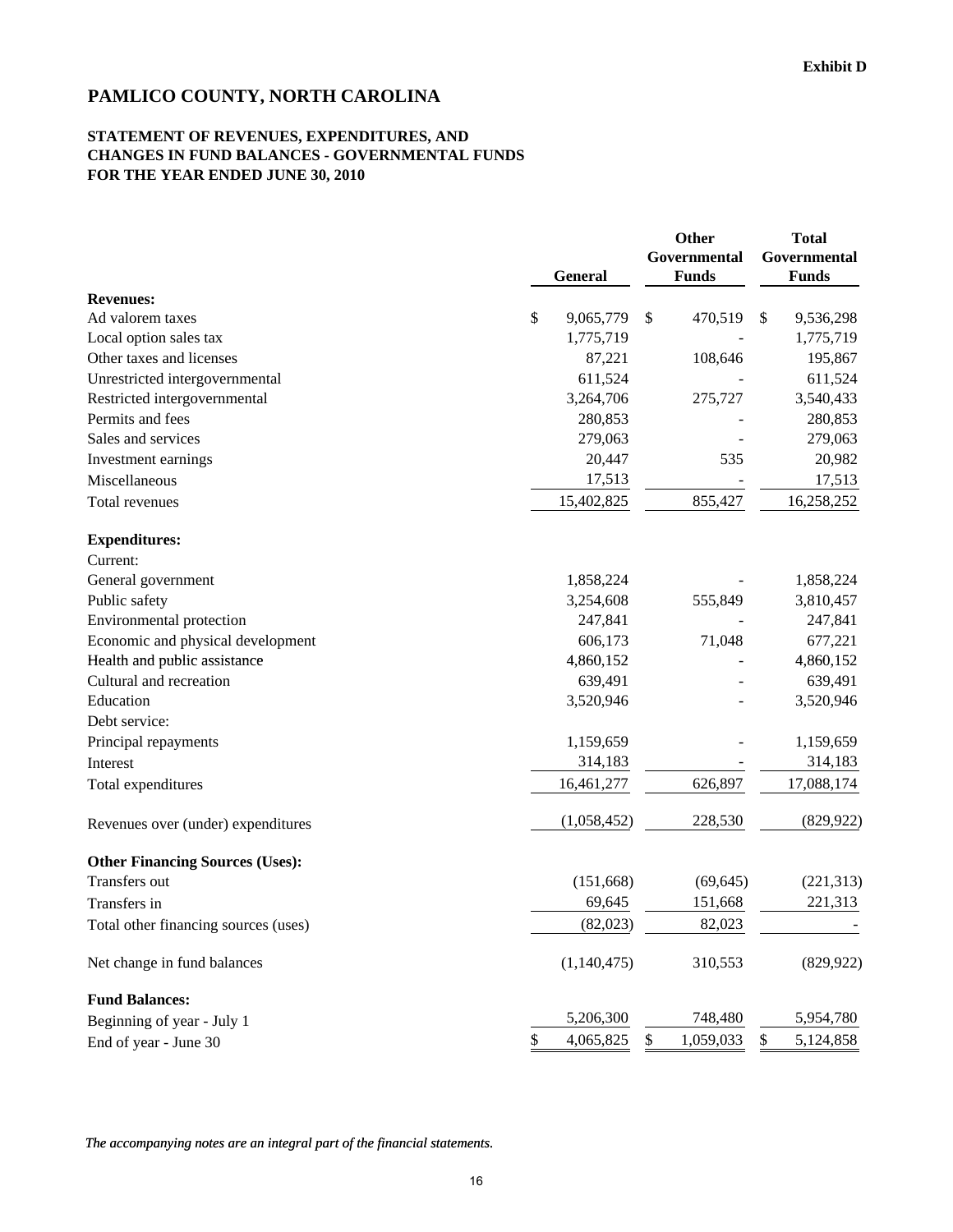### **RECONCILIATION OF THE STATEMENT OF REVENUES, EXPENDITURES, AND CHANGES IN FUND BALANCES - GOVERNMENTAL FUNDS TO THE STATEMENT OF ACTIVITIES FOR THE YEAR ENDED JUNE 30, 2010**

Amounts reported for governmental activities in the Statement of Net Assets (Exhibit B) are different because:

| Net change in fund balances - total governmental funds (Exhibit D)                                                                                                                                                                                                                                                                                                                                                         | \$<br>(829, 922) |
|----------------------------------------------------------------------------------------------------------------------------------------------------------------------------------------------------------------------------------------------------------------------------------------------------------------------------------------------------------------------------------------------------------------------------|------------------|
| Exhibit D reports revenues using a current financial resources basis, which generally means revenue<br>is recognized when collected or is expected to be collected within 90 days of year-end. Exhibit B<br>reports revenues when the earning process is complete, regardless of when it is collected. This<br>measurement difference causes timing of revenue recognition differences for the following<br>revenue types: |                  |
| Property taxes                                                                                                                                                                                                                                                                                                                                                                                                             | (211, 725)       |
| Other taxes and licenses                                                                                                                                                                                                                                                                                                                                                                                                   | (14, 697)        |
| Interest related to property taxes (general government)                                                                                                                                                                                                                                                                                                                                                                    | (35, 612)        |
| Expenses related to compensated absences, law enforcement officers' separation allowance, and<br>other post-employment benefits that do not require current financial resources are not reported as                                                                                                                                                                                                                        |                  |
| expenditures in the governmental funds statement.                                                                                                                                                                                                                                                                                                                                                                          | (191, 245)       |
| Capital outlays are reported as expenditures in the governmental funds statement. However, in<br>the Statement of Activities, capital outlay is not an expense, rather it is an increase in capital assets.                                                                                                                                                                                                                | 299,208          |
| The sale/disposal of capital assets is reported as a revenue in the governmental funds statement<br>without subtracting the net book value of the capital assets sold.                                                                                                                                                                                                                                                     | (81,931)         |
| Depreciation expense allocates the costs of capital assets over their useful lives. It is not reported<br>as an expenditure in the governmental funds statement.                                                                                                                                                                                                                                                           | (423, 314)       |
| Principal repayments are reported as expenditures in the governmental funds statement. However,<br>in the Statement of Activities, these transactions are not an expense, rather they are a decrease                                                                                                                                                                                                                       |                  |
| in liabilities. Amount is shown net of change in Bay River Sewer Authority debt contribution                                                                                                                                                                                                                                                                                                                               | 1,038,074        |
| Change in net assets of governmental activities, per Exhibit B                                                                                                                                                                                                                                                                                                                                                             | \$<br>(451, 164) |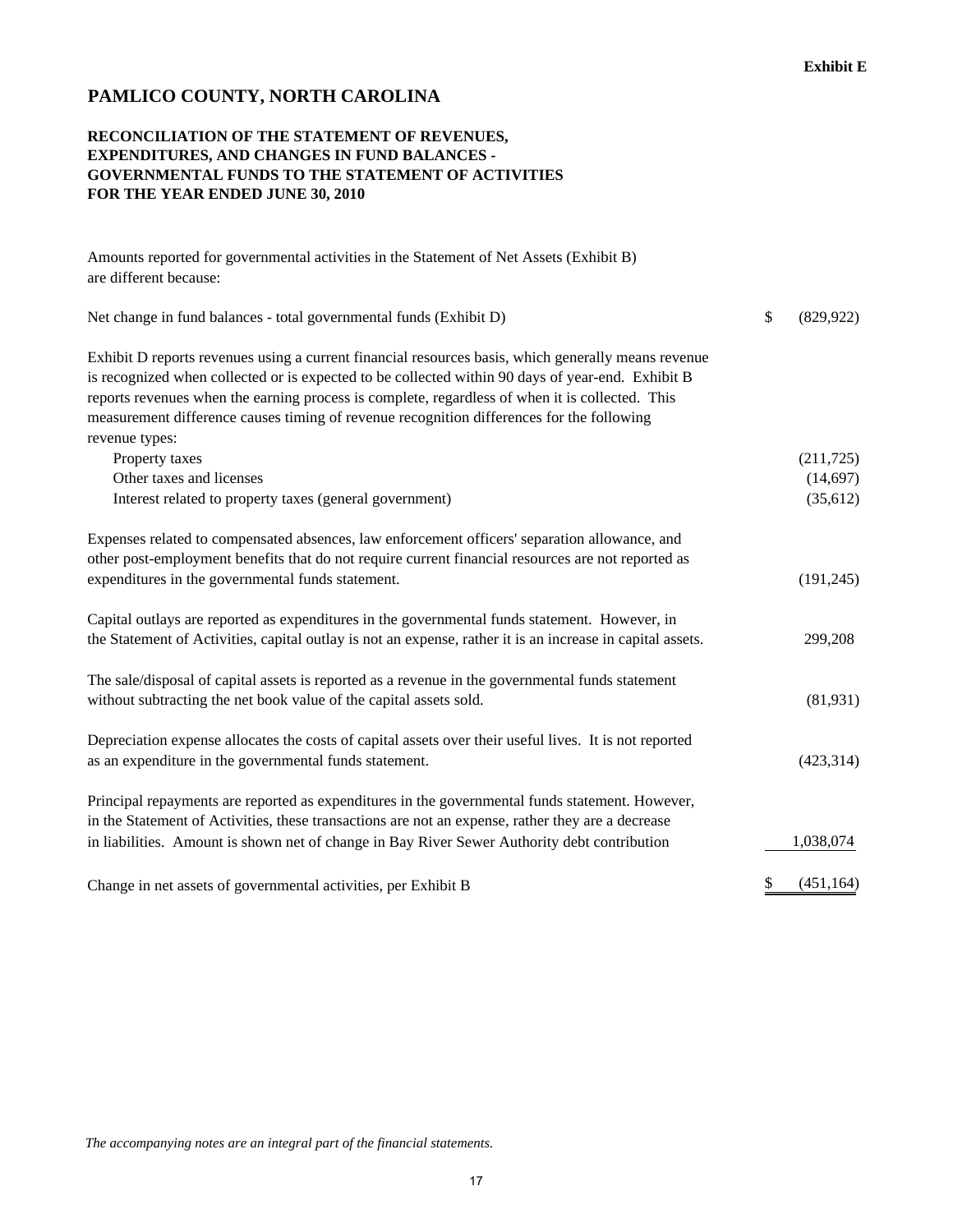### **GENERAL FUND STATEMENT OF REVENUES, EXPENDITURES, AND CHANGES IN FUND BALANCE - BUDGET AND ACTUAL FOR THE YEAR ENDED JUNE 30, 2010**

|                                        | <b>Budgeted Amounts</b> |             |                 |                 | <b>Variance from</b><br><b>Final Budget</b> |             |
|----------------------------------------|-------------------------|-------------|-----------------|-----------------|---------------------------------------------|-------------|
|                                        |                         | Original    | Final           | <b>Actual</b>   |                                             | Over/Under  |
| <b>Revenues:</b>                       |                         |             |                 |                 |                                             |             |
| Ad valorem taxes                       | \$                      | 8,843,000   | \$<br>9,108,566 | \$<br>9,065,779 | \$                                          | (42, 787)   |
| Local option sales tax                 |                         | 2,131,473   | 1,752,098       | 1,775,719       |                                             | 23,621      |
| Other taxes and licenses               |                         | 148,500     | 107,567         | 87,221          |                                             | (20, 346)   |
| Unrestricted intergovernmental         |                         | 672,650     | 624,825         | 611,524         |                                             | (13,301)    |
| Restricted intergovernmental           |                         | 3,261,370   | 3,586,288       | 3,264,706       |                                             | (321, 582)  |
| Permits and fees                       |                         | 265,713     | 282,873         | 280,853         |                                             | (2,020)     |
| Sales and services                     |                         | 143,375     | 272,479         | 279,063         |                                             | 6,584       |
| Investment earnings                    |                         | 144,000     | 35,000          | 20,447          |                                             | (14, 553)   |
| Miscellaneous                          |                         | 25,000      | 37,331          | 17,513          |                                             | (19, 818)   |
| Total revenues                         |                         | 15,635,081  | 15,807,027      | 15,402,825      |                                             | (404, 202)  |
| <b>Expenditures:</b>                   |                         |             |                 |                 |                                             |             |
| Current:                               |                         |             |                 |                 |                                             |             |
| General government                     |                         | 2,041,749   | 2,042,612       | 1,858,224       |                                             | 184,388     |
| Public safety                          |                         | 3,219,969   | 3,270,250       | 3,254,608       |                                             | 15,642      |
| Environmental protection               |                         | 276,559     | 261,130         | 247,841         |                                             | 13,289      |
| Economic and physical development      |                         | 523,467     | 606,426         | 606,173         |                                             | 253         |
| Human services                         |                         | 5,119,432   | 5,059,115       | 4,860,152       |                                             | 198,963     |
| Cultural and recreation                |                         | 459,721     | 641,749         | 639,491         |                                             | 2,258       |
| Education                              |                         | 3,520,946   | 3,520,946       | 3,520,946       |                                             |             |
| Debt service:                          |                         |             |                 |                 |                                             |             |
| Principal repayments                   |                         | 1,405,716   | 1,220,339       | 1,159,659       |                                             | 60,680      |
| Interest                               |                         | 92,897      | 253,424         | 314,183         |                                             | (60, 759)   |
| Total expenditures                     |                         | 16,660,456  | 16,875,991      | 16,461,277      |                                             | 414,714     |
| Revenues over (under) expenditures     |                         | (1,025,375) | (1,068,964)     | (1,058,452)     |                                             | 10,512      |
| <b>Other Financing Sources (Uses):</b> |                         |             |                 |                 |                                             |             |
| Transfers out                          |                         | (130,000)   | (152,000)       | (151, 668)      |                                             | 332         |
| Transfers in                           |                         | 100,000     | 110,000         | 69,645          |                                             | (40, 355)   |
| Appropriated fund balance              |                         | 1,055,375   | 1,110,964       |                 |                                             | (1,110,964) |
| Total other financing sources (uses)   |                         | 1,025,375   | 1,068,964       | (82,023)        |                                             | (1,150,987) |
| Net change in fund balance             | \$                      |             | \$              | (1,140,475)     | $\boldsymbol{\mathsf{S}}$                   | (1,140,475) |
| <b>Fund Balance:</b>                   |                         |             |                 |                 |                                             |             |
| Beginning of year - July 1             |                         |             |                 | 5,206,300       |                                             |             |
| End of year - June 30                  |                         |             |                 | \$<br>4,065,825 |                                             |             |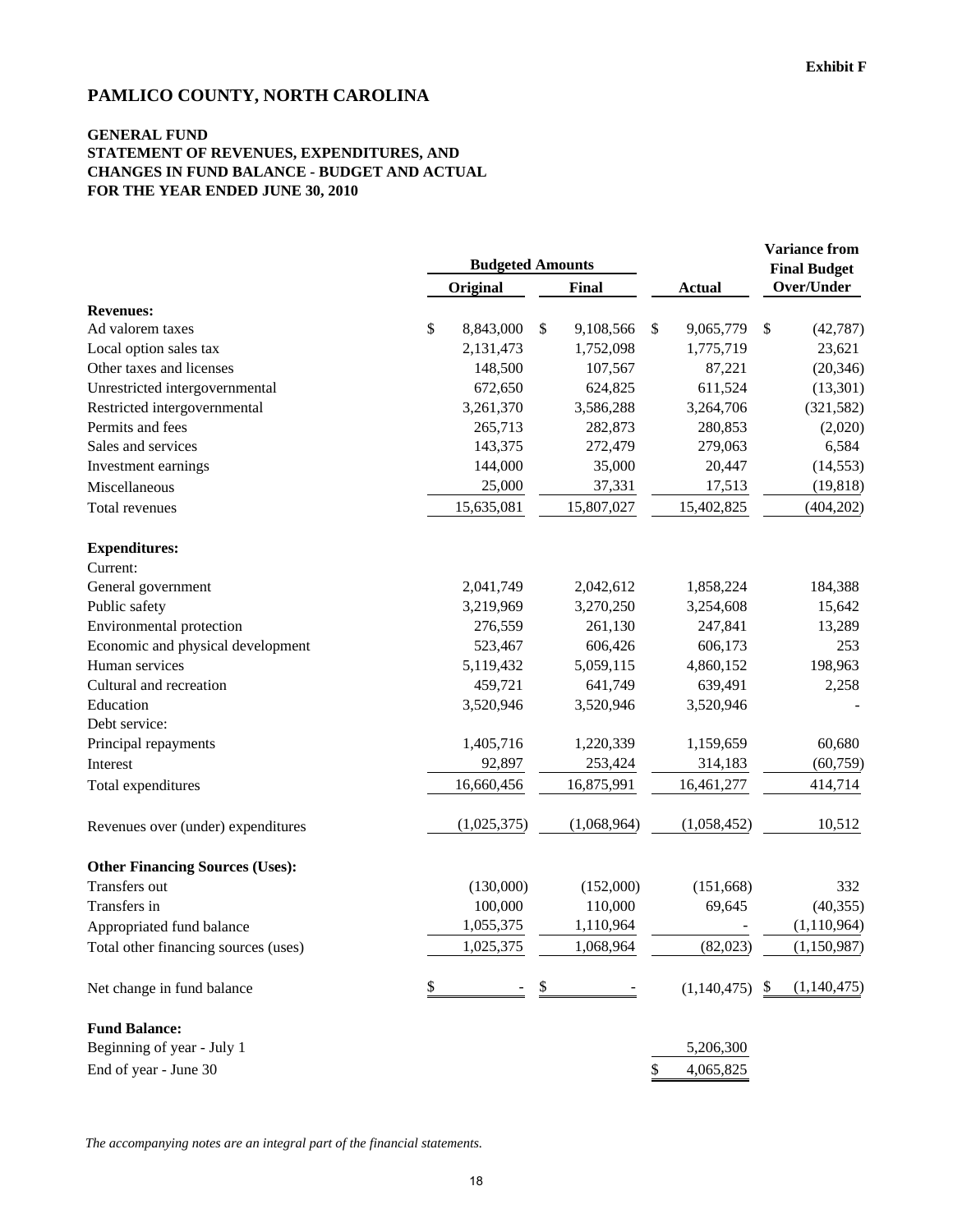### **STATEMENT OF NET ASSETS PROPRIETARY FUND JUNE 30, 2010**

|                                                  | <b>Water Fund</b> |
|--------------------------------------------------|-------------------|
| Assets:                                          |                   |
| Current assets:                                  |                   |
| Cash and cash equivalents                        | \$<br>5,140,766   |
| Trade receivables, net                           | 349,998           |
| Inventories                                      | 23,260            |
| Total current assets                             | 5,514,024         |
| Non-current assets:                              |                   |
| Land, improvements, and construction in progress | 402,548           |
| Other capital assets, net of depreciation        | 9,381,226         |
| Total non-current assets                         | 9,783,774         |
| <b>Total assets</b>                              | 15,297,798        |
| <b>Liabilities and Net Assets:</b>               |                   |
| <b>Liabilities:</b>                              |                   |
| Current liabilities:                             |                   |
| Accounts payable                                 | 61,143            |
| Customer deposits                                | 26,567            |
| Compensated absences payable - current           | 12,000            |
| Current portion of long-term debt                | 216,921           |
| <b>Total current liabilities</b>                 | 316,631           |
| Non-current liabilities:                         |                   |
| Compensated absences payable - non-current       | 12,514            |
| Non-current portion of long-term debt            | 1,852,131         |
| Other post-employment benefits                   | 12,997            |
| Total non-current liabilities                    | 1,877,642         |
| Total liabilities                                | 2,194,273         |
| <b>Net Assets:</b>                               |                   |
| Invested in capital assets, net of related debt  | 7,714,722         |
| Unrestricted                                     | 5,388,803         |
| Total net assets                                 | 13,103,525<br>\$  |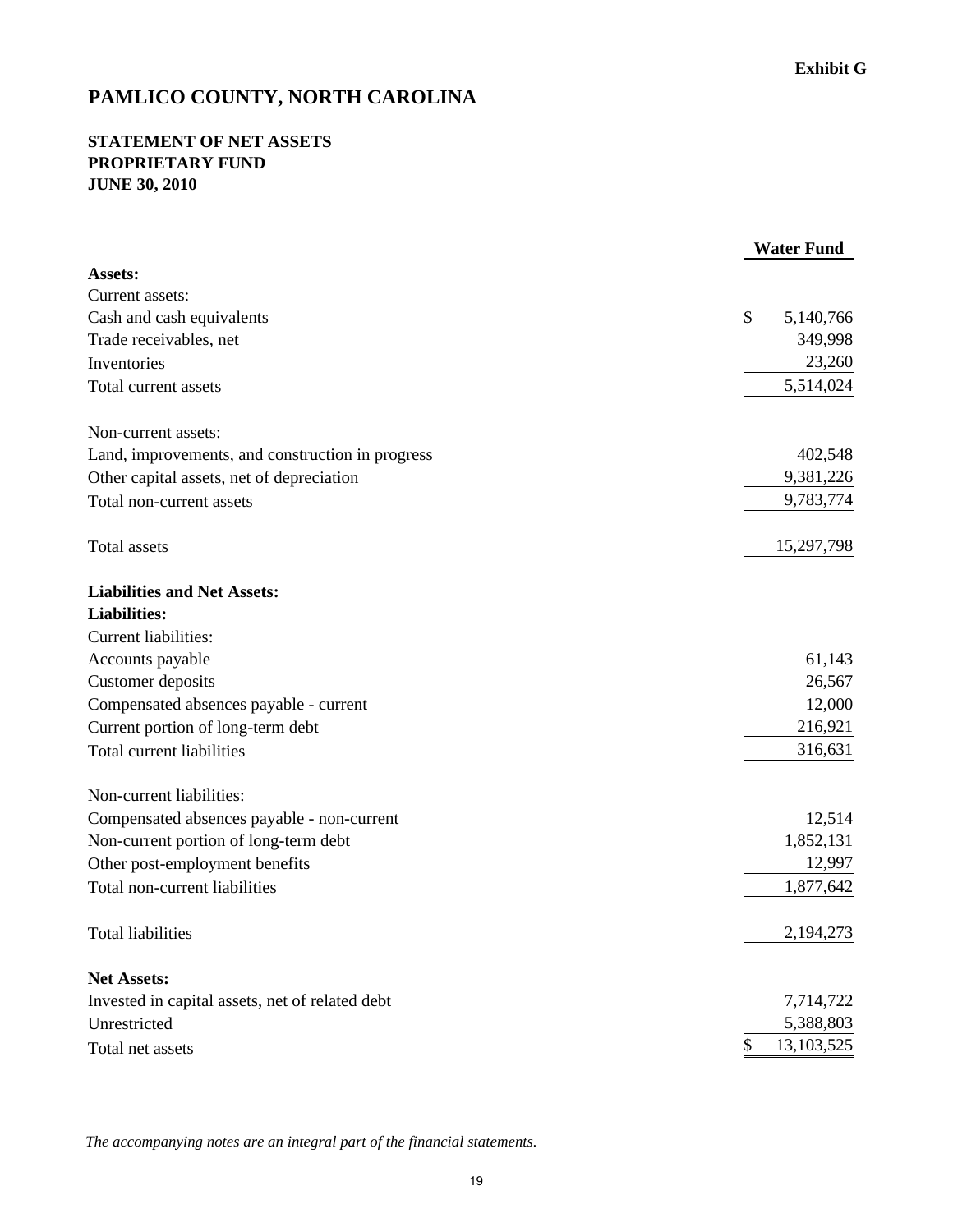## **STATEMENT OF REVENUES, EXPENSES, AND CHANGES IN FUND NET ASSETS - PROPRIETARY FUND FOR THE YEAR ENDED JUNE 30, 2010**

|                                           | <b>Water Fund</b> |
|-------------------------------------------|-------------------|
| <b>Operating Revenues:</b>                |                   |
| Charges for services                      | \$<br>1,313,488   |
| Water taps                                | 37,940            |
| User fees                                 | 50,925            |
| Other operating revenues                  | 16,649            |
| Total operating revenues                  | 1,419,002         |
| <b>Operating Expenses:</b>                |                   |
| Water operations                          | 1,498,008         |
| Depreciation                              | 358,502           |
| Total operating expenses                  | 1,856,510         |
| Operating income (loss)                   | (437,508)         |
| <b>Non-Operating Revenues (Expenses):</b> |                   |
| Restricted grants                         | 180,814           |
| Investment earnings                       | 3,576             |
| Loss on disposal of capital assets        | (380, 786)        |
| Interest and fees                         | (66, 698)         |
| Total non-operating revenues (expenses)   | (263,094)         |
| Change in net assets                      | (700, 602)        |
| <b>Net Assets:</b>                        |                   |
| Beginning of year - July 1                | 13,804,127        |
| End of year - June 30                     | \$<br>13,103,525  |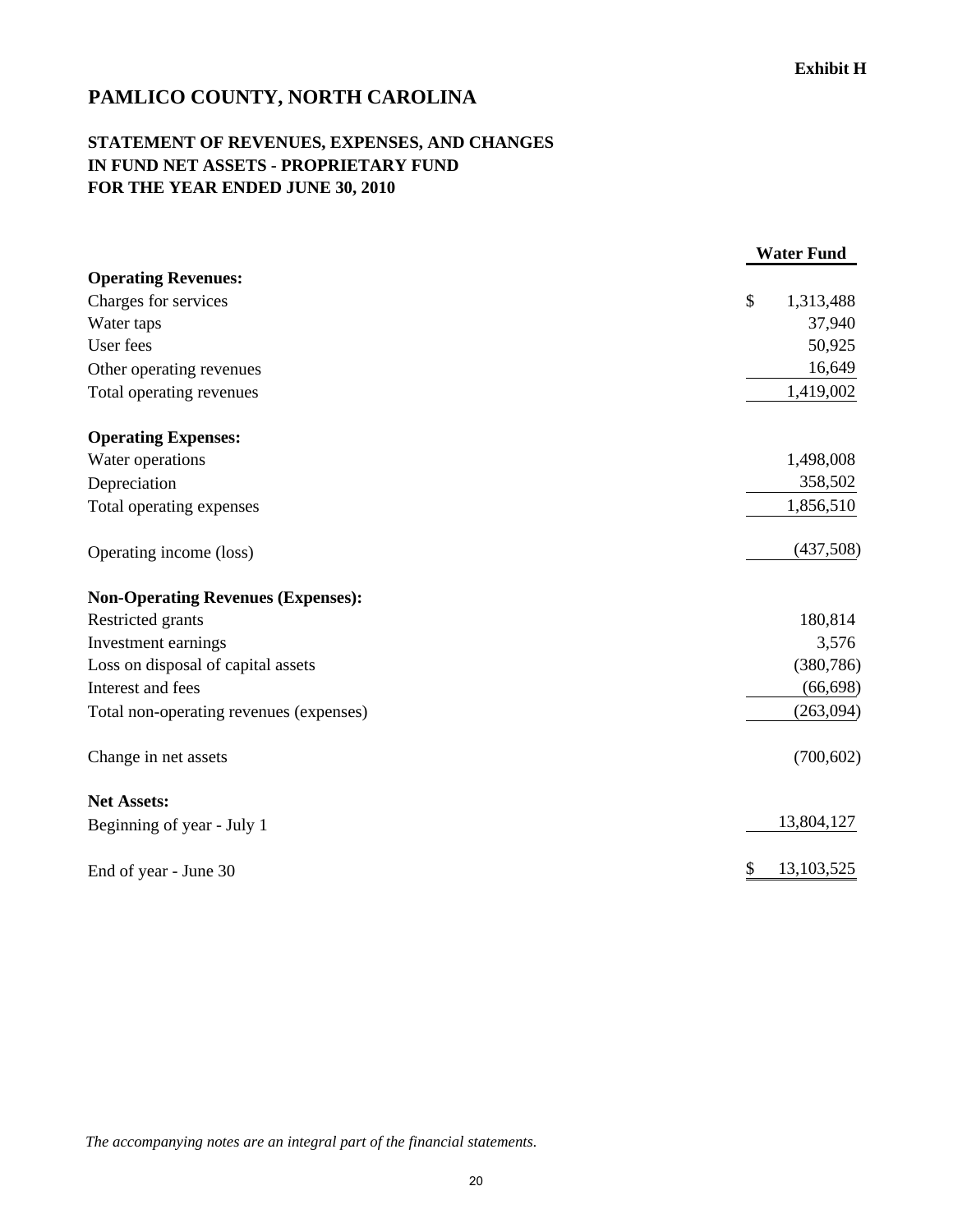### **STATEMENT OF CASH FLOWS PROPRIETARY FUND FOR THE YEAR ENDED JUNE 30, 2010**

| \$<br>1,402,305<br>(1,442,555)<br>(3,650)<br>(43,900)<br>(685, 486)<br>180,814<br>(222, 480)<br>(66, 698)<br>600<br>(793, 250)<br>3,576<br>(833, 574)<br>5,974,340<br>5,140,766<br>\$<br><b>Provided (Used) by Operating Activities:</b><br>\$<br>(437,508)<br>Adjustments to reconcile operating income (loss) to net cash<br>provided (used) by operating activities:<br>Depreciation<br>358,502<br>Changes in assets and liabilities:<br>(Increase) decrease in accounts receivable<br>(15,272)<br>Increase (decrease) in accounts payable and accrued liabilities<br>55,453<br>Increase (decrease) in customer deposits<br>(1,425)<br>Increase (decrease) in accrued vacation pay<br>(10, 150)<br>Increase (decrease) in OPEB payable<br>6,500 |                                                                       | <b>Water Fund</b> |
|----------------------------------------------------------------------------------------------------------------------------------------------------------------------------------------------------------------------------------------------------------------------------------------------------------------------------------------------------------------------------------------------------------------------------------------------------------------------------------------------------------------------------------------------------------------------------------------------------------------------------------------------------------------------------------------------------------------------------------------------------|-----------------------------------------------------------------------|-------------------|
|                                                                                                                                                                                                                                                                                                                                                                                                                                                                                                                                                                                                                                                                                                                                                    | <b>Cash Flows from Operating Activities:</b>                          |                   |
|                                                                                                                                                                                                                                                                                                                                                                                                                                                                                                                                                                                                                                                                                                                                                    | Cash received from customers                                          |                   |
|                                                                                                                                                                                                                                                                                                                                                                                                                                                                                                                                                                                                                                                                                                                                                    | Cash paid for goods and services                                      |                   |
|                                                                                                                                                                                                                                                                                                                                                                                                                                                                                                                                                                                                                                                                                                                                                    | Cash paid to employees for services                                   |                   |
|                                                                                                                                                                                                                                                                                                                                                                                                                                                                                                                                                                                                                                                                                                                                                    | Net cash provided (used) by operating activities                      |                   |
|                                                                                                                                                                                                                                                                                                                                                                                                                                                                                                                                                                                                                                                                                                                                                    | <b>Cash Flows from Capital and Related Financing Activities:</b>      |                   |
|                                                                                                                                                                                                                                                                                                                                                                                                                                                                                                                                                                                                                                                                                                                                                    | Acquisition and construction of capital assets                        |                   |
|                                                                                                                                                                                                                                                                                                                                                                                                                                                                                                                                                                                                                                                                                                                                                    | Restricted grants                                                     |                   |
|                                                                                                                                                                                                                                                                                                                                                                                                                                                                                                                                                                                                                                                                                                                                                    | Principal paid on long-term debt                                      |                   |
|                                                                                                                                                                                                                                                                                                                                                                                                                                                                                                                                                                                                                                                                                                                                                    | Interest and fees                                                     |                   |
|                                                                                                                                                                                                                                                                                                                                                                                                                                                                                                                                                                                                                                                                                                                                                    | Proceeds from sale of capital assets                                  |                   |
|                                                                                                                                                                                                                                                                                                                                                                                                                                                                                                                                                                                                                                                                                                                                                    | Net cash provided (used) for capital and related financing activities |                   |
|                                                                                                                                                                                                                                                                                                                                                                                                                                                                                                                                                                                                                                                                                                                                                    | <b>Cash Flows from Investing Activities:</b>                          |                   |
|                                                                                                                                                                                                                                                                                                                                                                                                                                                                                                                                                                                                                                                                                                                                                    | Interest on investments                                               |                   |
|                                                                                                                                                                                                                                                                                                                                                                                                                                                                                                                                                                                                                                                                                                                                                    | Net increase (decrease) in cash and cash equivalents                  |                   |
|                                                                                                                                                                                                                                                                                                                                                                                                                                                                                                                                                                                                                                                                                                                                                    | <b>Cash and Cash Equivalents - Beginning of Year</b>                  |                   |
|                                                                                                                                                                                                                                                                                                                                                                                                                                                                                                                                                                                                                                                                                                                                                    | <b>Cash and Cash Equivalents - End of Year</b>                        |                   |
|                                                                                                                                                                                                                                                                                                                                                                                                                                                                                                                                                                                                                                                                                                                                                    | Reconciliation of Operating Income (Loss) to Net Cash                 |                   |
|                                                                                                                                                                                                                                                                                                                                                                                                                                                                                                                                                                                                                                                                                                                                                    |                                                                       |                   |
|                                                                                                                                                                                                                                                                                                                                                                                                                                                                                                                                                                                                                                                                                                                                                    | Operating income (loss)                                               |                   |
|                                                                                                                                                                                                                                                                                                                                                                                                                                                                                                                                                                                                                                                                                                                                                    |                                                                       |                   |
|                                                                                                                                                                                                                                                                                                                                                                                                                                                                                                                                                                                                                                                                                                                                                    |                                                                       |                   |
|                                                                                                                                                                                                                                                                                                                                                                                                                                                                                                                                                                                                                                                                                                                                                    |                                                                       |                   |
|                                                                                                                                                                                                                                                                                                                                                                                                                                                                                                                                                                                                                                                                                                                                                    |                                                                       |                   |
|                                                                                                                                                                                                                                                                                                                                                                                                                                                                                                                                                                                                                                                                                                                                                    |                                                                       |                   |
|                                                                                                                                                                                                                                                                                                                                                                                                                                                                                                                                                                                                                                                                                                                                                    |                                                                       |                   |
|                                                                                                                                                                                                                                                                                                                                                                                                                                                                                                                                                                                                                                                                                                                                                    |                                                                       |                   |
|                                                                                                                                                                                                                                                                                                                                                                                                                                                                                                                                                                                                                                                                                                                                                    |                                                                       |                   |
|                                                                                                                                                                                                                                                                                                                                                                                                                                                                                                                                                                                                                                                                                                                                                    | Net cash provided (used) by operating activities                      | \$<br>(43,900)    |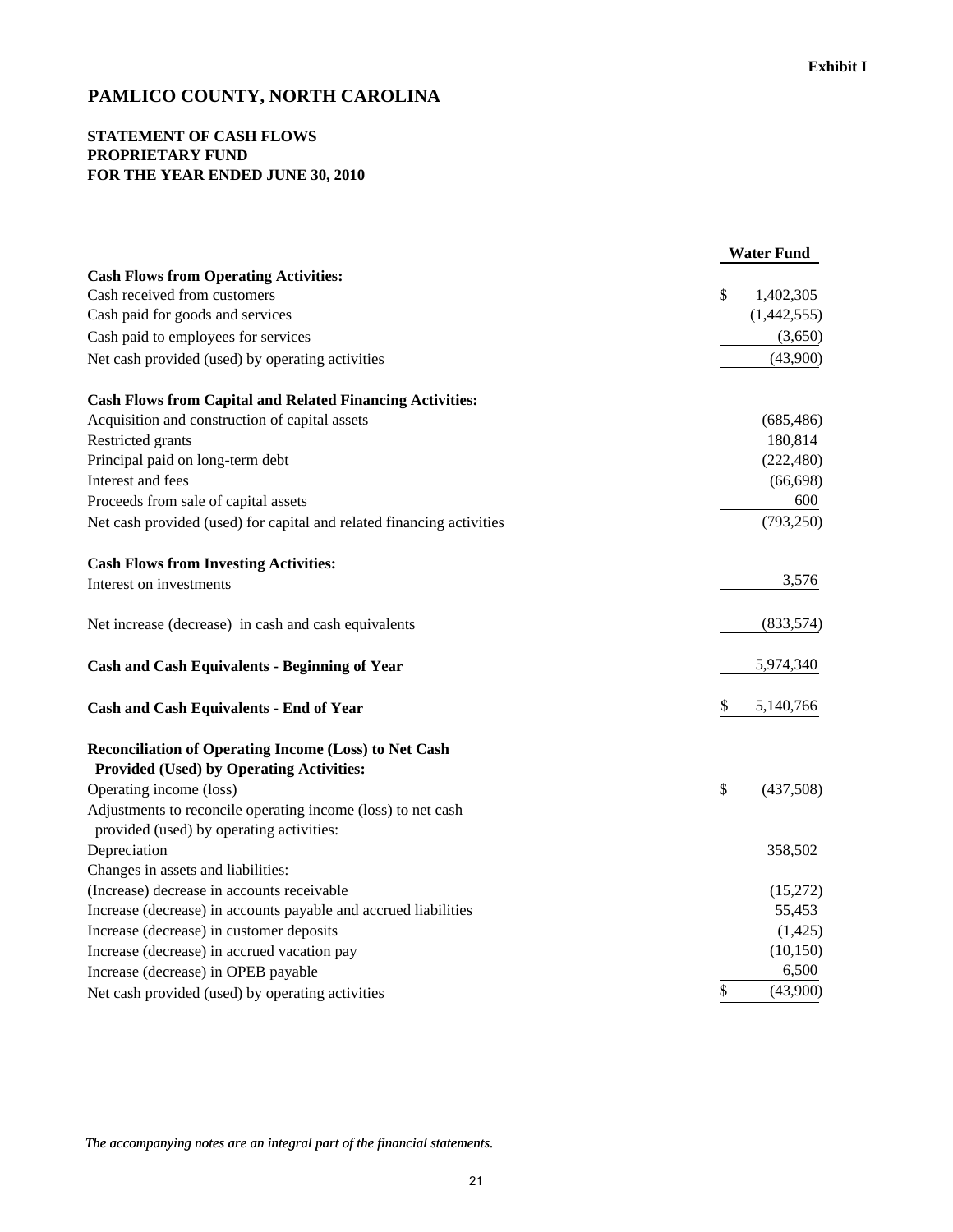### **STATEMENT OF FIDUCIARY NET ASSETS FIDUCIARY FUNDS JUNE 30, 2010**

|                           | <b>Agency</b><br><b>Funds</b> |
|---------------------------|-------------------------------|
| <b>Assets:</b>            |                               |
| Cash and cash equivalents | \$<br>44,121                  |
| Accounts receivable       | 219,723                       |
| Total assets              | 263,844                       |
| <b>Liabilities:</b>       |                               |
| Accounts payable          | \$<br>263,410                 |
| Intergovernmental payable | 434                           |
| <b>Total liabilities</b>  | \$<br>263,844                 |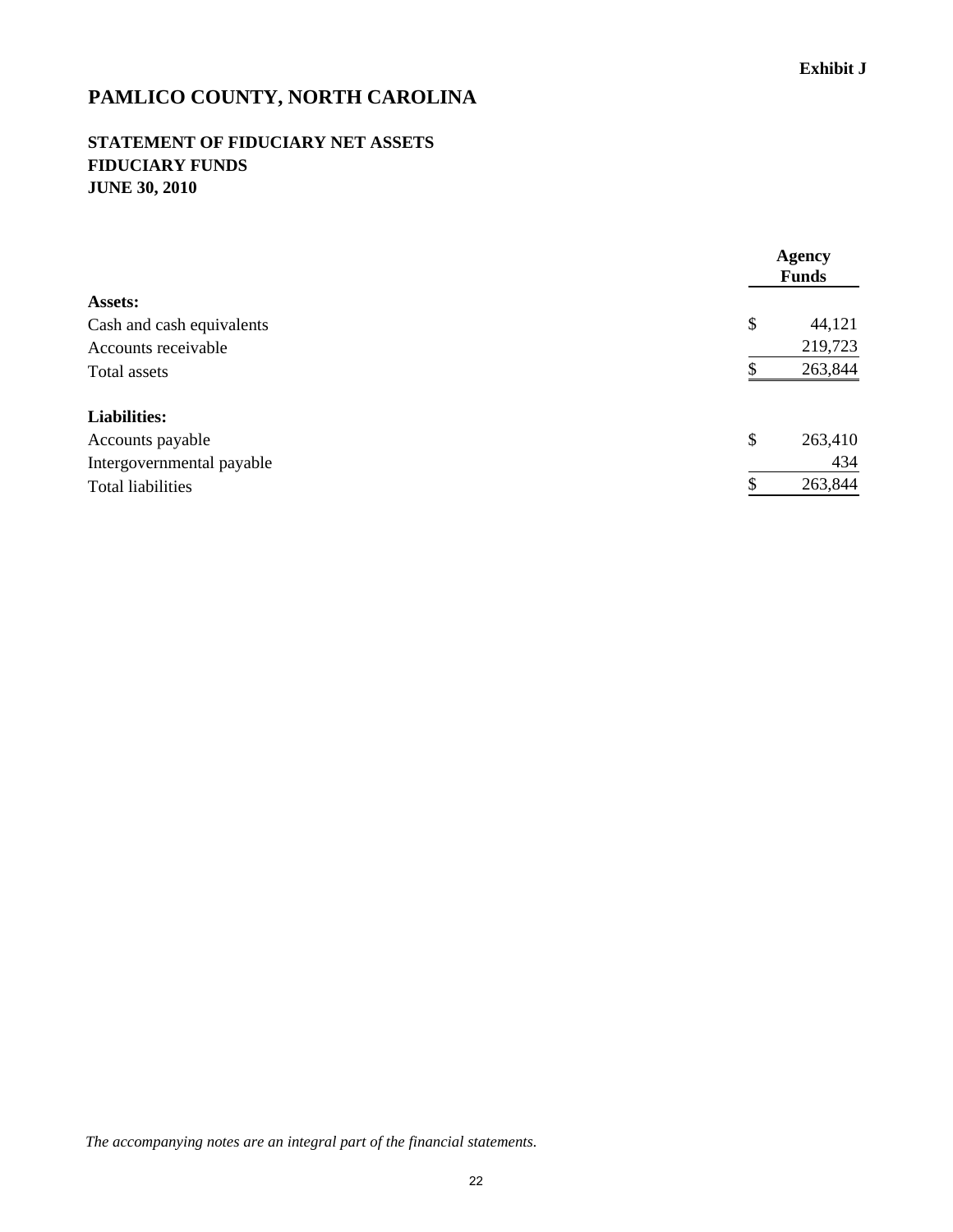### **NOTES TO THE FINANCIAL STATEMENTS FOR THE YEAR ENDED JUNE 30, 2010**

### **1. Summary of Significant Accounting Policies**

The accounting policies of Pamlico County (the "County") and its component unit conform to generally accepted accounting principles as applicable to governments. The following is a summary of the more significant accounting policies:

### **A. Reporting Entity**

The County, which is governed by a seven-member board of commissioners, is one of the 100 counties established in North Carolina under North Carolina General Statute 153A-10. As required by generally accepted accounting principles, these financial statements present the County and its component unit, legally separate entities for which the County is financially accountable. The discretely presented component unit presented below is reported in a separate column in the County's financial statements in order to emphasize that it is legally separate from the County.

### **Discretely Presented Component Unit**

### **Pamlico County ABC Board**

The members of the ABC Board's governing board are appointed by the County. The ABC Board is required by State statute to distribute its surpluses to the General Fund of the County. The ABC Board, which has a June 30 year-end, is presented as if it is a separate proprietary fund of the County. Complete financial statements for the ABC Board may be obtained from the entity's administrative offices at Pamlico County ABC Board, P.O. Box 86, Bayboro, North Carolina 28515.

### **B. Basis of Presentation**

#### **Government-Wide and Fund Financial Statements**

The government-wide financial statements (Exhibit A - Statement of Net Assets and Exhibit B - Statement of Changes in Net Assets) report information on all of the non-fiduciary activities of the primary government and its component units. The effect of interfund activity has been removed from these statements in all material areas. Governmental activities, which normally are supported by taxes and intergovernmental revenues, are reported separately from business-type activities, which rely, to a significant extent, on fees and charges for support. Likewise, the primary government is reported separately from certain legally separate component units for which the primary government is financially accountable.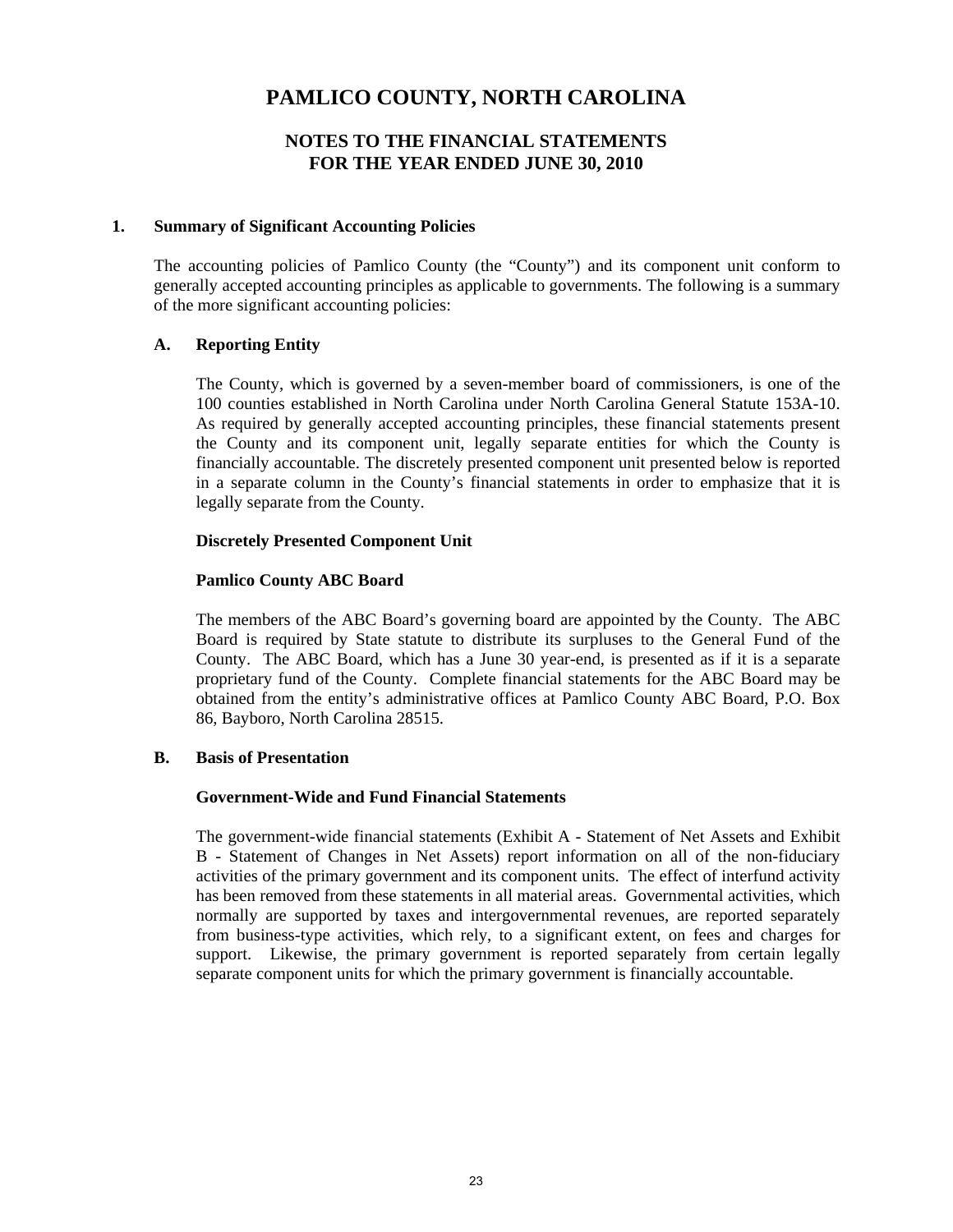### **NOTES TO THE FINANCIAL STATEMENTS FOR THE YEAR ENDED JUNE 30, 2010**

The Statement of Activities demonstrates the degree to which the direct expenses of a given function or segment is offset by program revenues. Direct expenses are those that are clearly identifiable with a specific function or segment. Program revenues include (1) charges to customers or applicants who purchase, use, or directly benefit from goods, services, or privileges provided by a given function or segment, and (2) grants and contributions that are restricted to meeting the operational or capital requirements of a particular function or segment. Taxes and other items not properly included among program revenues are reported instead as general revenues.

Separate financial statements are provided for governmental funds, proprietary funds, and fiduciary funds. The fiduciary funds are excluded from the government-wide financial statements. Major individual governmental funds and major individual enterprise funds are reported as separate columns in the fund financial statements.

Proprietary fund operating revenues, such as charges for services, result from exchange transactions associated with the principal activity of the fund. Exchange transactions are those in which each party receives and gives up essentially equal values. Non-operating revenues, such as subsidies result from non-exchange transactions. Other non-operating revenues are ancillary activities such as investment earnings.

The General Fund and Water Fund are the major funds of the County for the year ended June 30, 2010.

### **Measurement Focus, Basis of Accounting, and Financial Statement Presentation**

The accounting and financial reporting treatment applied to a fund is determined by its measurement focus. The basis of accounting determines when the revenues and expenditures, or expenses, and the related assets and liabilities are recognized in the accounts and reported in the financial statements. Basis of accounting relates to the timing of the measurements made, regardless of the measurement focus applied. All funds of the County are accounted for during the year using the modified accrual basis of accounting in accordance with the North Carolina General Statutes. The financial statements are reported at year-end as discussed below.

The government-wide financial statements, proprietary funds, fiduciary funds, and the ABC Board financial statements are reported using the economic resources measurement focus and the accrual basis of accounting, except for the agency funds which have no measurement focus. Revenues are recorded when earned, and expenses are recorded when a liability is incurred, regardless of the timing of related cash flows. Property taxes are recognized as revenues in the year for which they are levied. Grants and similar items are recognized as soon as all eligibility requirements imposed by the provider have been met. With this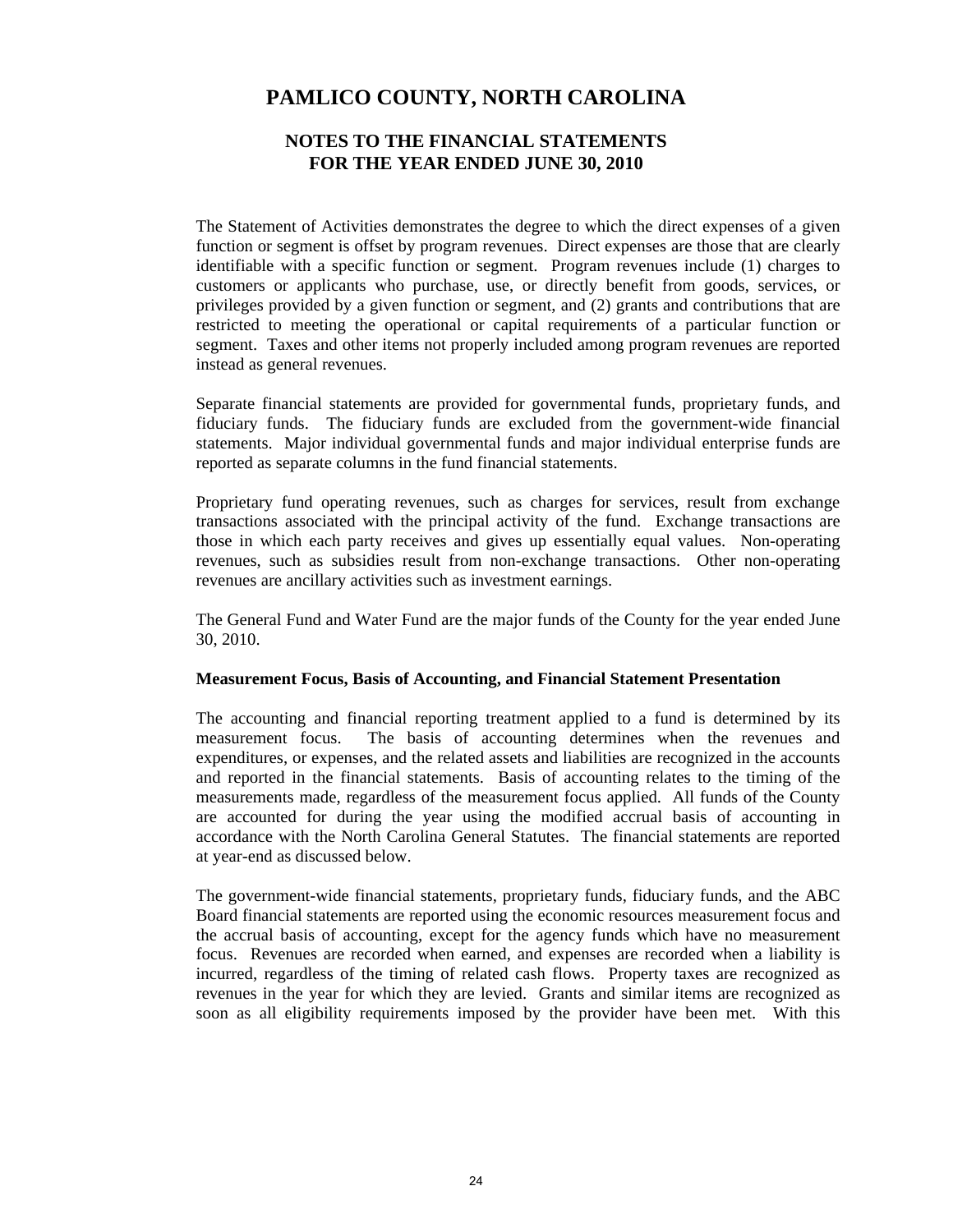### **NOTES TO THE FINANCIAL STATEMENTS FOR THE YEAR ENDED JUNE 30, 2010**

measurement focus, all assets and all liabilities associated with the operation of these funds are included on the balance sheet. Net assets are segregated into (1) investment in capital assets, net of related debt, (2) restricted net assets, and (3) unrestricted net assets. Operating statements for these funds present increases (i.e., revenues) and decreases (i.e., expenses) in net total assets.

As permitted by generally accepted accounting principles, the County has elected to apply only applicable FASB Statements and Interpretations issued before November 30, 1989 in its accounting and reporting practices for its proprietary operations.

Governmental fund financial statements are reported using the current financial resources measurement focus and the modified accrual basis of accounting. Revenues are recognized as soon as they are both measurable and available. Revenues are considered to be available when they are collectible within the current period or soon enough thereafter to pay liabilities of the current period. For this purpose, the County considers revenues to be available if they are collected within 90 days of June 30, 2010. Expenditures are recorded when a liability is incurred, as under accrual accounting. However, debt service expenditures, as well as expenditures related to compensated absences and claims and judgments, are recorded only when payment is due. With this measurement focus, only current assets and current liabilities generally are included on the balance sheet. Operating statements of these funds present increases (i.e., revenues and other financing sources) and decreases (i.e., expenditures and other financing uses) in net current assets.

For modified accrual basis of accounting purposes, ad valorem property taxes are not accrued as a revenue because the amount is not susceptible to accrual. At June 30, taxes receivable are materially past due and are not considered to be an available resource to finance the operations of the subsequent year. Also, as of January 1, 1993, State law altered procedures for the assessment and collection of property taxes on registered motor vehicles in North Carolina. Effective with this change in the law, the County is responsible for billing and collecting the property taxes on all registered motor vehicles on behalf of all municipalities and special tax districts in the County. For registered motor vehicles, property taxes are due the first day of the fourth month after the vehicles are registered. The billed taxes are applicable to the fiscal year in which they become due. Therefore, taxes for vehicles registered from March 2009 through February 2010 apply to the fiscal year ended June 30, 2010. Uncollected taxes which were billed during this period are shown as a receivable on the fund financial statements.

Under the terms of grant agreements, the County funds certain programs by a combination of specific cost-reimbursement grants, categorical block grants, and general revenues. Thus, when program expenses are incurred, there are both restricted and unrestricted net assets available to finance the program. It is the County's policy to first apply cost-reimbursement grant resources to such programs, followed by categorical block grants, and then by general revenues.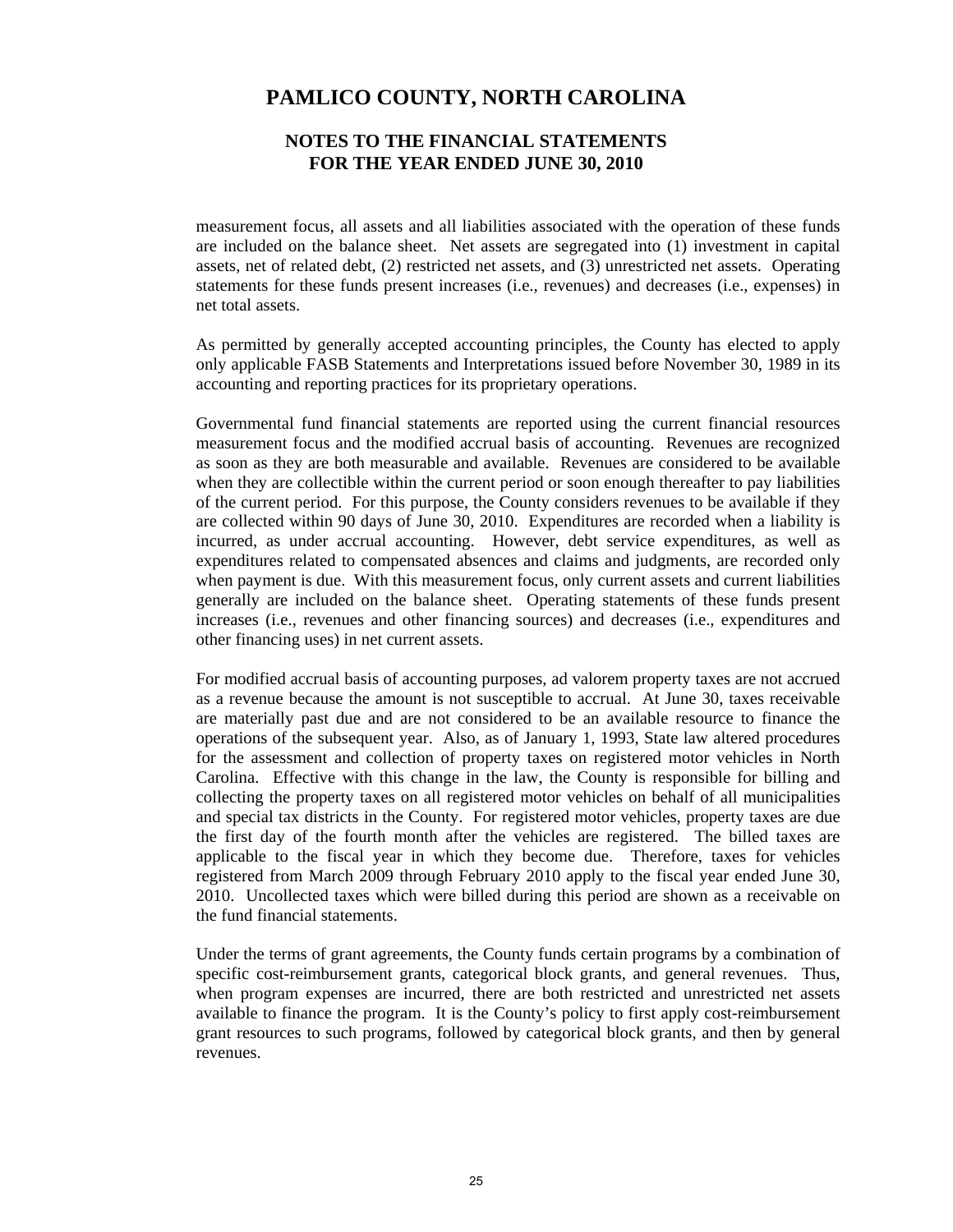### **NOTES TO THE FINANCIAL STATEMENTS FOR THE YEAR ENDED JUNE 30, 2010**

Sales taxes and certain intergovernmental revenues, such as the utilities franchise tax, collected and held by the State at year-end on behalf of the County, are recognized as revenue on both the government-wide financial statements and the fund financial statements. Intergovernmental revenues and sales and services are not susceptible to accrual because, generally, they are not measurable until received in cash. Expenditure-driven grants are recognized as revenue when the qualifying expenditures have been incurred and all other grant requirements have been satisfied.

The effect of interfund activity has been eliminated from the government-wide financial statements, with the exception of payments in lieu of taxes and other charges between the County's Water Fund and various other functions of the County. Elimination of these charges would distort the direct costs and program revenues reported for the various functions concerned.

Amounts reported as program revenues include (1) charges to customers or applicants for goods, services, or privileges provided; (2) operating grants and contributions; and (3) capital grants and contributions. Internally dedicated resources are reported as general revenues; therefore, all taxes are reported as general revenues.

Proprietary funds distinguish between operating revenues/expenses and non-operating items. Operating revenues and expenses generally result from providing services and producing and delivering goods in connection with a proprietary fund's principal ongoing operations. The principal operating revenues of the Water Fund are charges to customers for services. Operating expenses for enterprise funds and internal service funds include the cost of services, administrative expenses, and depreciation on capital assets. All revenues and expenses not meeting this definition are reported as non-operating revenues and expenses.

#### **Basis of Presentation – Fund Accounting**

The accounts of the County are organized and operated on the basis of funds. A fund is an independent fiscal and accounting entity with a self-balancing set of accounts comprised of assets, liabilities, fund equity, revenues, and expenses or expenditures, as appropriate. Fund accounting segregates funds according to their intended purpose and is used to aid management in demonstrating compliance with finance-related, legal, and contractual provisions. The minimum number of funds is maintained consistent with legal and managerial requirements.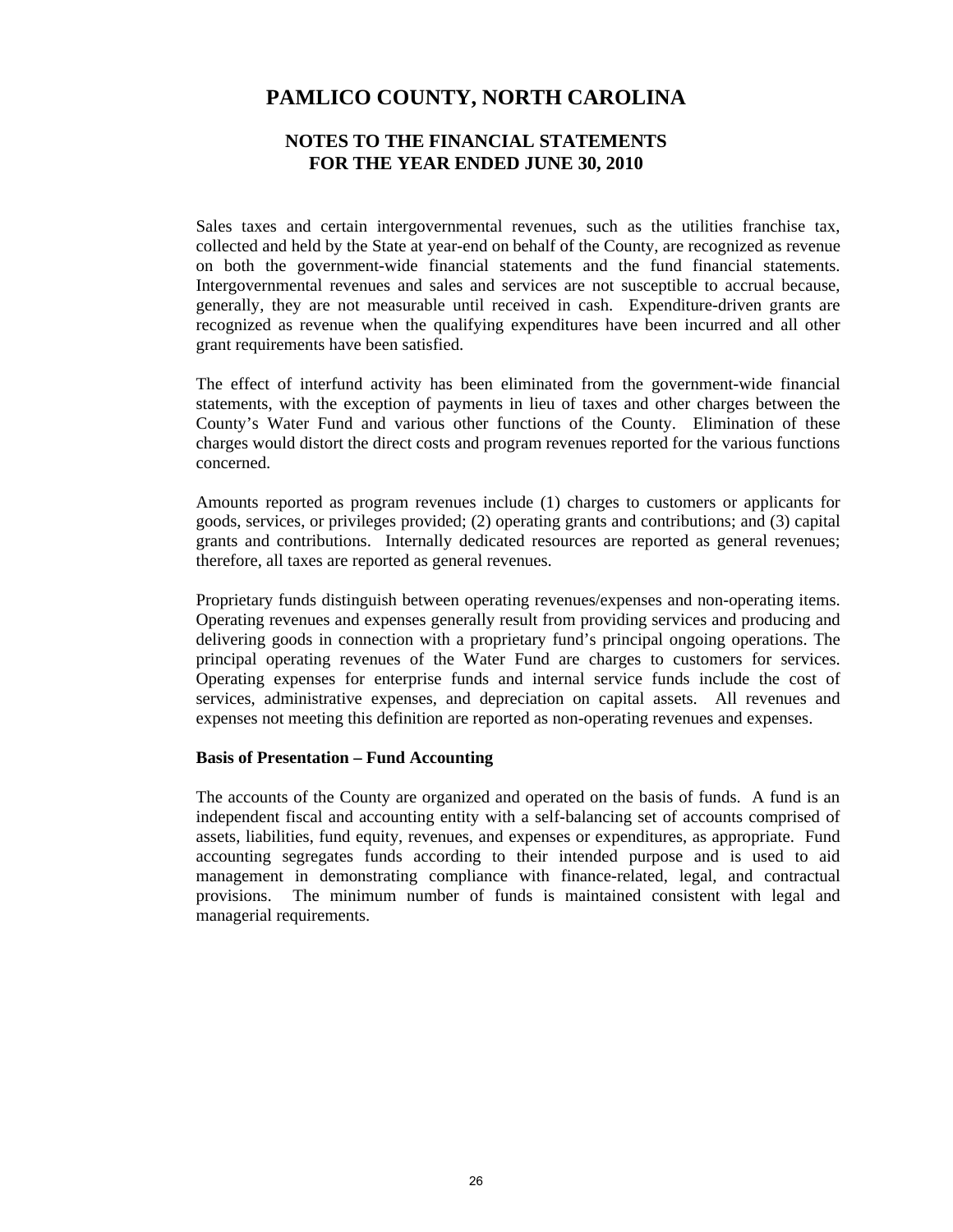### **NOTES TO THE FINANCIAL STATEMENTS FOR THE YEAR ENDED JUNE 30, 2010**

The County has the following fund categories:

**Governmental Funds.** Governmental funds are those used to account for the County's expendable financial resources and related liabilities (except those accounted for in proprietary or agency funds). The following are the County's governmental fund types:

*General Fund.*The General Fund is the general operating fund of the County. It is used to account for all financial resources except those required to be accounted for in another fund. The General Fund is a major fund for fund financial statement reporting purposes.

*Special Revenue Funds.*Special revenue funds are used to account for the proceeds of specific revenue sources that are legally restricted to specified purposes. The Fire Districts Fund, Reappraisal Fund, Enhanced 911 Fund, Baird Shores Special Assessment Fund, CDBG Scattered Sites Fund, and Register of Deeds Enhancement Preservation Fund are special revenue funds of the County.

*Capital Projects Funds.* Capital projects funds are used to account for financial resources to be used for the acquisition or construction of major capital facilities (other than those financed by proprietary funds). The County's capital project funds are: Human Services Building Fund and Law Enforcement Center Fund. Both funds were closed in 2010.

**Proprietary Funds.** Proprietary funds are used to account for activities that are similar to those often found in the private sector. The following are the proprietary funds of the County:

*Enterprise Funds.* Enterprise funds are used to account for operations (a) that are financed and operated in a manner similar to business enterprises – where the intent of the governing body is that the costs (expenses, including depreciation) of providing goods or services to the general public on a continuing basis be financed or recovered primarily through user charges, or (b) where the governing body has decided that the periodic determination of revenues earned, expenses incurred, and/or net income is appropriate for capital maintenance, public policy, management control, accountability, or other purposes. The Water Fund is the only Enterprise Fund of the County. The Water Fund is a major fund for fund financial statement reporting purposes.

**Fiduciary Funds.** Fiduciary funds are used for assets held in a trustee capacity. The following are the fiduciary funds of the County:

*Agency Funds.*Agency funds are custodial in nature and do not involve measurement of results of operations. Agency funds are used to account for assets the County holds on behalf of others. The agency funds maintained by the County account for money deposited with the County through Social Services, Bay River Metropolitan Sewer District, and the Prison Inmate Fund at the jail. The agency funds also include the 3% interest payable to the State Fund.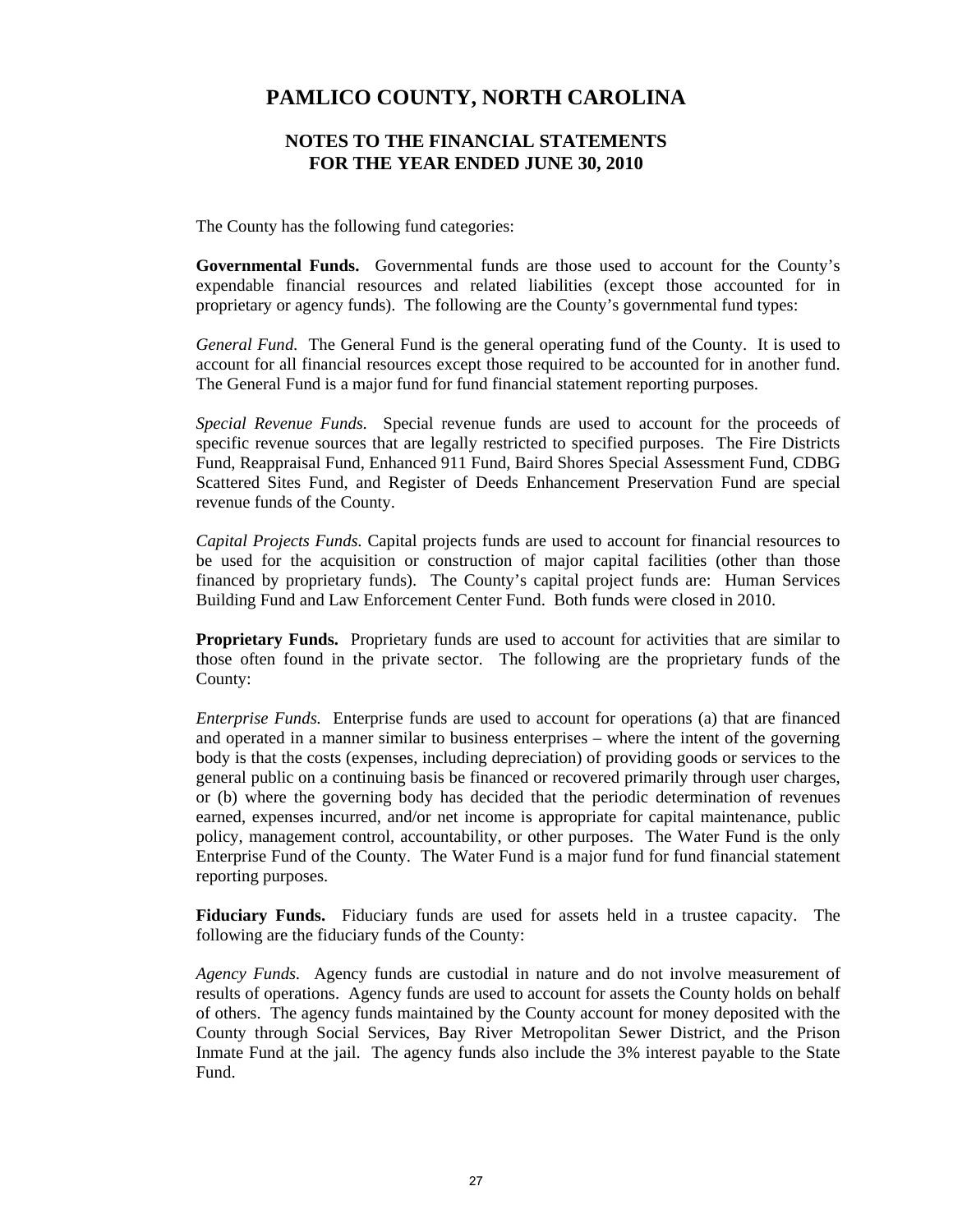### **NOTES TO THE FINANCIAL STATEMENTS FOR THE YEAR ENDED JUNE 30, 2010**

### **C. Budgetary Data**

The County's budgets are adopted as required by the North Carolina General Statutes. An annual budget is adopted for the General Fund, special revenue funds, and the Water Fund. All annual appropriations lapse at the fiscal year-end. Project ordinances are adopted for multi-year special revenue funds, capital project funds, and the water projects. All budgets are prepared using the modified accrual basis of accounting.

Expenditures may not legally exceed appropriations at the department level for the General Fund, special revenue funds, and enterprise funds, and at the object level for the multi-year special revenue funds and capital project funds. The County Manager is authorized to transfer any appropriations within a fund. The governing board must approve all amendments that increase total revenues or expenditures of a fund. The budget ordinance must be adopted by July 1 of the fiscal year or the governing board must adopt an interim budget that covers that time until the annual ordinance can be adopted. During the year, several amendments to the original budget were necessary. The General Fund original budgeted expenditures were increased \$186,242.

### **D. Assets, Liabilities, and Fund Equity**

### **Deposits and Investments**

All deposits of the County are made in board-designated official depositories and are secured as required by G.S. 159-31. The County may designate, as an official depository, any bank or savings association whose principal office is located in North Carolina. Also, the County may establish time deposit accounts such as NOW and SuperNOW accounts, money market accounts, and certificates of deposit.

State law [G.S. 159-30(c)] authorizes the County to invest in obligations of the United States or obligations fully guaranteed both as to principal and interest by the United States; obligations of the State of North Carolina; bonds and notes of any North Carolina local government or public authority; obligations of certain non-guaranteed federal agencies; certain high quality issues of commercial paper and bankers' acceptances; and the North Carolina Capital Management Trust (NCCMT), an SEC-registered (2a-7) money market mutual fund.

The County's investments with a maturity of more than one year at acquisition and nonmoney market investments are reported at fair value as determined by quoted market prices. The securities of the NCCMT Cash Portfolio, an SEC-registered (2a-7) money market mutual fund, are valued at fair value, which is the NCCMT's share price. The NCCMT Term Portfolio's securities are valued at fair value. Money market investments that have a remaining maturity at the time of purchase of one year or less are reported at amortized cost.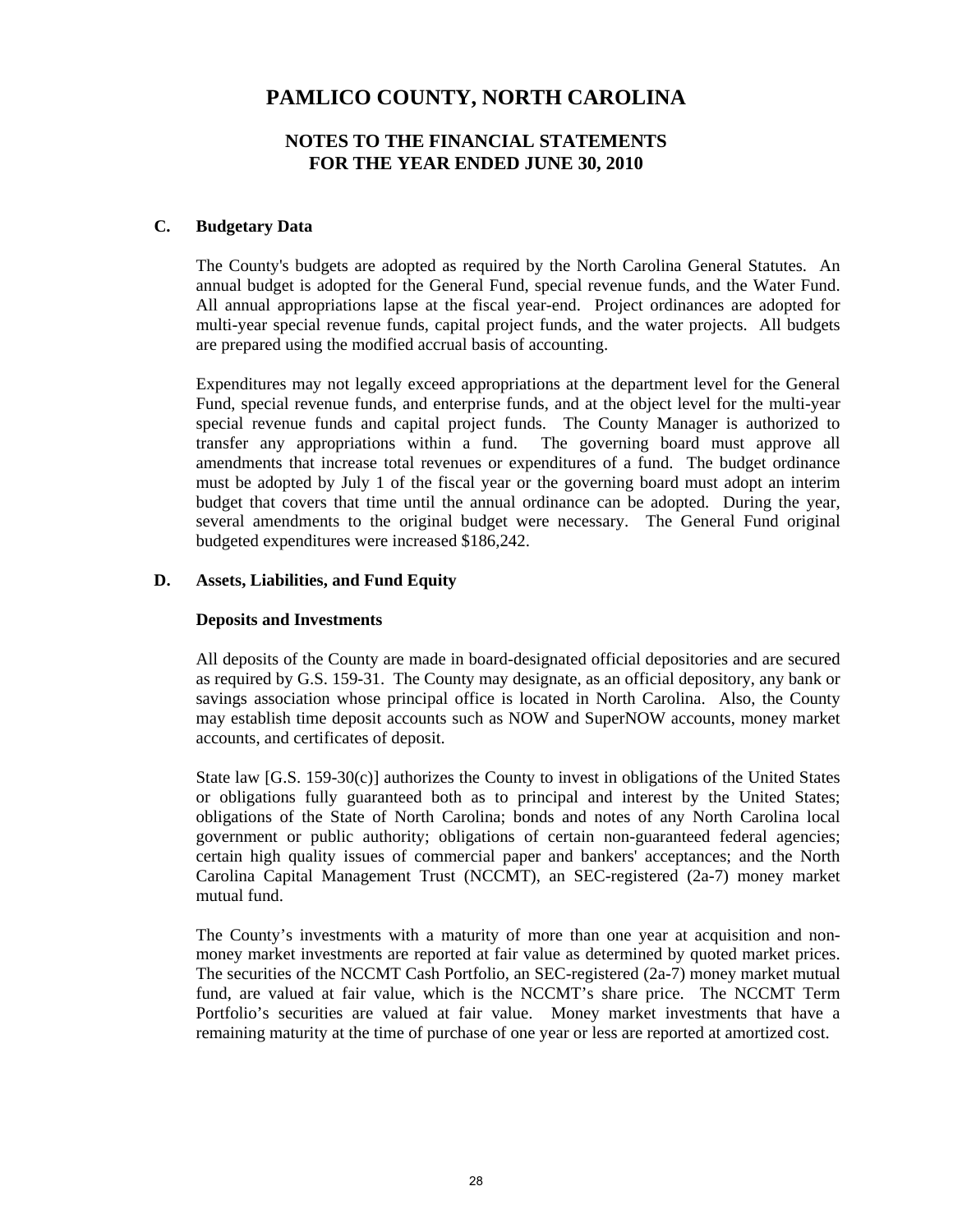### **NOTES TO THE FINANCIAL STATEMENTS FOR THE YEAR ENDED JUNE 30, 2010**

#### **Cash and Cash Equivalents**

The County pools money from several funds to facilitate disbursement and investment and to maximize investment income. Therefore, all cash and investments are essentially demand deposits and are considered cash and cash equivalents. For purposes of the Statement of Cash Flows, the County considers all deposits and investments with an original maturity date of three months or less, which are not limited to use, to be cash equivalents.

### **Restricted Assets**

When both restricted and unrestricted resources are available for use, it is the County's policy to use restricted resources first, then unrestricted resources as they are needed.

### **Ad Valorem Taxes Receivable**

In accordance with State law [G.S. 105-347 and G.S. 159-13(a)], the County levies ad valorem taxes on property other than motor vehicles on July 1, the beginning of the fiscal year. The taxes are due on September 1; however, interest does not accrue until the following January 6. These taxes are based on the assessed values as of January 1, 2009.

#### **Allowance for Doubtful Accounts**

All receivables that historically experience uncollectible accounts are shown net of an allowance for doubtful accounts. This amount is estimated by analyzing the percentage of receivables that were written off in prior years.

### **Inventory and Prepaid Items**

The inventories of the County are valued at cost (first-in, first out), which approximates market. The County's General Fund maintains no inventory, as expendable supplies are expensed when purchased. The inventory of the County's Enterprise Fund consists of materials and supplies held for consumption or resale. The cost of the inventory carried in the County's Enterprise Fund is recorded as an expense as consumed or sold.

Certain payments to vendors reflect costs applicable to future periods and are recorded as prepaid items in both government-wide and fund financial statements.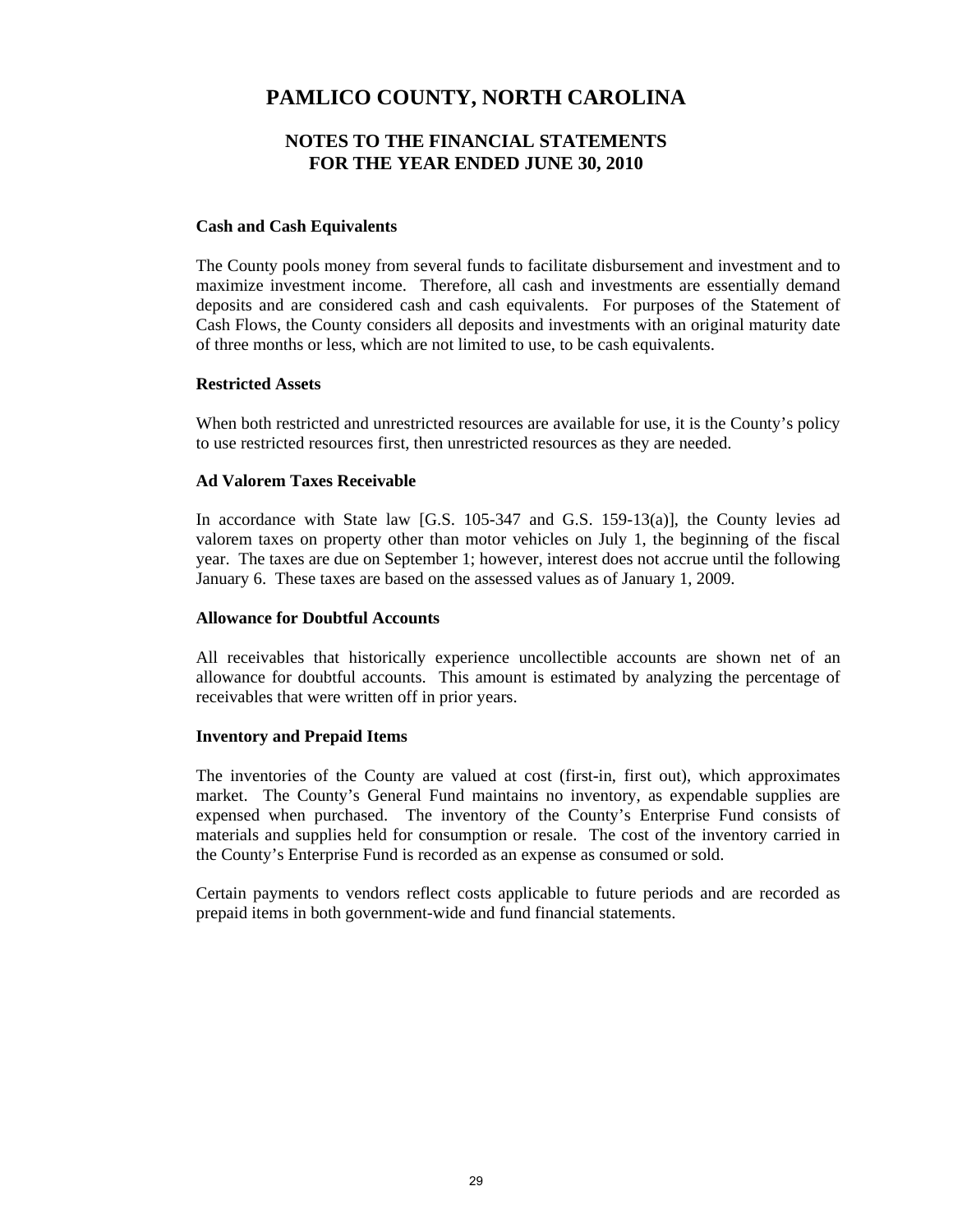### **NOTES TO THE FINANCIAL STATEMENTS FOR THE YEAR ENDED JUNE 30, 2010**

### **Capital Assets**

Capital assets, which include property, plant, equipment, and infrastructure assets (including infrastructure assets purchased prior to implementing GASB 34), are reported in the applicable governmental or business-type activities columns in the government-wide financial statements. Capital assets are defined by the County as assets with an initial, individual cost greater than \$500, and an estimated useful life greater than two years. Such assets are recorded at historical cost or estimated historical cost if purchased or constructed. Donated capital assets are recorded at estimated fair market value at the date of donation. The cost of normal maintenance and repairs that do not add to the value of the asset or significantly extend the asset's life are not capitalized. The County capitalizes interest costs which are incurred during the construction period of capital assets.

The County holds title to certain Pamlico County Board of Education properties that have not been included in capital assets. The properties have been deeded to the County to permit installment purchase financing of acquisitions and consumption costs and to permit the County to receive refunds of sales tax paid for construction fees. Agreements between the County and the Board of Education give the Board of Education full use of the facilities, full responsibilities for maintenance of the facilities, and provide that the County will convey title to the property back to the Board of Education once all restrictions of the financing agreements have been met. The properties are reflected as capital assets in the financial statements of the Pamlico County Board of Education.

Capital assets of the County are depreciated on a straight-line basis over the following estimated useful lives:

| Asset                   | Years  |
|-------------------------|--------|
| <b>Buildings</b>        | 50     |
| Improvements            | 25     |
| Furniture and equipment | $5-10$ |
| Vehicles                | 10     |
| Computer equipment      | 5      |

#### **Compensated Absences**

The vacation policies of the County provide for the accumulation of up to thirty days earned vacation leave with such leave being fully vested when earned. For the County's government-wide and proprietary funds, an expense and a liability for compensated absences and the salary-related payments are recorded as the leave is earned.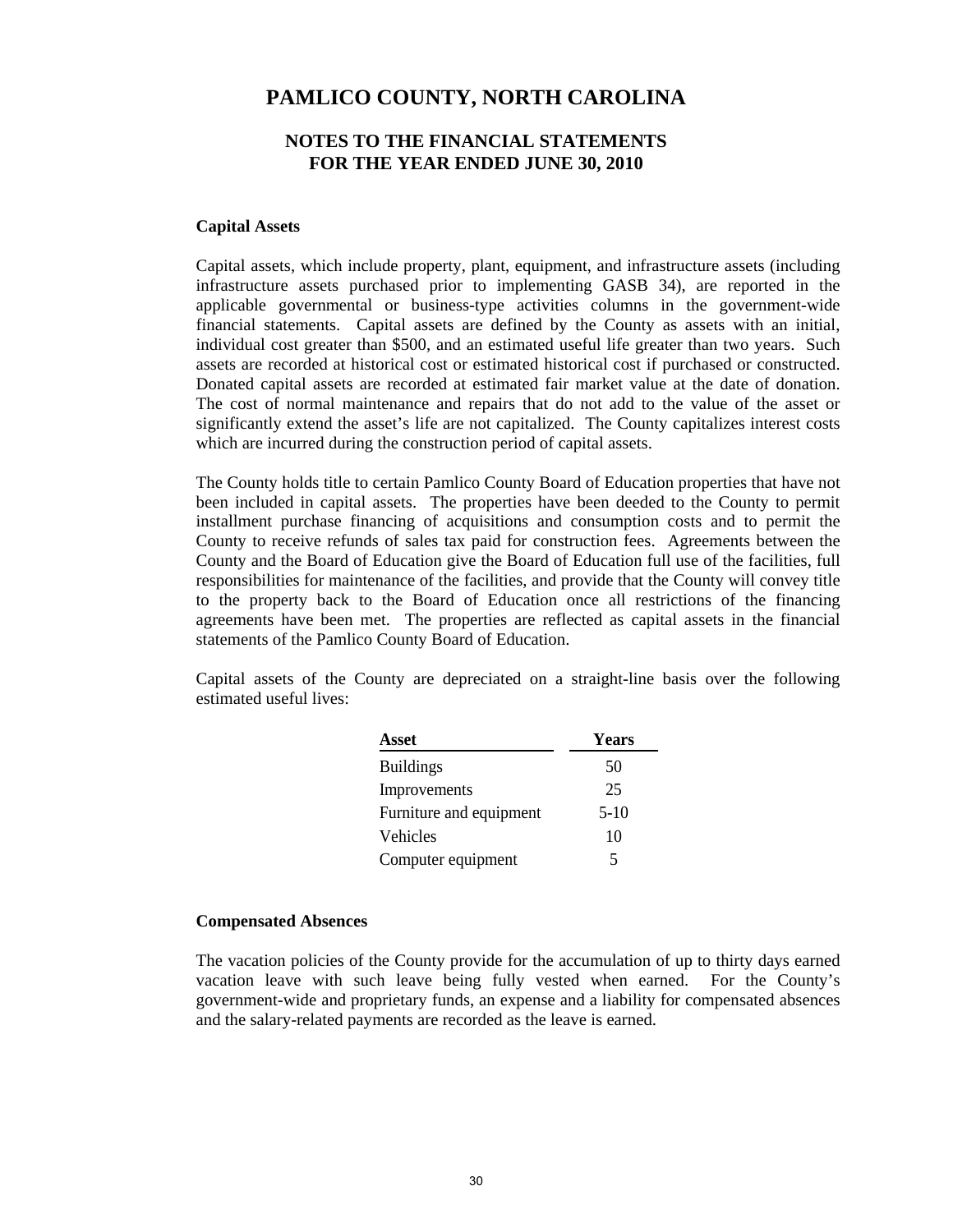### **NOTES TO THE FINANCIAL STATEMENTS FOR THE YEAR ENDED JUNE 30, 2010**

The sick leave policy of the County provides for an unlimited accumulation of earned sick leave. Sick leave does not vest, but any unused sick leave accumulated at the time of retirement may be used in the determination of length of service for retirement benefit purposes. Since neither entity has any obligation for accumulated sick leave until it actually taken, no accrual for sick leave has been made by the County or its component units.

#### **Long-Term Obligations**

In the government-wide financial statements and proprietary fund types in the fund financial statements, long-term debt, and other long-term obligations are reported as liabilities in the applicable governmental activities, business-type activities, or proprietary fund type Statement of Net Assets. Debt issuance costs are recognized as other assets and amortized over the life of the debt using the effective interest method.

In the fund financial statements, governmental fund types recognize bond premiums and discounts, as well as debt issuance costs during the current period. The face amount of the debt is reported as other financing sources. Premiums received on debt issuances are reported as other financing sources, while discounts on debt issuances are reported as other financing uses. Issuance costs, whether or not withheld from the actual net proceeds received, are reported as debt service expenditures.

The bonds for the Water Fund are carried in the Enterprise Fund rather than in the governmental activities funds. The debt service requirements for that debt are met by water revenues, but the taxing power of the County is pledged to make these payments if water revenues should ever be insufficient.

### **Deferred/Unearned Revenues**

In the fund financial statements, ad valorem taxes receivable are not accrued as a revenue, because they are not considered to be both "measurable and available". Ad valorem taxes receivable that are measurable, but not available, are recorded as deferred revenues in the fund financial statements. In addition, property taxes collected in advance of the fiscal year to which they apply are also recorded as unearned revenue in the government-wide financial statements and deferred revenue in the fund financial statements. Certain receivables are also recorded as deferred revenue in the fund financial statements, because they are not considered to be available at year-end.

#### **Fund Balances**

Reservations or restrictions of equity in the fund financial statements represent amounts that are not appropriable or are legally segregated for a specific purpose.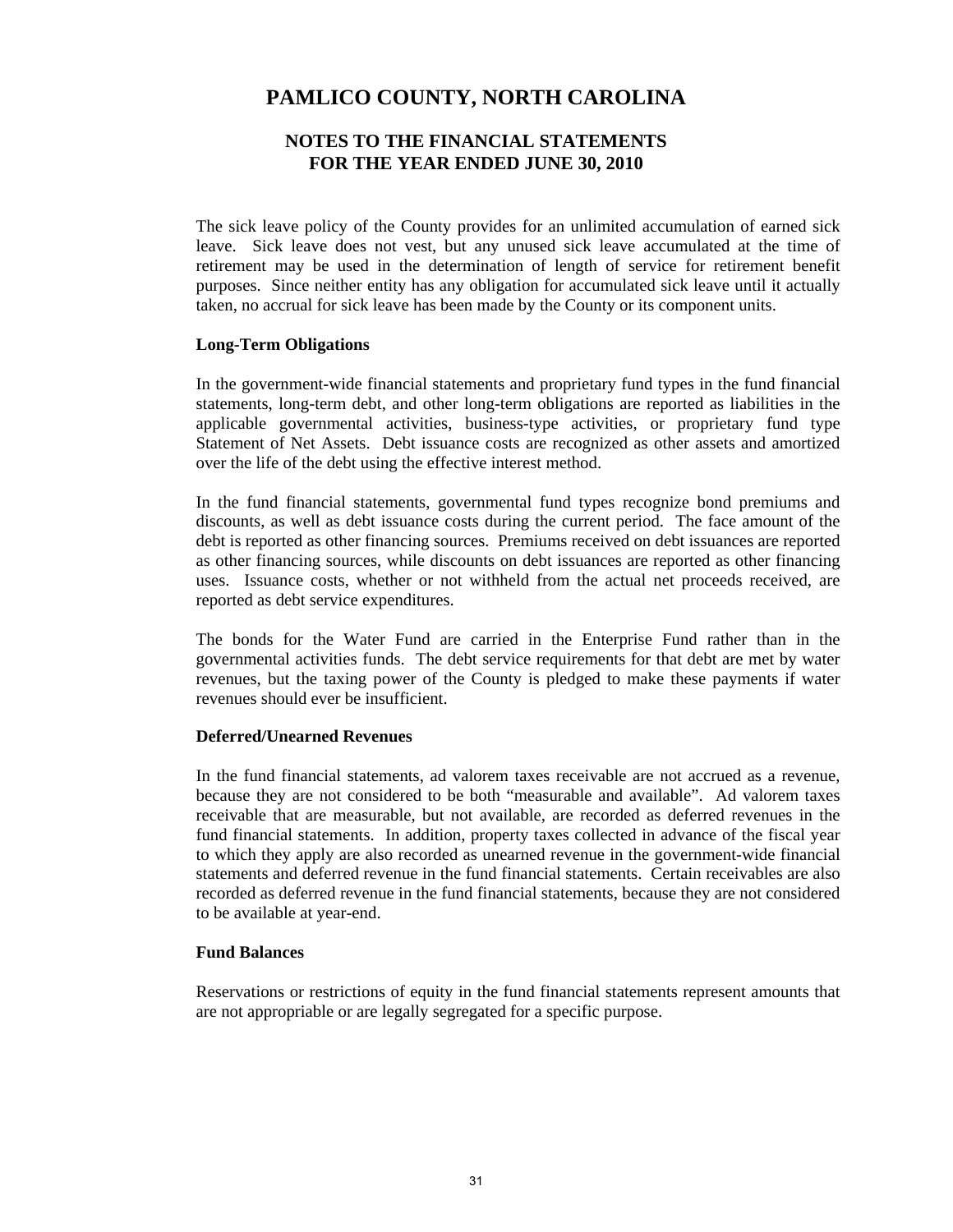### **NOTES TO THE FINANCIAL STATEMENTS FOR THE YEAR ENDED JUNE 30, 2010**

The governmental fund types classify fund balances as follows:

### **Reserved**

**Reserved for Prepaid Items -** portion of fund balance not available for appropriation because it represents the year-end fund balance of prepaid items, which are not expendable, available resources.

**Reserved by State Statute -** portion of fund balance, in addition to other reserves, which is not available for appropriation under State law. State law restricts the appropriation of fund balance or fund equity to an amount not to exceed the sum of cash and investments minus the sum of liabilities, encumbrances, and deferred revenues arising from cash receipts as those amounts stand at the close of the fiscal year preceding the budget year.

### **Designations of Fund Balance/Net Assets**

Designations of equity represent tentative management plans that are subject to change. The unreserved funds of the County had the following designations at June 30, 2010 related to the budget for the year ending June 30, 2011.

| Appropriated fund balance - General Fund     | 439,414 |
|----------------------------------------------|---------|
| Appropriated fund balance - Reappraisal Fund | 119,500 |
| Appropriated fund balance - ROD Enhancement  |         |
| and Preservation Fund                        | 13,000  |
| Appropriated net assets - Water Fund         | 383,194 |

#### **Interfund Transactions**

Interfund services provided are accounted for as revenue or expenses in the government-wide financial statements, since they would be treated as such if they involved organizations external to the County. Transactions that constitute reimbursements to a fund or expenditures/expenses initially made from it that are properly applicable to another fund are recorded as expenditures/expenses in the reimbursing fund and as reductions of expenditures/expenses in the fund that is reimbursed. All other interfund transactions are reported as transfers.

#### **Use of Estimates**

The preparation of financial statements in conformity with generally accepted accounting principles requires management to make estimates and assumptions that affect certain reported amounts and disclosures. Accordingly, actual results could differ from those estimates. Significant areas where estimates are made are allowance for doubtful accounts and depreciation lives.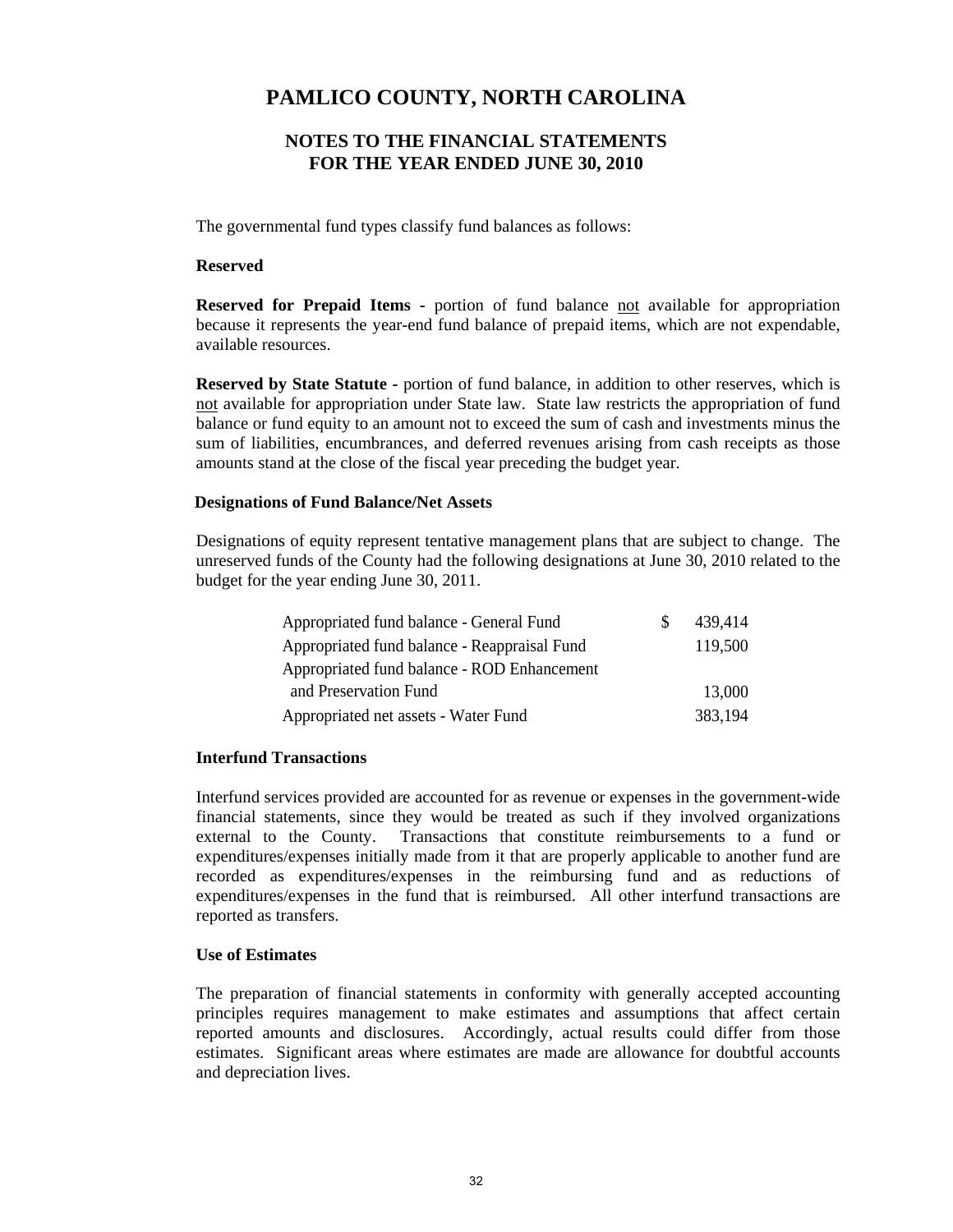### **NOTES TO THE FINANCIAL STATEMENTS FOR THE YEAR ENDED JUNE 30, 2010**

### **2. Stewardship, Compliance, and Accountability**

### **Deficit Fund Balance or Net Assets of Individual Funds**

The County had a negative fund balance in the Baird Shores Assessment Fund at June 30, 2010 of \$42,692. The County plans to properly capitalize the fund with collection of special assessment revenues.

### **3. Detail Notes On All Funds**

#### **A. Assets**

### **Deposits**

All of the County's deposits are either insured or collateralized by using one of two methods. Under the Dedicated Method, all deposits exceeding the federal depository insurance coverage level are collateralized with the securities held by the County's agents in the unit's name. Under the Pooling Method, which is a collateral pool, all uninsured deposits are collateralized with securities held by the State Treasurer's agent in the name of the State Treasurer. Since the State Treasurer is acting in a fiduciary capacity for the County, these deposits are considered to be held by the County's agent in its name. The amount of the pledged collateral is based on an approved averaging method for non-interest bearing deposits and the actual current balance for interest-bearing deposits. Depositories using the Pooling Method report to the State Treasurer the adequacy of their pooled collateral covering uninsured deposits. The State Treasurer does not confirm this information with the County or with the escrow agent. Because of the inability to measure the exact amount of collateral pledged for the County under the Pooling Method, the potential exists for undercollaterization, and this risk may increase in periods of high cash flows. However, the State Treasurer of North Carolina enforces strict standards of financial stability for each depository that collateralizes public deposits under the Pooling Method. The State Treasurer enforces standards of minimum capitalization for all pooling method financial institutions. The County relies on the State Treasurer to monitor those financial institutions. The County analyzes the financial soundness on any other financial institution used by the County. The County complies with the provisions of G.S. 159-31 when designating official depositories and verifying that deposits are properly secured. The County does not have a policy regarding custodial credit risk for deposits.

At June 30, 2010, the County's deposits had a carrying amount of \$111,266 and a bank balance of \$332,594. The County only has deposits in institutions that collateralize under the Pooling Method. Of the bank balance, \$250,000 was covered by federal depository insurance, and \$82,594 was covered by collateral held by authorized escrow agents in the name of the State Treasurer. The County had \$1,332 of cash on hand at year-end.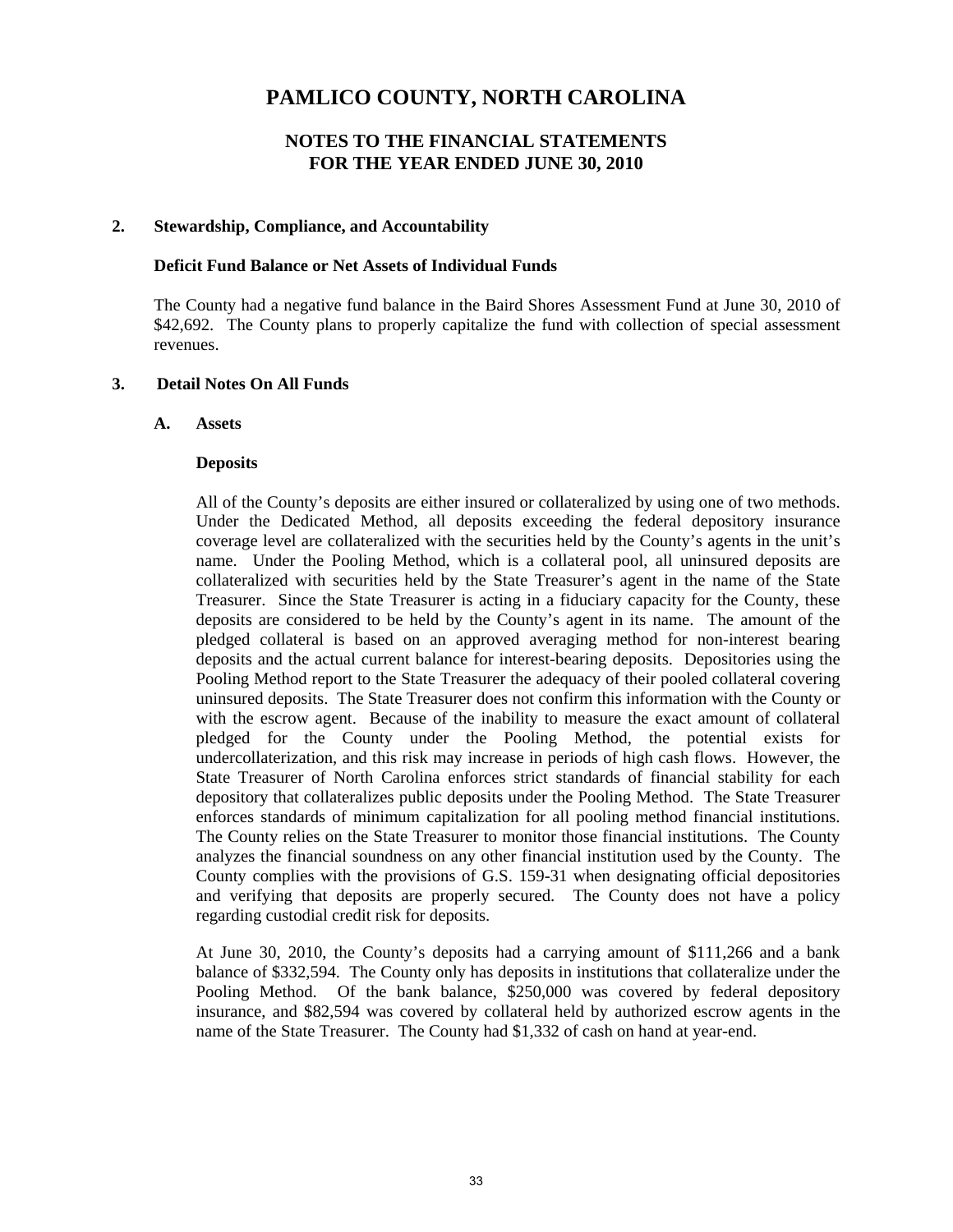### **NOTES TO THE FINANCIAL STATEMENTS FOR THE YEAR ENDED JUNE 30, 2010**

#### **Investments**

At June 30, 2010, the County had \$10,087,299 invested with the North Carolina Capital Management Trust's Cash Portfolio.

**Interest Rate Risk.** The County limits all securities to a final maturity of no more than three years.

**Credit Risk.** The County limits investments to the provisions of G.S. 159-30 and restricts the purchase of securities to the highest possible ratings whenever particular types of securities are rated. State law limits investments in commercial paper to the top rating issued by nationally recognized statistical rating organizations (NRSROs); however, the County had no formal policy on managing credit risk. The County's investments in the NC Capital Management Trust Cash Portfolio carried a credit rating of AAAm by Standard & Poor's as of June 30, 2010.

#### **4. Property Tax – Use-Value Assessment On Certain Land**

In accordance with the General Statutes, agriculture, horticulture, and forestland may be taxed by the County at the present use-value as opposed to market value. When the property loses its eligibility for use-value taxation, the property tax is recomputed at market value for the current year and the three preceding fiscal years, along with the accrued interest from the original due date. This tax is immediately due and payable. The following are property taxes that could become due if present use-value eligibility is lost. These amounts have not been recorded in the financial statements.

| Year          |               |                 |               |
|---------------|---------------|-----------------|---------------|
| <b>Levied</b> | Tax           | <b>Interest</b> | <b>Total</b>  |
| 2007          | \$<br>388,261 | \$<br>120,846   | \$<br>509,107 |
| 2008          | 388,261       | 57,268          | 445,529       |
| 2009          | 388,261       | 28,634          | 416,895       |
| 2010          | 388,261       |                 | 388,261       |
| Total         | 1,553,044     | \$<br>206,748   | 1,759,792     |
|               |               |                 |               |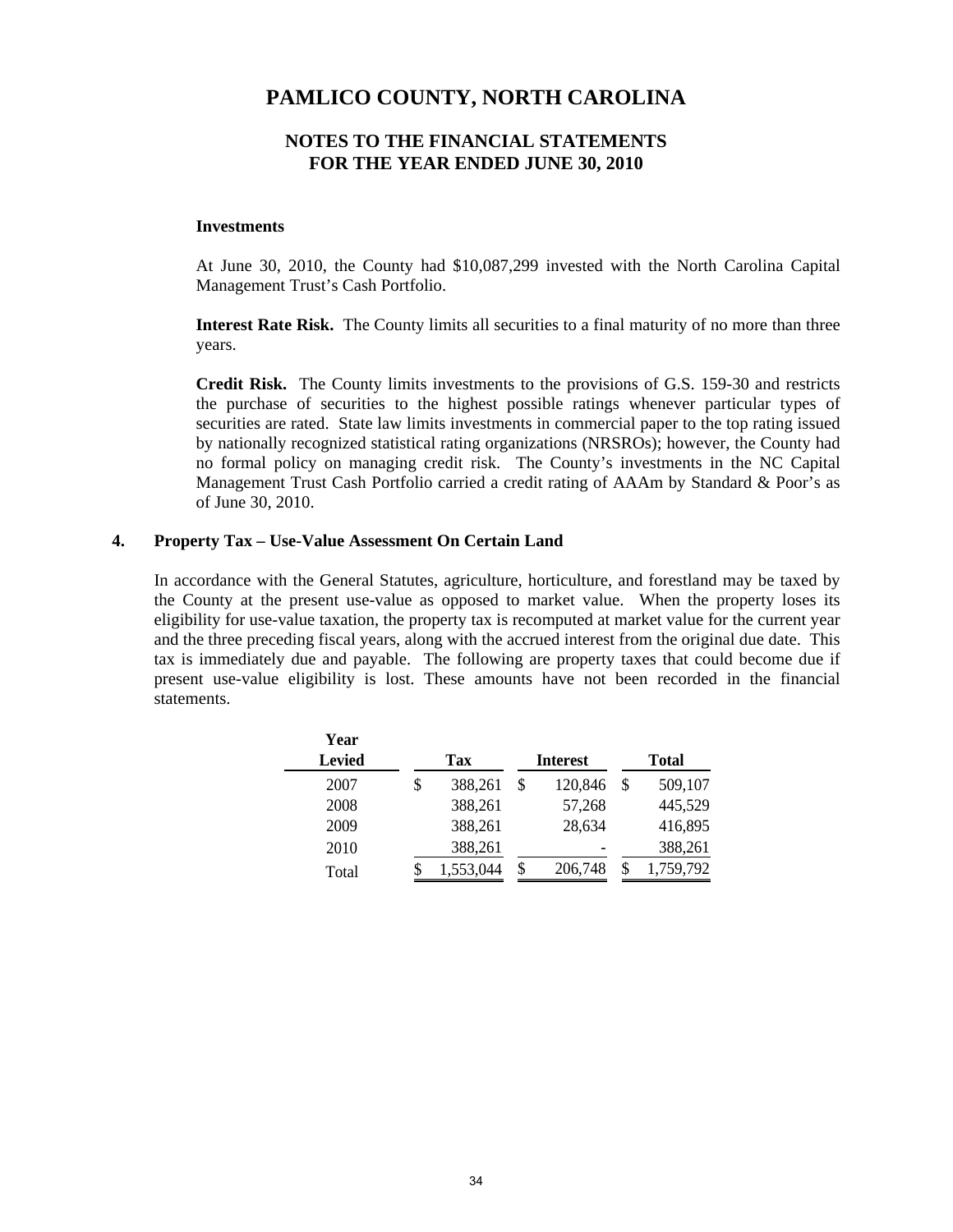## **NOTES TO THE FINANCIAL STATEMENTS FOR THE YEAR ENDED JUNE 30, 2010**

### **5. Receivables**

Receivables at Exhibit A at June 30, 2010, were as follows:

|                                           | <b>Taxes</b>    |    | <b>Accounts</b> | Due from<br><b>Other</b><br>Governments |    | <b>Total</b> |
|-------------------------------------------|-----------------|----|-----------------|-----------------------------------------|----|--------------|
| <b>Governmental Activities:</b>           |                 |    |                 |                                         |    |              |
| Ad valorem taxes                          | \$<br>1,152,604 | \$ |                 | \$                                      | \$ | 1,152,604    |
| Fire district taxes                       | 44,382          |    |                 |                                         |    | 44,382       |
| Local option sales tax                    |                 |    |                 | 269,720                                 |    | 269,720      |
| <b>DSS</b> reimbursements                 |                 |    |                 | 119,068                                 |    | 119,068      |
| Other intergovernmental                   |                 |    |                 | 177,643                                 |    | 177,643      |
| Sales tax refund                          |                 |    |                 | 48,653                                  |    | 48,653       |
| Health Department patient receivables     |                 |    | 17,936          |                                         |    | 17,936       |
| Baird Shores special assessment           |                 |    | 42,692          |                                         |    | 42,692       |
| Interest receivable - property taxes, net |                 |    | 141,000         |                                         |    | 141,000      |
| Total receivables                         | 1,196,986       |    | 201,628         | 615,084                                 |    | 2,013,698    |
| Allowance for doubtful accounts           | (350,000)       |    |                 |                                         |    | (350,000)    |
| Total governmental activities             | 846,986         | S  | 201,628         | \$<br>615,084                           |    | 1,663,698    |
| <b>Business-Type Activities:</b>          |                 |    |                 |                                         |    |              |
| Water and sewer                           | \$              |    | 349,998         | \$                                      | S  | 349,998      |
| Total business-type activities            | \$              |    | 349,998         | \$                                      |    | 349,998      |

#### **Note Receivable**

The County also has recorded an amount due from Bay River Metropolitan Sewer District (BRMSD) for \$828,225 at June 30, 2010, which represents the outstanding amount for the revolving loan debt due to the State of North Carolina, which is recorded on the County's books. Per the inter-local agreement, this debt is allocable to the Sewer District, and the District is responsible for making the payments. The County acts as a pass-through entity for this debt and, accordingly, has recorded both the liability due to the State and the asset, due from BRMSD, in the accompanying financial statements.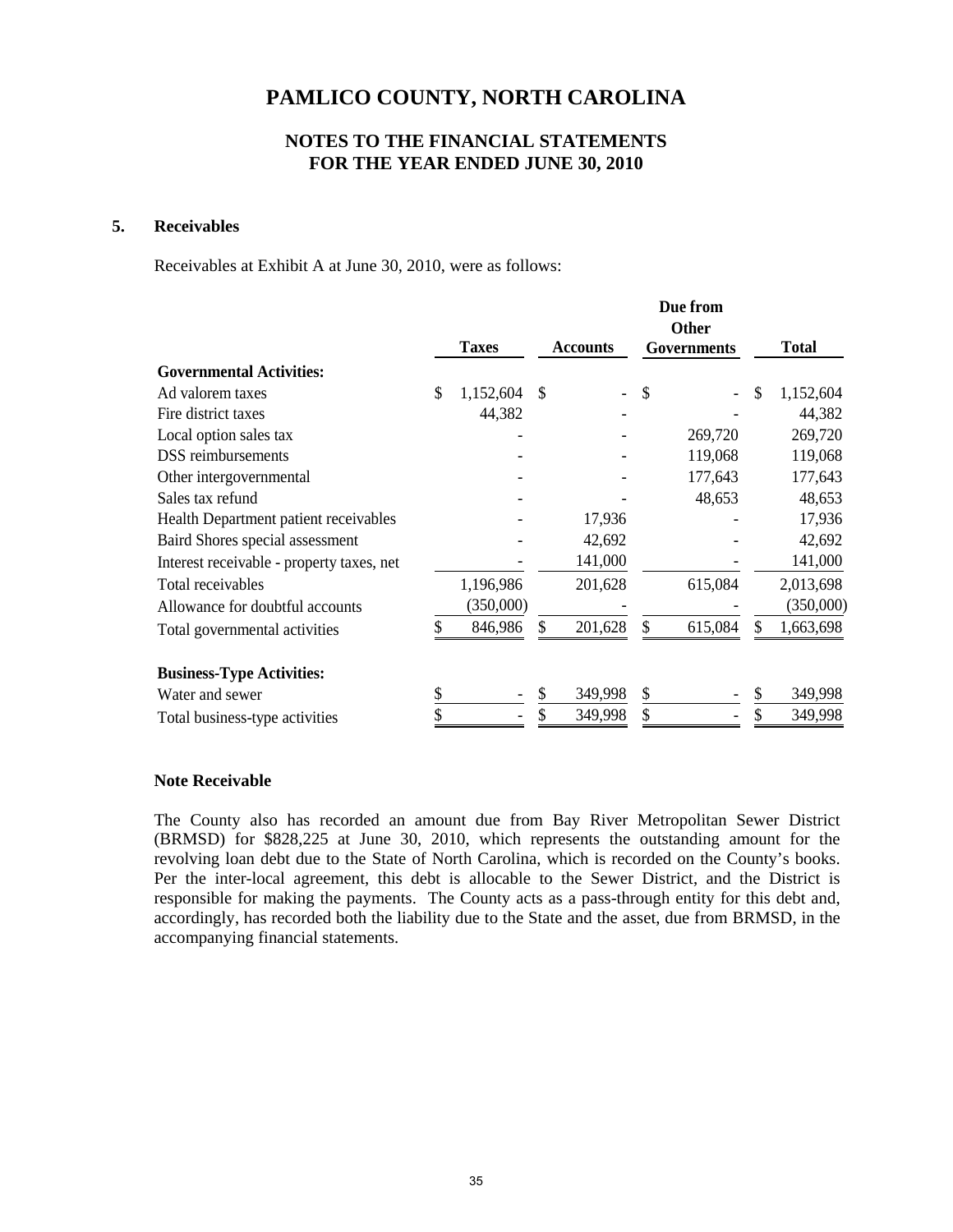## **NOTES TO THE FINANCIAL STATEMENTS FOR THE YEAR ENDED JUNE 30, 2010**

### **6. Capital Assets**

### **A. Governmental Capital Assets**

A summary of changes in the County's capital assets used in governmental activities follows:

|                                                                           | <b>July 1, 2009</b> | Adjustment       | <b>Additions</b> |               | June 30, 2010   |  |
|---------------------------------------------------------------------------|---------------------|------------------|------------------|---------------|-----------------|--|
| <b>Governmental Activities:</b><br><b>Non-Depreciable Capital Assets:</b> |                     |                  |                  |               |                 |  |
| Land                                                                      | 415,841<br>\$       | (81,207)<br>\$   | S.               | \$            | \$<br>334,634   |  |
| <b>Depreciable Capital Assets:</b>                                        |                     |                  |                  |               |                 |  |
| Buildings and improvements                                                | 16,810,778          | (4,440,424)      |                  |               | 12,370,354      |  |
| Equipment and vehicles                                                    | 3,466,768           | (35,317)         | 299,208          | (343,748)     | 3,386,911       |  |
| Total                                                                     | 20,277,546          | (4, 475, 741)    | 299,208          | (343, 748)    | 15,757,265      |  |
| <b>Less Accumulated Depreciation:</b>                                     |                     |                  |                  |               |                 |  |
| <b>Buildings</b>                                                          | 1,018,347           | 384,219          | 235,320          |               | 1,637,886       |  |
| Equipment                                                                 | 2,278,308           | 325,655          | 187,994          | (261, 817)    | 2,530,140       |  |
| Total accumulated depreciation                                            | 3,296,655           | 709,874          | 423,314          | (261, 817)    | 4,168,026       |  |
| Depreciable capital assets, net                                           | 16,980,891          | (5, 185, 615)    | (124, 106)       | (81, 931)     | 11,589,239      |  |
| Governmental activity<br>capital assets, net                              | 17,396,732          | (5,266,822)<br>S | (124, 106)<br>S  | (81,931)<br>S | 11,923,873<br>S |  |

#### **Prior Period Adjustment - Capital Assets**

In 2009, the County erroneously included a school cafeteria in capital assets resulting in an overstatement of Net Assets. A prior period adjustment to reduce governmental activities beginning net assets in the amount of \$5,266,822 was recorded to correct the error.

Depreciation expense was charged to functions/programs of the primary government as follows:

| <b>Governmental Activities:</b>   |   |         |
|-----------------------------------|---|---------|
| General government                | S | 211,281 |
| Public safety                     |   | 88,996  |
| Environmental protection          |   | 21,813  |
| Economic and physical development |   | 4,758   |
| Human services                    |   | 87,266  |
| Cultural and recreation           |   | 9,200   |
| Total                             |   | 423,314 |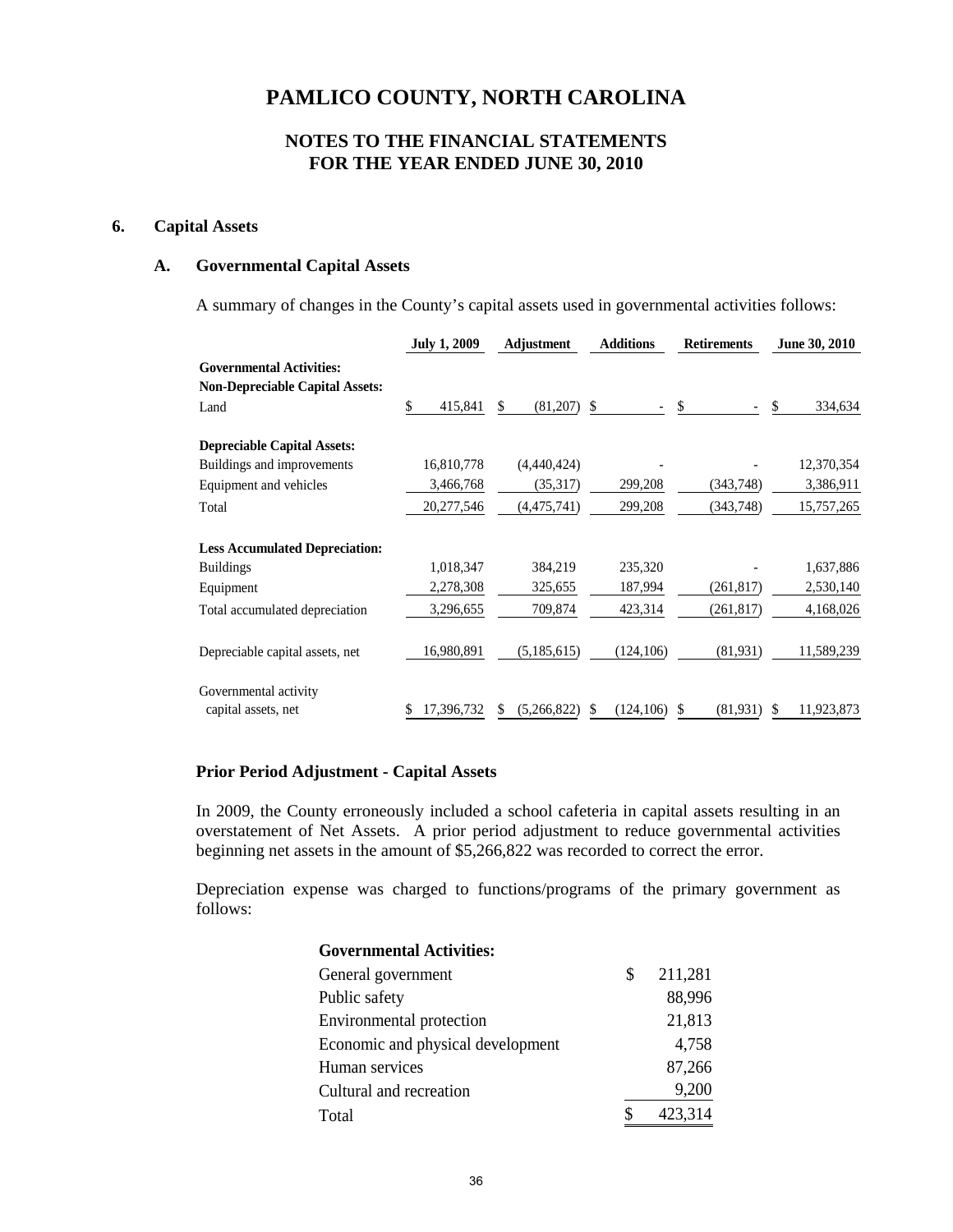# **NOTES TO THE FINANCIAL STATEMENTS FOR THE YEAR ENDED JUNE 30, 2010**

## **B. Proprietary Capital Assets**

A summary of changes in the County's capital assets used in enterprise fund activities follows:

|                                        | <b>July 1, 2009</b> | <b>Adjustments</b>         | <b>Additions</b> | <b>Retirements</b> | June 30, 2010 |  |
|----------------------------------------|---------------------|----------------------------|------------------|--------------------|---------------|--|
| <b>Business-Type Activities:</b>       |                     |                            |                  |                    |               |  |
| <b>Water Fund:</b>                     |                     |                            |                  |                    |               |  |
| <b>Non-Depreciable Capital Assets:</b> |                     |                            |                  |                    |               |  |
| Land                                   | \$<br>45,110        | 25,176 \$<br><sup>\$</sup> |                  | \$                 | \$<br>70,286  |  |
| Construction in progress               |                     |                            | 332,262          |                    | 332,262       |  |
| Total non-depreciate capital assets    | 45,110              | 25,176                     | 332,262          |                    | 402,548       |  |
| <b>Depreciable Capital Assets:</b>     |                     |                            |                  |                    |               |  |
| Buildings and improvements             | 4,054,582           | (564, 138)                 |                  |                    | 3,490,444     |  |
| Plant                                  | 9,463,661           | (1,801,371)                |                  |                    | 7,662,290     |  |
| Equipment and vehicles                 | 173,984             | 2,340,333                  | 353,224          | (582, 502)         | 2,285,039     |  |
| Total depreciable capital assets       | 13,692,227          | (25, 176)                  | 353,224          | (582, 502)         | 13,437,773    |  |
| <b>Less Accumulated Depreciation:</b>  |                     |                            |                  |                    |               |  |
| Buildings and improvements             | 1,542,441           | (187,940)                  | 98,190           |                    | 1,452,691     |  |
| Plant                                  | 2,264,339           | (436, 121)                 | 122,144          |                    | 1,950,362     |  |
| Equipment and vehicles                 | 92,381              | 665,925                    | 96,304           | (201, 116)         | 653,494       |  |
| Total accumulated depreciation         | 3,899,161           | 41,864<br>S                | 316,638<br>S     | (201, 116)         | 4,056,547     |  |
| Depreciable capital assets, net        | 9,793,066           |                            |                  |                    | 9,381,226     |  |
| Business-type capital assets, net      | 9,838,176           |                            |                  |                    | 9,783,774     |  |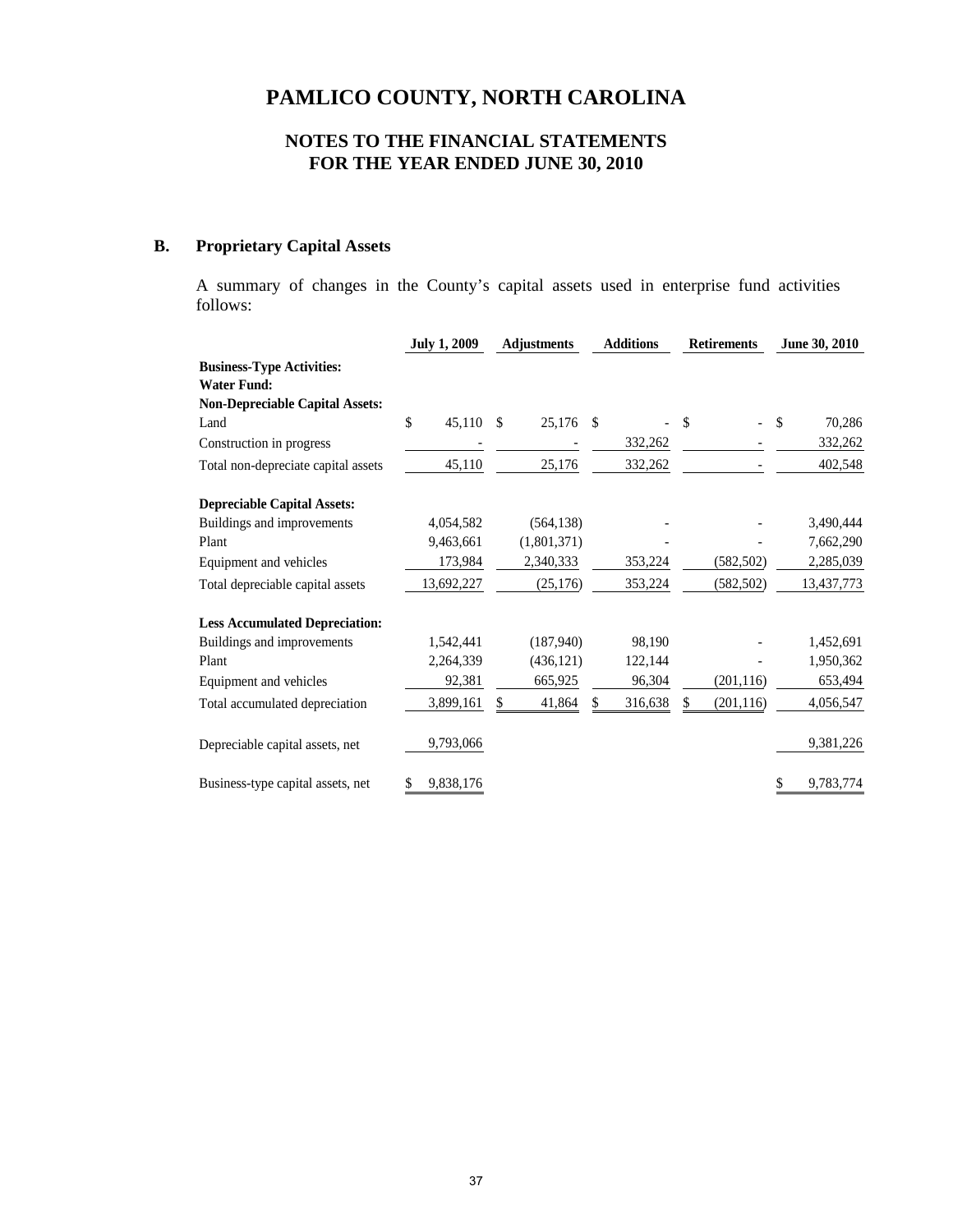# **NOTES TO THE FINANCIAL STATEMENTS FOR THE YEAR ENDED JUNE 30, 2010**

# **C. Invested in Capital Assets, Net of Debt**

The total invested in capital assets, net of related debt at June 30, 2010 is composed of the following elements:

|                                                          | Governmental<br><b>Activities</b> |             |   | <b>Business-Type</b><br><b>Activities</b> |  |  |
|----------------------------------------------------------|-----------------------------------|-------------|---|-------------------------------------------|--|--|
| Capital assets                                           |                                   | 11,923,873  | S | 9,783,774                                 |  |  |
| Total long-term debt                                     |                                   | 13,999,480  |   | 2,106,563                                 |  |  |
| Compensated absences                                     |                                   | (358, 350)  |   | (24,514)                                  |  |  |
| Unfunded OPEB and LEO obligations                        |                                   | (230,070)   |   | (12,997)                                  |  |  |
| Bay River Sewer District debt (offset by 1-t receivable) |                                   | (828, 225)  |   |                                           |  |  |
| Pamlico County Board of Education debt:                  |                                   |             |   |                                           |  |  |
| Primary school                                           |                                   | (633.141)   |   |                                           |  |  |
| High school cafeteria                                    |                                   | (3,791,667) |   |                                           |  |  |
| Long-term debt related to capital assets                 |                                   | 8,158,027   |   | 2,069,052                                 |  |  |
| Invested in capital assets, net of related debt          |                                   | 3,765,846   |   | 7,714,722                                 |  |  |

# **7. Accounts Payable and Interfund Balances**

### **Disaggregate Information**

|                                   |                   | Governmental |                   | <b>Business-Type</b> |   |              |
|-----------------------------------|-------------------|--------------|-------------------|----------------------|---|--------------|
| <b>Type of Payable</b>            | <b>Activities</b> |              | <b>Activities</b> |                      |   | <b>Total</b> |
| Trade payables                    | \$                | 116,837      |                   | 49.384               |   | 166,221      |
| Salaries payable                  |                   | 153,202      |                   | 11,666               |   | 164,868      |
| Accrued expenses and withholdings |                   | 157,633      |                   | 93                   |   | 157,726      |
| Total                             | S                 | 427,672      |                   | 61,143               | S | 488,815      |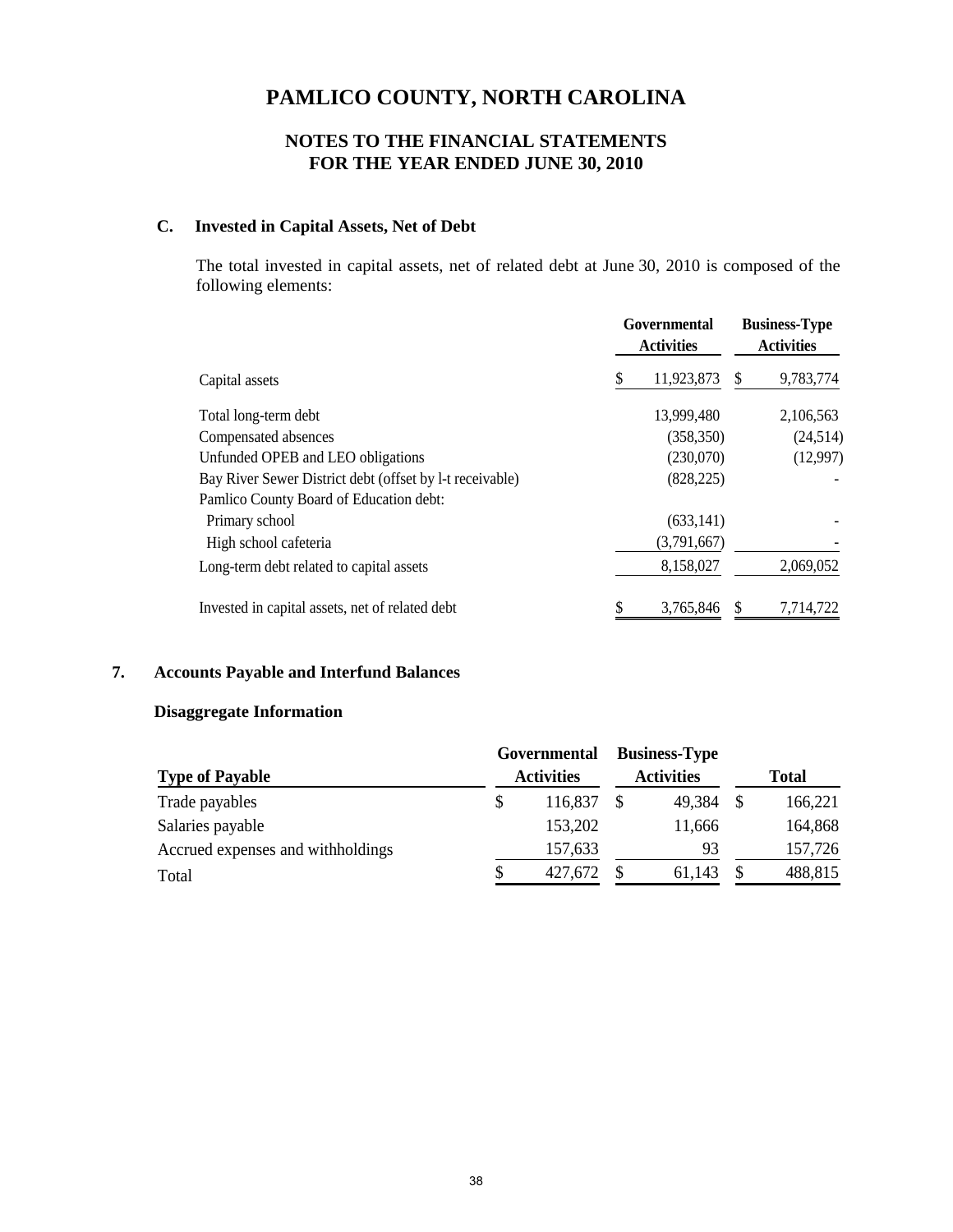### **NOTES TO THE FINANCIAL STATEMENTS FOR THE YEAR ENDED JUNE 30, 2010**

### **8. Deferred/Unearned Revenues**

The balance in deferred revenues in the governmental funds statements at year-end is composed of the following elements:

|                                     | <b>Special</b>  |         |                |                  |   |              |
|-------------------------------------|-----------------|---------|----------------|------------------|---|--------------|
|                                     | General<br>Fund |         | <b>Revenue</b> |                  |   |              |
|                                     |                 |         |                | <b>Funds</b>     |   | <b>Total</b> |
| Prepaid taxes not yet earned        | \$              | 84,444  | -S             | $\omega_{\rm c}$ | S | 84,444       |
| Taxes receivable, net               |                 | 802,604 |                | 44,382           |   | 846,986      |
| Special assessments receivable, net |                 |         |                | 42,692           |   | 42,692       |
| Accounts receivable, net            |                 | 17,934  |                |                  |   | 17,934       |
| Other unearned revenues             |                 | 185     |                |                  |   | 185          |
| Total                               |                 | 905,167 |                | 87,074           |   | 992,241      |

The balance in unearned items in the government-wide statements at year-end is composed of the following elements:

|                     | Governmental |                   | <b>Business-Type</b> |                          |       |        |
|---------------------|--------------|-------------------|----------------------|--------------------------|-------|--------|
|                     |              | <b>Activities</b> | <b>Activities</b>    |                          |       | Total  |
| Prepaid taxes       |              | 84.444 \$         |                      |                          | $- S$ | 84,444 |
| Other unearned fees |              | 185               |                      |                          |       | 185    |
| Total               |              | 84,629            |                      | $\overline{\phantom{a}}$ |       | 84,629 |

### **9. Employee Retirement Systems**

### **A. Local Governmental Employees' Retirement System**

*Plan Description.* The County contributes to the statewide Local Governmental Employees' Retirement System (LGERS), a cost-sharing multiple-employer defined benefit pension plan administered by the State of North Carolina. LGERS provides retirement and disability benefits to plan members and beneficiaries. Article 3 of G.S. Chapter 128 assigns the authority to establish and amend benefit provisions to the North Carolina General Assembly. The LGERS is included in the Comprehensive Annual Financial Report (CAFR) for the State of North Carolina. The State's CAFR includes financial statements and required supplementary information for LGERS. That report may be obtained by writing to the Office of the State Controller, 1410 Mail Service Center, Raleigh, North Carolina 27699-1410, or by calling (919) 981-5454.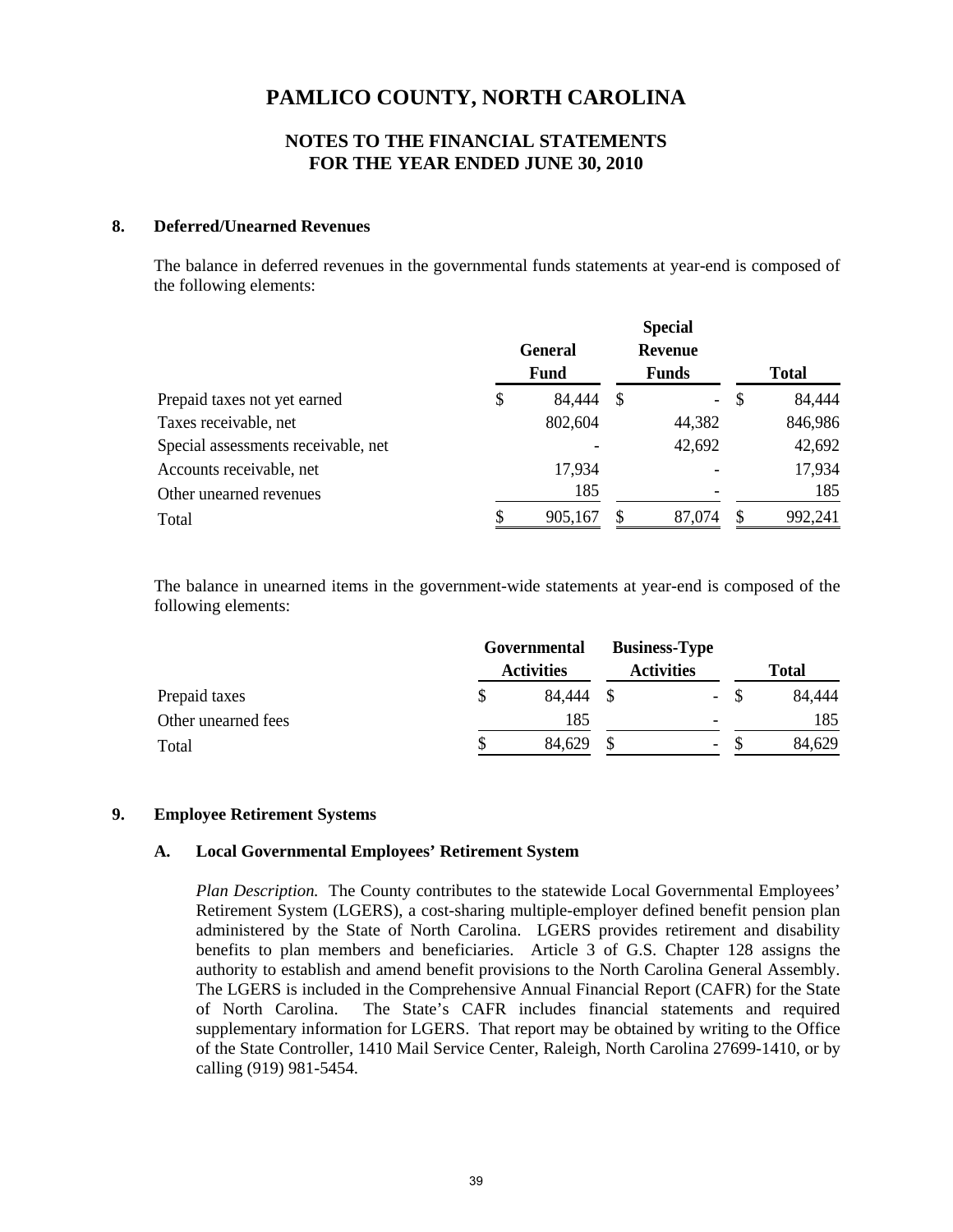### **NOTES TO THE FINANCIAL STATEMENTS FOR THE YEAR ENDED JUNE 30, 2010**

*Funding Policy.*Plan members are required to contribute six percent of their annual covered salary. The County is required to contribute at an actuarially determined rate. For the County, the current rate for employees not engaged in law enforcement and for law enforcement officers is 4.97% and 4.86%, respectively, of annual covered payroll. The County's contributions, including the members' contributions, to LGERS for the years ended June 30, 2010, 2009, and 2008 were \$543,432, \$472,800, and \$453,704, respectively. The contributions made by the County equaled the required contributions for each year.

### **B. Law Enforcement Officers' Special Separation Allowance**

*Plan Description.* Pamlico County administers a public employee retirement system (the "Separation Allowance"), a single-employer defined benefit pension plan that provides retirement benefits to the County's qualified sworn law enforcement officers. The Separation Allowance is equal to .85 percent of the annual equivalent of the base rate of compensation most recently applicable to the officer for each year of creditable service. The retirement benefits are not subject to any increases in salary or retirement allowances that may be authorized by the General Assembly. Article 12D of G.S. Chapter 143 assigns the authority to establish and amend benefit provisions to the North Carolina General Assembly.

All full-time County law enforcement officers are covered by the Separation Allowance. At December 31, 2008, the Separation Allowance's membership consisted of:

| Retirees currently receiving benefits and |    |
|-------------------------------------------|----|
| terminated employees entitled to, but     |    |
| not yet receiving benefits                |    |
| Active plan members                       | 13 |
| Total                                     |    |

A separate report was not issued for the plan.

### **Summary of Significant Accounting Policies**

*Basis of Accounting.* The County has chosen to fund the Separation Allowance on a pay-asyou-go basis. Pension expenditures are made from the General Fund, which is maintained on the modified accrual basis of accounting

*Method Used To Value Investments.*No funds are set aside to pay benefits and administration costs. These expenditures are paid as they come due.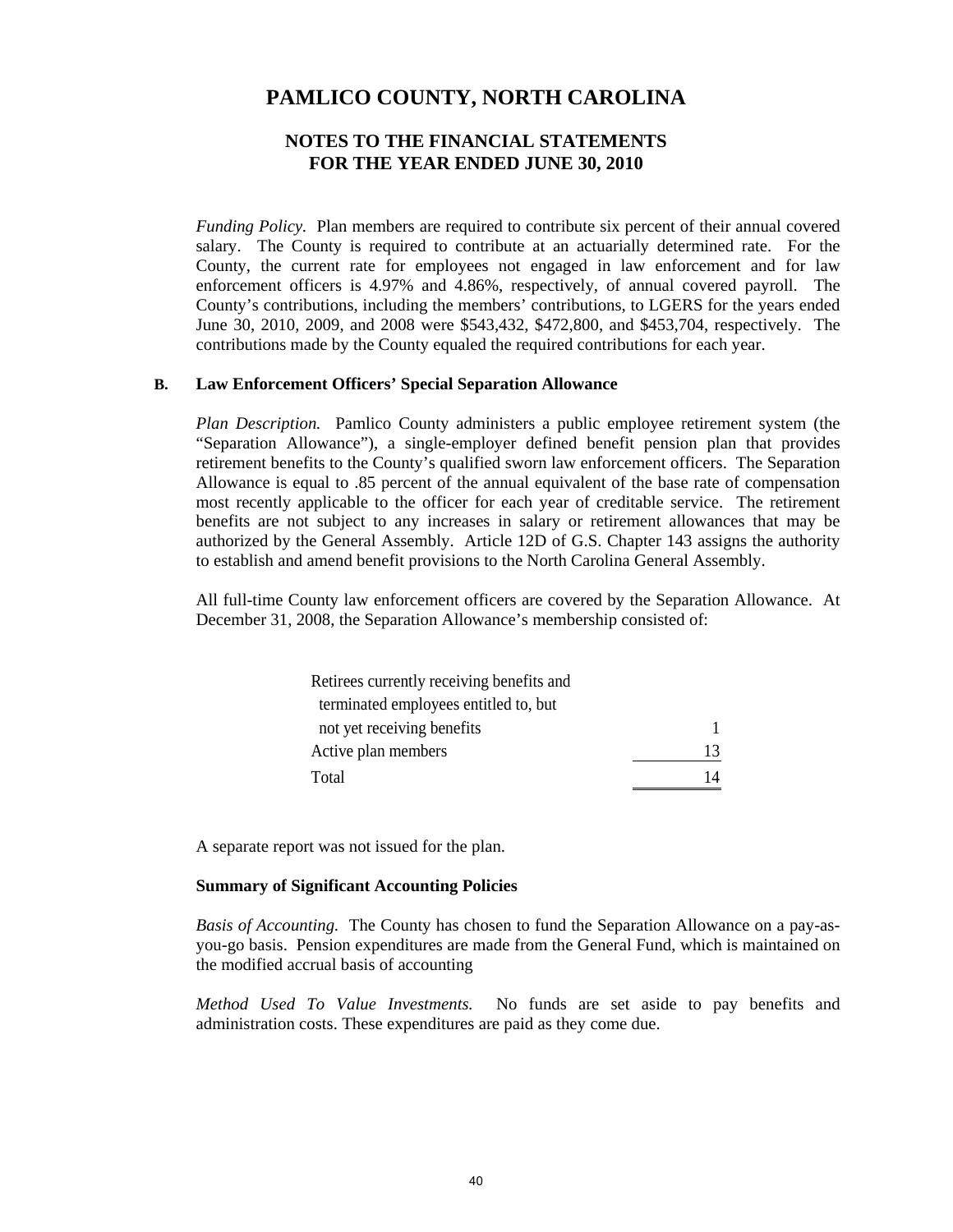### **NOTES TO THE FINANCIAL STATEMENTS FOR THE YEAR ENDED JUNE 30, 2010**

#### **Contributions**

The County is required by Article 12D of G.S. Chapter 143 to provide these retirement benefits and has chosen to fund the amounts necessary to cover the benefits on a pay as you go basis through appropriations made in the General Fund operating budget. There were no contributions made by employees. The County's obligation to contribute to the plan is established and may be amended by the North Carolina General Assembly.

The annual required contribution for the current year was determined as part of the December 31, 2008 actuarial valuation using the projected unit credit actuarial cost method. The actuarial assumptions included (a) 7.25% investment rate of return (net of administrative expenses) and (b) projected salary increases of 4.5%-12.3% per year. Both (a) and (b) included an inflation component of 3.75%. The assumptions did not include post-retirement benefit increases. The actuarial value of assets was determined using the market value of investments. The unfunded actuarial accrued liability is being amortized as a level percentage of projected payroll on a closed basis. The remaining amortization period at December 31, 2008 was 22 years.

### **Annual Pension Cost and Net Pension Obligation**

The County's annual pension cost and net pension obligation to the Separation Allowance for the current year were as follows:

| Employer annual required contribution                           | 13,881  |
|-----------------------------------------------------------------|---------|
| Interest on net pension obligation                              | 2,759   |
| Adjustment to annual required contribution                      | (2,397) |
| Annual pension costs                                            | 14,243  |
| Employer contributions made for fiscal year ended June 30, 2010 | 1,845   |
| Increase (decrease) in net pension obligation                   | 12,398  |
| Net pension obligation, beginning of fiscal year                | 38,049  |
| Net pension obligation, end of fiscal year                      | 50,447  |

| <b>Three-Year Trend Information</b> |                                    |                                     |        |                                         |                                         |        |  |  |  |  |
|-------------------------------------|------------------------------------|-------------------------------------|--------|-----------------------------------------|-----------------------------------------|--------|--|--|--|--|
|                                     | <b>Fiscal Year</b><br><b>Ended</b> | <b>Annual Pension</b><br>Cost (APC) |        | Percentage of<br><b>APC Contributed</b> | <b>Net Pension</b><br><b>Obligation</b> |        |  |  |  |  |
|                                     | 6/30/2008                          | S                                   | 14,465 | 76.54% \$                               |                                         | 35,357 |  |  |  |  |
|                                     | 6/30/2009                          |                                     | 13,763 | 80.44%                                  |                                         | 38,049 |  |  |  |  |
|                                     | 6/30/2010                          |                                     | 14,243 | 12.95%                                  |                                         | 50,447 |  |  |  |  |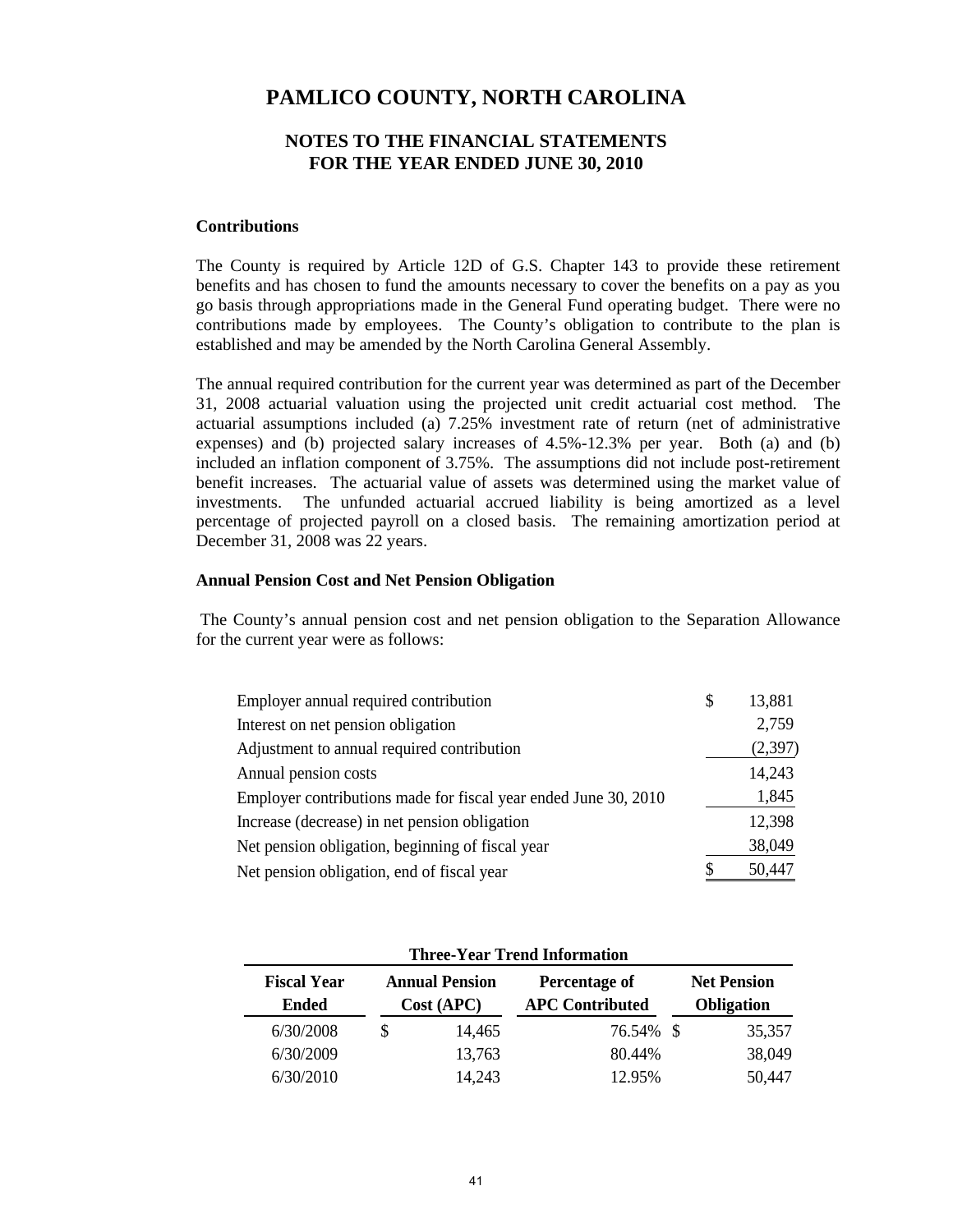## **NOTES TO THE FINANCIAL STATEMENTS FOR THE YEAR ENDED JUNE 30, 2010**

### **Funded Status and Funding Progress**

As of December 31 2009, the most recent actuarial valuation date, the plan was not funded. The actuarial accrued liability for benefits and the unfunded actuarial accrued liability (UAAL) was \$137,480. The covered payroll (annual payroll of active employees covered by the plan) was \$572,360, and the ratio of the UAAL to the covered payroll was 24.02 %. The Schedule of Funding Progress, presented as required supplementary information following the notes to the financial statements, presents multi-year trend information about whether the actuarial value of plan assets are increasing or decreasing over time relative to the actuarial accrued liability for benefits.

### **C. Supplemental Retirement Income Plan for Law Enforcement Officers and Local Employees**

*Plan Description.*The County contributes to the Supplemental Retirement Income Plan (Plan), a defined contribution pension plan administered by the Department of State Treasurer and a Board of Trustees. The Plan provides retirement benefits to law enforcement officers employed by the County. Article 5 of G.S. Chapter 135 assigns the authority to establish and amend benefit provisions to the North Carolina General Assembly. The Supplemental Retirement Income Plan for Law Enforcement Officers is included in the Comprehensive Annual Financial Report (CAFR) for the State of North Carolina. The State's CAFR includes the pension trust fund financial statements for the Internal Revenue Code Section 401(k) plan that includes the Supplemental Retirement Income Plan for Law Enforcement Officers. That report may be obtained by writing to the Office of the State Controller, 1410 Mail Service Center, Raleigh, North Carolina 27699-1410, or by calling (919) 981-5454.

*Funding Policy.*Article 12E of G.S. Chapter 143 requires the County to contribute each month an amount equal to five percent of each officer's salary, and all amounts contributed are vested immediately. Also, the law enforcement officers may make voluntary contributions to the Plan. Contributions to the Plan by the County for the year ended June 30, 2010 were \$40,403, which consisted of \$28,733 from the County and \$11,670 from the employees.

### **D. Local 401(k) Retirement Plans**

The County has a supplemental retirement plan for all County employees other than law enforcement officers. The County has no requirement or obligation under State statutes to contribute to this plan; however, the County has adopted the Supplemental Retirement Plan of North Carolina 401(k) for its non-law enforcement employees. The County contributes 4.98% of participants' gross pay, and employees may make voluntary contributions to the plan. The total contribution for the year ended June 30, 2010 was \$151,639, which consisted of \$66,059 from the County and \$85,580 from the employees.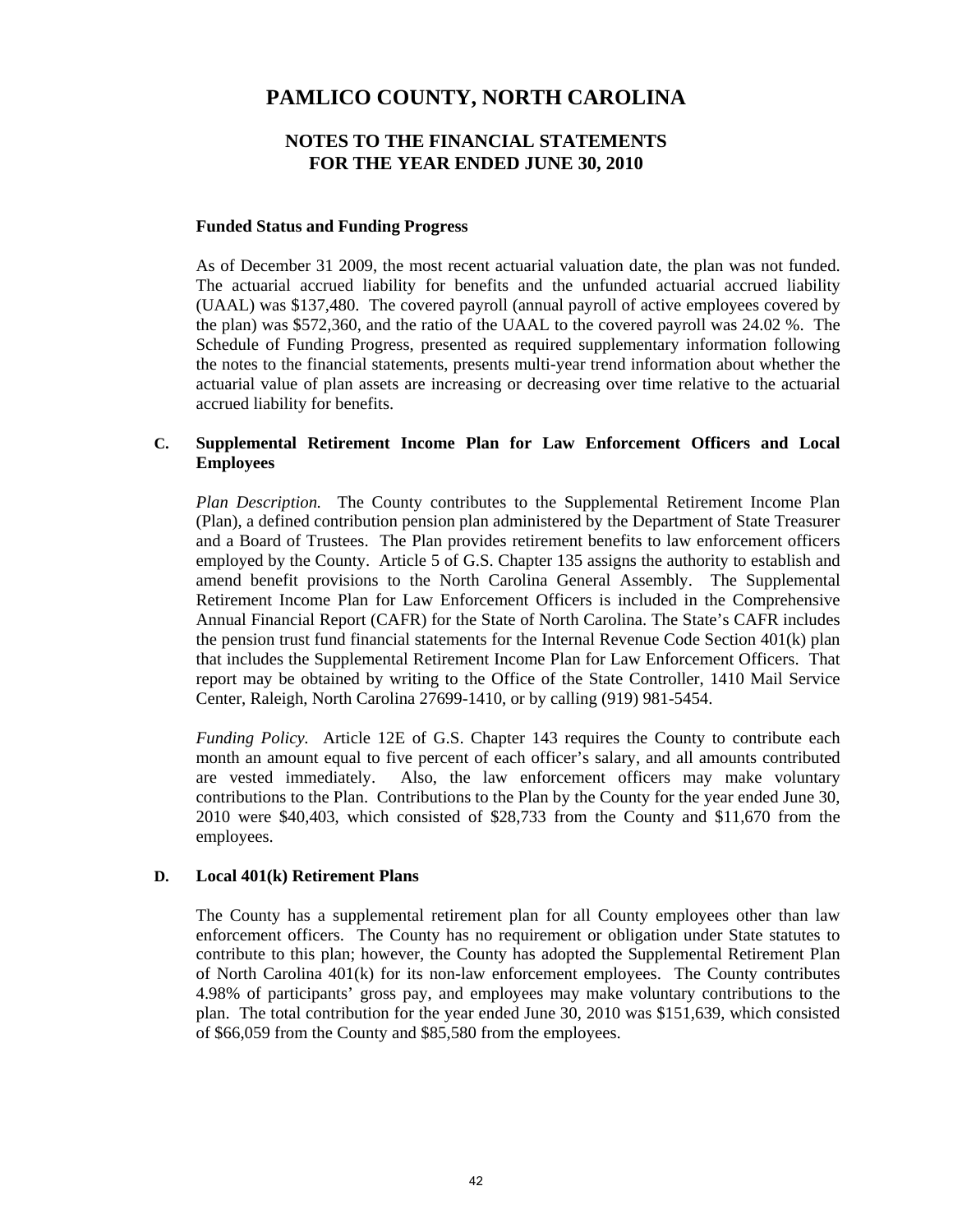### **NOTES TO THE FINANCIAL STATEMENTS FOR THE YEAR ENDED JUNE 30, 2010**

#### **E. Register of Deeds' Supplemental Pension Fund**

*Plan Description.*The County also contributes to the Register of Deeds' Supplemental Pension Fund (Fund), a non-contributory, defined contribution plan administered by the North Carolina Department of State Treasurer. The Fund provides supplemental pension benefits to any County Register of Deeds who is retired under the Local Government Employees' Retirement System (LGERS) or an equivalent locally sponsored plan. Article 3 of G.S. Chapter 161 assigns the authority to establish and amend benefit provisions to the North Carolina General Assembly. The Fund is included in the Comprehensive Annual Financial Report (CAFR) for the State of North Carolina. The State's CAFR includes financial statements and required supplementary information for the Fund. That report may be obtained by writing to the Office of the State Controller, 1410 Mail Service Center, Raleigh, North Carolina 27699-1410, or by calling (919) 981-5454.

*Funding Policy.* On a monthly basis, the County remits to the Department of State Treasurer an amount equal to four and one-half percent (1.5%) of the monthly receipts collected pursuant to Article I of G.S. 161. Immediately following January 1 of each year, the Department of State Treasurer divides ninety-three percent (93.0) of the amount in the Fund at the end of the preceding calendar year into equal shares to be disbursed as monthly benefits. The remaining seven percent (7.0) of the Fund's assets may be used by the State Treasurer in administering the Fund. For the fiscal year ended June 30, 2010, the County's required and actual contributions were \$2,394.

### **F. Other Employment Benefits**

The County has elected to provide death benefits to employees through the Death Trust Plan for Members of the Local Governmental Employees' Retirement System (Death Trust Plan), a multiple-employer State-administered cost-sharing plan funded on a one-year term cost basis. Employees who die in active service after one year of contributing membership in the Death Trust Plan, or who die within 180 days after retirement or termination of service and have at least one year of contributing membership service in the Death Trust Plan at the time of death, are eligible for death benefits. Lump-sum death benefit payments to beneficiaries are equal to the employee's 12 highest months' salary in a row during the 24 months prior to his/her death, but the benefit may not exceed \$50,000 and will be a minimum of \$25,000. All death benefit payments are made from the Death Trust Plan. The County has no liability beyond the payment of monthly contributions. Contributions are determined as a percentage of monthly payroll, based upon rates established annually by the State. Separate rates are set for employees not engaged in law enforcement and for law enforcement officers. Because the benefit payments are made by the Death Trust Plan and not by the County, the County does not determine the number of eligible participants. For the fiscal year ended June 30, 2010, the County made contributions to the State for death benefits of \$4,277. The County's required contributions for employees not engaged in law enforcement and for law enforcement officers represented .08% and .14% of covered payroll, respectively. The contributions to the Death Trust Plan cannot be separated between the post-employment benefit amount and the other benefit amount.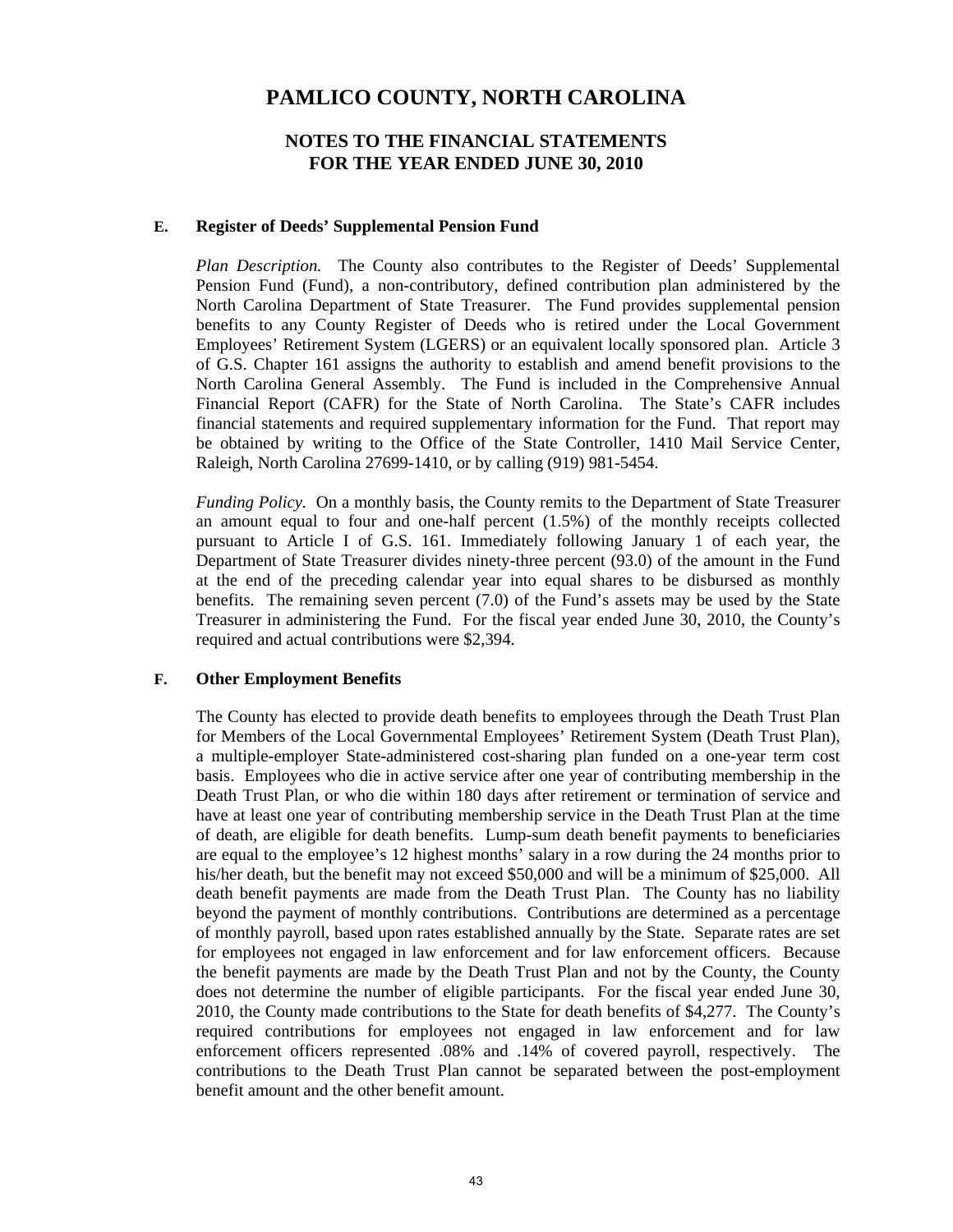### **NOTES TO THE FINANCIAL STATEMENTS FOR THE YEAR ENDED JUNE 30, 2010**

#### **G. Other Post-Employment Benefits – Healthcare Benefits**

*Plan Description.*In addition to providing pension benefits, the County has elected to contribute 2.0% of the cost of retiree health insurance to retirees of the County under the North Carolina Local Governmental Employees' Retirement System (System) or the North Carolina Law Enforcement Officers' Local Governmental Employees' Retirement System (LE System) who have their last five years of continuous service with the County at the time of retirement. The benefits are available until the retiree reaches their sixty-fifth birthday or obtains Medicare, whichever comes first.

Retirees can purchase coverage for their dependents at the County's group rates until the retiree reaches age sixty-five or until the retiree obtains Medicare, whichever comes first. Currently, two retirees are eligible for post-retirement health benefits. For the fiscal year ended June 30, 2010, the County made payments for post-retirement health benefit premiums of \$7,051. The County purchases healthcare coverage through private insurers. A separate report was not issued for the plan.

Membership of the plan consisted of the following at December 31, 2008, the date of the latest actuarial valuation:

|                                            |                  | Law                |
|--------------------------------------------|------------------|--------------------|
|                                            | <b>General</b>   | <b>Enforcement</b> |
|                                            | <b>Employees</b> | <b>Officers</b>    |
| Retirees and dependents receiving benefits |                  | N/A                |
| Terminated plan members entitled to,       |                  |                    |
| but not yet receiving, benefits            |                  |                    |
| Active plan members                        | 138              | 13                 |
| Total                                      | 140              |                    |

*Funding Policy.* The County pays 2.0% of cost of coverage for the healthcare benefits of qualified retirees under a County resolution that can be amended by the County Board. The County's members pay the current active employee rate for dependent coverage, if the retiree elects to purchase the coverage. The County has chosen to fund the healthcare benefits on a pay-as-you-go basis.

The current ARC rate is 2.33% of annual covered payroll. For the current year, the County contributed \$7,051, or .16%, of annual covered payroll. The County purchases healthcare coverage through private insurers. The County's required contributions under a County resolution for employees not engaged in law enforcement and for law enforcement officers represented 2.33% and 2.33% of covered payroll, respectively. There were no contributions made by employees, except for dependent coverage in the amount of \$-0-. The County's obligation to contribute to the Plan is established and may be amended by the County Board.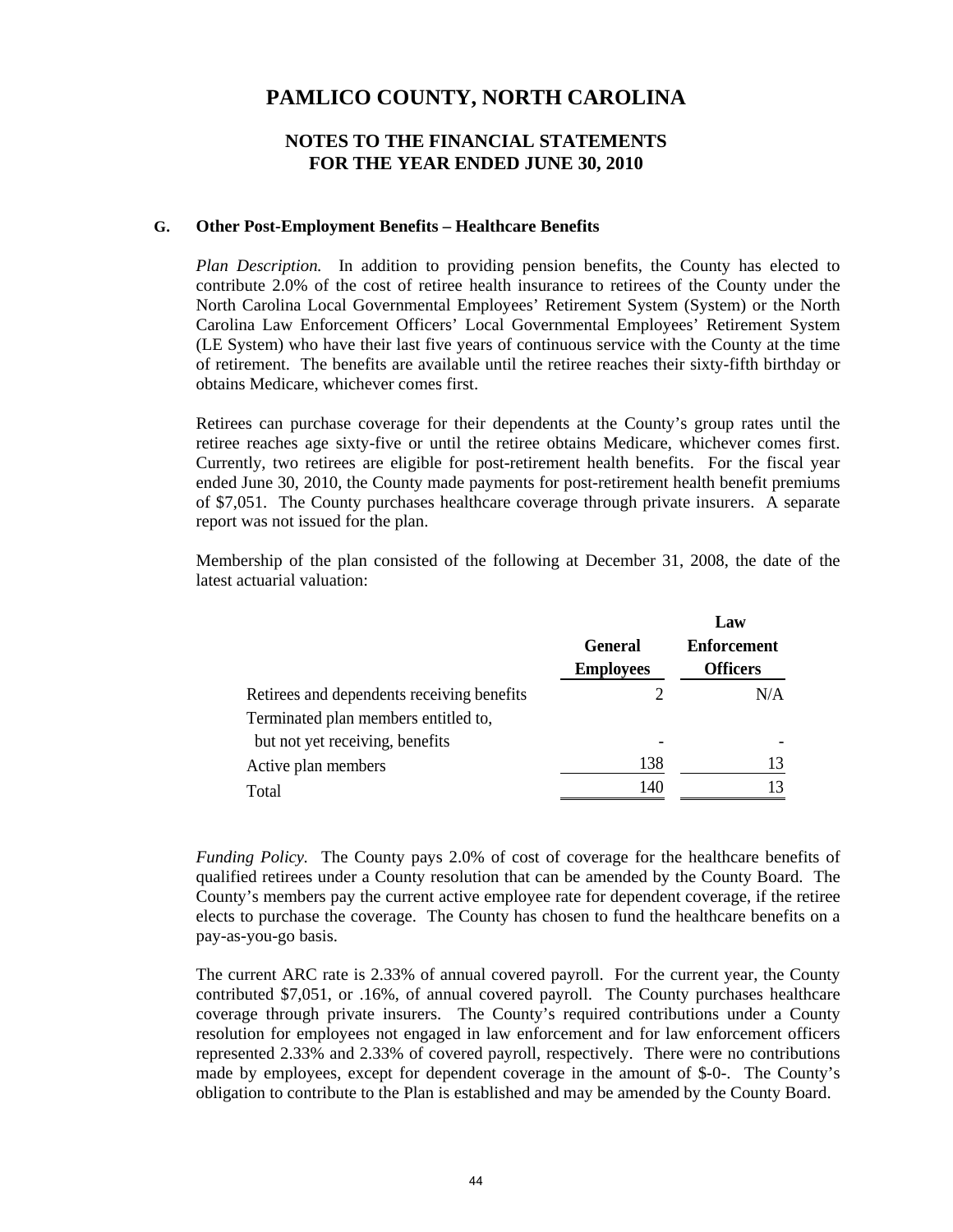### **NOTES TO THE FINANCIAL STATEMENTS FOR THE YEAR ENDED JUNE 30, 2010**

#### **Summary of Significant Accounting Policies**

Post-employment expenditures are made from the General Fund, which is maintained on the modified accrual basis of accounting. No funds are set aside to pay benefits and administration costs. These expenditures are paid as they come due.

#### **Annual OPEB Cost and Net Obligation**

The County's annual OPEB cost (expense) is calculated based on the *annual required contribution of the employer* (ARC), an amount actuarially determined in accordance with the parameters of GASB Statement 45. The ARC represents a level of funding that, if paid on an ongoing basis, is projected to cover normal cost each year and amortize any unfunded actuarial liabilities (or funding excess) over a period not to exceed thirty years. The following table shows the components of the County's annual OPEB cost for the year, the amount actually contributed to the plan, and changes in the County's net OPEB obligation for the healthcare benefits:

| Annual required contribution                | S | 103,084 |
|---------------------------------------------|---|---------|
| Interest on net OPEB obligation             |   |         |
| Adjustments to annual required contribution |   |         |
| Annual OPEB cost (expense)                  |   | 103,084 |
| Contributions made                          |   | (7,051) |
| Increase (decrease) in net OPEB obligation  |   | 96,033  |
| Net OPEB obligation, beginning of year      |   | 96,587  |
| Net OPEB obligation, end of year            | S | 192,620 |

The County's annual OPEB cost, the percentage of annual OPEB cost contributed to the plan, and the net OPEB obligation for the2009-2010 were as follows:

|                              | Percentage of |                            |                                               |                                      |         |  |  |  |  |  |  |
|------------------------------|---------------|----------------------------|-----------------------------------------------|--------------------------------------|---------|--|--|--|--|--|--|
| <b>Year Ended</b><br>June 30 |               | Annual<br><b>OBEP Cost</b> | <b>Annual OPEB</b><br><b>Cost Contributed</b> | <b>Net OPEB</b><br><b>Obligation</b> |         |  |  |  |  |  |  |
| 2009                         |               | 96,587                     | 6.3%                                          |                                      | 96,587  |  |  |  |  |  |  |
| 2010                         |               | 96,033                     | 6.8%                                          |                                      | 192,620 |  |  |  |  |  |  |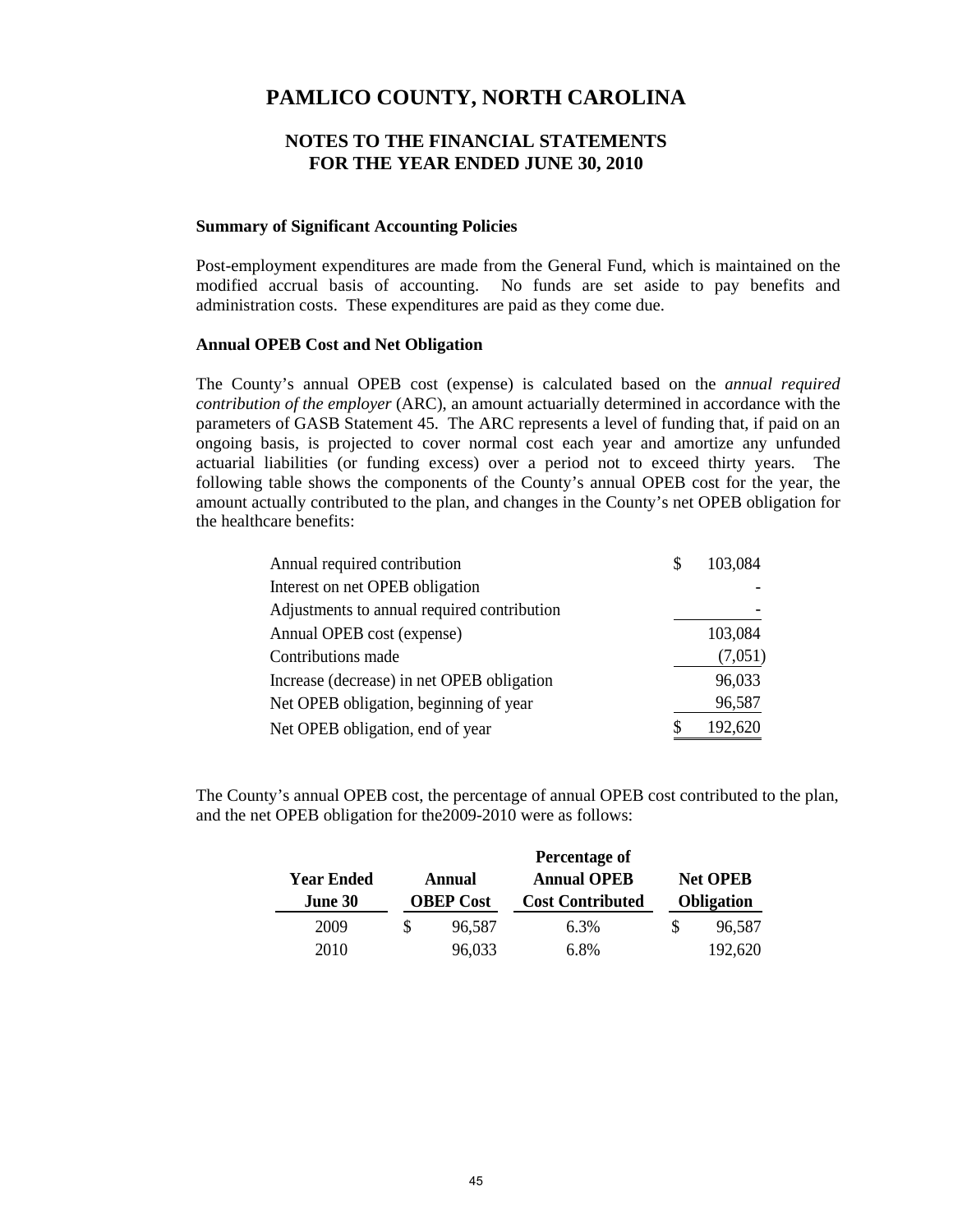### **NOTES TO THE FINANCIAL STATEMENTS FOR THE YEAR ENDED JUNE 30, 2010**

#### **Fund Status and Funding Progress**

The covered payroll (annual payroll of active employees covered by the plan) was \$4,415,117, and the ratio of the UAAL to the covered payroll was 16.9 %. Actuarial valuations of an ongoing plan involve estimates of the value of reported amounts and assumptions about the probability of occurrence of events far into the future. Examples include assumptions about future employment, mortality, and healthcare trends. Amounts determined regarding the funded status of the plan and the annual required contributions of the employer are subject to continual revision as actual results are compared with past expectations and new estimates are made about the future. The Schedule of Funding Progress, presented as required supplementary information following the notes to the financial statements, presents multi-year trend information about whether the actuarial accrued liabilities for benefits. As of December 31, 2008, the most recent actuarial valuation date, the plan was not funded. The actuarial accrued liability for benefits and, thus, the unfunded actuarial accrued liability (UAAL) was \$746,126.

#### **Actuarial Methods and Assumptions**

Projections of benefits for financial reporting purposes are based on the substantive plan (the plan as understood by the employer and the plan members) and include the types of benefits provided at the time of each valuation and the historical pattern of sharing of benefit costs between the employer and plan members at that point. The actuarial methods and assumptions used include techniques that are designed to reduce the effects of short-term volatility in actuarial accrued liabilities and the actuarial value assets, consistent with the long-term perspective of the calculations.

In the December 31, 2008 actuarial valuation, the projected unit credit actuarial cost method was used. The actuarial assumptions included a 4.0% investment rate of return (net of administrative expenses), which is the expected long-term investment returns on the employer's own investments calculated based on the funded level of the plan at the valuation date, and an annual medical cost trend increase of 10.5% to 5.0% annually. Both rates included a 3.75% inflation assumption. The actuarial value of assets, if any, was determined using techniques that spread the effects of short-term volatility in the market value of investments over a five-year period. The UAAL is being amortized as a level percentage of projected payroll on an open basis. The remaining amortization period at December 31, 2009 was 29 years.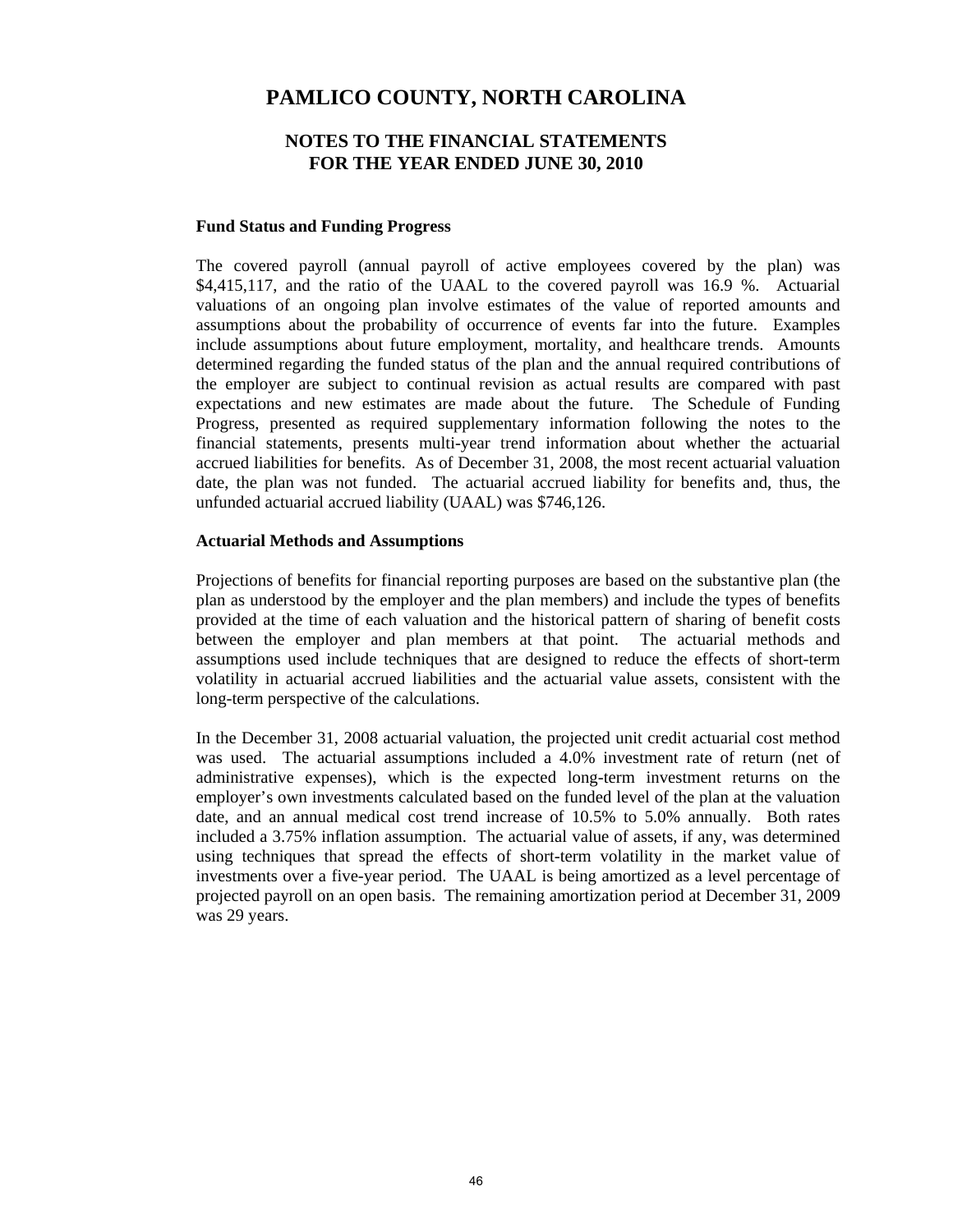### **NOTES TO THE FINANCIAL STATEMENTS FOR THE YEAR ENDED JUNE 30, 2010**

### **10. Long-Term Obligations**

### **Changes in Long-Term Debt**

The following is a summary of changes in the County's long-term obligations for the year ended June 30, 2010:

|                                  | <b>Balance</b>              |                                 |                                 | <b>Balance</b>  | <b>Current</b>   |
|----------------------------------|-----------------------------|---------------------------------|---------------------------------|-----------------|------------------|
|                                  | <b>July 1, 2009</b>         | <b>Additions</b>                | <b>Retirements</b>              | June 30, 2010   | <b>Portion</b>   |
| <b>Governmental Activities:</b>  |                             |                                 |                                 |                 |                  |
| Installment note                 | 14,525,159<br><sup>\$</sup> | <sup>\$</sup><br>$\overline{a}$ | \$<br>$(1,114,099)$ \$          | 13,411,060      | 1,027,144<br>\$. |
| Compensated absences             | 262,539                     | 345,811                         | (250,000)                       | 358,350         | 175,000          |
| Other post-employment benefits   | 96,587                      | 103,084                         | (7,051)                         | 179,623         |                  |
| Net pension obligation           | 38,049                      | 12,398                          |                                 | 50,447          |                  |
| Total governmental activities    | 14,922,334                  | 461,293                         | (1,371,150)                     | 13,999,480<br>S | 1,202,144        |
| <b>Business-Type Activities:</b> |                             |                                 |                                 |                 |                  |
| General obligation bonds         | \$<br>974,000               | -\$<br>$\blacksquare$           | <sup>\$</sup><br>$(116,000)$ \$ | 858,000         | 116,000<br>\$.   |
| Installment notes                | 1,317,532                   |                                 | (106, 480)                      | 1,211,052       | 100,921          |
| Compensated absences             | 17,332                      | 19,182                          | (12,000)                        | 24,514          | 12,000           |
| Other post-employment benefits   | 6,497                       | 6,500                           |                                 | 12,997          |                  |
| Total                            | 2,315,361                   | 25,682<br>\$                    | (234.480)                       | 2,106,563       | 228,921          |

The General Fund is typically used to liquidate governmental activities compensated absences, using a FIFO flow assumption, and pension liabilities.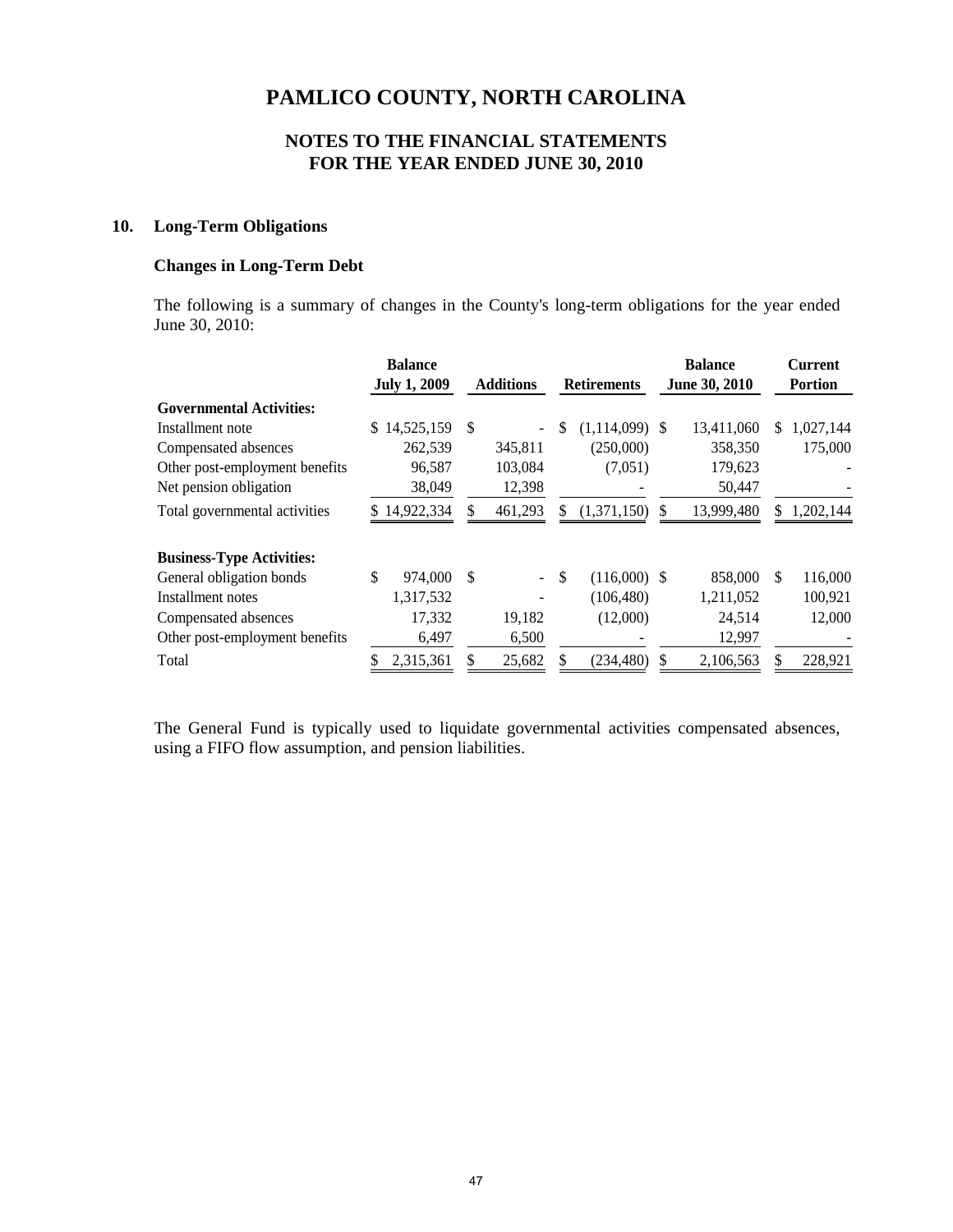# **NOTES TO THE FINANCIAL STATEMENTS FOR THE YEAR ENDED JUNE 30, 2010**

# **Installment Notes Payable**

| <b>Governmental Activities:</b>                                             |                  |
|-----------------------------------------------------------------------------|------------------|
| Purchased building with an installment purchase contract at interest rates  |                  |
| ranging from 4.75% to 5.33% with annual installments of principal and       |                  |
| interest, due of \$14,682 through September 22, 2013                        | \$<br>52,917     |
| Register of Deeds' Automated System purchased with an installment loan      |                  |
| loan at an interest rate of 7%, due in annual installments of \$12,574      |                  |
| through January 30, 2012                                                    | 23,481           |
| Financed the construction of the Pamlico County primary school through      |                  |
| an installment purchase contract at a 5.62% interest rate, due in quarterly |                  |
| in quarterly installments of \$110,772.83 through December 1, 2011          | 633,141          |
| Financed Pamlico County High School Cafeteria with an installment           |                  |
| purchase contract, due in semi-annual payments of \$151,666.67, plus        |                  |
| interest of 5.62% through September 28, 2022                                | 3,791,667        |
| Agreement to purchase building at an interest rate of 4.125%, payable       |                  |
| in yearly installments of \$118,731 through July 1, 2045                    | 2,180,242        |
| Agreement to purchase vehicles with at an interest rate of 3.48%, annum     |                  |
| payable in yearly installments of \$96,335 through December 31, 2010        | 93,096           |
| 3.035% installment note, payable in bi-annual interest payments and annual  |                  |
| principal payments of \$92,025; with a final payment due in 2019; secured   |                  |
| by Bay River Metropolitan Sewer District (BRMSD) system assets              |                  |
| (See ** below for further discussion)                                       | 828,225          |
| Agreement of payment on a Law Enforcement Center with an interest           |                  |
| rate varying between 4.250% and 4.375%, payable in yearly installments      |                  |
| of \$322,450 through June 28, 2046                                          | 5,808,291        |
| Total installment notes payable                                             | \$<br>13,411,060 |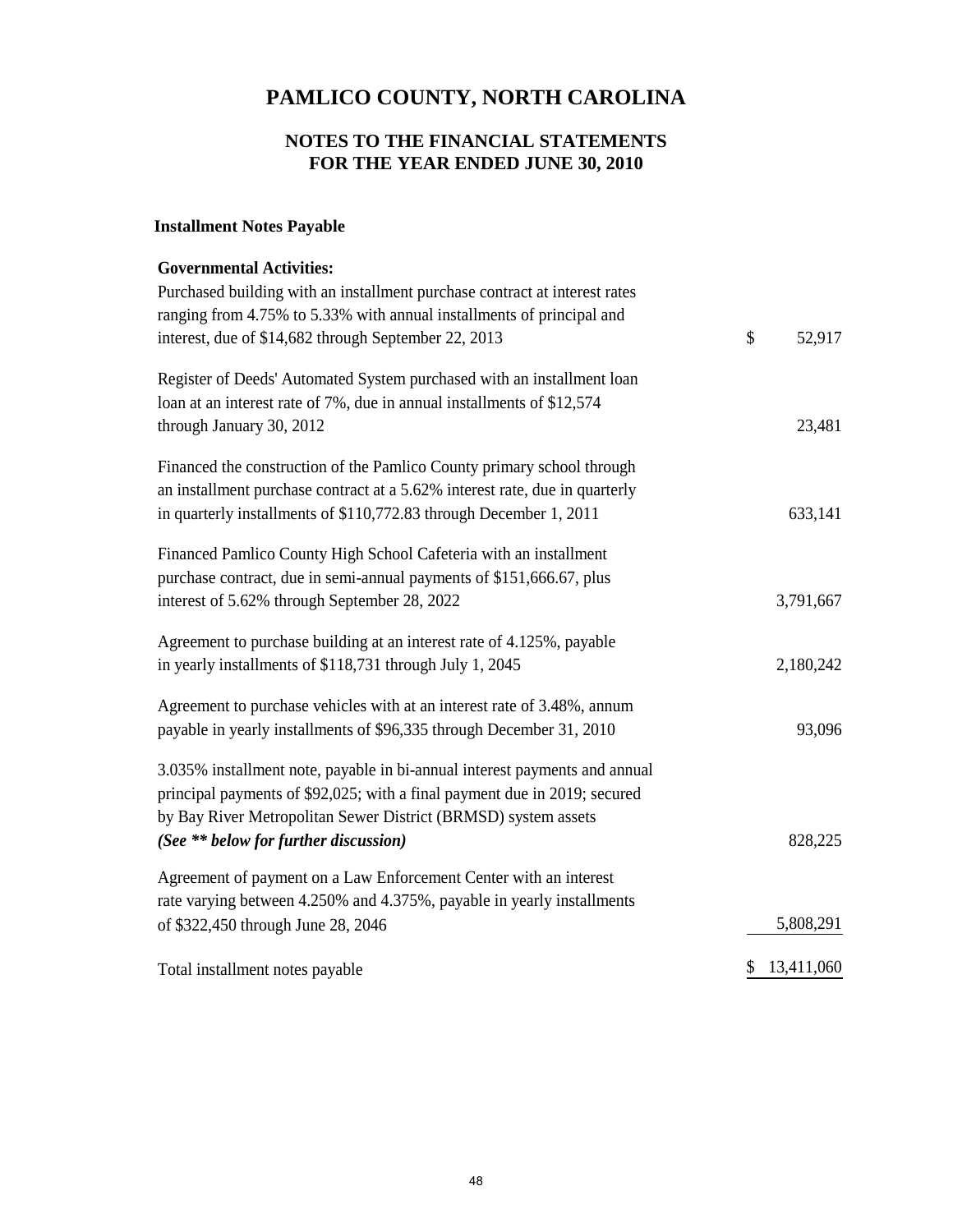# **NOTES TO THE FINANCIAL STATEMENTS FOR THE YEAR ENDED JUNE 30, 2010**

**\*\* Bay River Metropolitan Sewer District -** In 1999, the County obtained installment financing from the North Carolina Department of Environment and Natural Resources (DENR) to finance the construction of sewer system improvements. In 2000, the County transferred the system assets and liabilities to the Bay Ricer Metropolitan Sewer District (BRMSD). The inter-local agreement between the County and BRMSD requires BRMSD to pay the principal and interest of the loan directly to the State from revenues derived from the Sewer System. The note is legally in the name of the County; therefore, a note receivable, BRMSD is reported in the County's financial statements as well as the outstanding loan balance. The related system assets are not reported in the County's financial statements.

### **Business-Type Activities:**

#### **Serviced by the Water Fund:**

| 2.305% note, payable in annual installments of \$100,921, plus interest |           |
|-------------------------------------------------------------------------|-----------|
| with final payment due May 2022; secured by Southeast water tower       | 1,211,052 |

Annual debt service payments to maturity for the County's notes payable are as follows:

| <b>Year Ending</b> |                  |              |                 |              |            |  |
|--------------------|------------------|--------------|-----------------|--------------|------------|--|
| June 30            | <b>Principal</b> |              | <b>Interest</b> | <b>Total</b> |            |  |
| 2011               | \$<br>1,027,144  | $\mathbb{S}$ | 545,387         | \$           | 1,572,531  |  |
| 2012               | 740,106          |              | 499,493         |              | 1,239,599  |  |
| 2013               | 516,251          |              | 474,359         |              | 990,610    |  |
| 2014               | 521,535          |              | 454,028         |              | 975,563    |  |
| 2015               | 512,013          |              | 433,465         |              | 945,478    |  |
| 2016-2020          | 2,546,744        |              | 1,862,906       |              | 4,409,650  |  |
| 2021-2025          | 1,573,442        |              | 1,421,437       |              | 2,994,879  |  |
| 2026-2030          | 1,003,667        |              | 1,202,237       |              | 2,205,904  |  |
| 2031-2035          | 1,235,869        |              | 970,033         |              | 2,205,902  |  |
| 2036-2040          | 1,521,817        |              | 684,087         |              | 2,205,904  |  |
| 2041-2045          | 1,879,287        |              | 331,954         |              | 2,211,241  |  |
| 2046-2050          | 333,185          |              | 17,049          |              | 350,234    |  |
| Total              | \$<br>13,411,060 | \$           | 8,896,434       | \$           | 22,307,494 |  |

#### **Governmental Activities:**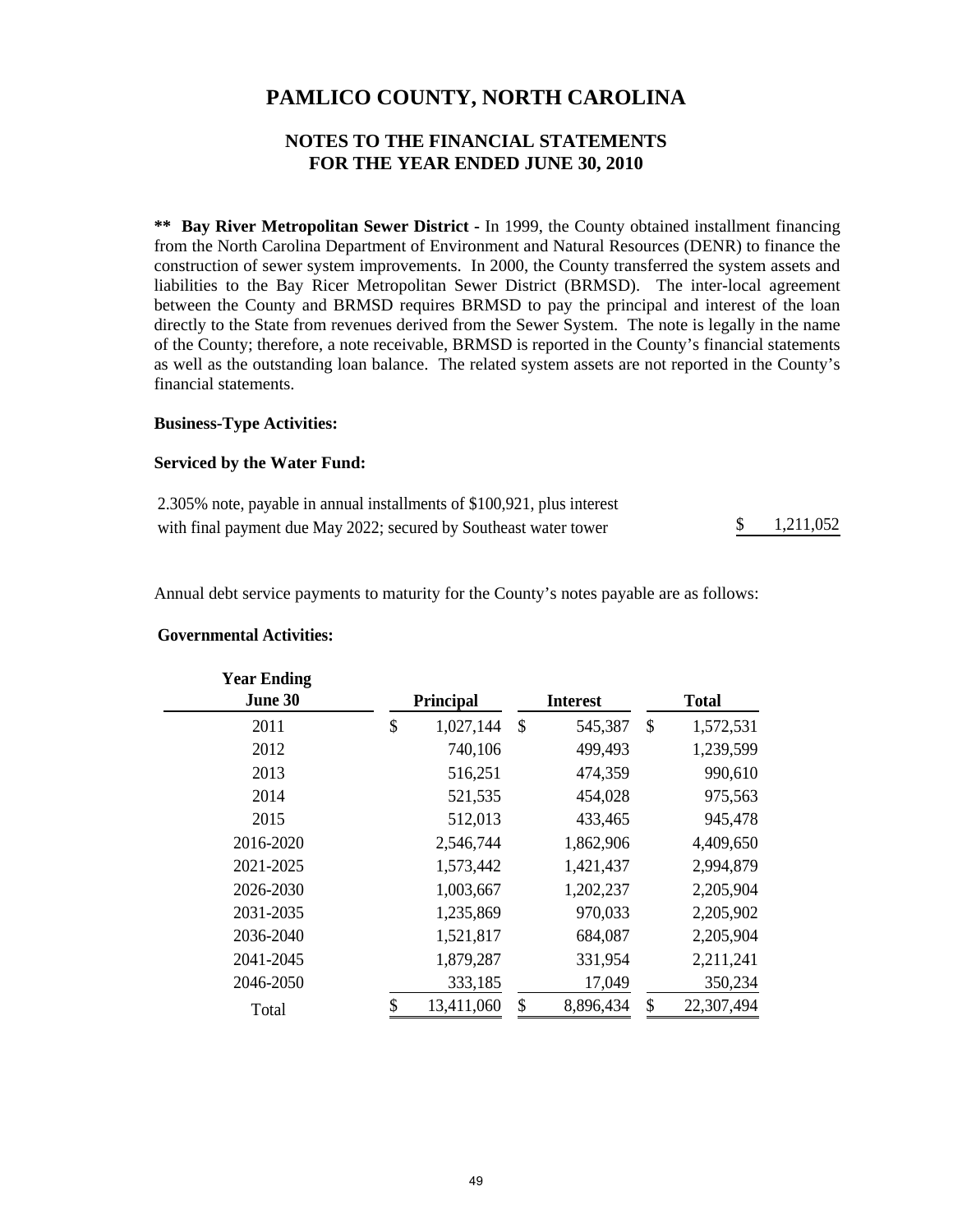## **NOTES TO THE FINANCIAL STATEMENTS FOR THE YEAR ENDED JUNE 30, 2010**

### **Business-Type Activities:**

### **Proprietary Funds:**

| <b>Year Ending</b> |                  |                 |              |           |  |
|--------------------|------------------|-----------------|--------------|-----------|--|
| June 30            | <b>Principal</b> | <b>Interest</b> | <b>Total</b> |           |  |
| 2011               | \$<br>100,921    | \$<br>27,914    | \$           | 128,835   |  |
| 2012               | 100,921          | 25,588          |              | 126,509   |  |
| 2013               | 100,921          | 23,362          |              | 124,283   |  |
| 2014               | 100,921          | 20,936          |              | 121,857   |  |
| 2015               | 100,921          | 18,610          |              | 119,531   |  |
| 2016-2020          | 504,605          | 58,156          |              | 562,761   |  |
| Total              | 1,211,052        | \$<br>181,544   | S            | 1,183,776 |  |

#### **General Obligation Bonds**

The County's general obligation bonds serviced by the governmental funds are collateralized by the full faith, credit, and taxing power of the County. The County issued general obligation bonds to provide funds for the acquisition and construction of major water system capital improvements. These bonds, which were recorded in the Water Fund, are collateralized by the full faith, credit, and taxing power of the County. Principal and interest requirements are appropriated when due.

The County's general obligation bonds, payable at June 30, 2010, are comprised of the following individual issues:

### **Serviced by the Water Fund:**

Series 1979 bonds; payable annually in \$116,000 retirements through 2018 with semi-annual interest coupons of 5% Total general obligation bonds, serviced by Water Fund  $\frac{\$}{\$}$  858,000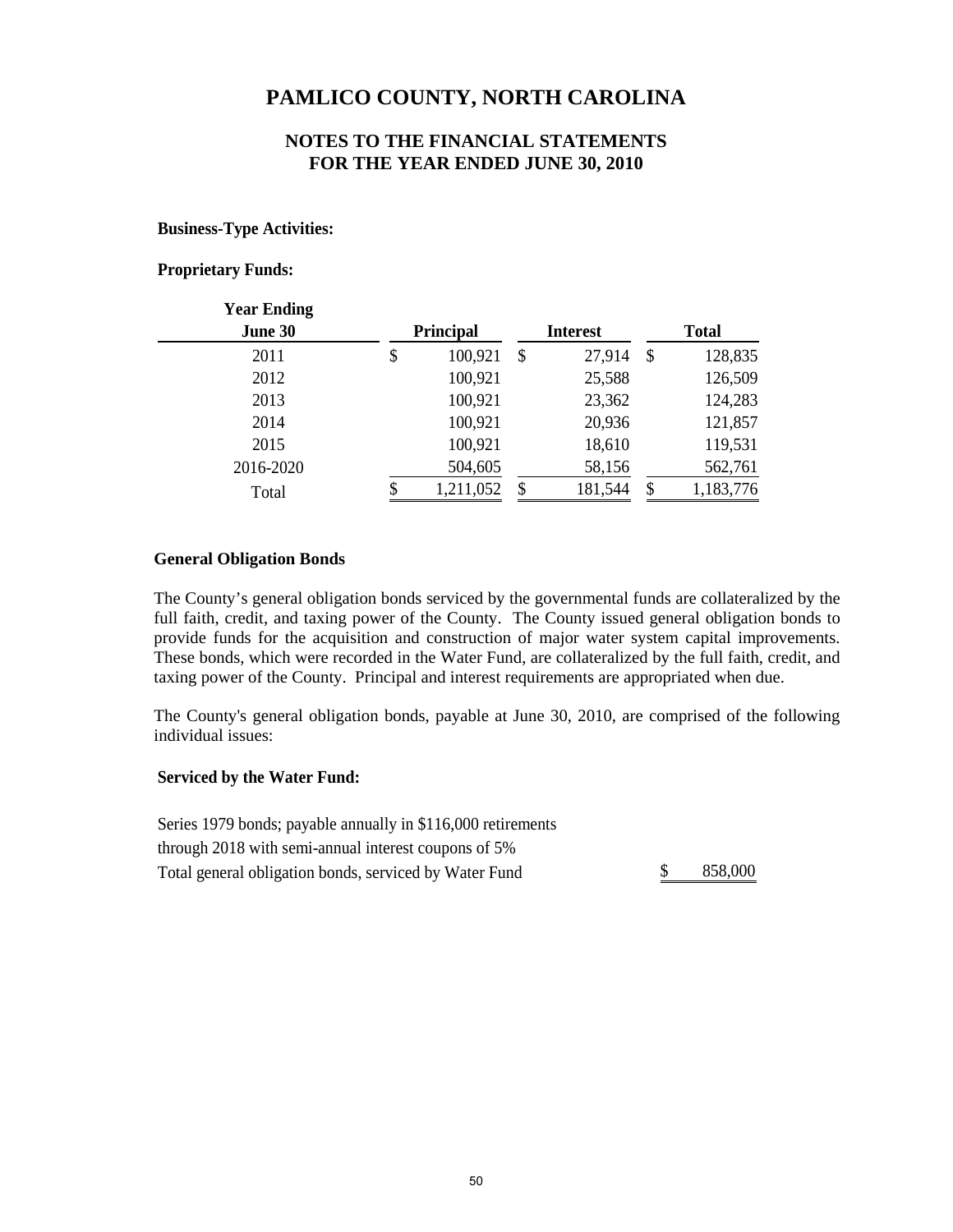### **NOTES TO THE FINANCIAL STATEMENTS FOR THE YEAR ENDED JUNE 30, 2010**

| <b>Year Ending</b> | <b>Business-Type Activities</b> |           |     |                 |              |           |  |
|--------------------|---------------------------------|-----------|-----|-----------------|--------------|-----------|--|
| June 30            |                                 | Principal |     | <b>Interest</b> | <b>Total</b> |           |  |
| 2011               | \$                              | 116,000   | \$  | 42,900          | \$           | 158,900   |  |
| 2012               |                                 | 116,000   |     | 37,100          |              | 153,100   |  |
| 2013               |                                 | 116,000   |     | 31,300          |              | 147,300   |  |
| 2014               |                                 | 116,000   |     | 25,500          |              | 141,500   |  |
| 2015               |                                 | 116,000   |     | 19,700          |              | 135,700   |  |
| 2016-2018          |                                 | 278,000   |     | 24,300          |              | 302,300   |  |
| Total              | \$                              | 858,000   | \$. | 180,800         |              | 1,038,800 |  |

Annual debt service requirements to maturity for the County's obligation bonds are as follows:

At June 30, 2010, the County had a legal debt margin of \$109,688,000.

### **11. Risk Management**

The County is exposed to various risks of loss related to torts; theft of, damage to, and destruction of assets; errors and omissions; injuries to employees; and natural disasters. The County participates in two self-funded risk financing pools administered by the North Carolina Association of County Commissioners. Through these pools, the County obtains property insurance coverage equal to \$10.5 million per occurrence; general, auto, professional, and employment practices liability coverage of \$2 million per occurrence; and workers' compensation up to the statutory limits. The pools are reinsured through commercial companies for single occurrence losses in excess of \$500,000, up to a \$2 million limit for general liability coverage.

The County carries commercial coverage for all other risks of loss. There have been no significant reductions in insurance coverage from the previous year and settled claims have not exceeded coverage in any of the past three fiscal years. The County carries flood insurance in the amounts of \$50,000 for contents and \$500,000 for property through a private insurer. The Finance Officer and Tax Collector are individually bonded for \$50,000 and \$50,000, respectively.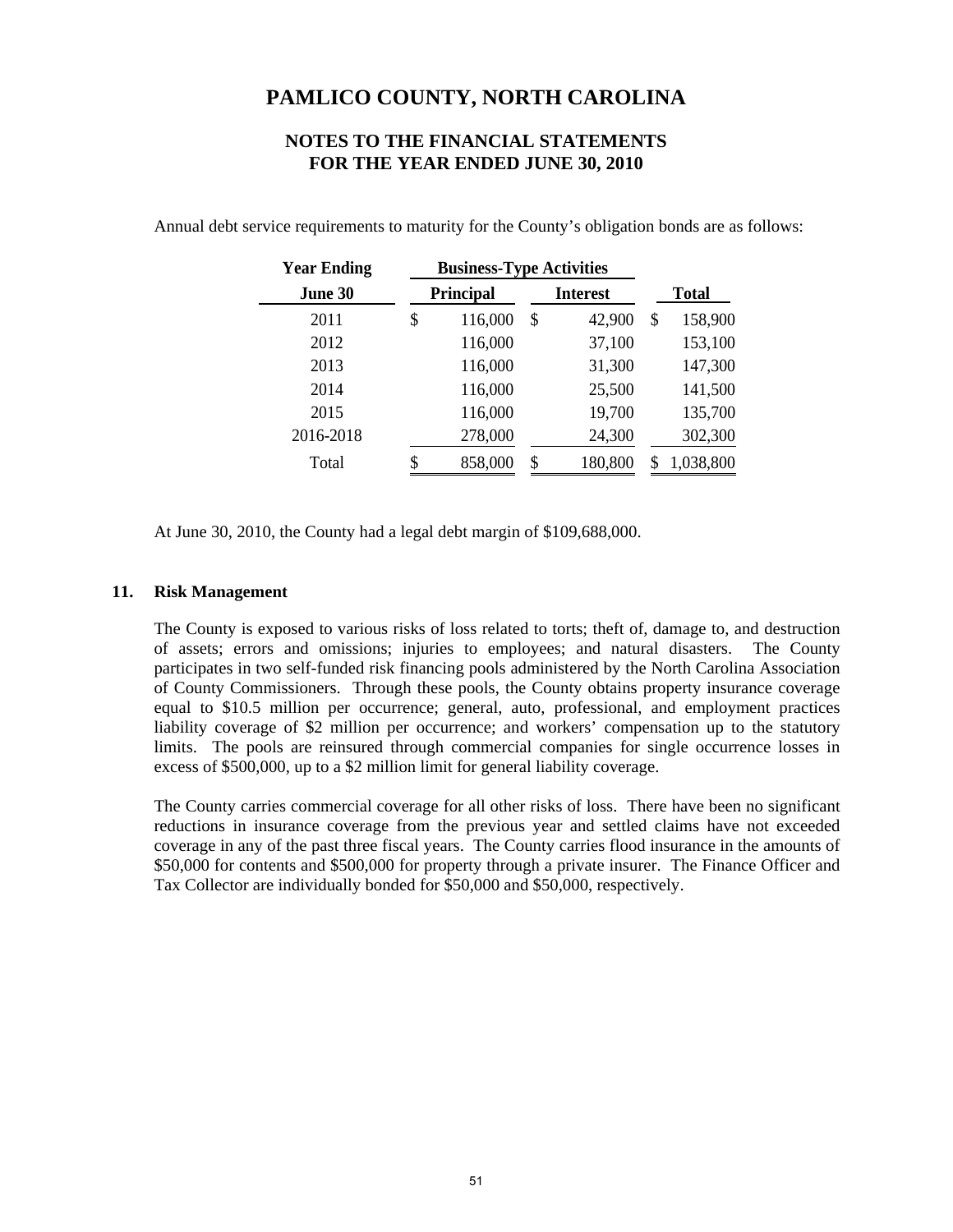## **NOTES TO THE FINANCIAL STATEMENTS FOR THE YEAR ENDED JUNE 30, 2010**

### **12. Interfund Balances and Activities**

Transfers to/from other funds at June 30, 2010 consist of the following:

|                                      | <b>Transfers</b> |                              |    |         |                                             |  |
|--------------------------------------|------------------|------------------------------|----|---------|---------------------------------------------|--|
|                                      |                  | From                         | Тo |         | <b>Purpose</b>                              |  |
| <b>Fund:</b>                         |                  |                              |    |         |                                             |  |
| General Fund                         |                  | 151,668                      | S  |         |                                             |  |
| Reappraisal Fund                     |                  | ۰                            |    |         | 42,000 Local funds for special revenue      |  |
| Register of Deeds' Enhancement and   |                  |                              |    |         |                                             |  |
| Preservation Fund                    |                  | $\qquad \qquad \blacksquare$ |    |         | 109,668 Local funds for special revenue     |  |
| Law Enforcement Capital Project Fund |                  | 1,062                        |    |         | - Close capital project; return local funds |  |
| Human Services Capital Project Fund  |                  | 68,583                       |    |         | - Close capital project; return local funds |  |
| General Fund                         |                  |                              |    | 69,645  |                                             |  |
| Total                                |                  | 221,313                      |    | 221,313 |                                             |  |

### **13. Related Organization**

The County's governing board is responsible for appointing the members of various advisory and legislative boards throughout the County, however, the County's accountability for these organizations does not extend beyond making these appointments.

#### **14. Joint Ventures**

The County, in conjunction with Carteret County and Craven County, participates in the Coastal Regional Solid Waste Management Authority. The County appoints two members of the sevenmember Board. The Authority is a joint venture established to provide solid waste management within these counties. The County has an ongoing financial responsibility for the Authority because it and the other counties are legally obligated under the intergovernmental agreement that created the Authority to honor any deficiencies in the event that proceeds from other sources are insufficient. The County paid \$2,990 to the Authority during the fiscal year ended June 30, 2010, which represents the White Goods Disposal tax collected by the County. The participating governments did not have any equity interest in the joint venture, so no equity interest has been reflected in the financial statements at June 30, 2010. Complete financial statements for the Authority can be obtained from the Authority's administrative offices at 7400 Old Highway 70 West, P.O. Box 128, Cove City, North Carolina 28560.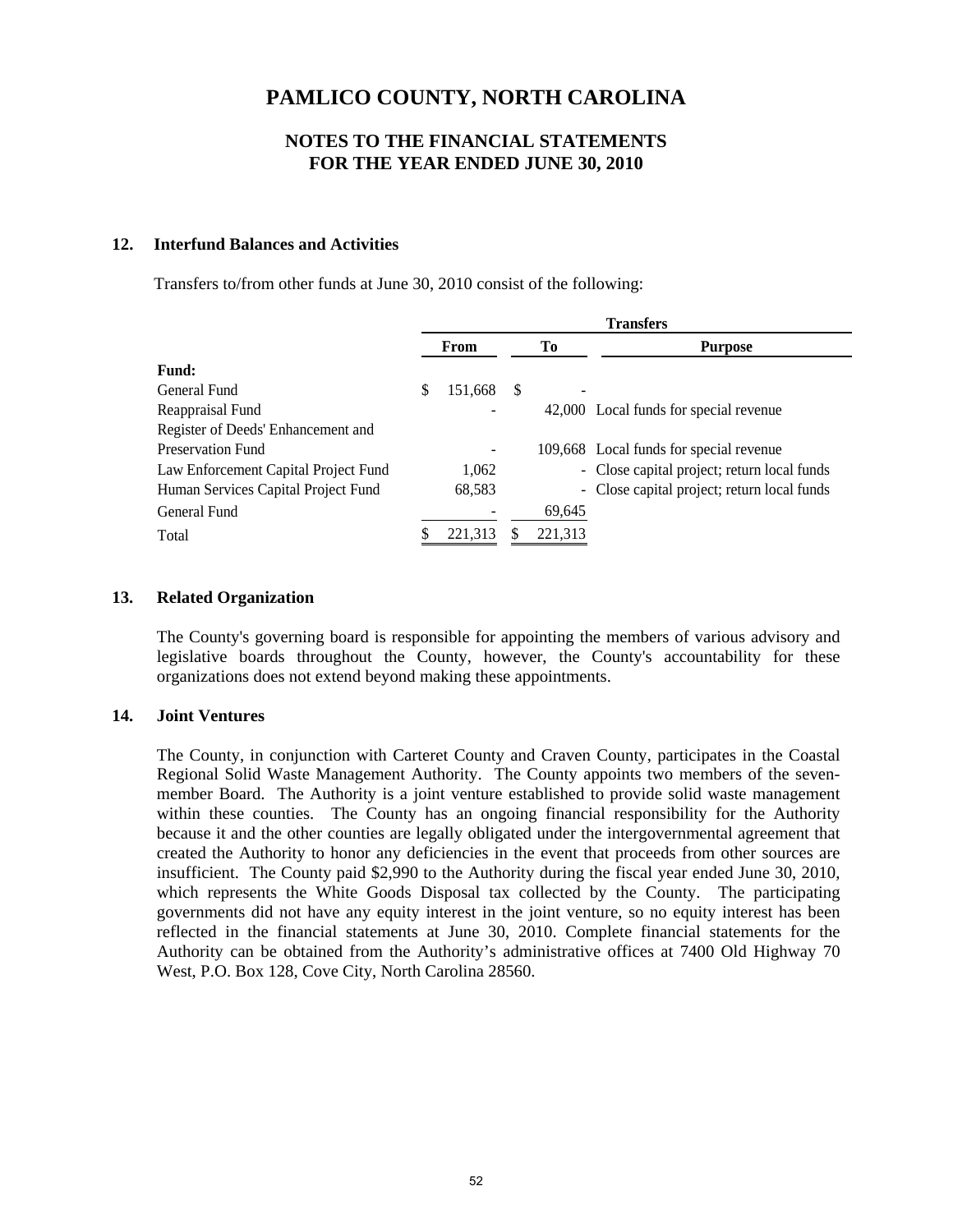### **NOTES TO THE FINANCIAL STATEMENTS FOR THE YEAR ENDED JUNE 30, 2010**

The County participates in a joint venture with several other Counties to operate East Carolina Behavorial Center for Mental Health, Mental Retardation, and Substance Abuse Services. One commissioner from each County serves on the Board of twenty members. The County has an ongoing financial responsibility for the joint venture because of the Center's continued existence depends on the participating governments' funding in conjunction with funding from the State of North Carolina. None of the participating governments have any equity interest in the Center; therefore, no equity interest has been reflected in the financial statements at June 30, 2010. Money received from the ABC Board designated for alcohol education is passed through to the Center. Complete financial statements for the Center can be obtained from the Center's administrative offices at 144 Community College Road, Ahoskie, North Carolina 27910.

The County, in conjunction with the State of North Carolina and the Pamlico County Community College trustees, participates in a joint venture to operate Pamlico County Community College. The County appoints four members of the twelve-member Board of Trustees of the Community College. The Community College is included as a component unit of the State of North Carolina. The County has an ongoing financial responsibility for providing funding for the facilities of the Community College and also provides some financial support for the Community College's operations. The County has an ongoing financial responsibility for the Community College's facilities. The County contributed \$520,000 to the Community College during the fiscal year ended June 30, 2010 The participating governments do not have any equity interest in the joint venture; therefore, no equity interest has been reflected in the financial statements at June 30, 2010. Complete financial statements for the Community College may be obtained from the Community College's administrative offices at Highway 306 South, Grantsboro, North Carolina 28529.

#### **15. Jointly Governed Organization**

*Global TransPark Development Commission.* The County, in conjunction with twelve other counties, governs the Global TransPark Development Commission. Its purpose is to allow participating counties, including Pamlico County, which have the potential to derive direct economic benefit from the North Carolina Global TransPark, to create a special economic development district known as the Global TransPark Development Zone. The Commission's primary responsibility is to promote economic development within the territorial jurisdiction of the Zone by fostering development projects to provide land, buildings, facilities, programs, information and data systems, and infrastructure requirements for business and industry in the Global TransPark Development Zone.

The Commission is governed by forty-five voting members, consisting of three members from Pamlico County and each of the twelve other participating counties, two members appointed by the Global TransPark Authority, and one member appointed from each of the following organizations: North Carolina State Board of Community Colleges, North Carolina Ports Authority, East Carolina University, and, the Global TransPark Foundation. The voting member from each of the counties is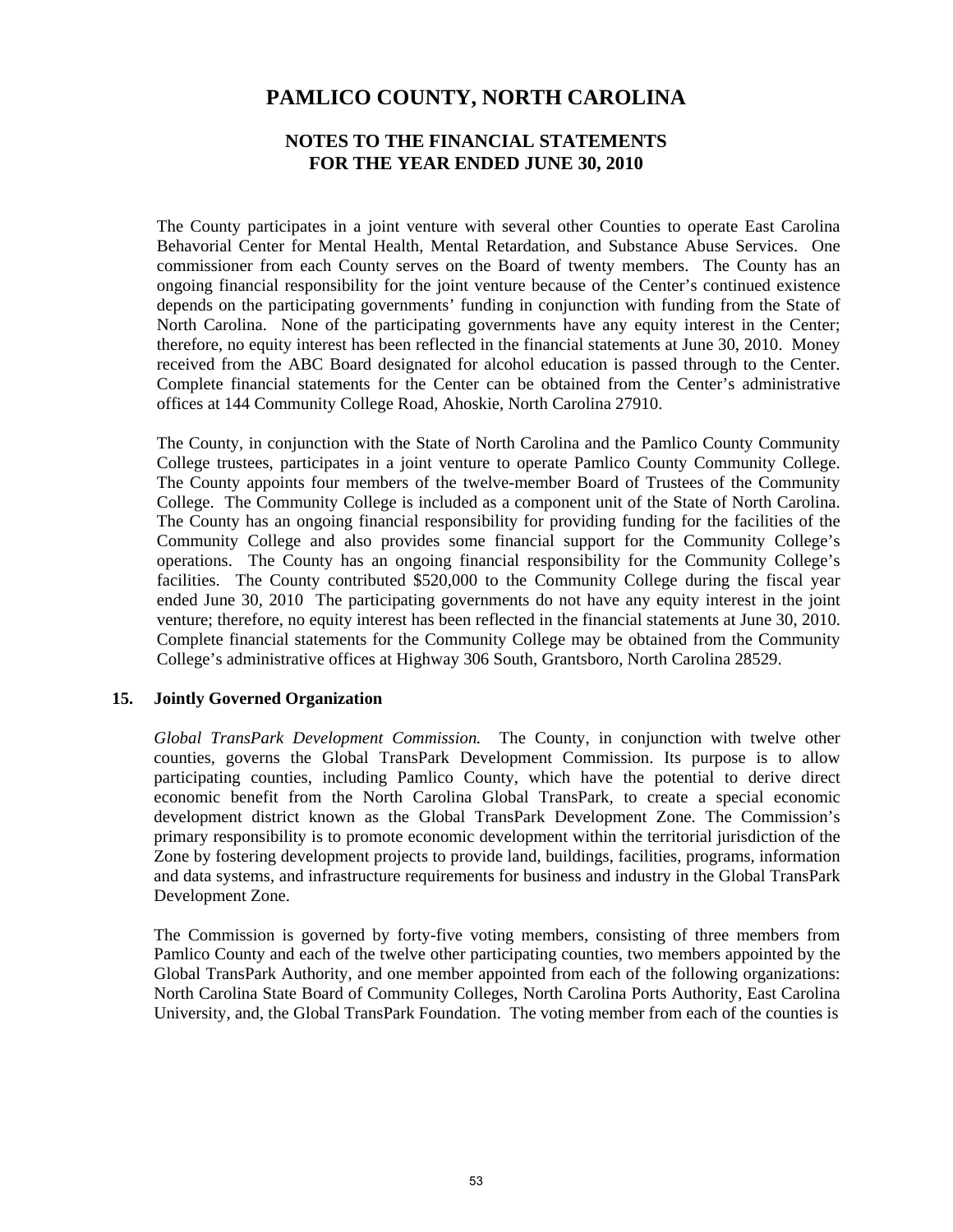### **NOTES TO THE FINANCIAL STATEMENTS FOR THE YEAR ENDED JUNE 30, 2010**

appointed by the Board of County Commissioners of the respective counties. The Commission is responsible for a non-expendable trust fund consisting of an initial State appropriation of \$7.5 million and 85.0% of the quarterly distributions of the \$5 motor vehicle license fee collected by the North Carolina Department of Transportation. The motor vehicle tax was adopted by the legislature and the participating counties and will be collecting it for a period of five years. The principal balance of the trust funds is non-expendable and will revolve as loans are made and repaid to the Commission. At June 30, 2010, the portion of the trust available to be loaned exclusively to Pamlico County was \$788,067.

*Craven-Pamlico-Carteret Regional Library.* The County, in conjunction with two other counties, governs the operations of the Craven-Pamlico-Carteret Regional Library. Each of the participating governments appoints three Board members to the nine-member Board. For the year ended June 30, 2010, the County was responsible for 50% of the librarian's salary and benefits, 50% match of the expenditures related to Opportunities Grant, and \$5,800 of the cost of computer purchases. The library is dependent upon future funding of Pamlico County and the State of North Carolina's continued funding.

On October 23, 1995, the Bay River Metropolitan Sewer District, the Town of Oriental, and Pamlico County entered into an inter-local agreement which provides, among other things, that the District will lease (and ultimately own) and operate the Town of Oriental Sewer System. The District will expand geographically to include the Town of Oriental, and the County will contribute certain loan and grant funds to a project for the construction of a regional sewer system in the County that the District will ultimately own and operate. This project was completed, and the assets were transferred to the sewer district during a prior fiscal year.

In conjunction with this agreement, the Town of Oriental transferred its sewer system to the County in exchange for the County assuming the Town's debt. The County subsequently leased the system to the District, whereby the system and the related debt were transferred to the District at the end of the lease and, therefore, qualified as a direct financing lease for accounting purposes. In addition, the County had an ongoing project to construct a regional sewer system with private and government grant funds; whereby, upon completion, the assets were donated to the District, and the District assumed liability for payment of the revolving loan proceeds received from the State used to finance the project, in the amount of \$1,840,000.. Both the agreement and the project were complete during a prior fiscal year, and the respective assets were transferred to the Bay River Metropolitan Sewer District. As the revolving loan debt was received by the County and the debt is still outstanding, the County has reported the liability for this loan in the accompanying financial statements. The County has also recorded corresponding assets – due from Bay River Metropolitan Sewer District – in the same amount, which represents the outstanding loan due to the State at June 30, 2010, as the District assumed liability for payment of this loan, in accordance with the above mentioned inter-local agreement.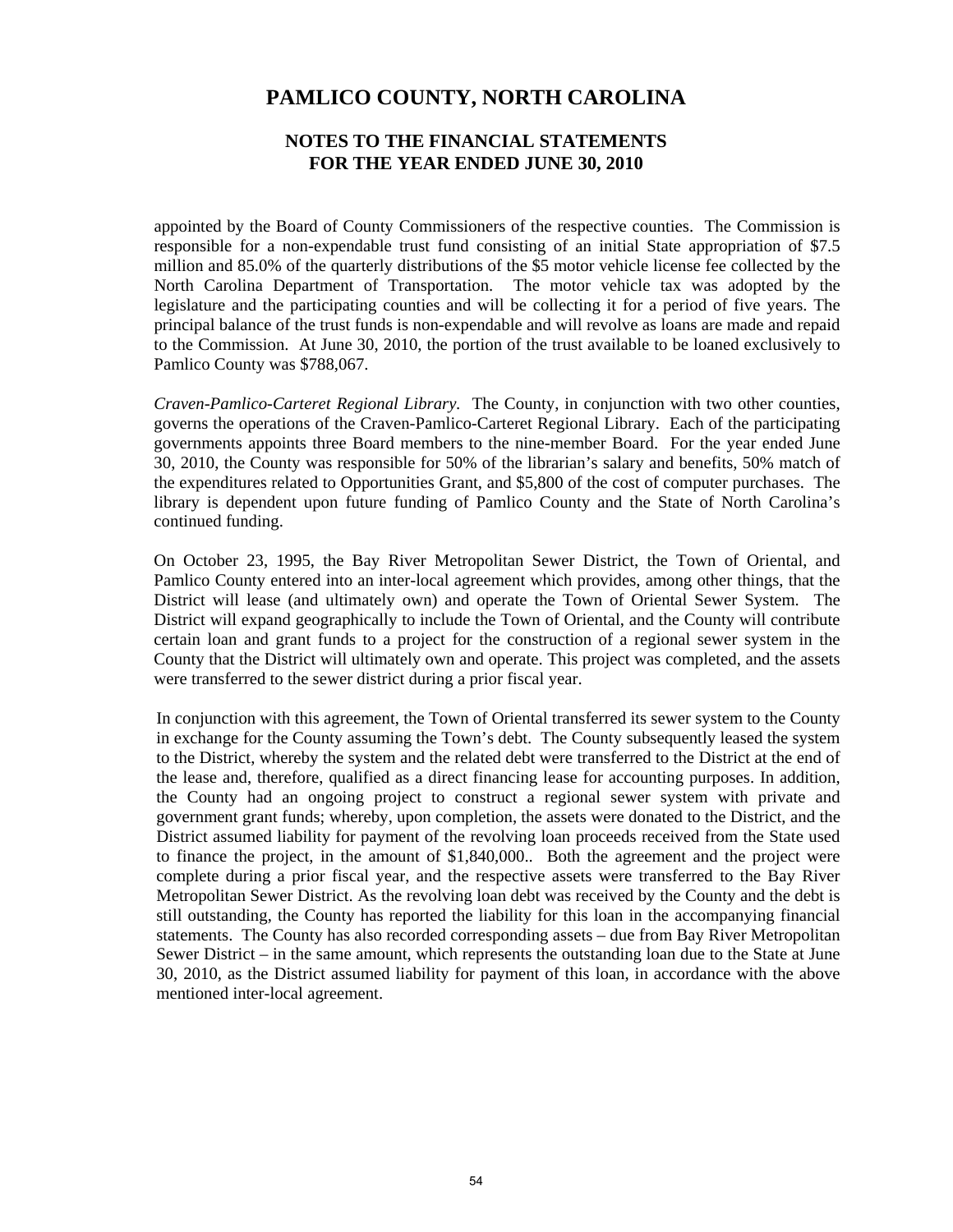### **NOTES TO THE FINANCIAL STATEMENTS FOR THE YEAR ENDED JUNE 30, 2010**

### **16. Benefit Payments Issued by the State**

The amounts listed below were paid directly to individual recipients by the State from federal and State monies. County personnel are involved with certain functions, primarily eligibility determinations that cause benefit payments to be issued by the State. These amounts disclose this additional aid to County recipients which do not appear in the general purpose financial statements, because they are not revenues and expenditures of the County.

|                                                   | Federal          | <b>State</b>    |
|---------------------------------------------------|------------------|-----------------|
| Medicaid                                          | \$<br>13,384,423 | \$<br>4,681,676 |
| Women, Infants, and Children                      | 233,778          |                 |
| Temporary Assistance to Needy Families            | 79,833           |                 |
| Low Income Home Energy Assistance                 | 70,842           |                 |
| <b>Foster Care</b>                                | 32,733           | 6,607           |
| <b>Adoption Assistance</b>                        | 22,808           | 4,642           |
| <b>LINKS</b>                                      | 2,955            | 739             |
| <b>State/County Special Assistance for Adults</b> |                  | 115,191         |
| <b>CWS</b> Adoption Subsidy                       |                  | 9,794           |
| <b>State Foster Home</b>                          |                  | 15,664          |
| Total                                             | 13,827,372       | 4,834,313       |

### **17. Component Unit Transactions**

In the fiscal year 2010, the County and Pamlico County ABC Board, its component unit, reported the following transactions:

| Amount | <b>Purpose</b>             |
|--------|----------------------------|
|        | 15,000 Profit distribution |
|        | 1,623 Rehabilitation funds |
|        | 1,159 ABC Law Enforcement  |
| 17,782 |                            |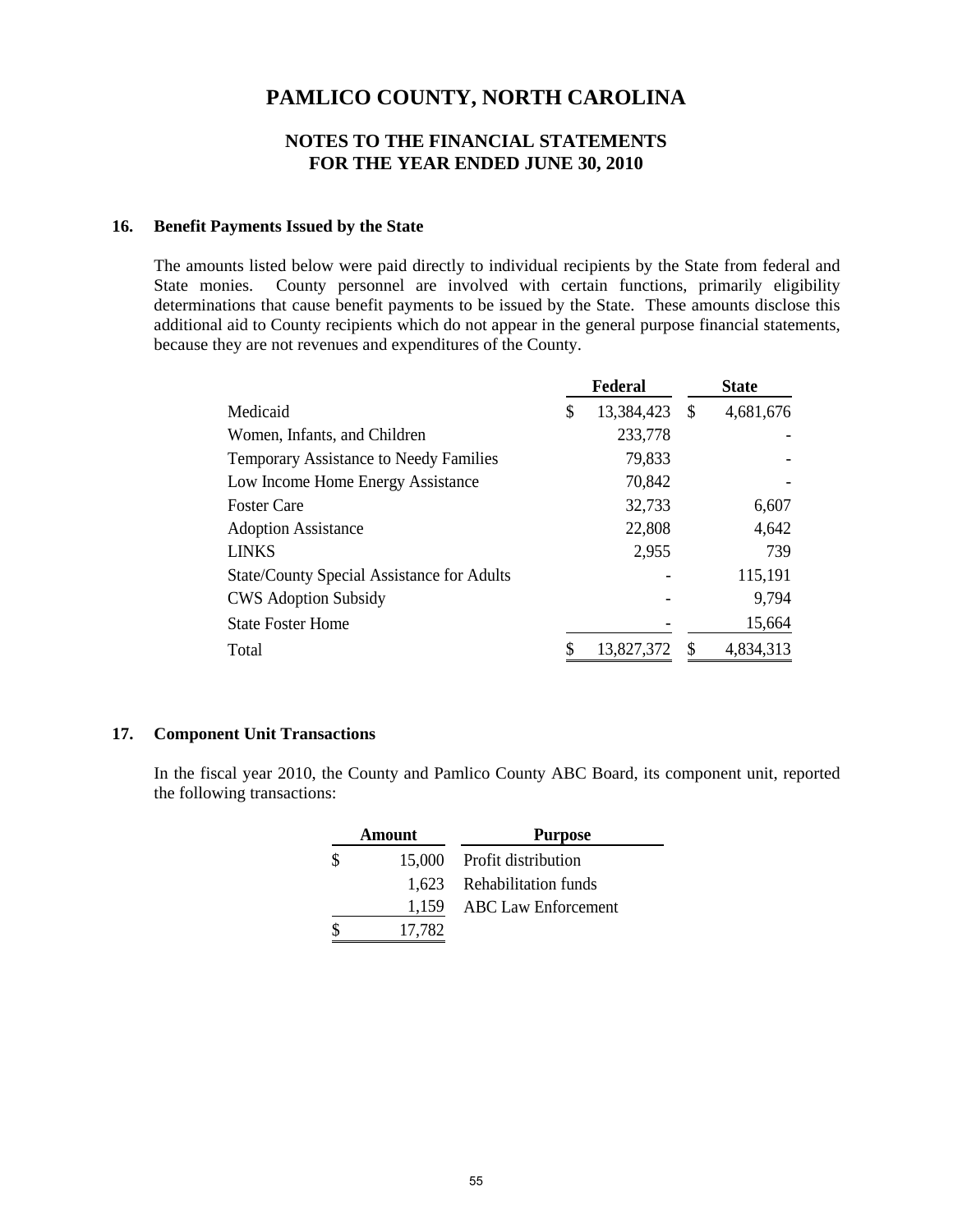## **NOTES TO THE FINANCIAL STATEMENTS FOR THE YEAR ENDED JUNE 30, 2010**

### **18. Summary Disclosure of Significant Commitments and Contingencies**

### **Federal and State Assisted Programs**

The County participates in a number of federal and State grant programs. For the fiscal year ended June 30, 2010, these programs were subject to audit in accordance with the Single Audit Act of 1984, the State Single Audit Implementation Act, and the provisions of OMB Circular A-133. The amount, if any, of expenditures which may be disallowed by the granting agencies resulting from such an audit, cannot be determined at this time; although the County expects such amounts, if any, to be immaterial.

At June 30, 2010, the County was a defendant to various lawsuits. Management believes that the ultimate outcome of these legal matters will not have a material adverse effect on the financial position of the County.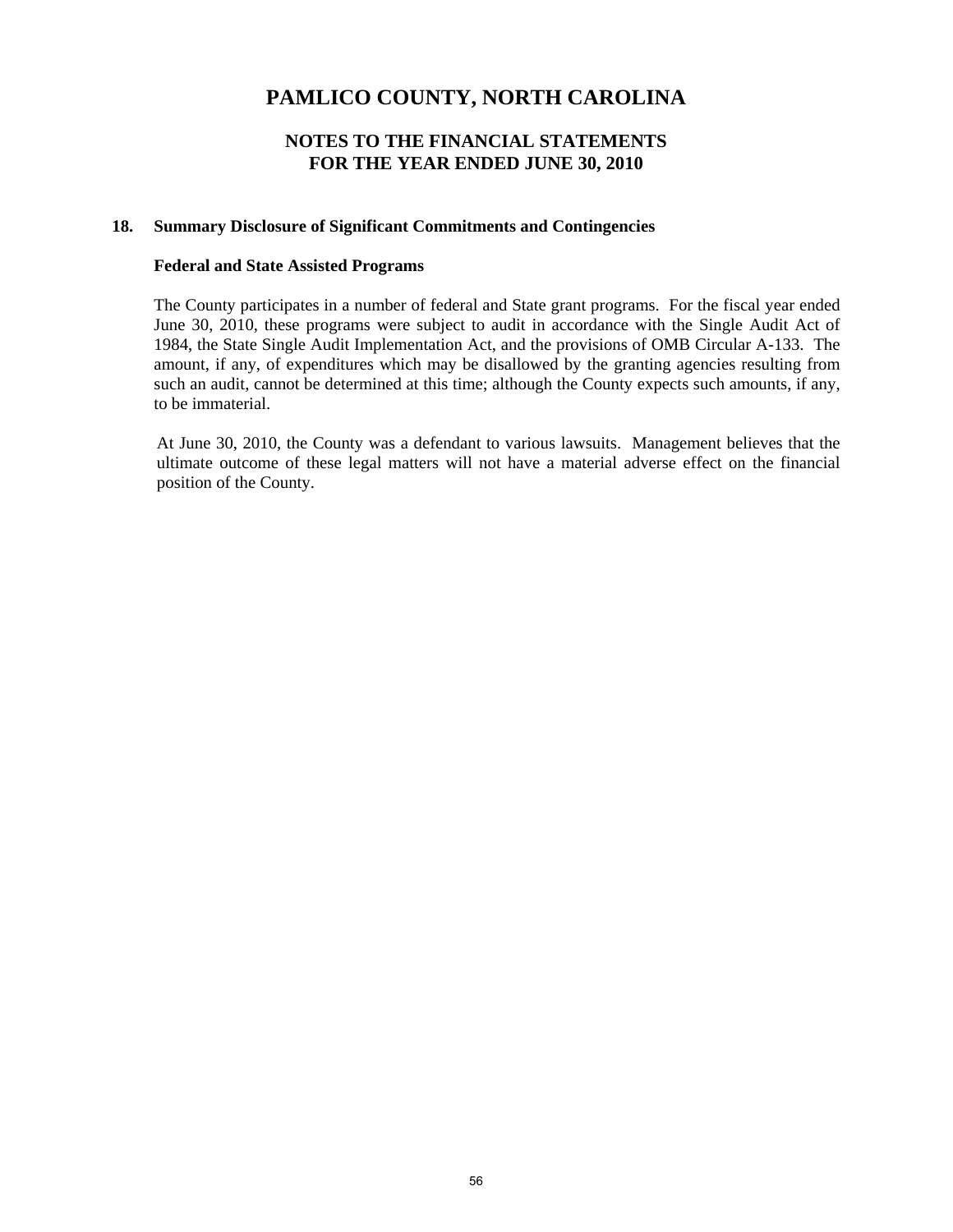### **LAW ENFORCEMENT OFFICERS' SPECIAL SEPARATION ALLOWANCE REQUIRED SUPPLEMENTARY INFORMATION FOR THE YEAR ENDED JUNE 30, 2010**

|                                              | <b>Schedule of Funding Progress</b>    |               |                                                                                            |     |                                  |                        |    |                    |                                                         |
|----------------------------------------------|----------------------------------------|---------------|--------------------------------------------------------------------------------------------|-----|----------------------------------|------------------------|----|--------------------|---------------------------------------------------------|
| <b>Actuarial</b><br><b>Valuation</b><br>Date | <b>Actuarial</b><br>Value of<br>Assets |               | <b>Actuarial</b><br><b>Accrued</b><br>Liability (AAL) -<br><b>Projected Unit</b><br>Credit |     | <b>Unfunded</b><br>AAL<br>(UAAL) | <b>Funded</b><br>Ratio |    | Covered<br>Payroll | <b>UAAL</b> as a<br>Percentage<br>of Covered<br>Payroll |
| 12/31/2009                                   | $\omega_{\rm{eff}}$<br>\$.             | <sup>\$</sup> | 137,480                                                                                    | \$. | 137,480                          | $0.0\%$                | \$ | 572,360            | 24.0%                                                   |
| 12/31/2008                                   | $\overline{\phantom{m}}$               |               | 107,690                                                                                    |     | 107,690                          | $0.0\%$                |    | 496.067            | 21.7%                                                   |
| 12/31/2007                                   |                                        |               | 104,909                                                                                    |     | 104,909                          | $0.0\%$                |    | 457,115            | 23.0%                                                   |
| 12/31/2006                                   | $\qquad \qquad -$                      |               | 112.411                                                                                    |     | 112.411                          | $0.0\%$                |    | 477,343            | 23.5%                                                   |
| 12/31/2005                                   |                                        |               | 103,164                                                                                    |     | 103,164                          | $0.0\%$                |    | 402,867            | 25.6%                                                   |

| <b>Schedule of Employer Contributions</b> |    |                                                           |    |                                                    |                                                   |  |  |
|-------------------------------------------|----|-----------------------------------------------------------|----|----------------------------------------------------|---------------------------------------------------|--|--|
| <b>Year Ended</b><br>June 30              |    | Annual<br><b>Required</b><br><b>Contribution</b><br>(ARC) |    | Amount<br><b>Contributed</b><br><b>By Employer</b> | <b>Percentage</b><br>of ARC<br><b>Contributed</b> |  |  |
| 2010                                      | \$ | 18,933                                                    | \$ |                                                    | $0.0\%$                                           |  |  |
| 2009                                      |    | 13,435                                                    |    |                                                    | $0.0\%$                                           |  |  |
| 2008                                      |    | 14,112                                                    |    |                                                    | $0.0\%$                                           |  |  |
| 2007                                      |    | 12,449                                                    |    |                                                    | $0.0\%$                                           |  |  |
| 2006                                      |    | 12.062                                                    |    |                                                    | $0.0\%$                                           |  |  |

#### **Notes to the Required Schedules:**

The information presented in the required supplementary schedules was determined as part of the actuarial valuations at the dates indicated. Additional information as of the latest valuation follows:

| Valuation date                | 12/31/2008                   |
|-------------------------------|------------------------------|
| Actuarial cost method         | Projected unit credit        |
| Amortization method           | Level percent of pay, closed |
| Remaining amortization period | 22 years                     |
| Asset valuation method        | Market value of assets       |
| Actuarial assumptions:        |                              |
| Investment rate of return*    | 7.25%                        |
| Projected salary increases *  | 4.50%-12.3%                  |
| Cost-of-living adjustments    | N/A                          |
|                               |                              |

\* Includes inflation at 3.75%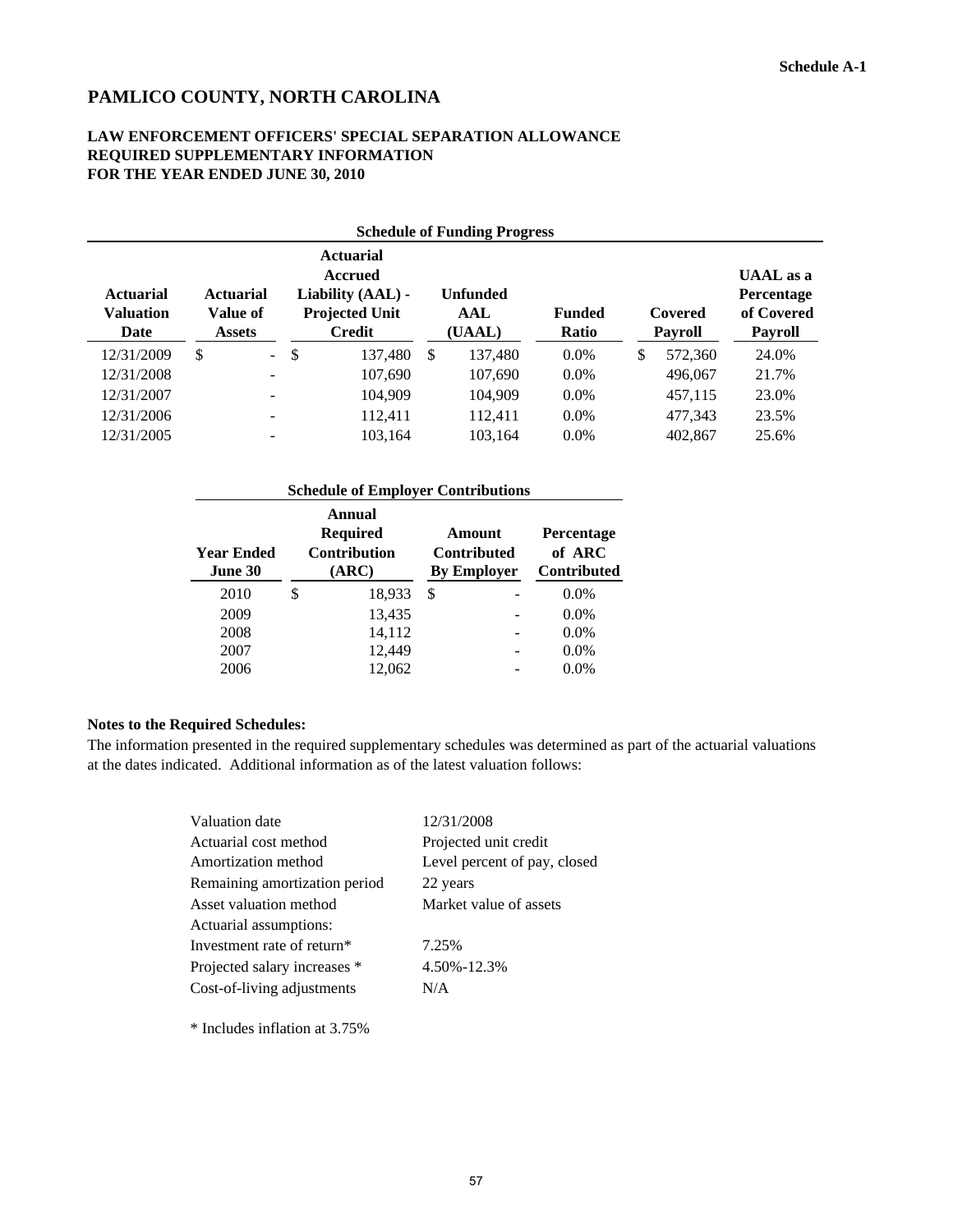### **OTHER POST-EMPLOYMENT BENEFITS - RETIREE HEALTH PLAN REQUIRED SUPPLEMENTARY INFORMATION FOR THE YEAR ENDED JUNE 30, 2010**

| <b>Schedule of Funding Progress</b>   |                                               |                                                                                            |                                  |                        |                           |                                                                |  |
|---------------------------------------|-----------------------------------------------|--------------------------------------------------------------------------------------------|----------------------------------|------------------------|---------------------------|----------------------------------------------------------------|--|
| <b>Actuarial</b><br>Valuation<br>Date | <b>Actuarial</b><br>Value of<br><b>Assets</b> | <b>Actuarial</b><br><b>Accrued</b><br>Liability (AAL) -<br><b>Projected Unit</b><br>Credit | <b>Unfunded</b><br>AAL<br>(UAAL) | <b>Funded</b><br>Ratio | Covered<br><b>Pavroll</b> | <b>UAAL</b> as a<br>Percentage<br>of Covered<br><b>Payroll</b> |  |
| 12/31/2008                            | S                                             | $- S$<br>746.126                                                                           | 746.126                          | $0.0\%$                | \$4,415,117               | 16.9%                                                          |  |

| <b>Schedule of Employer Contributions</b> |   |                                                           |   |                                                    |                                                   |  |
|-------------------------------------------|---|-----------------------------------------------------------|---|----------------------------------------------------|---------------------------------------------------|--|
| <b>Year Ended</b><br>June 30              |   | Annual<br><b>Required</b><br><b>Contribution</b><br>(ARC) |   | Amount<br><b>Contributed</b><br><b>By Employer</b> | <b>Percentage</b><br>of ARC<br><b>Contributed</b> |  |
| 2009<br>2010                              | S | 103,084<br>103,084                                        | S |                                                    | $0.0\%$<br>$0.0\%$                                |  |

#### **Notes to the Required Schedules:**

The information presented in the required supplementary schedules was determined as part of the actuarial valuations at the dates indicated. Additional information as of the latest valuation follows:

| Valuation date                | 12/31/2008                 |
|-------------------------------|----------------------------|
| Actuarial cost method         | Projected unit credit      |
| Amortization method           | Level percent of pay, open |
| Remaining amortization period | 30 years                   |
| Asset valuation method        | Market value of assets     |
| Actuarial assumptions:        |                            |
| Investment rate of return*    | 4.00%                      |
| Medical cost trend rate       | 10.50%-5.00%               |
| Year of Ultimate trend rate   | 2016                       |

\* Includes inflation at 3.75%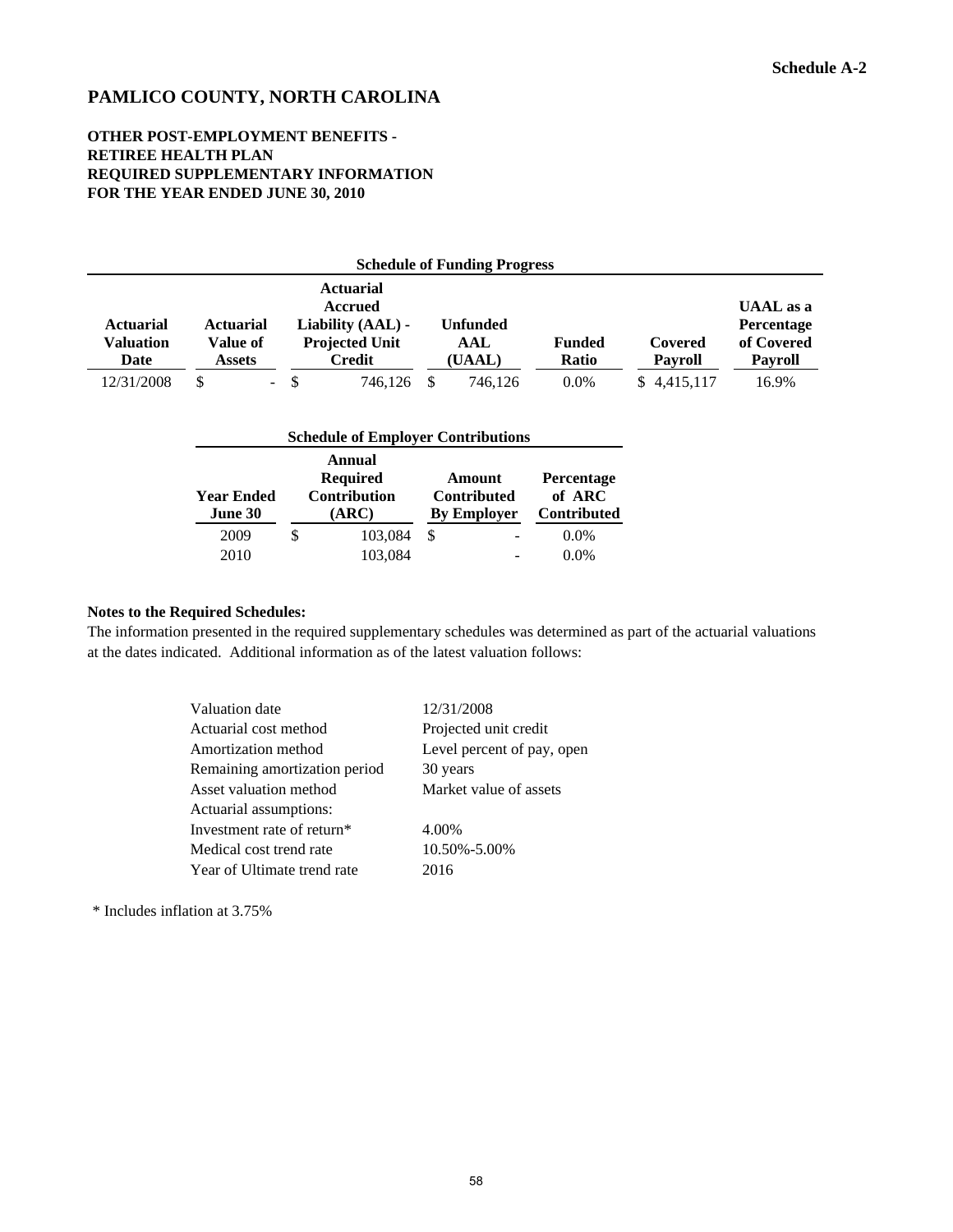# **PAMLICO COUNTY, NORTH CAROLINA** Page 1 of 7

|                                        | <b>Budget</b>   | <b>Actual</b>   | <b>Variance</b><br><b>Over /Under</b> |            |
|----------------------------------------|-----------------|-----------------|---------------------------------------|------------|
| <b>Revenues:</b>                       |                 |                 |                                       |            |
| <b>Ad Valorem Taxes:</b>               |                 |                 |                                       |            |
| <b>Taxes</b>                           | \$<br>8,998,566 | \$<br>8,942,417 | \$                                    | (56, 149)  |
| Penalties and interest                 | 110,000         | 123,362         |                                       | 13,362     |
| Total                                  | 9,108,566       | 9,065,779       |                                       | (42, 787)  |
| <b>Local Option Sales Taxes:</b>       |                 |                 |                                       |            |
| Article 39 - one percent               | 643,452         | 701,104         |                                       | 57,652     |
| Article 40 - one-half of one percent   | 592,376         | 573,768         |                                       | (18,608)   |
| Article 42 - one-half of one percent   | 451,926         | 465,852         |                                       | 13,926     |
| Article 44 - one-half of one percent   | 64,344          | 34,995          |                                       | (29, 349)  |
| Total                                  | 1,752,098       | 1,775,719       |                                       | 23,621     |
| <b>Other Taxes and Licenses:</b>       |                 |                 |                                       |            |
| Documentary stamps                     | 55,000          | 48,792          |                                       | (6,208)    |
| Scrap wire disposal tax                | 14,067          | 14,067          |                                       |            |
| White goods disposal tax               | 3,500           | 2,990           |                                       | (510)      |
| Medicaid hold harmless                 | 35,000          | 2,188           |                                       | (32, 812)  |
| Miscellaneous                          |                 | 19,184          |                                       | 19,184     |
| Total                                  | 107,567         | 87,221          |                                       | (20, 346)  |
| <b>Unrestricted Intergovernmental:</b> |                 |                 |                                       |            |
| Beer and wine tax                      | 44,675          | 26,775          |                                       | (17,900)   |
| Controlled substance tax               | 500             |                 |                                       | (500)      |
| ABC tax distribution                   | 9,000           | 6,742           |                                       | (2,258)    |
| School resource officer                | 40,000          | 40,000          |                                       |            |
| Sheriff/jail fees                      | 509,650         | 515,743         |                                       | 6,093      |
| <b>Facility</b> fees                   | 21,000          | 22,264          |                                       | 1,264      |
| Total                                  | 624,825         | 611,524         |                                       | (13, 301)  |
| <b>Restricted Intergovernmental:</b>   |                 |                 |                                       |            |
| Health department grants               | 626,520         | 471,608         |                                       | (154, 912) |
| Social services State grants           | 2,276,022       | 2,072,577       |                                       | (203, 445) |
| Other State grants                     | 316,947         | 305,355         |                                       | (11, 592)  |
| Senior Center grants                   | 232,541         | 220,947         |                                       | (11, 594)  |
| Social services federal grants         | 77,100          | 135,635         |                                       | 58,535     |
| Other federal grants                   | 57,158          | 58,584          |                                       | 1,426      |
| Total                                  | 3,586,288       | 3,264,706       |                                       | (321, 582) |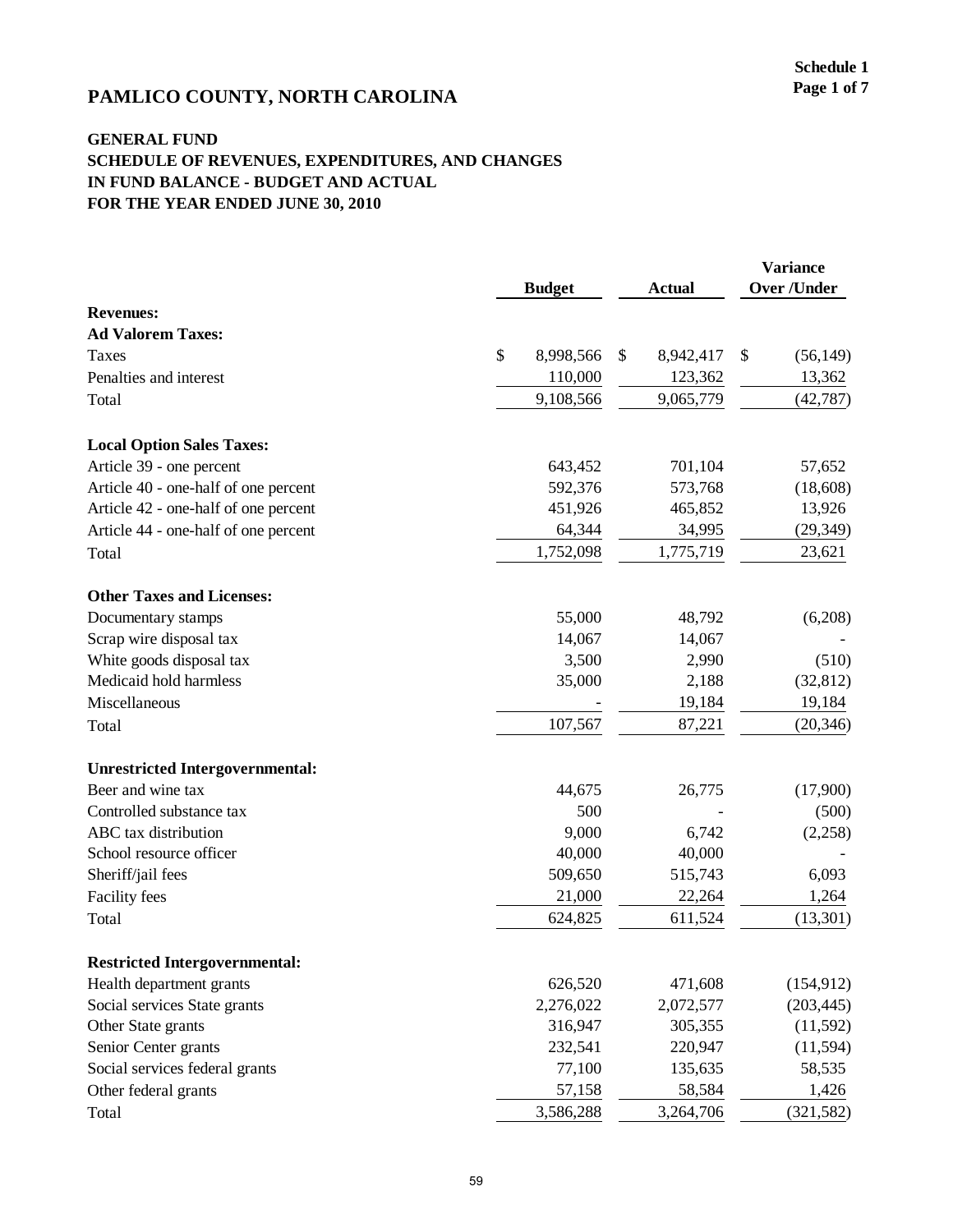# **PAMLICO COUNTY, NORTH CAROLINA** Page 2 of 7

|                                                 | <b>Budget</b> | <b>Actual</b> | <b>Variance</b><br><b>Over /Under</b> |
|-------------------------------------------------|---------------|---------------|---------------------------------------|
| <b>Permits and Fees:</b>                        |               |               |                                       |
| <b>Building permits</b>                         | 92,800        | 98,608        | 5,808                                 |
| <b>Register of Deeds</b>                        | 55,000        | 51,448        | (3,552)                               |
| Other permits and fees                          | 135,073       | 130,797       | (4,276)                               |
| Total                                           | 282,873       | 280,853       | (2,020)                               |
| <b>Sales and Services:</b>                      |               |               |                                       |
| Rent and concessions                            | 5,455         | 5,756         | 301                                   |
| Recreation revenue                              | 19,370        | 14,239        | (5, 131)                              |
| Patient fees-Nursing Home and Health Department | 35,616        | 39,679        | 4,063                                 |
| Senior services fees                            | 60,275        | 66,935        | 6,660                                 |
| Other                                           | 151,763       | 152,454       | 691                                   |
| Total                                           | 272,479       | 279,063       | 6,584                                 |
| <b>Investment Earnings</b>                      | 35,000        | 20,447        | (14, 553)                             |
| <b>Miscellaneous</b>                            | 37,331        | 17,513        | (19, 818)                             |
| Total revenues                                  | 15,807,027    | 15,402,825    | (404,202)                             |
| <b>Expenditures:</b>                            |               |               |                                       |
| <b>General Government:</b>                      |               |               |                                       |
| <b>Administration:</b>                          |               |               |                                       |
| Governing body                                  | 391,528       | 333,728       |                                       |
| <b>County Manager</b>                           | 158,262       | 159,513       |                                       |
| Personnel                                       | 123,640       | 92,553        |                                       |
| Finance                                         | 316,059       | 256,265       |                                       |
| Data processing                                 | 40,275        | 26,700        |                                       |
| Total administration                            | 1,029,764     | 868,759       | 161,005                               |
| <b>Tax Listing Supervisor</b>                   | 471,799       | 460,128       | 11,671                                |
| <b>Board of Elections</b>                       | 114,142       | 115,764       | (1,622)                               |
| <b>Register of Deeds</b>                        | 117,689       | 113,729       | 3,960                                 |
| <b>Public Buildings</b>                         | 394,925       | 385,551       | 9,374                                 |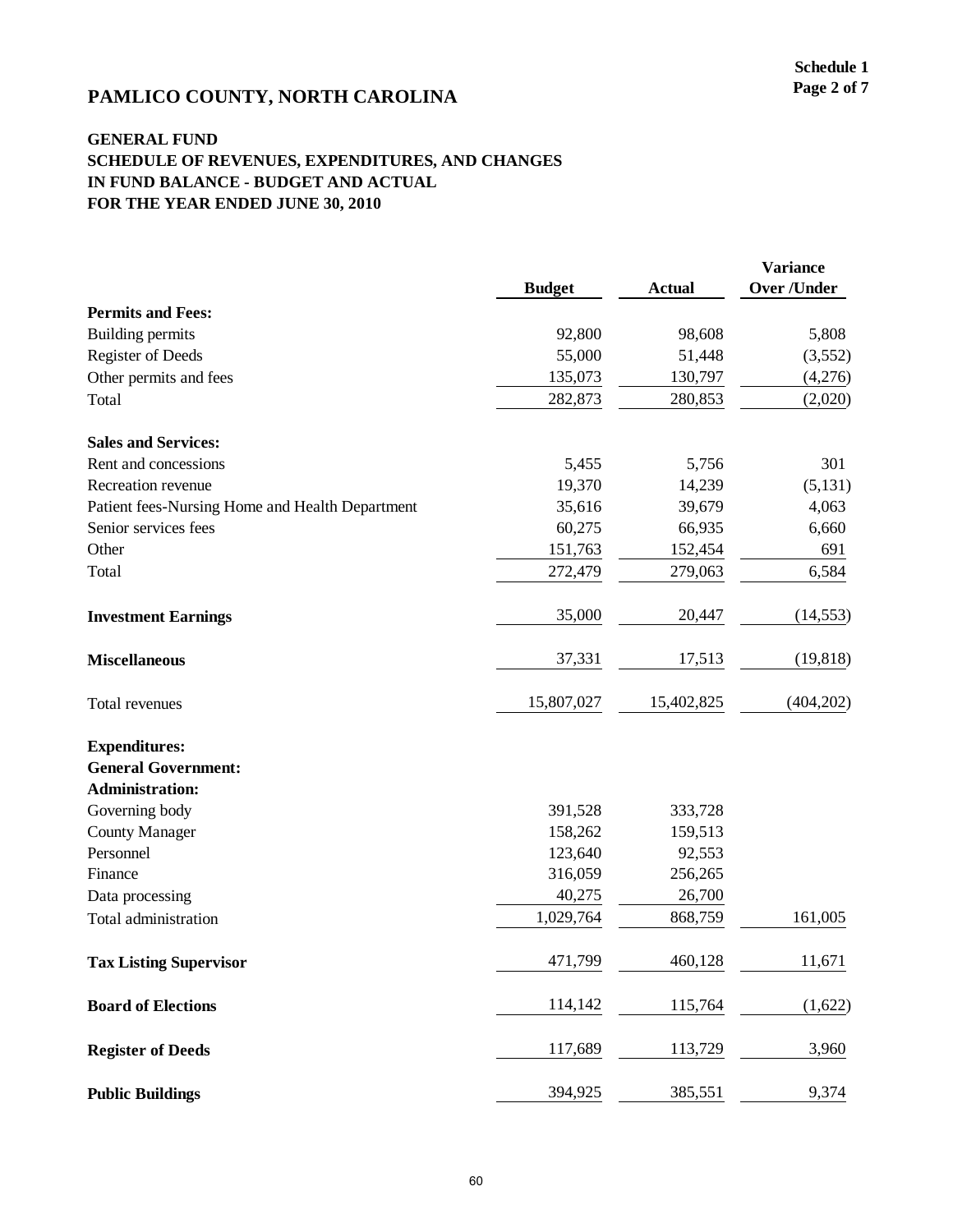# **PAMLICO COUNTY, NORTH CAROLINA** Page 3 of 7

|                                                | <b>Budget</b> | <b>Actual</b> | <b>Variance</b><br><b>Over /Under</b> |
|------------------------------------------------|---------------|---------------|---------------------------------------|
| <b>Water Fund Administrative Reimbursement</b> | (85,707)      | (85,707)      |                                       |
| Total general government                       | 2,042,612     | 1,858,224     | 184,388                               |
| <b>Public Safety:</b>                          |               |               |                                       |
| Sheriff:                                       |               |               |                                       |
| Sheriff                                        | 1,167,085     | 1,174,338     |                                       |
| Criminal Justice Partnership                   | 42,470        | 39,515        |                                       |
| Jail                                           | 1,585,680     | 1,575,687     |                                       |
| <b>LEPC</b> Grant                              | 9,300         | 9,300         |                                       |
| Medical examiner                               | 9,500         | 9,400         |                                       |
| Total sheriff                                  | 2,814,035     | 2,808,240     | 5,795                                 |
| <b>Emergency Management:</b>                   |               |               |                                       |
| Emergency management                           | 87,827        | 83,300        |                                       |
| Fire departments                               | 68,388        | 63,068        |                                       |
| Rescue squad                                   | 300,000       | 300,000       |                                       |
| Total emergency management                     | 456,215       | 446,368       | 9,847                                 |
| Total public safety                            | 3,270,250     | 3,254,608     | 15,642                                |
| <b>Environmental Protection:</b>               |               |               |                                       |
| General:                                       |               |               |                                       |
| Recycling                                      | 184,360       | 177,734       |                                       |
| Landfill monitoring                            | 9,500         | 9,475         |                                       |
| Total general                                  | 193,860       | 187,209       | 6,651                                 |
| <b>Animal Control</b>                          | 67,270        | 60,632        | 6,638                                 |
| Total environmental protection                 | 261,130       | 247,841       | 13,289                                |
| <b>Economic and Physical Development:</b>      |               |               |                                       |
| <b>Planning:</b>                               |               |               |                                       |
| Planning board                                 | 7,346         | 5,247         |                                       |
| Planning department                            | 72,799        | 73,847        |                                       |
| <b>Bay Harbor</b>                              | 117,140       | 117,329       |                                       |
| Total planning                                 | 197,285       | 196,423       | 862                                   |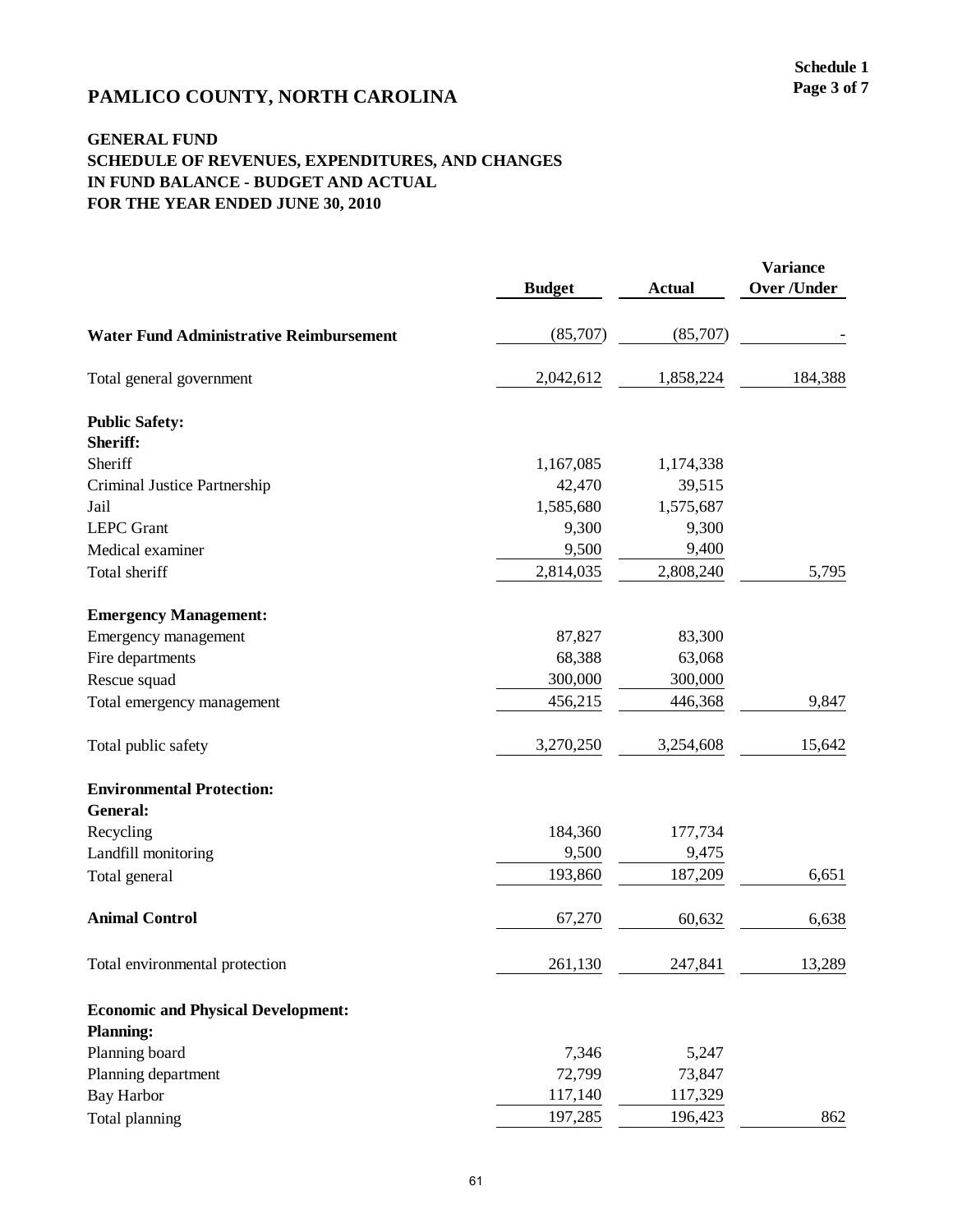# **PAMLICO COUNTY, NORTH CAROLINA** Page 4 of 7

|                                         |               |               | <b>Variance</b>    |
|-----------------------------------------|---------------|---------------|--------------------|
|                                         | <b>Budget</b> | <b>Actual</b> | <b>Over /Under</b> |
| <b>Soil Conservation:</b>               |               |               |                    |
| Soil conservation cost share            | 41,740        | 41,869        |                    |
| Soil conservation                       | 50,625        | 51,050        |                    |
| Total soil conservation                 | 92,365        | 92,919        | (554)              |
| <b>Inspections</b>                      | 148,624       | 148,484       | 140                |
| <b>Cooperative Extension</b>            | 94,086        | 94,281        | (195)              |
| N.C. Division of Forest Resources       | 74,066        | 74,066        |                    |
| Total economic and physical development | 606,426       | 606,173       | 253                |
| <b>Human Services:</b>                  |               |               |                    |
| <b>Senior Center:</b>                   |               |               |                    |
| Senior Center                           | 329,350       | 207,617       |                    |
| Care Management                         | 31,070        | 33,039        |                    |
| NRCOG health promotion                  | 7,453         | 6,560         |                    |
| NRCOG nutrition                         | 69,139        | 92,596        |                    |
| Small home repair                       | 3,944         | 3,663         |                    |
| <b>ARRA</b> nutrition                   | 9,242         | 9,242         |                    |
| CAP - Division of Aging                 | 66,012        | 160,396       |                    |
| Kate B. Reynolds Trust                  | 15,990        |               |                    |
| Senior Center operations                | 5,717         | 5,543         |                    |
| <b>ECC</b> - Family Caregiver Support   | 18,795        | 18,646        |                    |
| Seniors health insurance info program   | 4,634         | 3,084         |                    |
| Total senior center                     | 561,346       | 540,386       | 20,960             |
| <b>General Health:</b>                  |               |               |                    |
| Health department                       | 183,005       | 297,283       |                    |
| Bioterrorism                            | 96,926        | 90,971        |                    |
| CDC Pfsteria Grant                      | 6,357         | 5,056         |                    |
| Tuberculosis control                    | 19,209        | 20,343        |                    |
| Communicable disease                    | 31,107        | 25,956        |                    |
| Immunization action plan                | 54,971        | 61,553        |                    |
| Breast cervical cancer                  | 41,534        | 34,915        |                    |
| Child health                            | 106,009       | 57,663        |                    |
| Maternal health                         | 45,894        | 34,192        |                    |
| Women preventative health               | 106,717       | 111,703       |                    |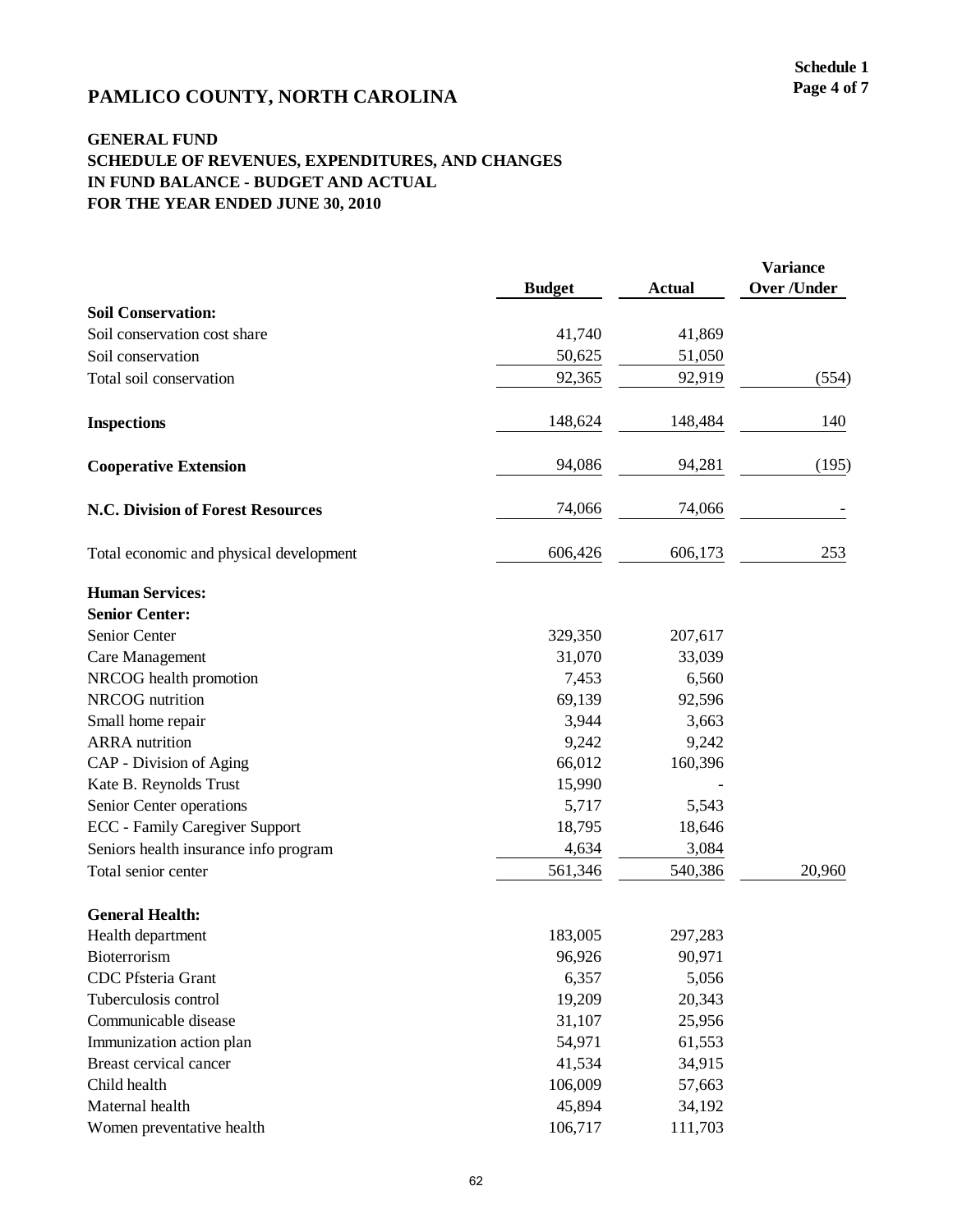# **PAMLICO COUNTY, NORTH CAROLINA** Page 5 of 7

|                                            |               |           | <b>Variance</b>    |
|--------------------------------------------|---------------|-----------|--------------------|
|                                            | <b>Budget</b> | Actual    | <b>Over /Under</b> |
| Health promotion                           | 42,051        | 28,175    |                    |
| WIC client services                        | 60,342        | 70,454    |                    |
| WIC nutrition                              | 36,193        | 15,889    |                    |
| WIC breast feeding                         | 38,249        | 3,280     |                    |
| Child services coordinator                 | 32,550        | 9,835     |                    |
| WIC general administration                 | 10,931        | 5,315     |                    |
| Wise women program                         | 15,239        | 16,105    |                    |
| HIV/STD                                    | 10,328        | 7,567     |                    |
| Food and lodging                           | 77,878        | 61,473    |                    |
| Total general health                       | 1,015,490     | 957,728   | 57,762             |
| <b>Environmental Health:</b>               |               |           |                    |
| Environmental health                       | 175,232       | 162,881   |                    |
| Mosquito control                           | 20,583        | 16,515    |                    |
| Total environmental health                 | 195,815       | 179,396   | 16,419             |
| <b>East Carolina Behavioral Healthcare</b> | 37,593        | 35,196    | 2,397              |
| <b>Social Services:</b>                    |               |           |                    |
| Department of Social Services              | 1,966,154     | 1,945,845 |                    |
| Chore State in home                        | 2,942         | (129)     |                    |
| Family violence program                    | 4,560         | 4,302     |                    |
| Jobs program                               | 26,000        | 16,595    |                    |
| Program integrity                          | 71,613        | 64,821    |                    |
| Work First transportation                  | 10,808        | 7,880     |                    |
| Medicaid transportation                    | 36,000        | 33,542    |                    |
| Links scholarship                          | 2,000         | 3,634     |                    |
| Special Assistance aged/disabled           | 119,000       | 116,095   |                    |
| State foster care 50%                      | 30,000        | 28,480    |                    |
| AFDC/TANF foster care 34% IV-E             | 57,102        | 56,276    |                    |
| Emergency foster care                      | 2,000         | 1,244     |                    |
| Medicaid payment to State                  |               | (244)     |                    |
| Aid to the blind                           | 1,200         | 954       |                    |
| Adoption assistance                        | 10,000        | 9,610     |                    |
| Crisis intervention program                | 31,087        | 35,354    |                    |
| Carolina Power utility program             | 3,173         | 2,616     |                    |
| NRCOG chore services                       | 60,091        | 66,791    |                    |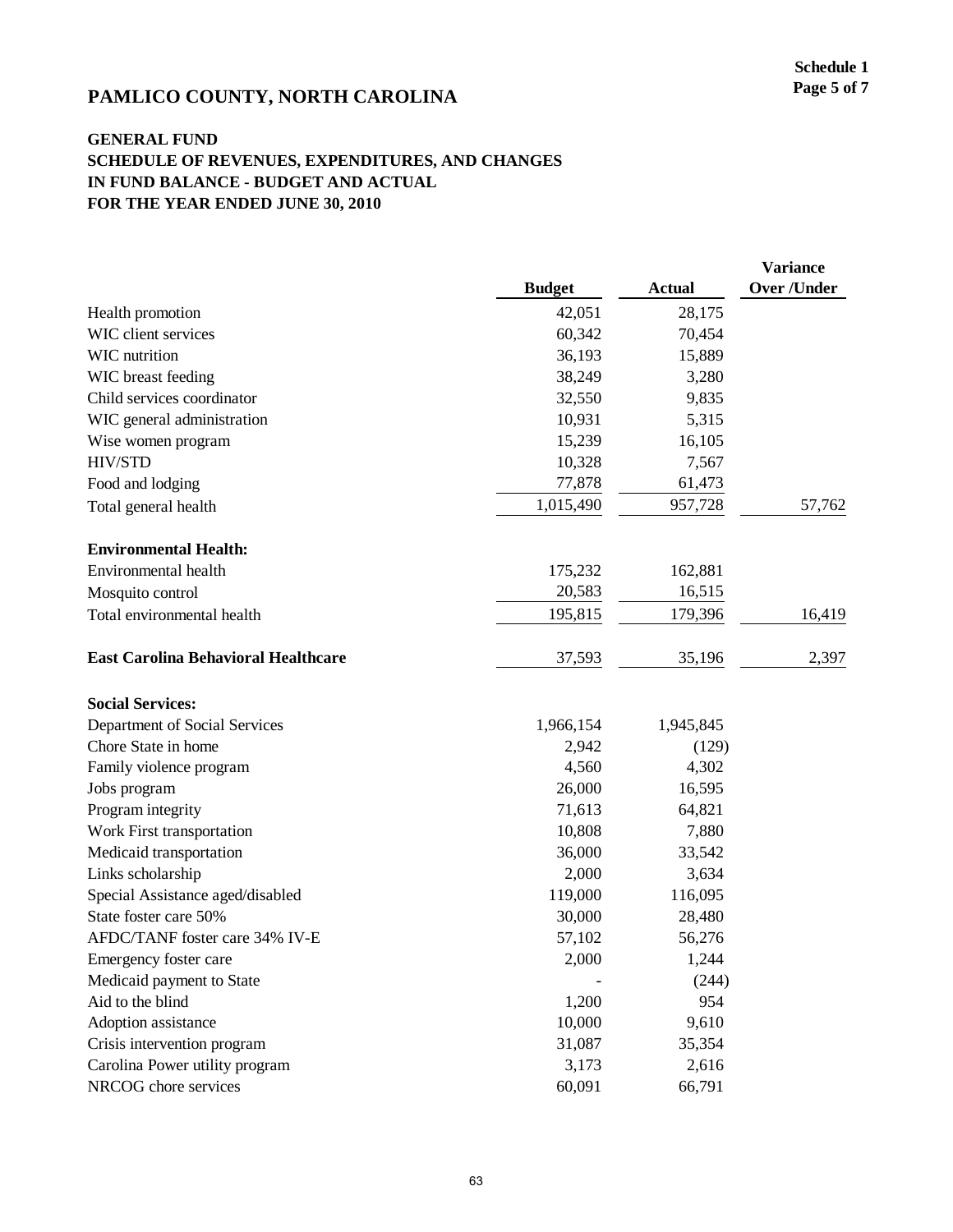# **PAMLICO COUNTY, NORTH CAROLINA** Page 6 of 7

|                                                    |               |            | <b>Variance</b>    |  |
|----------------------------------------------------|---------------|------------|--------------------|--|
|                                                    | <b>Budget</b> | Actual     | <b>Over /Under</b> |  |
| Day care                                           | 635,842       | 575,471    |                    |  |
| Transportation                                     | 40,686        | 40,889     |                    |  |
| Transportation - RGP grant                         | 36,540        | 35,514     |                    |  |
| Total social services                              | 3,146,798     | 3,045,540  | 101,258            |  |
| <b>Veterans Services</b>                           | 32,064        | 31,861     | 203                |  |
| <b>Department of Juvenile Justice Partnership:</b> |               |            |                    |  |
| DJJP - Juvenile Service Restitution                | 5,959         | 6,112      |                    |  |
| DJJP - Task Force Certification                    | 117           |            |                    |  |
| DJJP - Intervention - delinquency                  | 63,933        | 63,933     |                    |  |
| Total Department of Juvenile Justice Partnership   | 70,009        | 70,045     | (36)               |  |
| Total human services                               | 5,059,115     | 4,860,152  | 198,963            |  |
| <b>Cultural and Recreation:</b>                    |               |            |                    |  |
| Regional library                                   | 160,720       | 160,716    |                    |  |
| Recreation                                         | 481,029       | 478,775    | 2,254              |  |
| Total cultural and recreation                      | 641,749       | 639,491    | 2,258              |  |
| <b>Education:</b>                                  |               |            |                    |  |
| <b>Pamlico County Board of Education:</b>          |               |            |                    |  |
| Capital                                            | 200,000       | 200,000    |                    |  |
| Current expense                                    | 2,800,946     | 2,800,946  |                    |  |
| <b>Total Pamlico County Board of Education</b>     | 3,000,946     | 3,000,946  |                    |  |
| <b>Pamlico County Community College</b>            | 520,000       | 520,000    |                    |  |
| Total education                                    | 3,520,946     | 3,520,946  |                    |  |
| <b>Debt Service:</b>                               |               |            |                    |  |
| Principal retirement                               | 1,220,339     | 1,159,659  |                    |  |
| Interest and fees                                  | 253,424       | 314,183    |                    |  |
| Total debt service                                 | 1,473,763     | 1,473,842  | (79)               |  |
| Total expenditures                                 | 16,875,991    | 16,461,277 | 414,714            |  |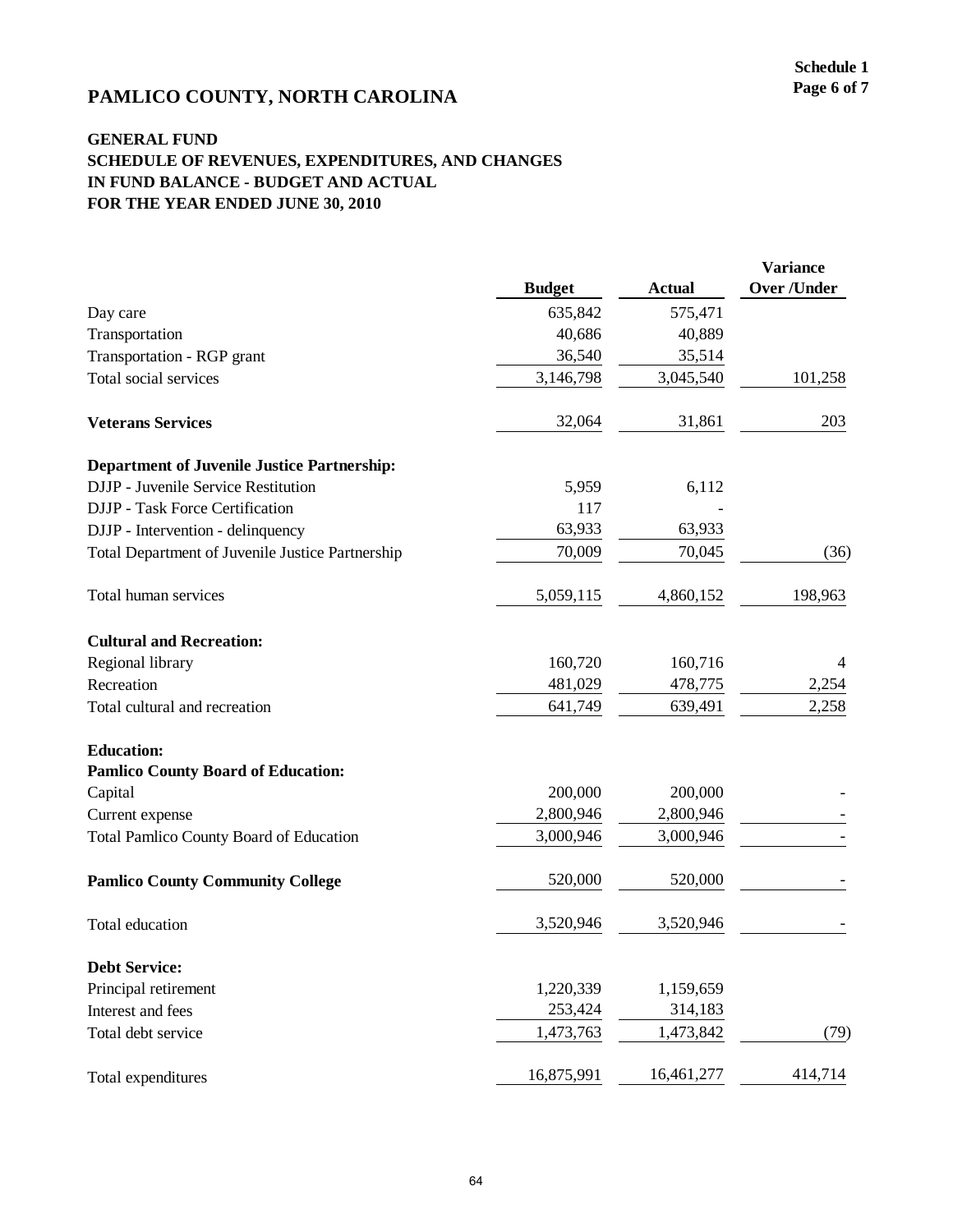# **PAMLICO COUNTY, NORTH CAROLINA** Page 7 of 7

|                                        |               |             | <b>Variance</b>    |
|----------------------------------------|---------------|-------------|--------------------|
|                                        | <b>Budget</b> | Actual      | <b>Over /Under</b> |
| Revenues over (under) expenditures     | (1,068,964)   | (1,058,452) | 10,512             |
| <b>Other Financing Sources (Uses):</b> |               |             |                    |
| Transfers out                          | (152,000)     | (151,668)   | 332                |
| Transfers in                           | 110,000       | 69,645      | (40, 355)          |
| Appropriated fund balance              | 1,110,964     |             | (1,110,964)        |
| Total other financing sources (uses)   | 1,068,964     | (82,023)    | (1,150,987)        |
| Net change in fund balance             | \$            | (1,140,475) | (1,140,475)        |
| <b>Fund Balance:</b>                   |               |             |                    |
| Beginning of year - July 1             |               | 5,206,300   |                    |
| End of year - June 30                  |               | 4,065,825   |                    |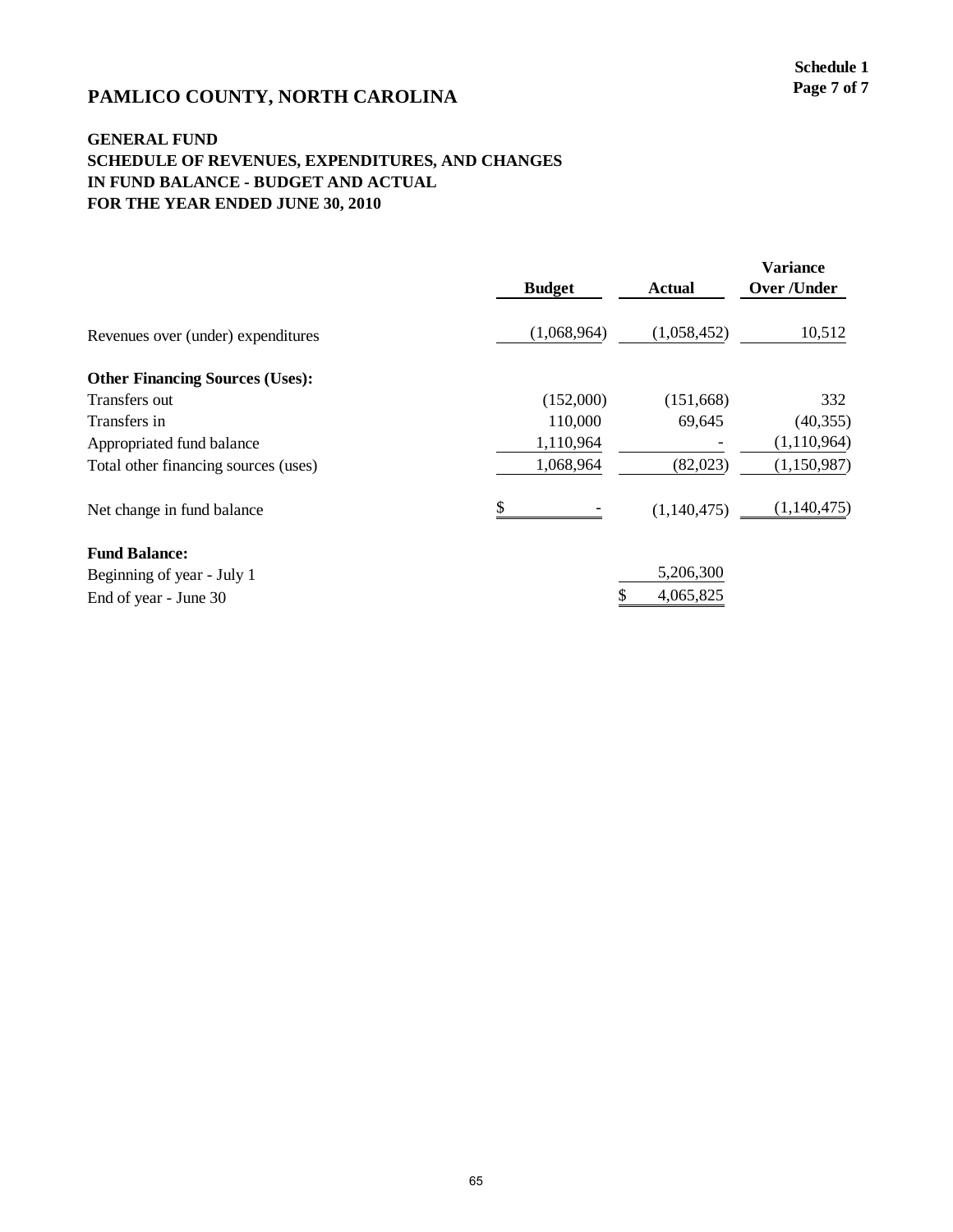### **NONMAJOR GOVERNMENTAL FUNDS COMBINING BALANCE SHEET JUNE 30, 2010**

|                                          | <b>Total</b><br>Nonmajor<br><b>Special Revenue</b> | <b>Total</b><br><b>Nonmajor</b><br><b>Capital Project</b> |                 |
|------------------------------------------|----------------------------------------------------|-----------------------------------------------------------|-----------------|
|                                          | <b>Funds</b>                                       | <b>Funds</b>                                              | <b>Total</b>    |
| Assets:                                  |                                                    |                                                           |                 |
| Cash and cash equivalents                | \$<br>1,062,282                                    | <sup>\$</sup>                                             | \$<br>1,062,282 |
| Taxes receivable, net                    | 44,382                                             |                                                           | 44,382          |
| Accounts receivable, net                 | 42,692                                             |                                                           | 42,692          |
| Total assets                             | \$<br>1,149,356                                    | \$                                                        | \$<br>1,149,356 |
| <b>Liabilities and Fund Balances:</b>    |                                                    |                                                           |                 |
| <b>Liabilities:</b>                      |                                                    |                                                           |                 |
| Accounts payable and accrued liabilities | \$<br>3,249                                        | $\mathcal{S}$                                             | \$<br>3,249     |
| Deferred revenue                         | 87,074                                             |                                                           | 87,074          |
| <b>Total liabilities</b>                 | 90,323                                             |                                                           | 90,323          |
| <b>Fund Balances:</b>                    |                                                    |                                                           |                 |
| Undesignated                             | 1,059,033                                          |                                                           | 1,059,033       |
| <b>Total fund balances</b>               | 1,059,033                                          |                                                           | 1,059,033       |
| Total liabilities and fund balances      | \$<br>1,149,356                                    | \$                                                        | \$<br>1,149,356 |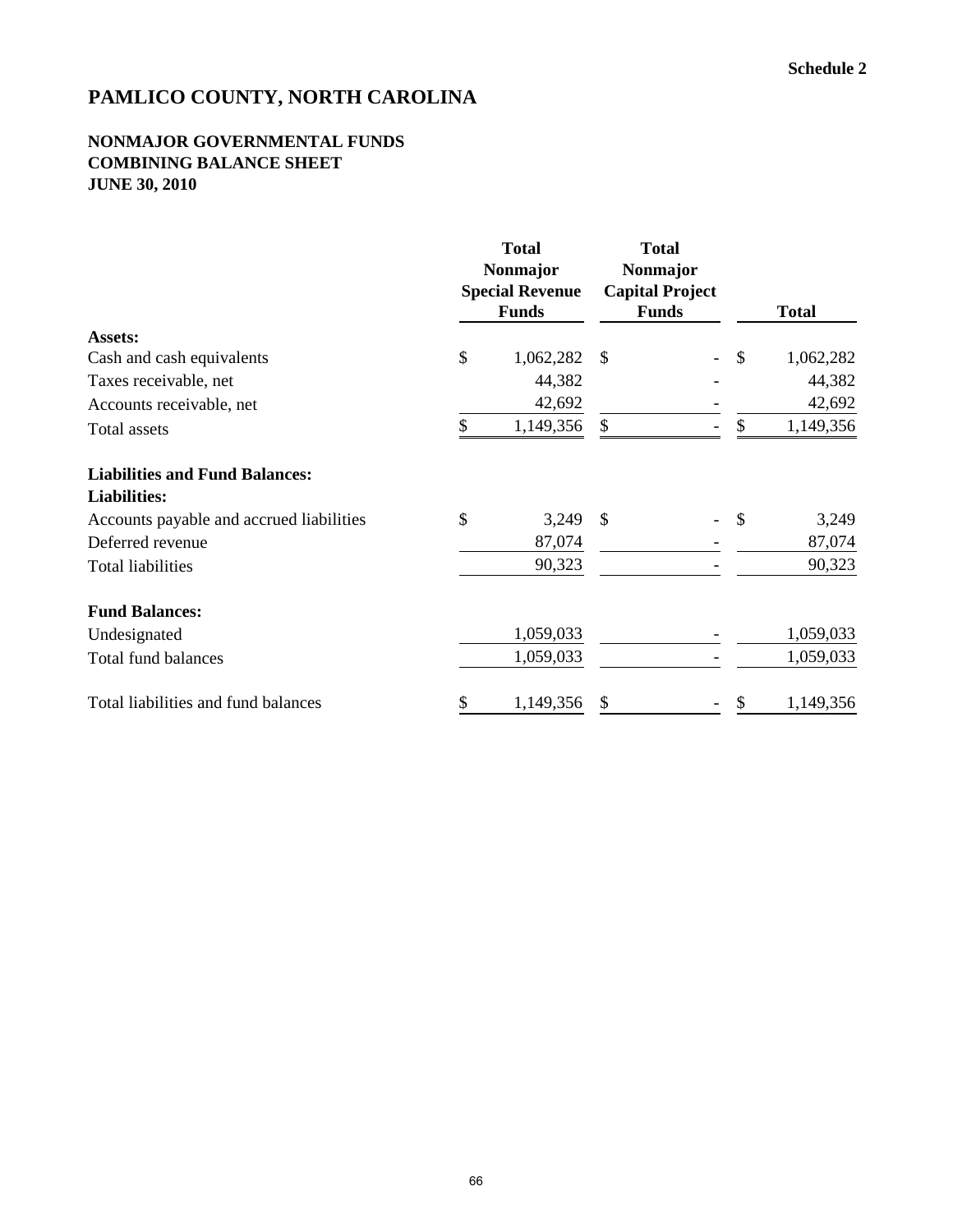#### **NONMAJOR GOVERNMENTAL FUNDS COMBINING STATEMENT OF REVENUES, EXPENDITURES, AND CHANGES IN FUND BALANCES FOR THE YEAR ENDED JUNE 30, 2010**

|                                        | <b>Total</b><br>Nonmajor<br><b>Special Revenue</b><br><b>Funds</b> | <b>Total</b><br>Nonmajor<br><b>Capital Project</b><br><b>Funds</b> | <b>Total</b>    |  |  |
|----------------------------------------|--------------------------------------------------------------------|--------------------------------------------------------------------|-----------------|--|--|
| <b>Revenues:</b>                       |                                                                    |                                                                    |                 |  |  |
| Ad valorem taxes                       | \$<br>470,519                                                      | $\mathcal{S}$                                                      | \$<br>470,519   |  |  |
| Restricted intergovernmental           | 275,727                                                            |                                                                    | 275,727         |  |  |
| Other taxes and licenses               | 108,646                                                            |                                                                    | 108,646         |  |  |
| Investment earnings                    | 535                                                                |                                                                    | 535             |  |  |
| Total revenues                         | 855,427                                                            |                                                                    | 855,427         |  |  |
| <b>Expenditures:</b>                   |                                                                    |                                                                    |                 |  |  |
| Current:                               |                                                                    |                                                                    |                 |  |  |
| Public safety                          | 556,911                                                            | (1,062)                                                            | 555,849         |  |  |
| Economic and physical development      | 71,048                                                             |                                                                    | 71,048          |  |  |
| Total expenditures                     | 627,959                                                            | (1,062)                                                            | 626,897         |  |  |
| Revenues over (under) expenditures     | 227,468                                                            | 1,062                                                              | 228,530         |  |  |
| <b>Other Financing Sources (Uses):</b> |                                                                    |                                                                    |                 |  |  |
| Transfers from (to) other funds        | 151,668                                                            | (69, 645)                                                          | 82,023          |  |  |
| Total other financing sources (uses)   | 151,668                                                            | (69, 645)                                                          | 82,023          |  |  |
| Net change in fund balances            | 379,136                                                            | (68, 583)                                                          | 310,553         |  |  |
| <b>Fund Balances:</b>                  |                                                                    |                                                                    |                 |  |  |
| Beginning of year - July 1             | 679,897                                                            | 68,583                                                             | 748,480         |  |  |
| End of year - June 30                  | \$<br>1,059,033                                                    | \$                                                                 | \$<br>1,059,033 |  |  |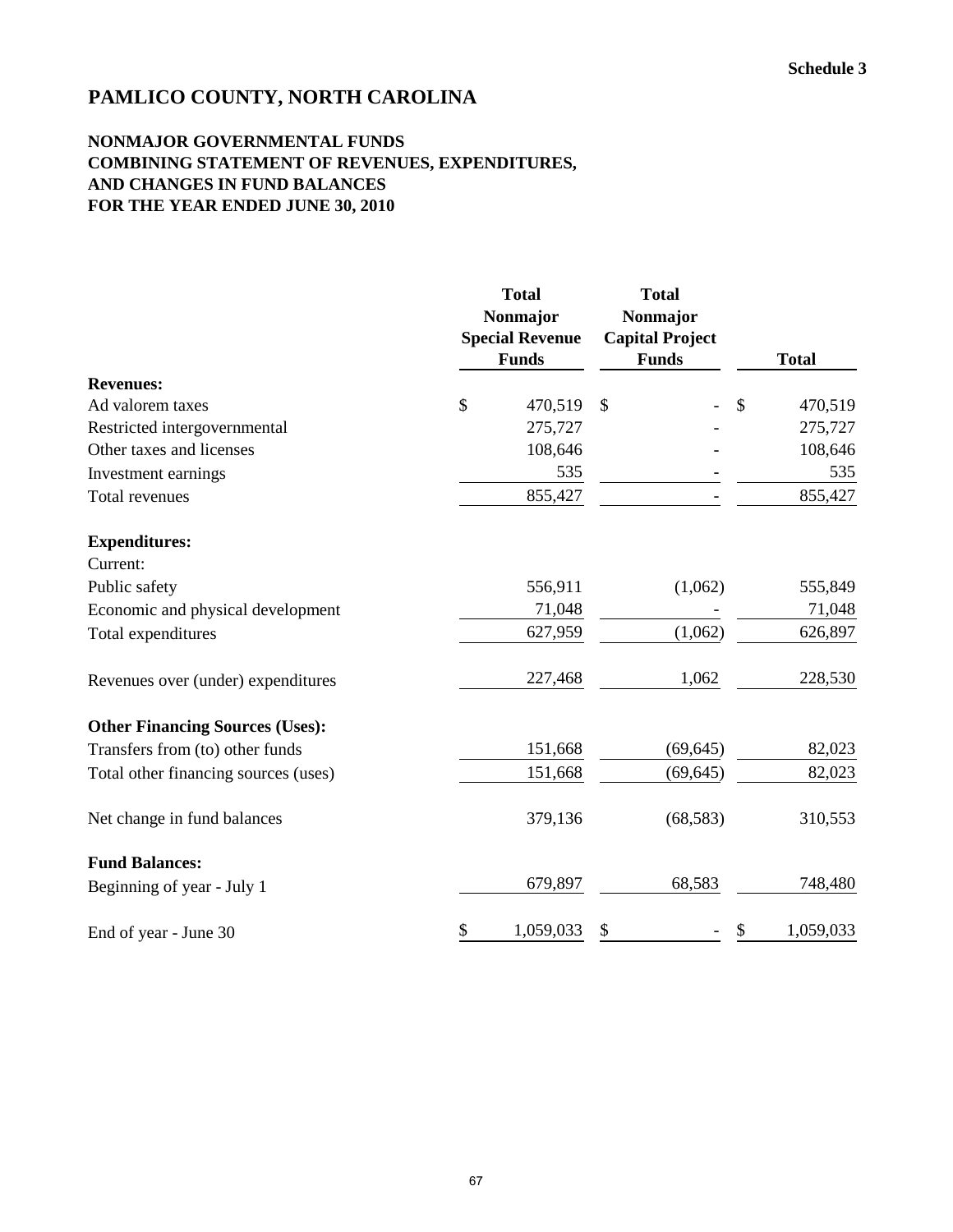#### **NONMAJOR SPECIAL REVENUE FUNDS COMBINING BALANCE SHEET JUNE 30, 2010**

|                                          | All<br><b>Fire Districts</b><br><b>Fund</b> |               | Reappraisal<br><b>Fund</b> |               | <b>Enhanced</b><br>911<br><b>Fund</b> |    | <b>Baird Shores</b><br><b>Special</b><br><b>Assessment</b><br><b>Fund</b> |
|------------------------------------------|---------------------------------------------|---------------|----------------------------|---------------|---------------------------------------|----|---------------------------------------------------------------------------|
| Assets:                                  |                                             |               |                            |               |                                       |    |                                                                           |
| Cash and cash equivalents                | \$<br>25,530                                | S             | 292,178                    | <sup>\$</sup> | 766,329                               | \$ | (42, 692)                                                                 |
| Accounts receivable, net                 |                                             |               |                            |               |                                       |    | 42,692                                                                    |
| Taxes receivable, net                    | 44,382                                      |               |                            |               |                                       |    |                                                                           |
| Total assets                             | 69,912                                      |               | 292,178                    | \$.           | 766,329                               | \$ |                                                                           |
| <b>Liabilities and Fund Balances:</b>    |                                             |               |                            |               |                                       |    |                                                                           |
| <b>Liabilities:</b>                      |                                             |               |                            |               |                                       |    |                                                                           |
| Accounts payable and accrued liabilities | \$<br>1,758                                 | <sup>\$</sup> |                            |               |                                       | \$ |                                                                           |
| Deferred revenue                         | 44,382                                      |               |                            |               |                                       |    | 42,692                                                                    |
| <b>Total liabilities</b>                 | 46,140                                      |               |                            |               |                                       |    | 42,692                                                                    |
| <b>Fund Balances:</b>                    |                                             |               |                            |               |                                       |    |                                                                           |
| Undesignated                             | 23,772                                      |               | 292,178                    |               | 766,329                               |    | (42, 692)                                                                 |
| Total fund balances                      | 23,772                                      |               | 292,178                    |               | 766,329                               |    | (42, 692)                                                                 |
| Total liabilities and fund balances      | 69,912                                      |               | 292,178                    |               | 766,329                               | S  |                                                                           |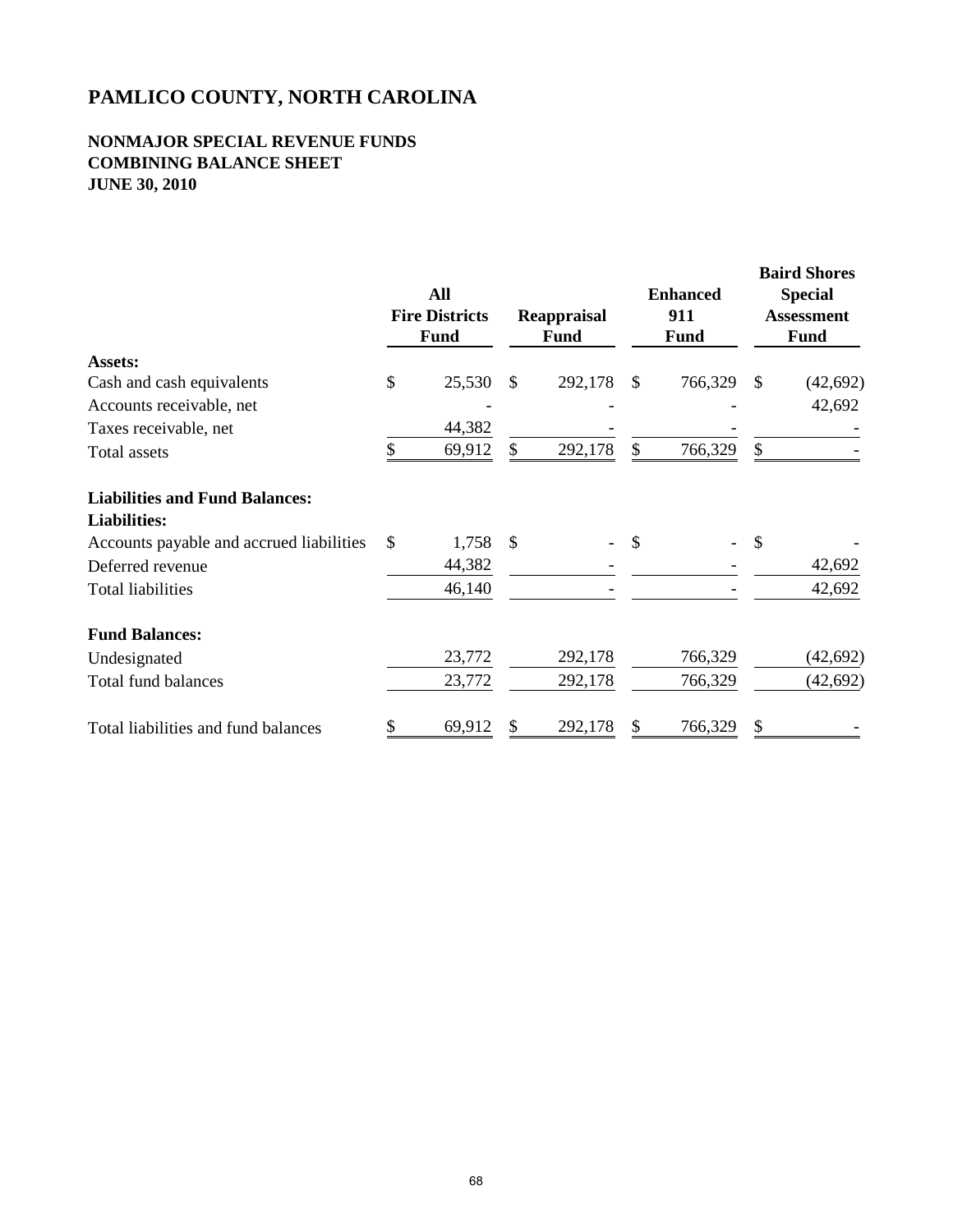### **Schedule 4**

| <b>CDBG</b><br><b>Scattered</b><br><b>Sites</b><br><b>Fund</b> | <b>Register</b><br>of Deeds<br><b>Enhancement</b><br><b>Preservation</b><br><b>Fund</b> | <b>Total</b>                    |
|----------------------------------------------------------------|-----------------------------------------------------------------------------------------|---------------------------------|
| \$<br>2,500                                                    | \$<br>18,437                                                                            | \$<br>1,062,282                 |
|                                                                |                                                                                         | 42,692                          |
|                                                                |                                                                                         | 44,382                          |
| \$<br>2,500                                                    | \$<br>18,437                                                                            | \$<br>1,149,356                 |
| \$<br>1,491<br>1,491                                           | \$                                                                                      | \$<br>3,249<br>87,074<br>90,323 |
| 1,009<br>1,009                                                 | 18,437<br>18,437                                                                        | 1,059,033<br>1,059,033          |
| \$<br>2,500                                                    | \$<br>18,437                                                                            | \$<br>1,149,356                 |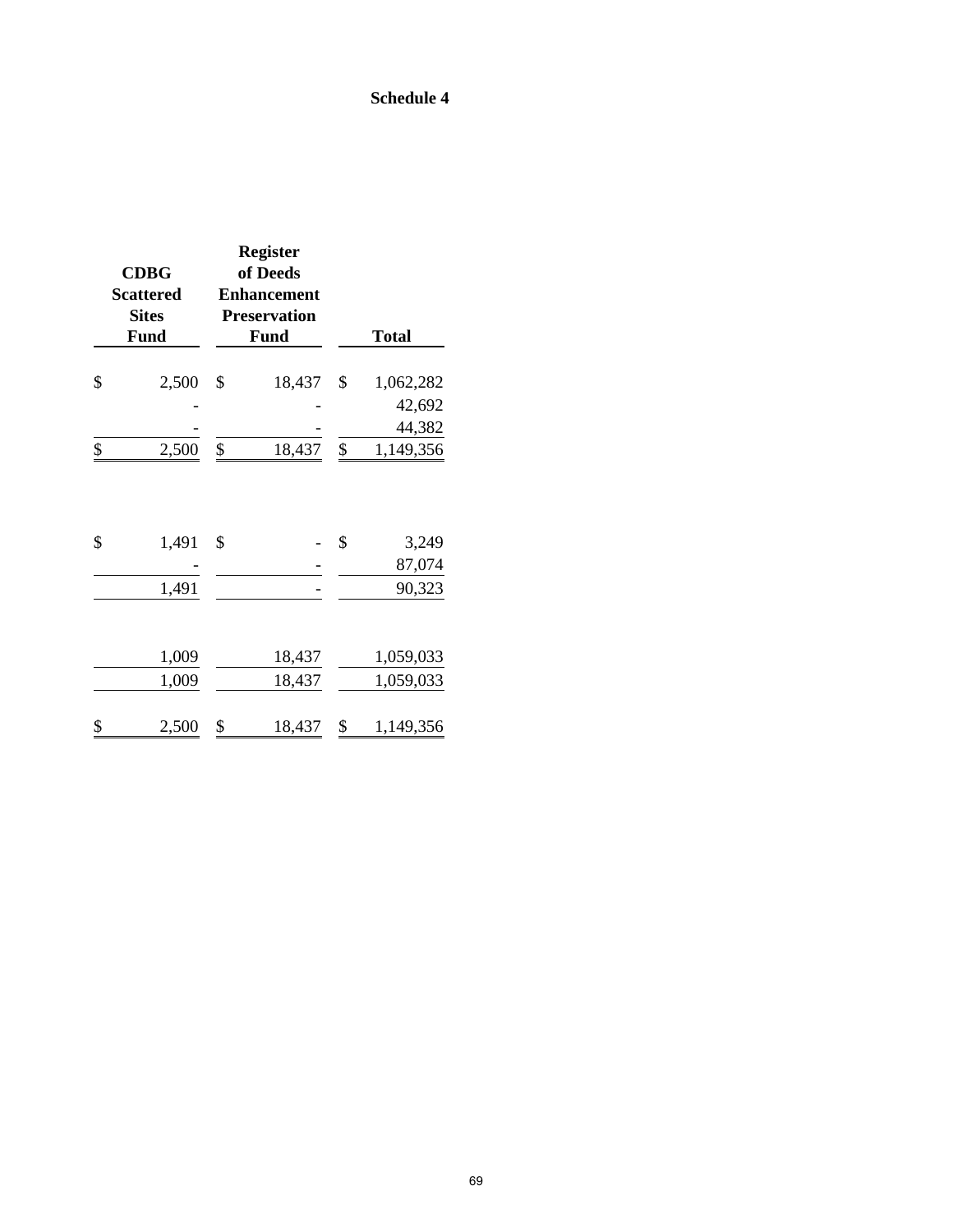#### **NONMAJOR SPECIAL REVENUE FUNDS COMBINING STATEMENT OF REVENUES, EXPENDITURES, AND CHANGES IN FUND BALANCES FOR THE YEAR ENDED JUNE 30, 2010**

|                                        | All<br><b>Fire Districts</b><br>Fund | Reappraisal<br><b>Fund</b> | <b>Enhanced</b><br>911<br><b>Fund</b> | <b>Baird Shores</b><br><b>Special</b><br><b>Assessment</b><br>Fund |
|----------------------------------------|--------------------------------------|----------------------------|---------------------------------------|--------------------------------------------------------------------|
| <b>Revenues:</b>                       |                                      |                            |                                       |                                                                    |
| Ad valorem taxes                       | \$<br>470,519                        | \$                         | \$                                    | \$                                                                 |
| Restricted intergovernmental           |                                      |                            | 219,816                               |                                                                    |
| Other taxes and licenses               | 86,318                               |                            |                                       | 14,697                                                             |
| Investment earnings                    |                                      | 535                        |                                       |                                                                    |
| Total revenues                         | 556,837                              | 535                        | 219,816                               | 14,697                                                             |
| <b>Expenditures:</b>                   |                                      |                            |                                       |                                                                    |
| Current:                               |                                      |                            |                                       |                                                                    |
| Public safety                          | 531,307                              |                            | 25,604                                |                                                                    |
| Economic and physical development      |                                      |                            |                                       |                                                                    |
| Total expenditures                     | 531,307                              |                            | 25,604                                |                                                                    |
| Revenues over (under) expenditures     | 25,530                               | 535                        | 194,212                               | 14,697                                                             |
| <b>Other Financing Sources (Uses):</b> |                                      |                            |                                       |                                                                    |
| Transfers from (to) other funds        |                                      | 42,000                     |                                       |                                                                    |
| Total other financing sources (uses)   |                                      | 42,000                     |                                       |                                                                    |
| Net change in fund balances            | 25,530                               | 42,535                     | 194,212                               | 14,697                                                             |
| <b>Fund Balances:</b>                  |                                      |                            |                                       |                                                                    |
| Beginning of year - July 1             | (1,758)                              | 249,643                    | 572,117                               | (57, 389)                                                          |
| End of year - June 30                  | \$<br>23,772                         | 292,178<br>S               | 766,329                               | (42, 692)<br>\$                                                    |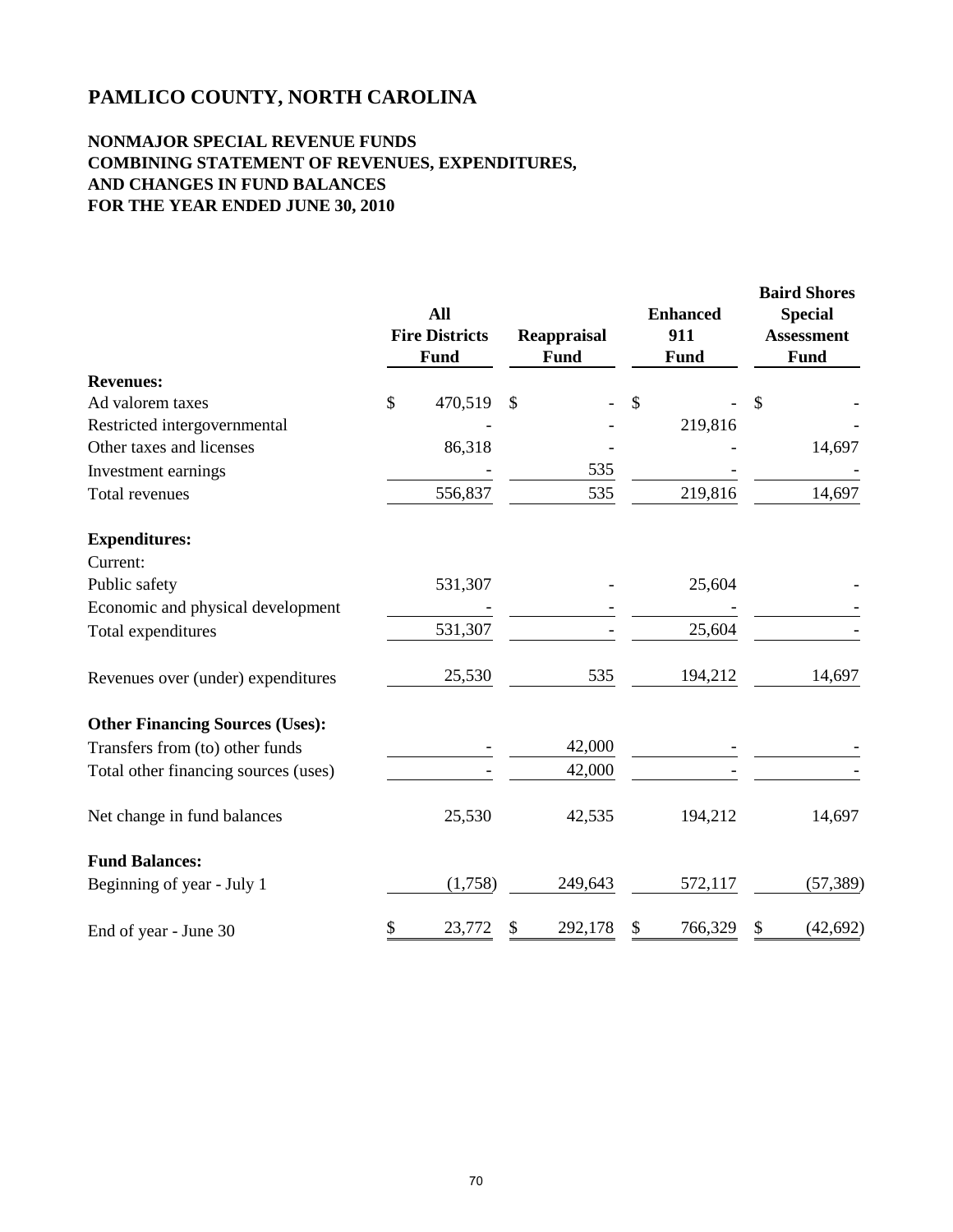### **Schedule 5**

| <b>CDBG</b><br><b>Scattered</b><br><b>Sites</b> | <b>Register</b><br>of Deeds<br><b>Enhancement</b><br><b>Preservation</b> |   |              |
|-------------------------------------------------|--------------------------------------------------------------------------|---|--------------|
| Fund                                            | Fund                                                                     |   | <b>Total</b> |
| \$                                              | S                                                                        | S | 470,519      |
| 55,911                                          |                                                                          |   | 275,727      |
|                                                 | 7,631                                                                    |   | 108,646      |
|                                                 |                                                                          |   | 535          |
| 55,911                                          | 7,631                                                                    |   | 855,427      |

|             |           | 556,911   |
|-------------|-----------|-----------|
| 54,902      | 16,146    | 71,048    |
| 54,902      | 16,146    | 627,959   |
|             |           |           |
| 1,009       | (8,515)   | 227,468   |
|             |           |           |
|             |           |           |
|             | 109,668   | 151,668   |
|             | 109,668   | 151,668   |
|             |           |           |
| 1,009       | 101,153   | 379,136   |
|             |           |           |
|             |           |           |
|             | (82, 716) | 679,897   |
|             |           |           |
| \$<br>1,009 | 18,437    | 1,059,033 |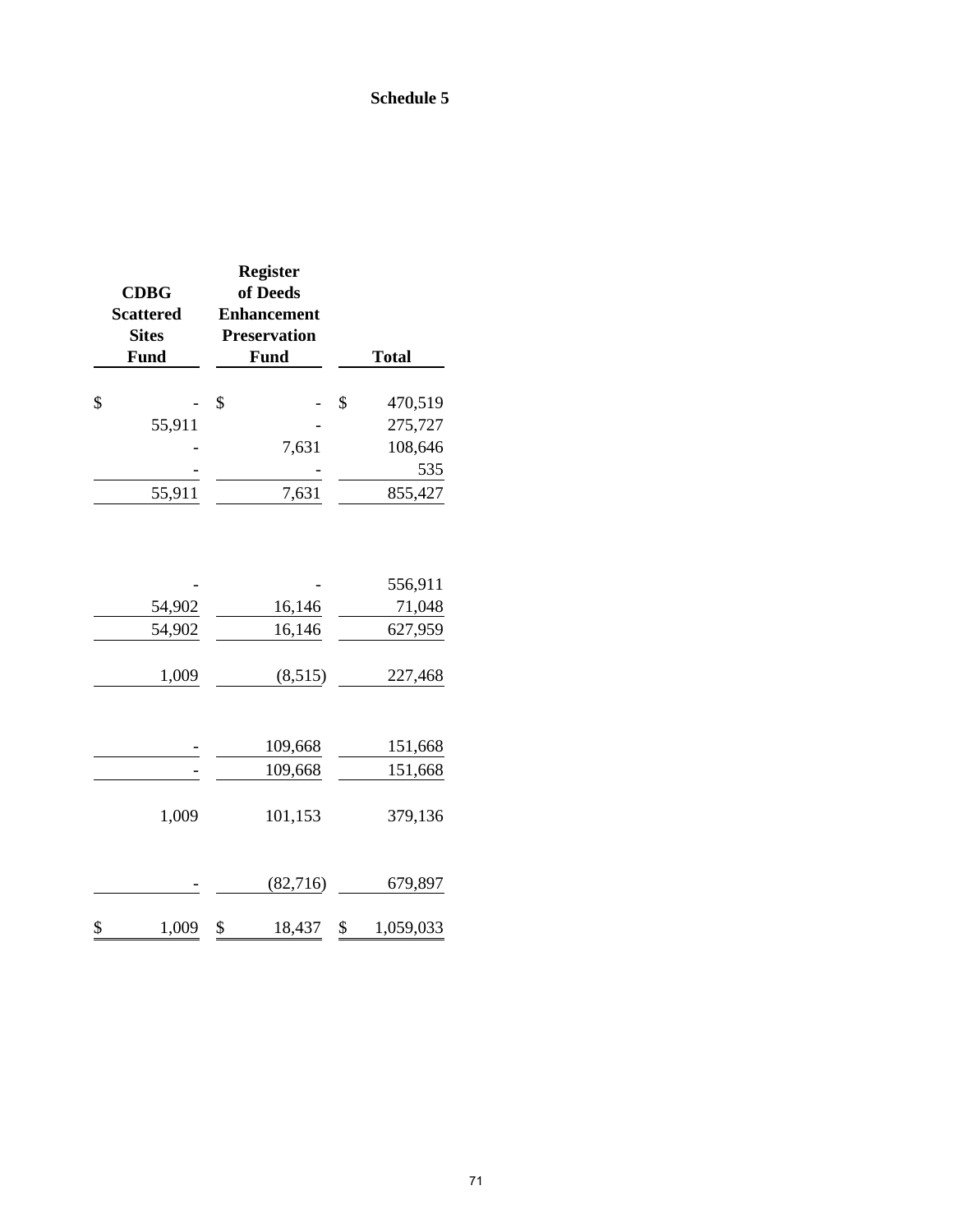## **ALL FIRE DISTRICTS FUND SCHEDULE OF REVENUES, EXPENDITURES, AND CHANGES IN FUND BALANCE - BUDGET AND ACTUAL FOR THE YEAR ENDED JUNE 30, 2010**

|                            | <b>Final</b><br><b>Budget</b> |         |               | <b>Actual</b> | <b>Variance</b><br>Over/Under |           |
|----------------------------|-------------------------------|---------|---------------|---------------|-------------------------------|-----------|
| <b>Revenues:</b>           |                               |         |               |               |                               |           |
| Ad valorem taxes           | \$                            | 425,092 | $\mathcal{S}$ | 470,519       | $\mathcal{S}$                 | 45,427    |
| Other taxes                |                               | 103,500 |               | 86,318        |                               | (17, 182) |
| Total revenues             |                               | 528,592 |               | 556,837       |                               | 28,245    |
| <b>Expenditures:</b>       |                               |         |               |               |                               |           |
| Public safety              |                               | 528,592 |               | 531,307       |                               | (2,715)   |
| Total expenditures         |                               | 528,592 |               | 531,307       |                               | (2,715)   |
| Net change in fund balance | \$                            |         |               | 25,530        | \$                            | 25,530    |
| <b>Fund Balance:</b>       |                               |         |               |               |                               |           |
| Beginning of year - July 1 |                               |         |               | (1,758)       |                               |           |
| End of year - June 30      |                               |         |               | 23,772        |                               |           |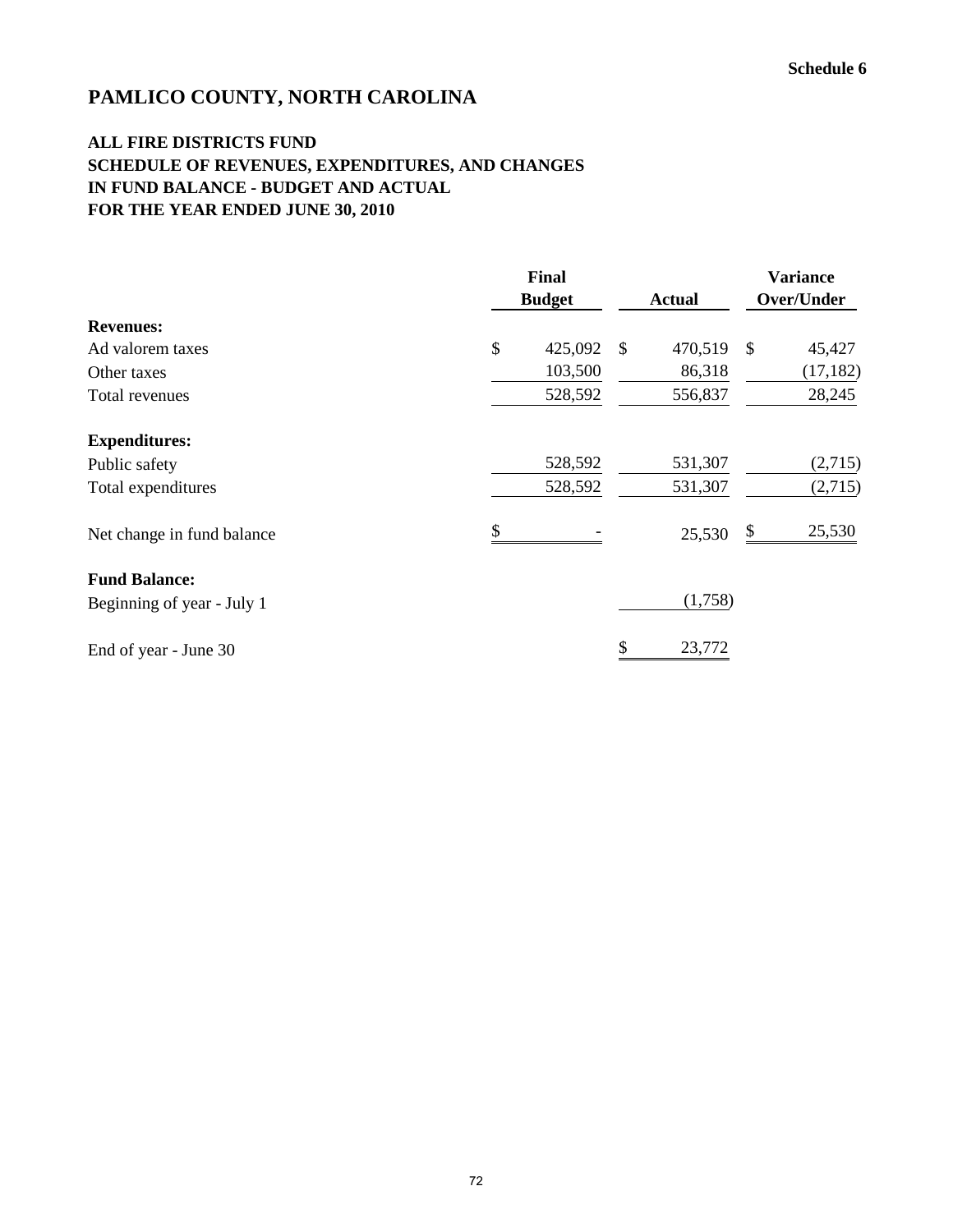## **REAPPRAISAL FUND SCHEDULE OF REVENUES, EXPENDITURES, AND CHANGES IN FUND BALANCE - BUDGET AND ACTUAL FOR THE YEAR ENDED JUNE 30, 2010**

|                                        | Final<br><b>Budget</b> | <b>Actual</b> | <b>Variance</b><br>Over/Under |          |  |
|----------------------------------------|------------------------|---------------|-------------------------------|----------|--|
| <b>Revenues:</b>                       |                        |               |                               |          |  |
| Investment earnings                    | \$<br>4,100            | \$<br>535     | \$                            | (3, 565) |  |
| Total revenues                         | 4,100                  | 535           |                               | (3,565)  |  |
| <b>Expenditures:</b>                   |                        |               |                               |          |  |
| General government                     | 46,100                 |               |                               | 46,100   |  |
| Total expenditures                     | 46,100                 |               |                               | 46,100   |  |
| Revenues over (under) expenditures     | (42,000)               | 535           |                               | 42,535   |  |
| <b>Other Financing Sources (Uses):</b> |                        |               |                               |          |  |
| Transfers from (to) other funds        | 42,000                 | 42,000        |                               |          |  |
| Total other financing sources (uses)   | 42,000                 | 42,000        |                               |          |  |
| Net change in fund balance             | \$                     | 42,535        | \$                            | 42,535   |  |
| <b>Fund Balance:</b>                   |                        |               |                               |          |  |
| Beginning of year - July 1             |                        | 249,643       |                               |          |  |
| End of year - June 30                  |                        | \$<br>292,178 |                               |          |  |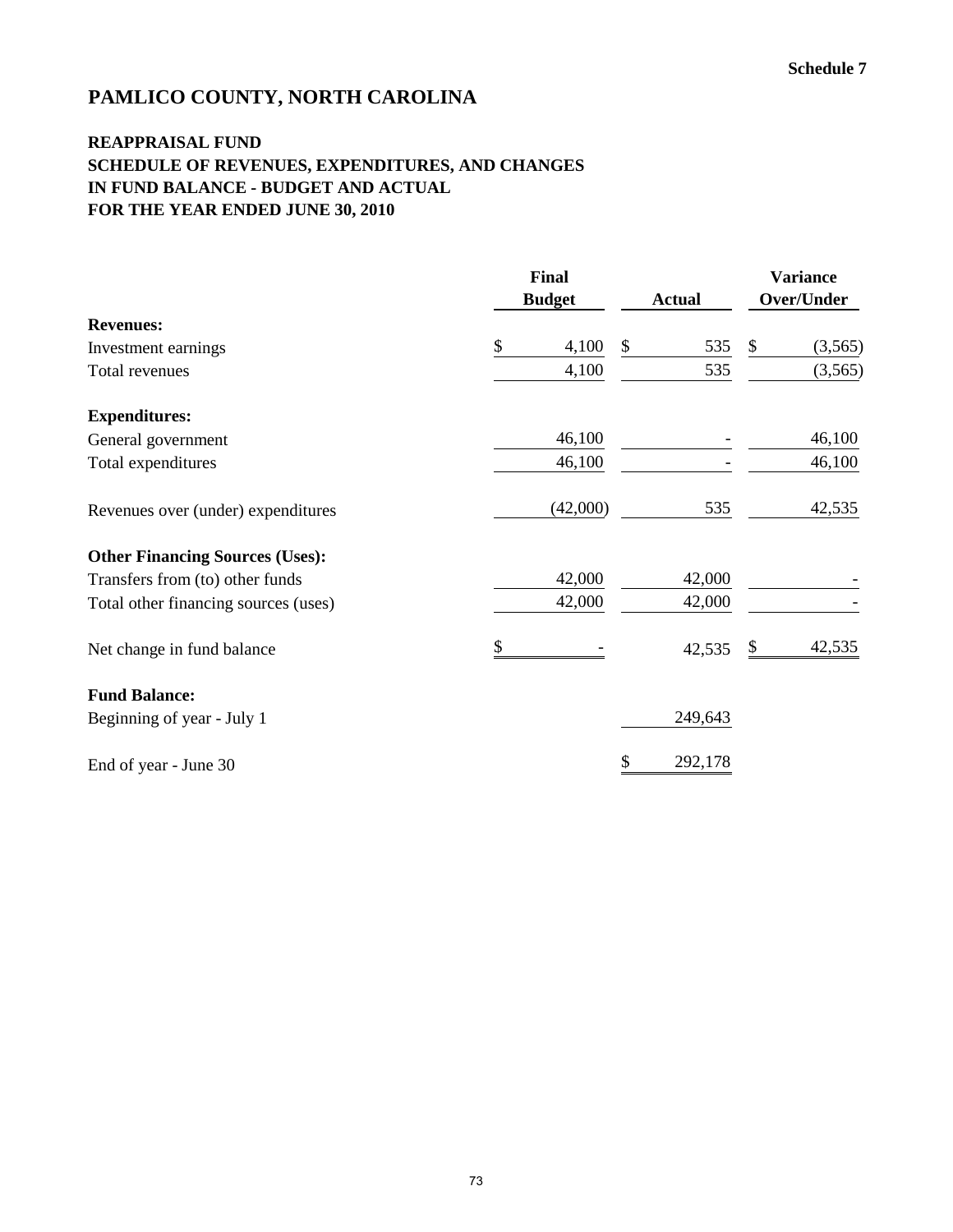## **ENHANCED 911 FUND SCHEDULE OF REVENUES, EXPENDITURES, AND CHANGES IN FUND BALANCE - BUDGET AND ACTUAL FOR THE YEAR ENDED JUNE 30, 2010**

|                              | <b>Final</b><br><b>Budget</b> | <b>Actual</b>           | <b>Variance</b><br>Over/Under |  |
|------------------------------|-------------------------------|-------------------------|-------------------------------|--|
| <b>Revenues:</b>             |                               |                         |                               |  |
| Restricted intergovernmental | \$<br>193,000                 | $\mathbb{S}$<br>219,816 | 26,816<br>$\mathcal{S}$       |  |
| Miscellaneous                | 200                           |                         | (200)                         |  |
| Total revenues               | 193,200                       | 219,816                 | 26,616                        |  |
| <b>Expenditures:</b>         |                               |                         |                               |  |
| Public safety:               |                               |                         |                               |  |
| Contracted services          | 193,200                       | 25,604                  | 167,596                       |  |
| Total expenditures           | 193,200                       | 25,604                  | 167,596                       |  |
| Net change in fund balance   |                               | 194,212                 | 194,212<br>\$                 |  |
| <b>Fund Balance:</b>         |                               |                         |                               |  |
| Beginning of year - July 1   |                               | 572,117                 |                               |  |
| End of year - June 30        |                               | \$<br>766,329           |                               |  |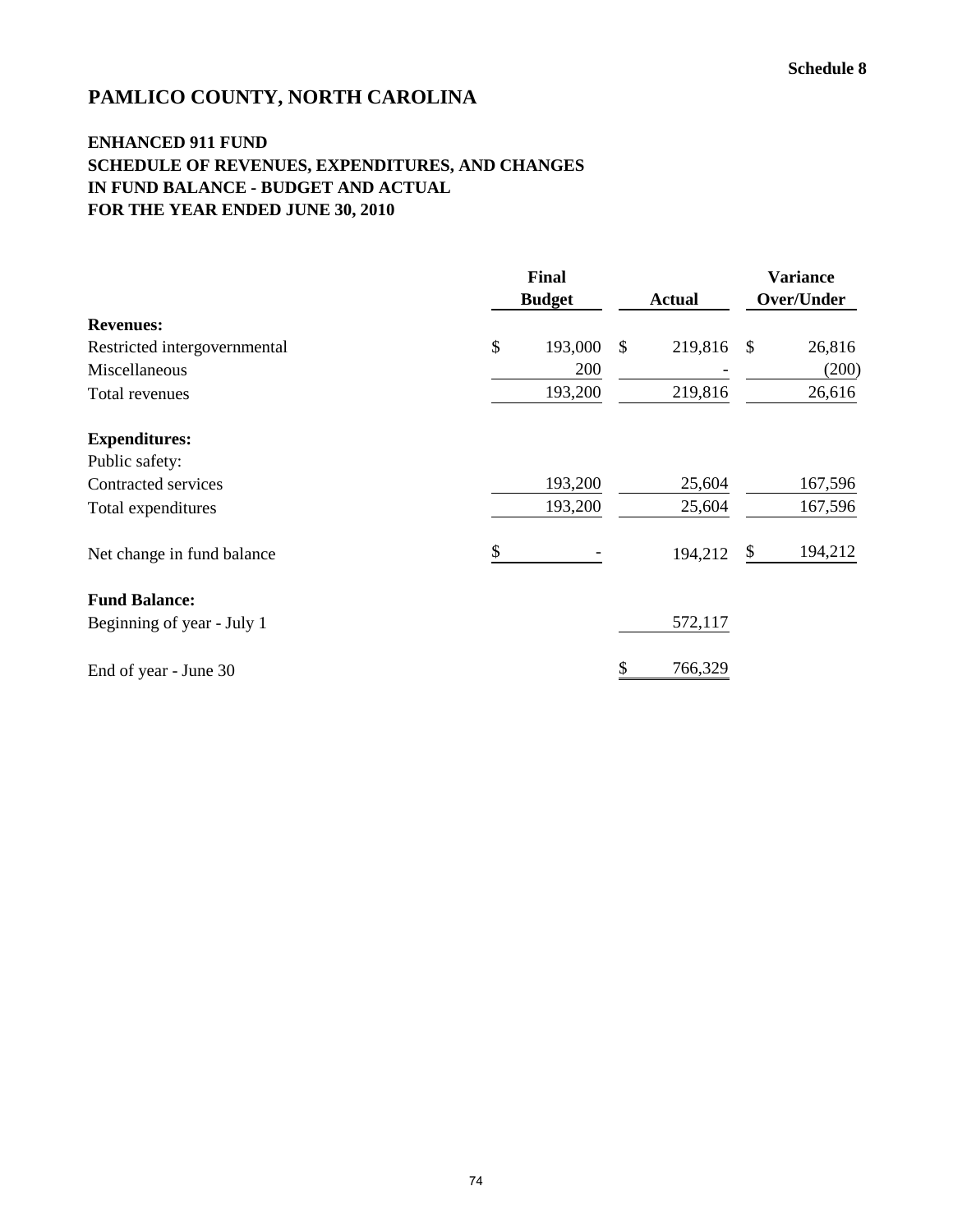## **BAIRD SHORES SPECIAL ASSESSMENT FUND SCHEDULE OF REVENUES, EXPENDITURES, AND CHANGES CHANGES IN FUND BALANCE - BUDGET AND ACTUAL FROM INCEPTION AND FOR THE YEAR ENDED JUNE 30, 2010**

|                            |                |                      |              | <b>Actual</b> |                |           |                 |             |  |  |  |
|----------------------------|----------------|----------------------|--------------|---------------|----------------|-----------|-----------------|-------------|--|--|--|
|                            | <b>Project</b> |                      | <b>Prior</b> |               | <b>Current</b> |           | <b>Total to</b> |             |  |  |  |
|                            |                | <b>Authorization</b> |              | <b>Years</b>  |                | Year      |                 | <b>Date</b> |  |  |  |
| <b>Revenues:</b>           |                |                      |              |               |                |           |                 |             |  |  |  |
| Owner contributions        | \$             | 165,621              | \$           | 108,232       | \$             | 14,697    | \$              | 122,929     |  |  |  |
| Total revenues             |                | 165,621              |              | 108,232       |                | 14,697    |                 | 122,929     |  |  |  |
| <b>Expenditures:</b>       |                |                      |              |               |                |           |                 |             |  |  |  |
| Welfare:                   |                |                      |              |               |                |           |                 |             |  |  |  |
| Professional services      |                | 9,637                |              | 9,637         |                |           |                 | 9,637       |  |  |  |
| Engineering fees           |                | 2,394                |              | 2,394         |                |           |                 | 2,394       |  |  |  |
| Contracted services        |                | 3,240                |              | 3,240         |                |           |                 | 3,240       |  |  |  |
| Street improvements        |                | 150,350              |              | 150,350       |                |           |                 | 150,350     |  |  |  |
| Total expenditures         |                | 165,621              |              | 165,621       |                |           |                 | 165,621     |  |  |  |
| Net change in fund balance | \$             |                      | \$           | (57, 389)     |                | 14,697    | \$              | (42, 692)   |  |  |  |
| <b>Fund Balance:</b>       |                |                      |              |               |                |           |                 |             |  |  |  |
| Beginning of year - July 1 |                |                      |              |               |                | (57, 389) |                 |             |  |  |  |
| End of year - June 30      |                |                      |              |               | \$             | (42, 692) |                 |             |  |  |  |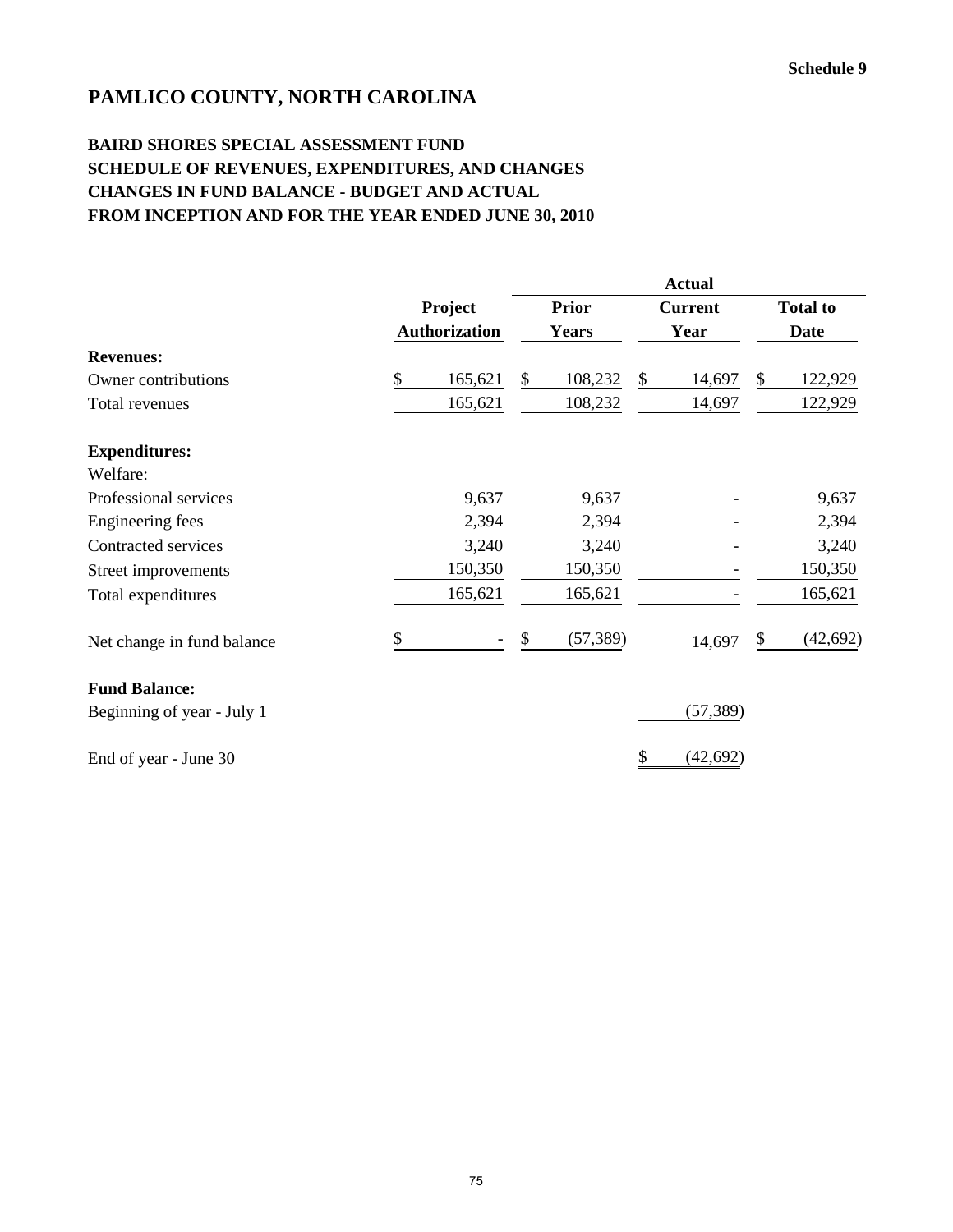## **CDBG SCATTERED SITES FUND SCHEDULE OF REVENUES, EXPENDITURES, AND CHANGES IN FUND BALANCE - BUDGET AND ACTUAL FROM INCEPTION AND FOR THE YEAR ENDED JUNE 30, 2010**

|                                      |              |                      |               | <b>Actual</b> |  |    |                |    |                 |  |  |
|--------------------------------------|--------------|----------------------|---------------|---------------|--|----|----------------|----|-----------------|--|--|
|                                      |              | Project              |               | <b>Prior</b>  |  |    | <b>Current</b> |    | <b>Total to</b> |  |  |
|                                      |              | <b>Authorization</b> |               | <b>Years</b>  |  |    | Year           |    | <b>Date</b>     |  |  |
| <b>Revenues:</b>                     |              |                      |               |               |  |    |                |    |                 |  |  |
| Restricted intergovernmental:        |              |                      |               |               |  |    |                |    |                 |  |  |
| CDBG SS 09-C-2001                    | $\mathbb{S}$ | 602,872              | $\mathcal{S}$ |               |  | \$ | 28,153         | \$ | 28,153          |  |  |
| <b>TEDG-T-1911</b>                   |              | 75,000               |               |               |  |    | 27,758         |    | 27,758          |  |  |
| Total revenues                       |              | 677,872              |               |               |  |    | 55,911         |    | 55,911          |  |  |
| <b>Expenditures:</b>                 |              |                      |               |               |  |    |                |    |                 |  |  |
| Economic and physical development:   |              |                      |               |               |  |    |                |    |                 |  |  |
| CDBG SS 09-C-2001:                   |              |                      |               |               |  |    |                |    |                 |  |  |
| Clearance                            |              | 32,000               |               |               |  |    | 3,325          |    | 3,325           |  |  |
| Acquisition                          |              | 25,000               |               |               |  |    |                |    |                 |  |  |
| Relocation                           |              | 478,000              |               |               |  |    | 1,141          |    | 1,141           |  |  |
| Administration                       |              | 67,872               |               |               |  |    | 22,678         |    | 22,678          |  |  |
| Total CDBG SS 09-C-2001 expenditures |              | 602,872              |               |               |  |    | 27,144         |    | 27,144          |  |  |
| TEDG -T-1911 grant expenditures      |              | 75,000               |               |               |  |    | 27,758         |    | 27,758          |  |  |
| Total expenditures                   |              | 677,872              |               |               |  |    | 54,902         |    | 54,902          |  |  |
| Net change in fund balance           | \$           |                      | \$            |               |  |    | 1,009          | \$ | 1,009           |  |  |
| <b>Fund Balance:</b>                 |              |                      |               |               |  |    |                |    |                 |  |  |
| Beginning of year - July 1           |              |                      |               |               |  |    |                |    |                 |  |  |
| End of year - June 30                |              |                      |               |               |  | \$ | 1,009          |    |                 |  |  |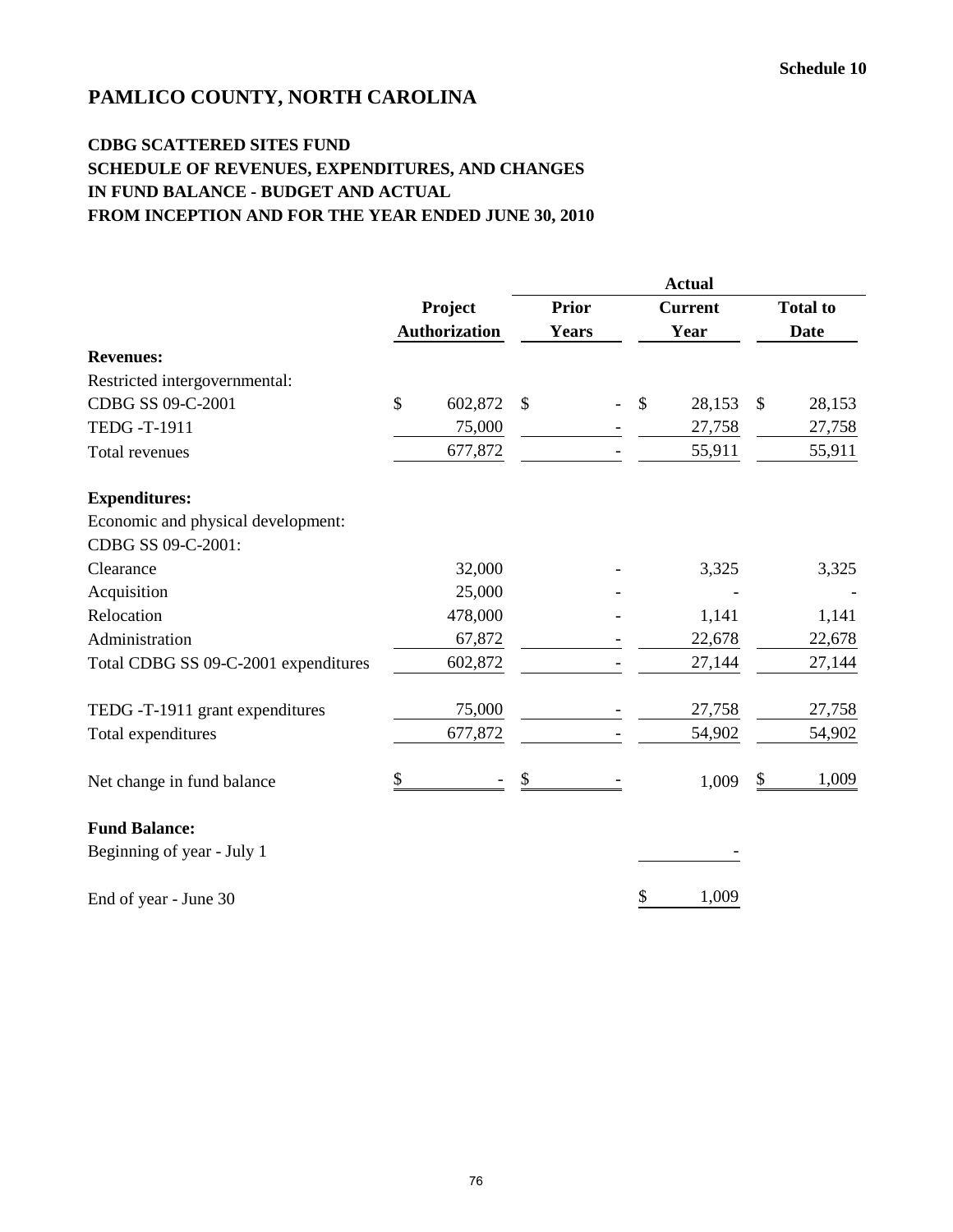#### **ENHANCEMENT/PRESERVATION FUND SCHEDULE OF REVENUES, EXPENDITURES, AND CHANGES IN FUND BALANCE - BUDGET AND ACTUAL FOR THE YEAR ENDED JUNE 30, 2010**

|                                        | Final<br><b>Budget</b> | <b>Actual</b> | <b>Variance</b><br>Over/Under |
|----------------------------------------|------------------------|---------------|-------------------------------|
| <b>Revenues:</b>                       |                        |               |                               |
| Other taxes and licenses               | \$<br>12,500           | \$<br>7,631   | \$<br>(4, 869)                |
| Total revenues                         | 12,500                 | 7,631         | (4, 869)                      |
| <b>Expenditures:</b>                   |                        |               |                               |
| Economic and physical development      | 22,500                 | 16,146        | 6,354                         |
| Total expenditures                     | 22,500                 | 16,146        | 6,354                         |
| Revenues over (under) expenditures     | (10,000)               | (8,515)       | 1,485                         |
| <b>Other Financing Sources (Uses):</b> |                        |               |                               |
| Transfers from (to) other funds        | 10,000                 | 109,668       | 99,668                        |
| Total other financing sources (uses)   | 10,000                 | 109,668       | 99,668                        |
| Net change in fund balance             | \$                     | 101,153       | 101,153<br>\$                 |
| <b>Fund Balance:</b>                   |                        |               |                               |
| Beginning of year - July 1             |                        | (82,716)      |                               |
| End of year - June 30                  |                        | 18,437<br>\$  |                               |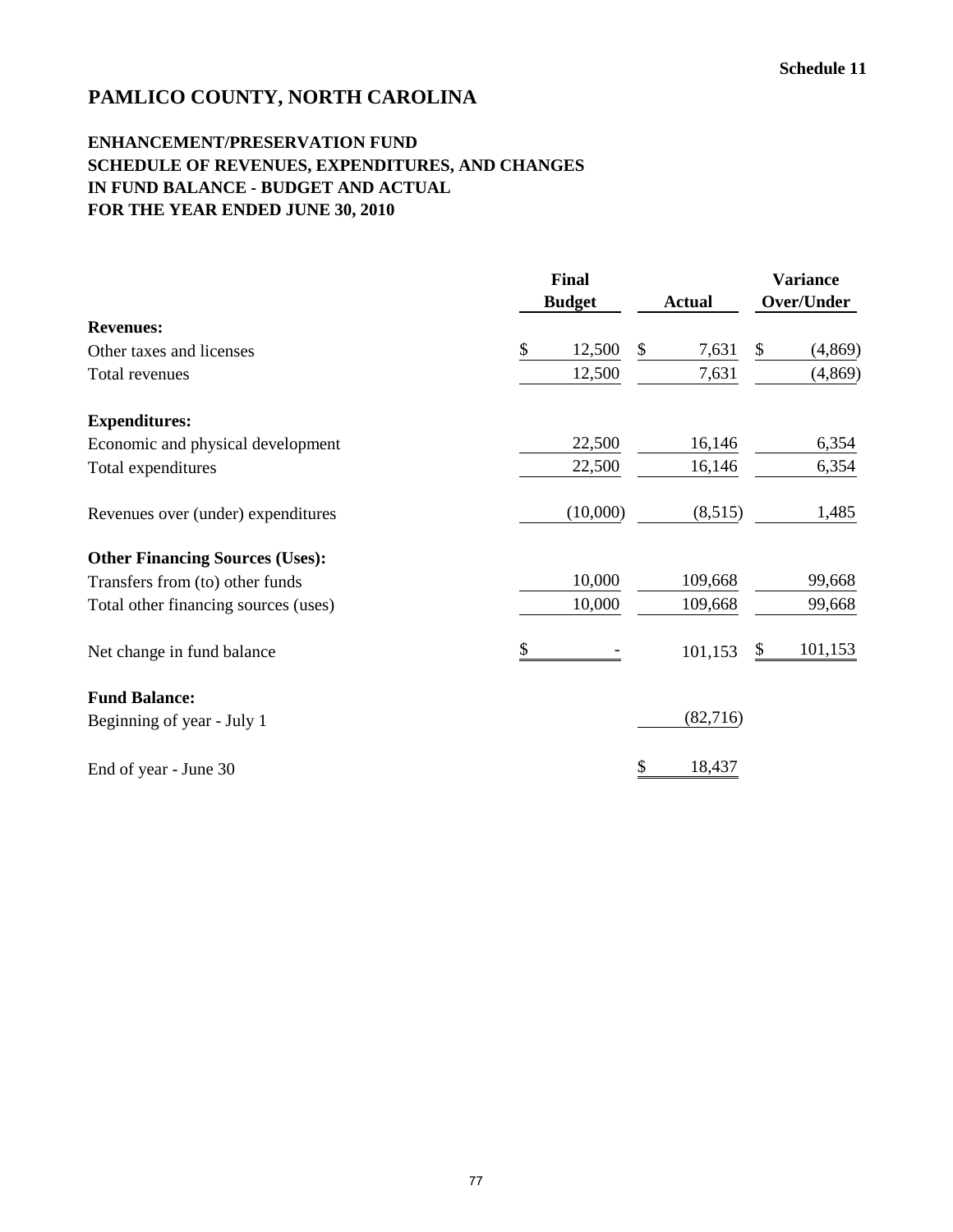## **NONMAJOR CAPITAL PROJECT FUNDS COMBINING STATEMENT OF REVENUES, EXPENDITURES, AND CHANGES IN FUND BALANCES FOR THE YEAR ENDED JUNE 30, 2010**

|                                        | <b>Human Services</b><br><b>Building</b><br><b>Fund</b> | Law<br><b>Enforcement</b><br><b>Center</b> | <b>Total</b>                         |
|----------------------------------------|---------------------------------------------------------|--------------------------------------------|--------------------------------------|
| <b>Expenditures:</b>                   |                                                         |                                            |                                      |
| Current:                               |                                                         |                                            |                                      |
| Public safety                          | \$                                                      | \$<br>(1,062)                              | (1,062)<br>$\boldsymbol{\mathsf{S}}$ |
| Total expenditures                     |                                                         | (1,062)                                    | (1,062)                              |
| Revenues over (under) expenditures     |                                                         | 1,062                                      | 1,062                                |
| <b>Other Financing Sources (Uses):</b> |                                                         |                                            |                                      |
| Transfers from (to) other funds        | (68, 583)                                               | (1,062)                                    | (69, 645)                            |
| Total other financing sources (uses)   | (68, 583)                                               | (1,062)                                    | (69, 645)                            |
| Net change in fund balances            | (68, 583)                                               |                                            | (68, 583)                            |
| <b>Fund Balances:</b>                  |                                                         |                                            |                                      |
| Beginning of year - July 1             | 68,583                                                  |                                            | 68,583                               |
| End of year - June 30                  | \$                                                      |                                            | \$                                   |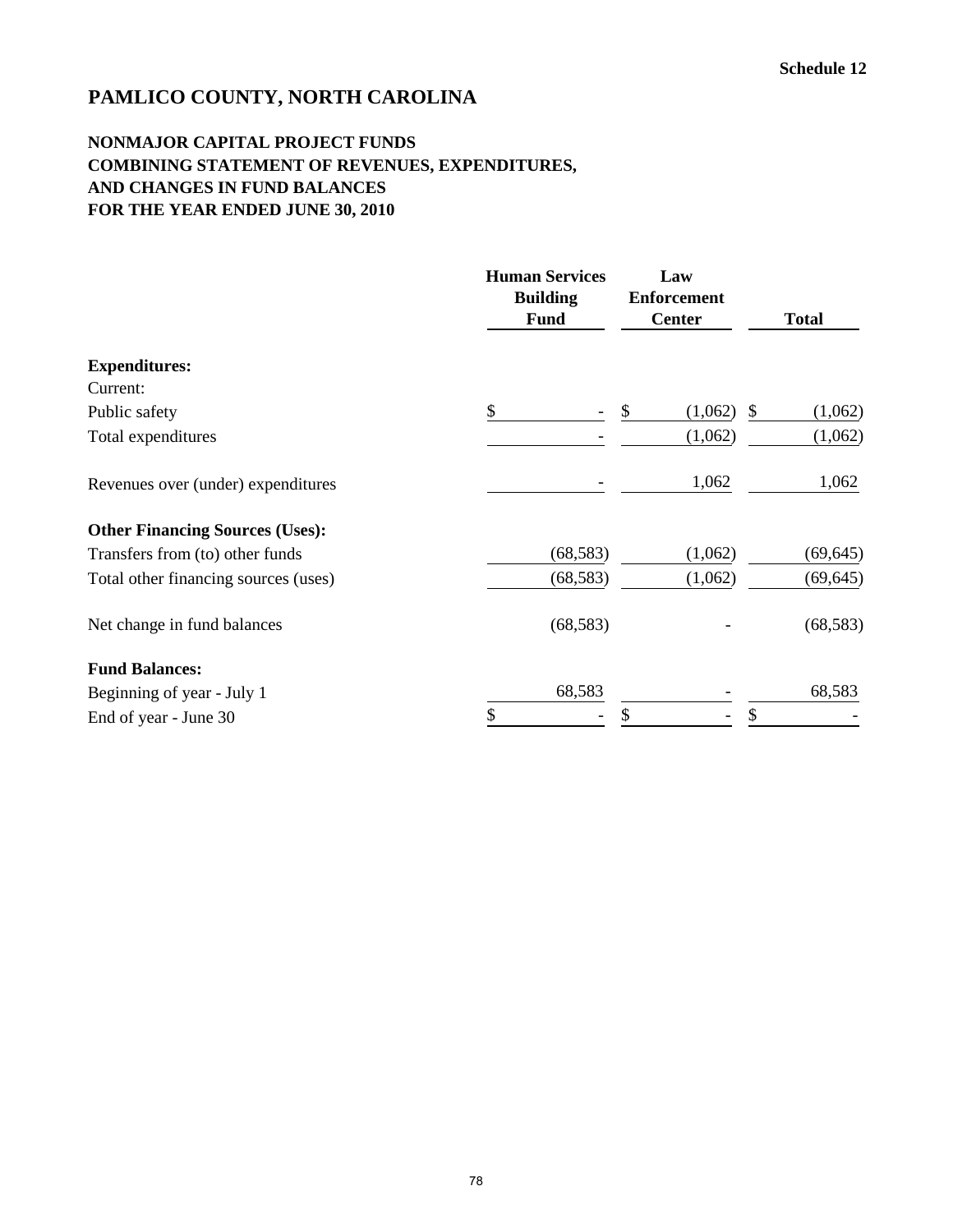#### **HUMAN SERVICES BUILDING FUND SCHEDULE OF REVENUES AND EXPENDITURES - BUDGET AND ACTUAL FROM INCEPTION AND FOR THE YEAR ENDED JUNE 30, 2010**

|                                               | <b>Actual</b> |                      |  |              |               |                |    |                 |    |                 |
|-----------------------------------------------|---------------|----------------------|--|--------------|---------------|----------------|----|-----------------|----|-----------------|
|                                               | Project       |                      |  | <b>Prior</b> |               | <b>Current</b> |    | <b>Total to</b> |    | <b>Variance</b> |
|                                               |               | <b>Authorization</b> |  | <b>Years</b> |               | Year           |    | <b>Date</b>     |    | Over/Under      |
| <b>Revenues:</b>                              |               |                      |  |              |               |                |    |                 |    |                 |
| Investment earnings                           | \$            | 17,910               |  | 36,240       | $\mathcal{S}$ |                | \$ | 36,240          | \$ | 18,330          |
| Total revenues                                |               | 17,910               |  | 36,240       |               |                |    | 36,240          |    | 18,330          |
| <b>Expenditures:</b>                          |               |                      |  |              |               |                |    |                 |    |                 |
| Permits                                       |               | 5,000                |  |              |               |                |    |                 |    | 5,000           |
| Professional services                         |               | 516,191              |  | 515,340      |               |                |    | 515,340         |    | 851             |
| <b>Construction costs</b>                     |               | 2,207,419            |  | 2,163,423    |               |                |    | 2,163,423       |    | 43,996          |
| Contingency                                   |               | 39,300               |  | 39,300       |               |                |    | 39,300          |    |                 |
| Total expenditures                            |               | 2,767,910            |  | 2,718,063    |               |                |    | 2,718,063       |    | 49,847          |
| Revenues over (under) expenditures            |               | (2,750,000)          |  | (2,681,823)  |               |                |    | (2,681,823)     |    | 68,177          |
| <b>Other Financing Sources (Uses):</b>        |               |                      |  |              |               |                |    |                 |    |                 |
| Transfers from (to) other funds               |               | 400,000              |  | 400,406      |               | (68, 583)      |    | 331,823         |    | (68, 177)       |
| Long-term debt issued                         |               | 2,350,000            |  | 2,350,000    |               |                |    | 2,350,000       |    |                 |
| Total other financing sources (uses)          |               | 2,750,000            |  | 2,750,406    |               | (68, 583)      |    | 2,681,823       |    | (68, 177)       |
| Revenues and other financing sources over     |               |                      |  |              |               |                |    |                 |    |                 |
| (under) expenditures and other financing uses | \$            |                      |  | 68,583       | \$            | (68, 583)      | \$ |                 |    |                 |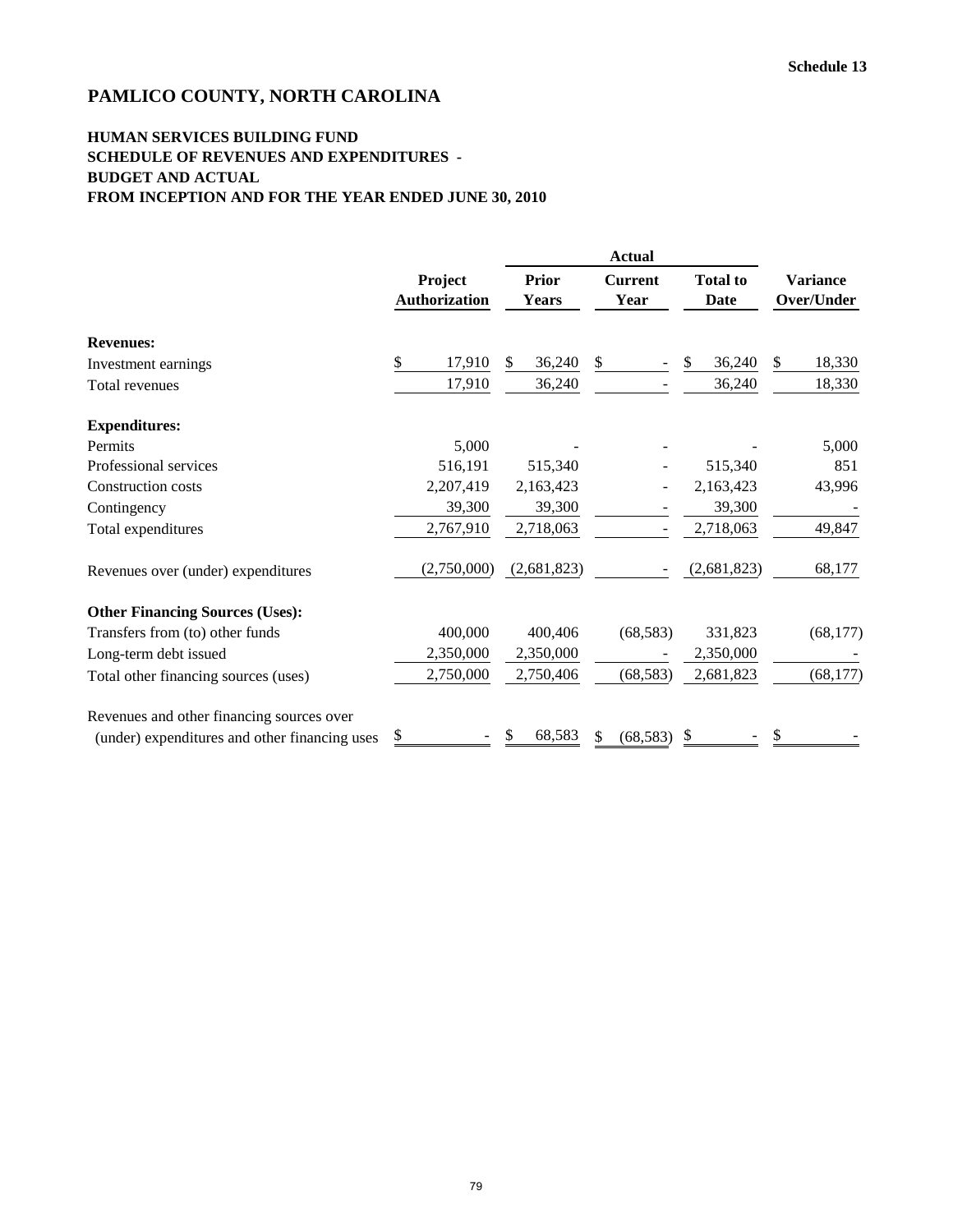#### **LAW ENFORCEMENT CENTER FUND SCHEDULE OF REVENUES AND EXPENDITURES - BUDGET AND ACTUAL FROM INCEPTION AND FOR THE YEAR ENDED JUNE 30, 2010**

|                                               |                          |                       | <b>Actual</b>                  |                |                               |
|-----------------------------------------------|--------------------------|-----------------------|--------------------------------|----------------|-------------------------------|
|                                               | Project<br>Authorization | Prior<br><b>Years</b> | <b>Current</b><br>Year         |                | <b>Variance</b><br>Over/Under |
| <b>Revenues:</b>                              |                          |                       |                                |                |                               |
| Investment earnings                           | \$<br>30,000             | \$<br>244,237         | \$<br>$\overline{\phantom{a}}$ | 244,237<br>S   | $\mathbb{S}$<br>214,237       |
| Total revenues                                | 30,000                   | 244,237               |                                | 244,237        | 214,237                       |
| <b>Expenditures:</b>                          |                          |                       |                                |                |                               |
| Advertising                                   | 800                      | 776                   |                                | 776            | 24                            |
| Professional services                         | 6,735,237                | 5,955,509             | (1,062)                        | 5,954,447      | 780,790                       |
| <b>Construction costs</b>                     | 1,730,000                | 1,725,939             |                                | 1,725,939      | 4,061                         |
| Debt service - principal                      | 6,939,389                | 6,325,064             |                                | 6,325,064      | 614,325                       |
| Debt service - interest                       | 469,968                  | 727,804               |                                | 727,804        | (257, 836)                    |
| Total expenditures                            | 15,875,394               | 14,735,092            | (1,062)                        | 14,734,030     | 1,141,364                     |
| Revenues over (under) expenditures            | (15, 845, 394)           | (14, 490, 855)        | 1,062                          | (14, 489, 793) | 1,355,601                     |
| <b>Other Financing Sources (Uses):</b>        |                          |                       |                                |                |                               |
| Transfers from (to) other funds               | 2,022,108                | 2,290,855             | (1,062)                        | 2,289,793      | 267,685                       |
| Long-term debt issued                         | 13,823,286               | 12,200,000            |                                | 12,200,000     | (1,623,286)                   |
| Total other financing sources (uses)          | 15,845,394               | 14,490,855            | (1,062)                        | 14,489,793     | (1,355,601)                   |
| Revenues and other financing sources over     |                          |                       |                                |                |                               |
| (under) expenditures and other financing uses | \$                       | S                     | S                              |                | S                             |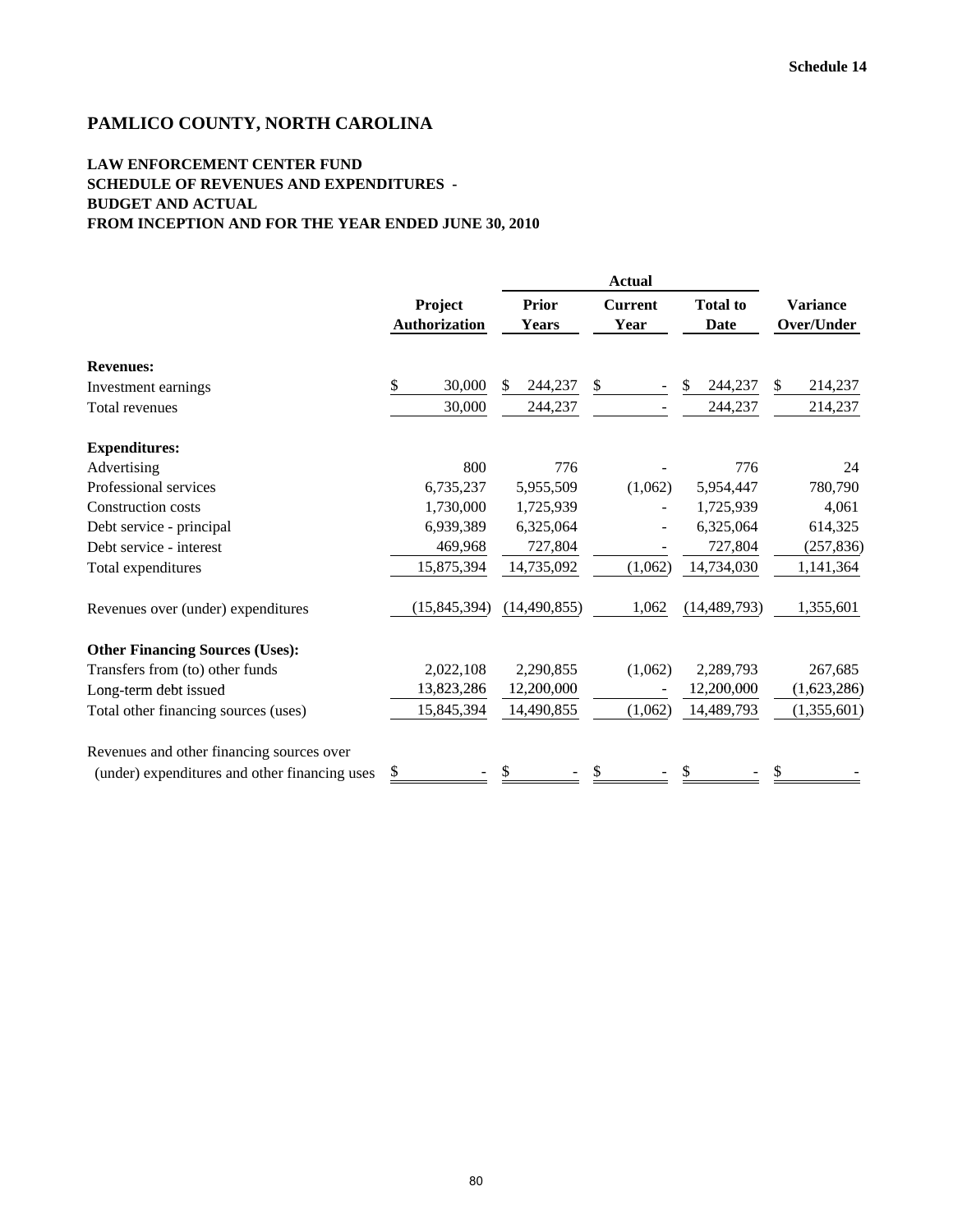# **PAMLICO COUNTY, NORTH CAROLINA** Page 1 of 2

#### **WATER FUND SCHEDULE OF REVENUES AND EXPENDITURES - BUDGET AND ACTUAL (NON-GAAP) FOR THE YEAR ENDED JUNE 30, 2010**

|                                               | Final |               |    |                 |    | <b>Variance</b> |  |
|-----------------------------------------------|-------|---------------|----|-----------------|----|-----------------|--|
|                                               |       | <b>Budget</b> |    | <b>Actual</b>   |    | Over/Under      |  |
| <b>Revenues:</b>                              |       |               |    |                 |    |                 |  |
| Operating revenues:                           |       |               |    |                 |    |                 |  |
| Charges for services                          | \$    | 1,410,000     | \$ | 1,313,488       | \$ | (96, 512)       |  |
| Taps and connect fees                         |       | 36,000        |    | 37,940          |    | 1,940           |  |
| Other operating revenue                       |       | 3,600         |    | 16,649          |    | 13,049          |  |
| Total revenues                                |       | 1,449,600     |    | 1,368,077       |    | (81, 523)       |  |
| Non-operating revenues:                       |       |               |    |                 |    |                 |  |
| Restricted grants                             |       |               |    | 180,814         |    | 180,814         |  |
| Sale of fixed assets                          |       |               |    | 600             |    | 600             |  |
| Interest on investments                       |       | 24,000        |    | 3,576           |    | (20, 424)       |  |
| Total non-operating revenues                  |       | 24,000        |    | 184,990         |    | 160,990         |  |
| Total revenues                                |       | 1,473,600     |    | 1,553,067       |    | 79,467          |  |
| <b>Expenditures:</b>                          |       |               |    |                 |    |                 |  |
| Personnel services                            |       | 542,770       |    | 552,129         |    |                 |  |
| Contractual services                          |       | 206,400       |    | 253,339         |    |                 |  |
| Operating expenses                            |       | 478,550       |    | 577,764         |    |                 |  |
| <b>Utilities</b>                              |       | 10,700        |    | 8,841           |    |                 |  |
| Insurance                                     |       | 32,000        |    |                 |    |                 |  |
| Printing and binding                          |       | 3,000         |    | 2,436           |    |                 |  |
| Maintenance and repair                        |       | 291,000       |    | 49,206          |    |                 |  |
| Capital outlay                                |       | 2,128,365     |    | 733,279         |    |                 |  |
| Debt service - principal                      |       | 278,827       |    | 222,480         |    |                 |  |
| Debt service - interest                       |       | 87,991        |    | 66,698          |    |                 |  |
| Total expenditures                            |       | 4,059,603     |    | 2,466,172       |    | 1,593,431       |  |
| Revenues over (under) expenditures            |       | (2,586,003)   |    | (913, 105)      |    | 1,672,898       |  |
| <b>Other Financing Sources (Uses):</b>        |       |               |    |                 |    |                 |  |
| Transfer from Water Capital Reserve Fund      |       | 1,226,974     |    |                 |    | (1,226,974)     |  |
| Appropriated fund balance                     |       | 1,359,029     |    |                 |    | (1,359,029)     |  |
| Total other financing sources (uses)          |       | 2,586,003     |    |                 |    | (2,586,003)     |  |
| Revenues and other financing sources over     |       |               |    |                 |    |                 |  |
| (under) expenditures and other financing uses | \$    |               | \$ | $(913, 105)$ \$ |    | (913, 105)      |  |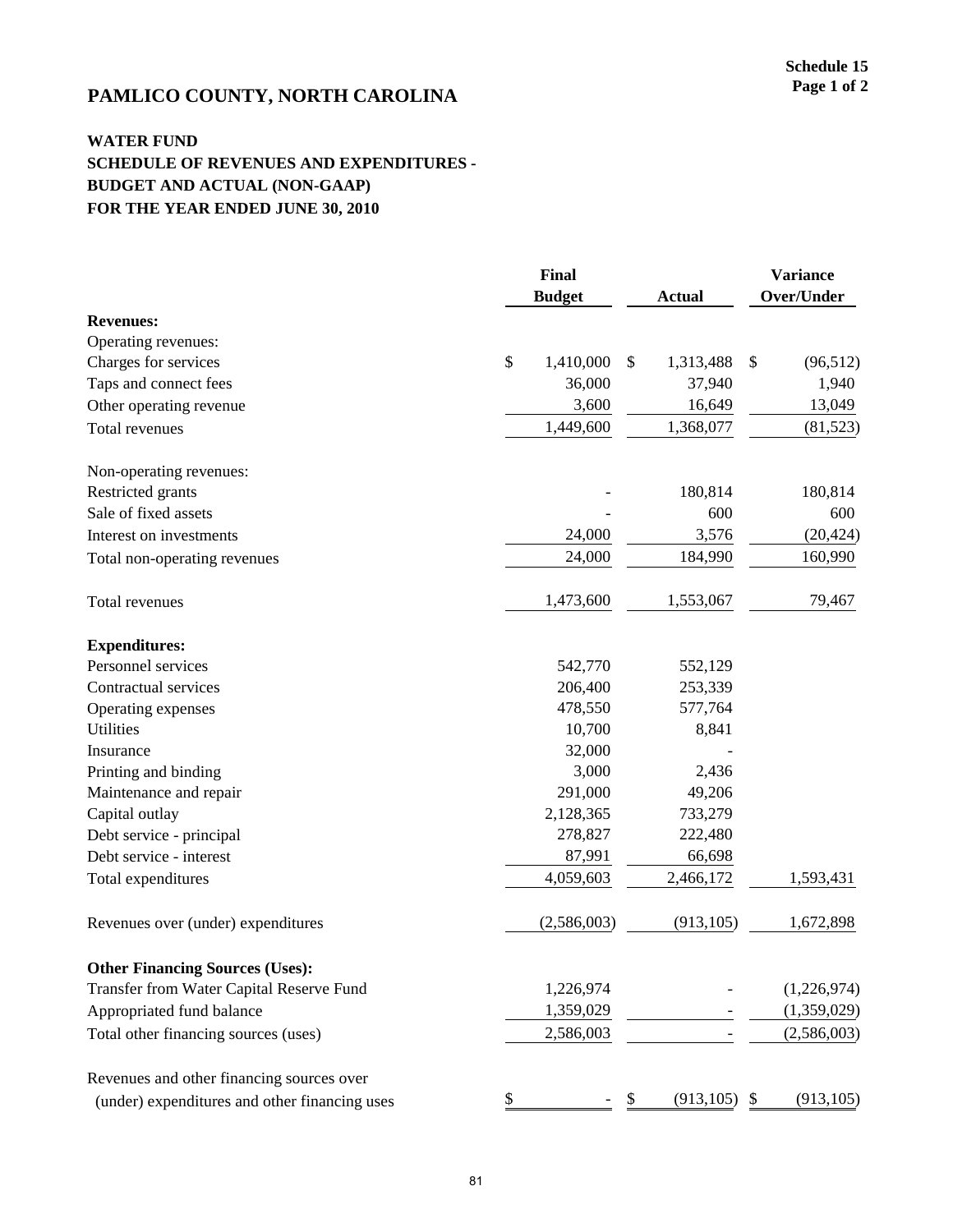# **PAMLICO COUNTY, NORTH CAROLINA** Page 2 of 2

#### **WATER FUND SCHEDULE OF REVENUES AND EXPENDITURES - BUDGET AND ACTUAL (NON-GAAP) FOR THE YEAR ENDED JUNE 30, 2010**

|                                               | Final<br><b>Budget</b> | <b>Actual</b>    | <b>Variance</b><br>Over/Under |
|-----------------------------------------------|------------------------|------------------|-------------------------------|
| <b>Reconciliation from Budgetary Basis</b>    |                        |                  |                               |
| (Modified Accrual) to Full Accrual Basis:     |                        |                  |                               |
| Revenues and other financing sources over     |                        |                  |                               |
| (under) expenditures and other financing uses |                        | \$<br>(913, 105) |                               |
| Reconciling items:                            |                        |                  |                               |
| Capital outlay                                |                        | 685,486          |                               |
| Depreciation                                  |                        | (358, 502)       |                               |
| Capital reserve revenues                      |                        | 50,925           |                               |
| Change in OPEB payable                        |                        | (6,500)          |                               |
| Debt service - principal                      |                        | 222,480          |                               |
| Loss on disposal of capital assets            |                        | (381, 386)       |                               |
| Change in net assets                          |                        | (700,602)        |                               |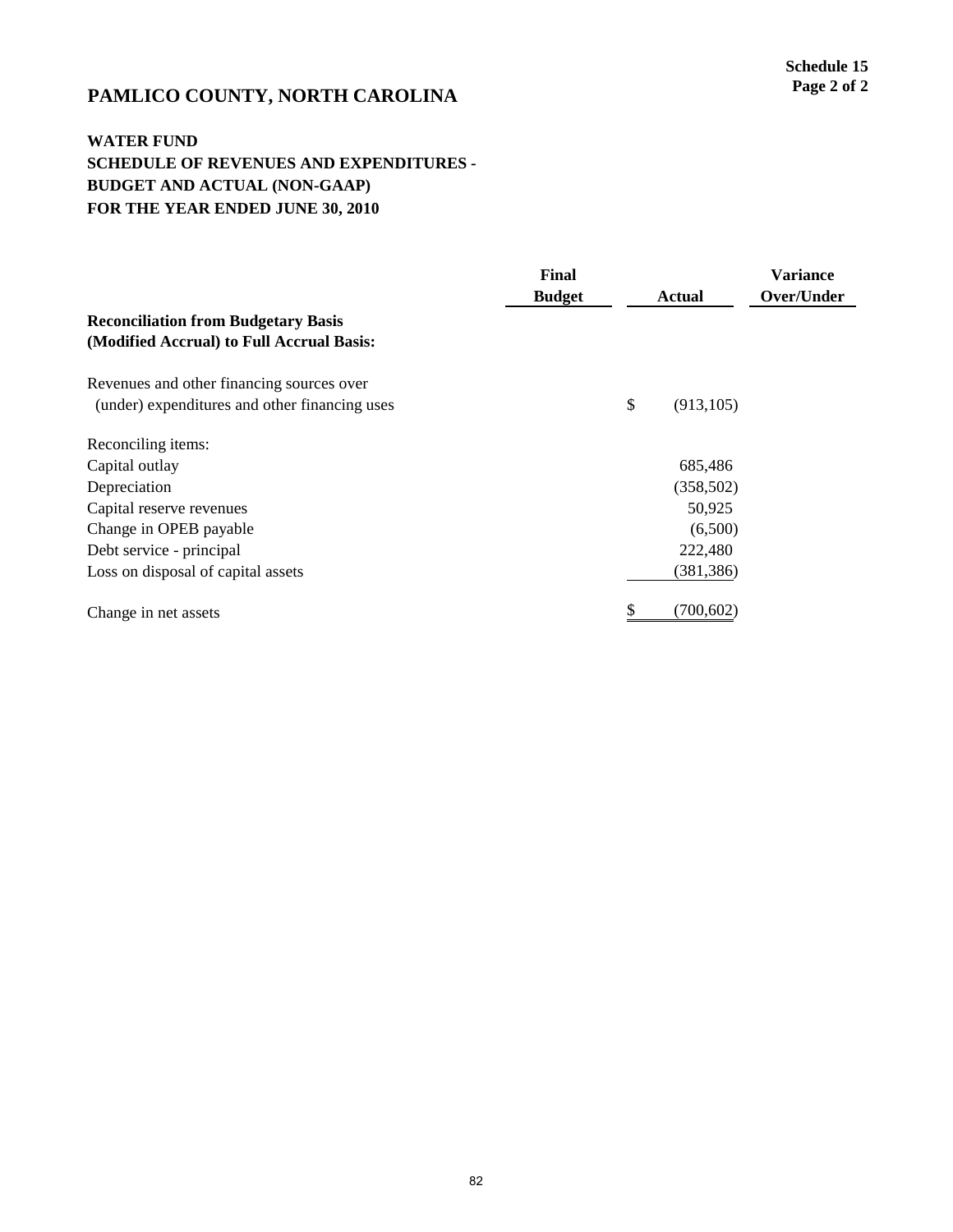#### **WATER FUND - CAPITAL RESERVE FUND SCHEDULE OF REVENUES AND EXPENDITURES - BUDGET AND ACTUAL (NON-GAAP) FOR THE YEAR ENDED JUNE 30, 2010**

|                                               | Final<br><b>Budget</b> |    | <b>Actual</b> | <b>Variance</b><br>Over/Under |          |
|-----------------------------------------------|------------------------|----|---------------|-------------------------------|----------|
| <b>Revenues:</b>                              |                        |    |               |                               |          |
| Operating revenues:                           |                        |    |               |                               |          |
| User fees                                     |                        | ъ. | 50,925        |                               |          |
| Total revenues                                | \$<br>130,000          |    | 50,925        |                               | (79,075) |
| <b>Other Financing Sources (Uses):</b>        |                        |    |               |                               |          |
| Transfer from (to) Water Fund                 | (130,000)              |    |               |                               | 130,000  |
| Total other financing sources (uses)          | (130,000)              |    |               |                               | 130,000  |
| Revenues and other financing sources over     |                        |    |               |                               |          |
| (under) expenditures and other financing uses |                        |    | 50,925        |                               | 50,925   |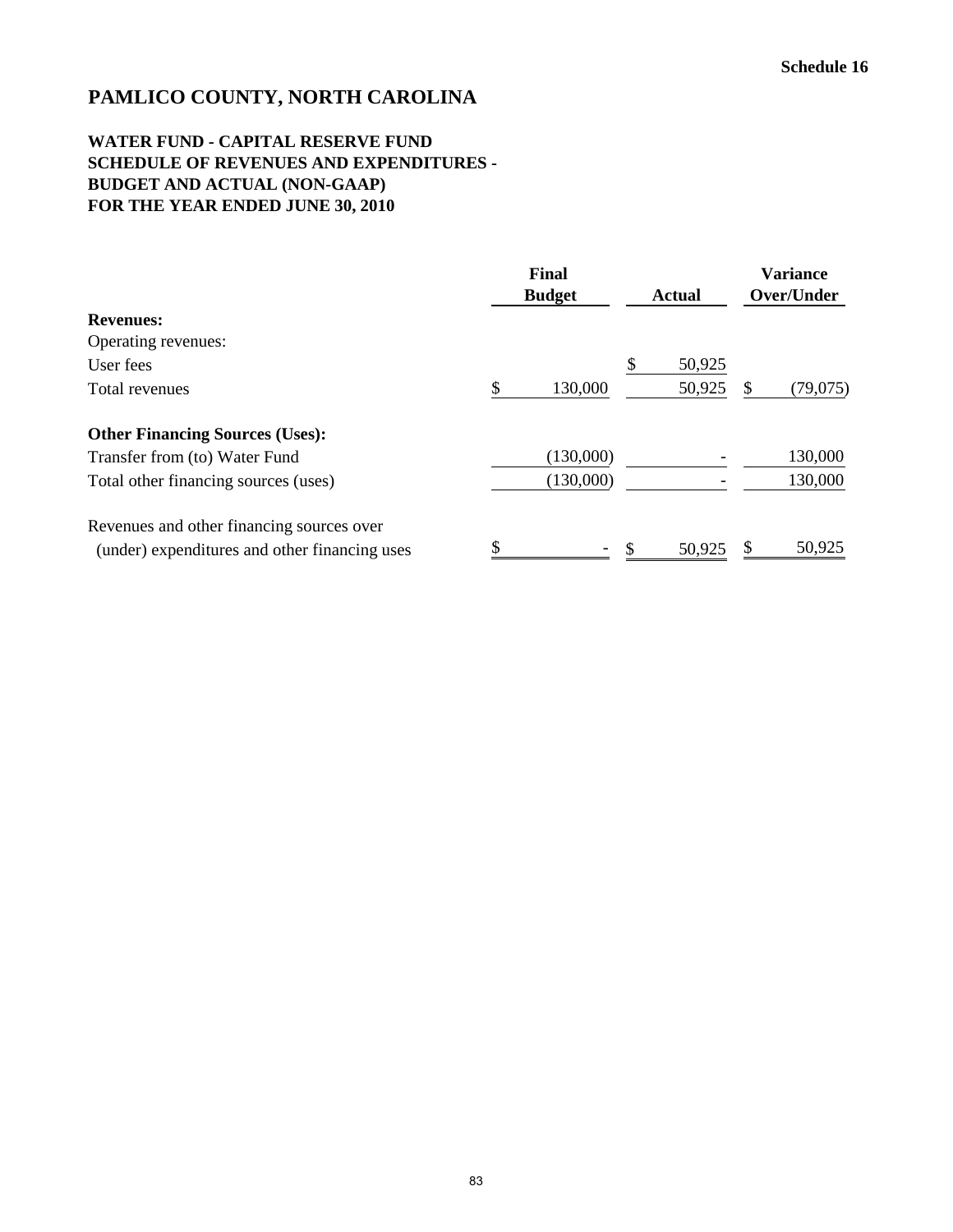#### **AGENCY FUNDS COMBINING STATEMENT OF CHANGES IN ASSETS AND LIABILITIES FOR THE YEAR ENDED JUNE 30, 2010**

|                                               |                   | <b>Balance</b><br><b>July 1, 2009</b> | <b>Additions</b> |           | <b>Deductions</b> |           | <b>Balance</b><br>June 30, 2010 |         |
|-----------------------------------------------|-------------------|---------------------------------------|------------------|-----------|-------------------|-----------|---------------------------------|---------|
| <b>Social Services:</b>                       |                   |                                       |                  |           |                   |           |                                 |         |
| Assets:                                       |                   |                                       |                  |           |                   |           |                                 |         |
| Cash and cash equivalents                     | \$                | 40,763                                | \$               | 84,377    | \$                | 81,453    | \$                              | 43,687  |
| <b>Liabilities:</b>                           |                   |                                       |                  |           |                   |           |                                 |         |
| Accounts payable                              | \$                | 40,763                                | \$               | 84,377    | \$                | 81,453    | \$                              | 43,687  |
| <b>North Carolina DMV:</b>                    |                   |                                       |                  |           |                   |           |                                 |         |
| Assets:                                       |                   |                                       |                  |           |                   |           |                                 |         |
| Cash and cash equivalents                     | \$                | 192                                   | \$               | 7,044     | \$                | 6,802     | \$                              | 434     |
| <b>Liabilities:</b>                           |                   |                                       |                  |           |                   |           |                                 |         |
| Intergovernmental payable                     | \$                | 192                                   | \$               | 7,044     | \$                | 6,802     | \$                              | 434     |
| <b>Jail Inmate Trust:</b>                     |                   |                                       |                  |           |                   |           |                                 |         |
| Assets:                                       |                   |                                       |                  |           |                   |           |                                 |         |
| Cash and cash equivalents                     | \$                | 1,090                                 | \$               | 56,970    | \$                | 58,060    | \$                              |         |
| <b>Liabilities:</b>                           |                   |                                       |                  |           |                   |           |                                 |         |
| Accounts payable                              | \$                | 1,090                                 | \$               | 56,970    | \$                | 58,060    | \$                              |         |
| <b>Bay River Metropolitan Sewer District:</b> |                   |                                       |                  |           |                   |           |                                 |         |
| Assets:                                       |                   |                                       |                  |           |                   |           |                                 |         |
| Cash and cash equivalents                     | \$                | $(7,928)$ \$                          |                  | 776,577   | \$                | 768,649   | \$                              |         |
| Accounts receivable                           |                   | 205,006                               |                  | 779,181   |                   | 764,464   |                                 | 219,723 |
| <b>Total</b> assets                           | \$                | 197,078                               | \$               | 1,555,758 | \$                | 1,533,113 | \$                              | 219,723 |
| <b>Liabilities:</b>                           |                   |                                       |                  |           |                   |           |                                 |         |
| Accounts payable                              | \$                | 197,078                               | \$               | 779,181   | \$                | 756,536   | \$                              | 219,723 |
| <b>Total - All Agency Funds:</b><br>Assets:   |                   |                                       |                  |           |                   |           |                                 |         |
| Cash and cash equivalents                     | \$                | 34,117                                | \$               | 924,968   | \$                | 914,964   | \$                              | 44,121  |
| Accounts receivable                           |                   | 205,006                               |                  | 779,181   |                   | 764,464   |                                 | 219,723 |
| Total assets                                  | $\boldsymbol{\$}$ | 239,123                               | \$               | 1,704,149 | \$                | 1,679,428 | \$                              | 263,844 |
| <b>Liabilities:</b>                           |                   |                                       |                  |           |                   |           |                                 |         |
| Accounts payable                              | \$                | 238,931                               | \$               | 920,528   | \$                | 896,049   | \$                              | 263,410 |
| Intergovernmental payable                     |                   | 192                                   |                  | 7,044     |                   | 6,802     |                                 | 434     |
| <b>Total liabilities</b>                      | \$                | 239,123                               | \$               | 927,572   | \$                | 902,851   | \$                              | 263,844 |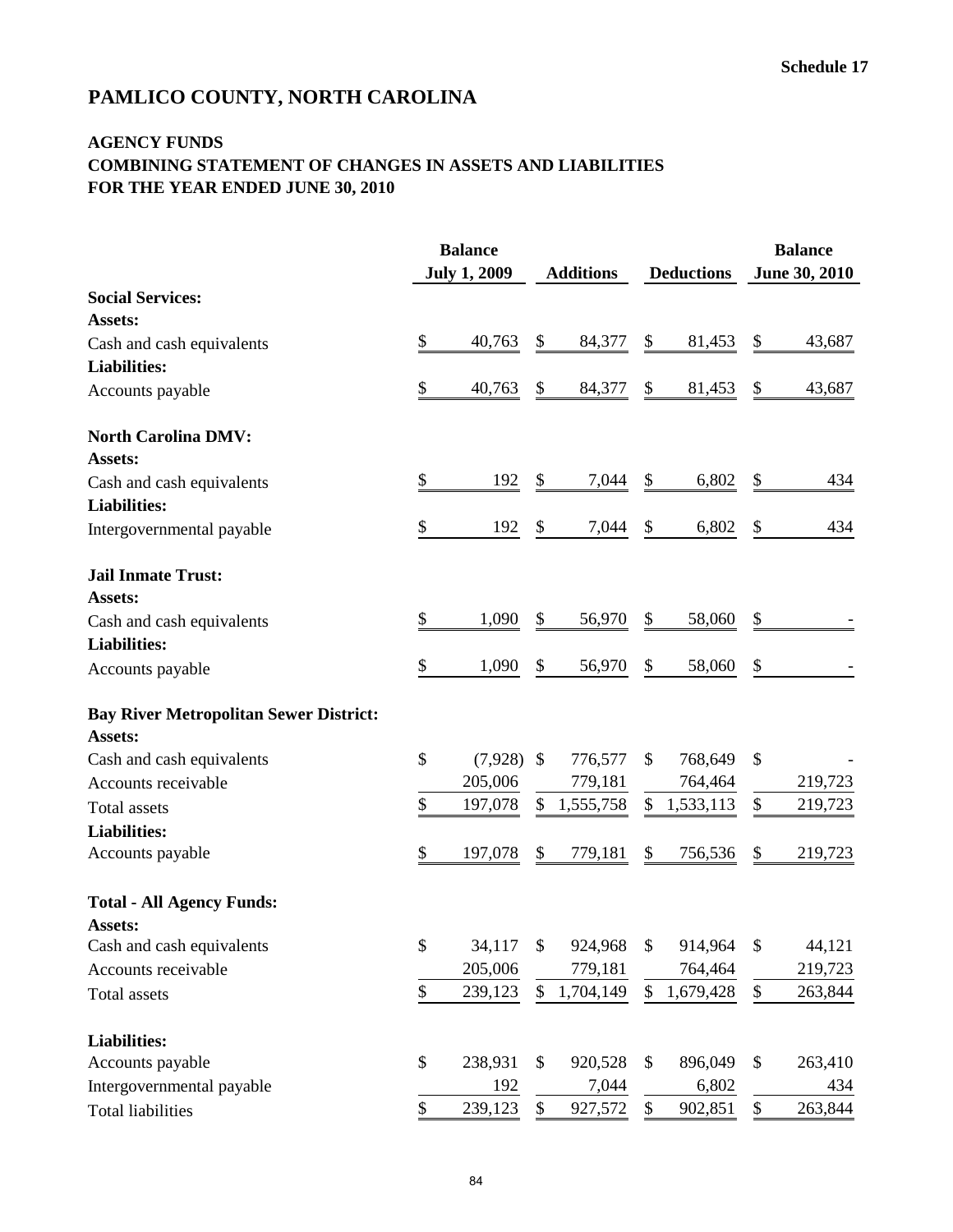#### **GENERAL FUND SCHEDULE OF AD VALOREM TAXES RECEIVABLE JUNE 30, 2010**

| <b>Fiscal Year</b>                                                              | <b>Uncollected</b><br><b>Balance</b><br><b>July 1, 2009</b> |               | <b>Additions</b> |                            | <b>Collections</b><br>and Credits |               | <b>Uncollected</b><br><b>Balance</b><br>June 30, 2010 |
|---------------------------------------------------------------------------------|-------------------------------------------------------------|---------------|------------------|----------------------------|-----------------------------------|---------------|-------------------------------------------------------|
| 2009-2010                                                                       | \$                                                          | $\mathcal{S}$ | 9,031,447        | $\mathcal{S}$              | 8,545,297                         | $\mathcal{S}$ | 486,150                                               |
| 2008-2009                                                                       | 530,592                                                     |               |                  |                            | 340,830                           |               | 189,762                                               |
| 2007-2008                                                                       | 172,095                                                     |               |                  |                            | 55,345                            |               | 116,750                                               |
| 2006-2007                                                                       | 108,796                                                     |               |                  |                            | 26,727                            |               | 82,069                                                |
| 2005-2006                                                                       | 87,372                                                      |               |                  |                            | 13,788                            |               | 73,584                                                |
| 2004-2005                                                                       | 53,078                                                      |               |                  |                            | 8,189                             |               | 44,889                                                |
| 2003-2004                                                                       | 52,575                                                      |               |                  |                            | 6,082                             |               | 46,493                                                |
| 2002-2003                                                                       | 45,474                                                      |               |                  |                            | 5,759                             |               | 39,715                                                |
| 2001-2002                                                                       | 42,671                                                      |               |                  |                            | 1,528                             |               | 41,143                                                |
| 2000-2001                                                                       | 33,011                                                      |               |                  |                            | 962                               |               | 32,049                                                |
| 1999-2000                                                                       | 32,418                                                      |               |                  |                            | 32,418                            |               |                                                       |
| Total                                                                           | \$<br>1,158,082                                             | \$            | 9,031,447        | $\boldsymbol{\mathsf{\$}}$ | 9,036,925                         |               | 1,152,604                                             |
| Less: Allowance for uncollectible accounts -                                    |                                                             |               |                  |                            |                                   |               | (350,000)                                             |
| Ad valorem taxes receivable, net - General Fund                                 |                                                             |               |                  |                            |                                   | \$            | 802,604                                               |
| <b>Reconcilement with Revenues:</b><br>Ad valorem taxes - General Fund          |                                                             |               |                  |                            |                                   | \$            | 9,065,779                                             |
| Reconciling items:                                                              |                                                             |               |                  |                            |                                   |               |                                                       |
| Interest and penalties collected<br>Abatements and credits for prior year taxes |                                                             |               |                  |                            |                                   |               | (123, 362)<br>105,555                                 |
| Taxes written off due to statute of limitations                                 |                                                             |               |                  |                            |                                   |               | 32,186                                                |
|                                                                                 |                                                             |               |                  |                            |                                   |               | (43, 233)                                             |
| Miscellaneous adjustments                                                       |                                                             |               |                  |                            |                                   |               |                                                       |
| Total collections and credits                                                   |                                                             |               |                  |                            |                                   | \$            | 9,036,925                                             |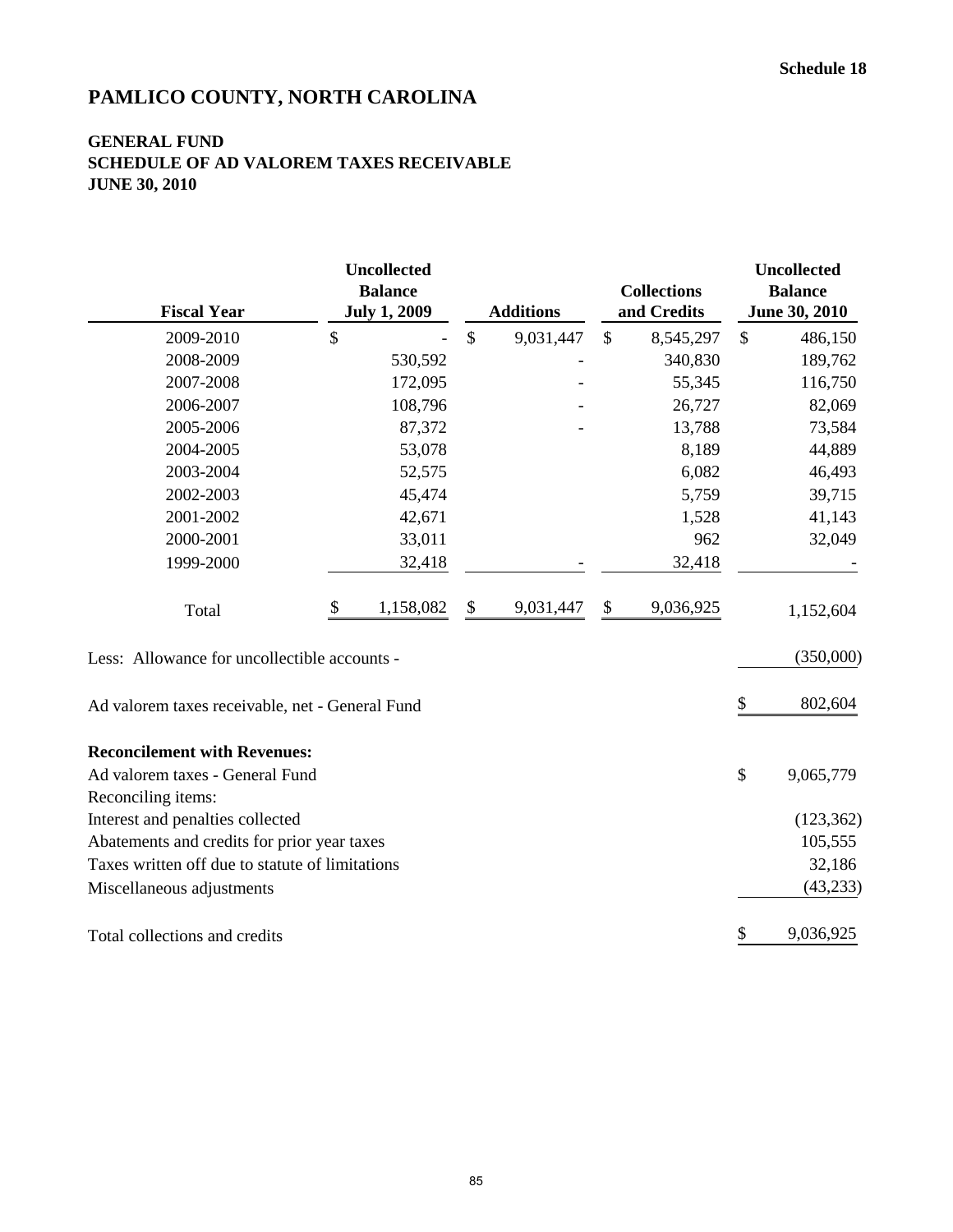#### **ANALYSIS OF CURRENT TAX LEVY FOR THE YEAR ENDED JUNE 30, 2010**

|                                           |                                     |                    |                      | <b>Total Levy</b>                                        |                                 |  |  |  |
|-------------------------------------------|-------------------------------------|--------------------|----------------------|----------------------------------------------------------|---------------------------------|--|--|--|
|                                           |                                     | <b>County-Wide</b> |                      | <b>Property</b><br><b>Excluding</b><br><b>Registered</b> | <b>Registered</b>               |  |  |  |
|                                           | <b>Property</b><br><b>Valuation</b> | Rate<br>Per \$100  | <b>Total</b><br>Levy | <b>Motor</b><br><b>Vehicles</b>                          | <b>Motor</b><br><b>Vehicles</b> |  |  |  |
| <b>Original Levy:</b>                     |                                     |                    |                      |                                                          |                                 |  |  |  |
| Property taxed at current year's rate     | \$1,598,558,467                     | 0.6525             | \$10,430,594         | 8,351,893<br>\$                                          | 2,078,701<br>\$                 |  |  |  |
| Public utilities                          | 17,388,046                          |                    | 113,457              | 113,457                                                  |                                 |  |  |  |
| Less: Senior Citizen exemption            | (11, 414, 559)                      |                    | (74, 480)            | (74, 480)                                                |                                 |  |  |  |
| Special paving assessment                 | 2,637,088                           |                    | 17,207               | 17,207                                                   |                                 |  |  |  |
| Penalties                                 |                                     |                    | 14,990               | 14,990                                                   |                                 |  |  |  |
| Total original levy                       | 1,607,169,042                       |                    | 10,501,768           | 8,423,067                                                | 2,078,701                       |  |  |  |
| <b>Discoveries:</b>                       |                                     |                    |                      |                                                          |                                 |  |  |  |
| Current year taxes                        | 8,810,115                           | 0.6525             | 57,486               | 55,896                                                   | 1,590                           |  |  |  |
| <b>Abatements:</b>                        |                                     |                    |                      |                                                          |                                 |  |  |  |
| Current year taxes                        | (234, 146, 667)                     | 0.0065             | (1,527,807)          | (63,702)                                                 | (1,464,105)                     |  |  |  |
| Total property valuation                  | \$1,381,832,490                     |                    |                      |                                                          |                                 |  |  |  |
| <b>Net Levy</b>                           |                                     |                    | 9,031,447            | 8,415,261                                                | 616,186                         |  |  |  |
| Uncollected taxes at June 30, 2010        |                                     |                    | 486,150              | 400,046                                                  | 86,104                          |  |  |  |
| <b>Current Year's Taxes Collected</b>     |                                     |                    | 8,545,297<br>S       | 8,015,215<br>\$                                          | 530,082<br>\$                   |  |  |  |
| <b>Current Levy Collection Percentage</b> |                                     |                    | 94.62%               | 95.25%                                                   | 86.03%                          |  |  |  |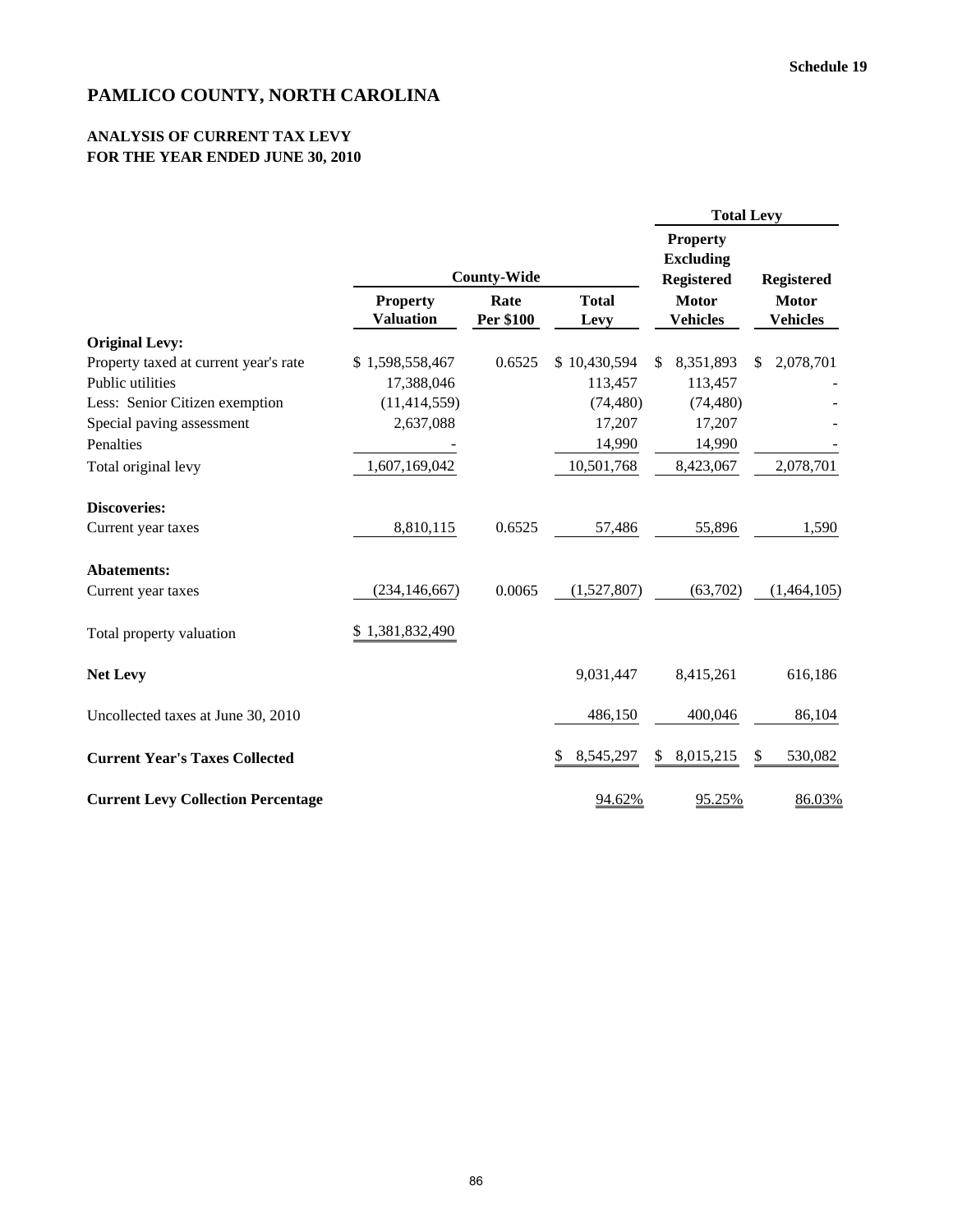## **ANALYSIS OF CURRENT TAX LEVY COUNTY-WIDE LEVY FOR THE YEAR ENDED JUNE 30, 2010**

## **Secondary Market Disclosures:**

| <b>Assessed Valuation:</b>                            |                     |
|-------------------------------------------------------|---------------------|
| Assessment ratio                                      | 100%                |
| Real property                                         | 1,277,566,968<br>S. |
| Personal property                                     | 86,877,476          |
| Public service companies                              | 17,388,046          |
| Total assessed valuation                              | 1,381,832,490       |
| Tax rate per \$100                                    | 0.6525              |
| Levy (includes discoveries, releases, and abatements) | 9,031,447           |